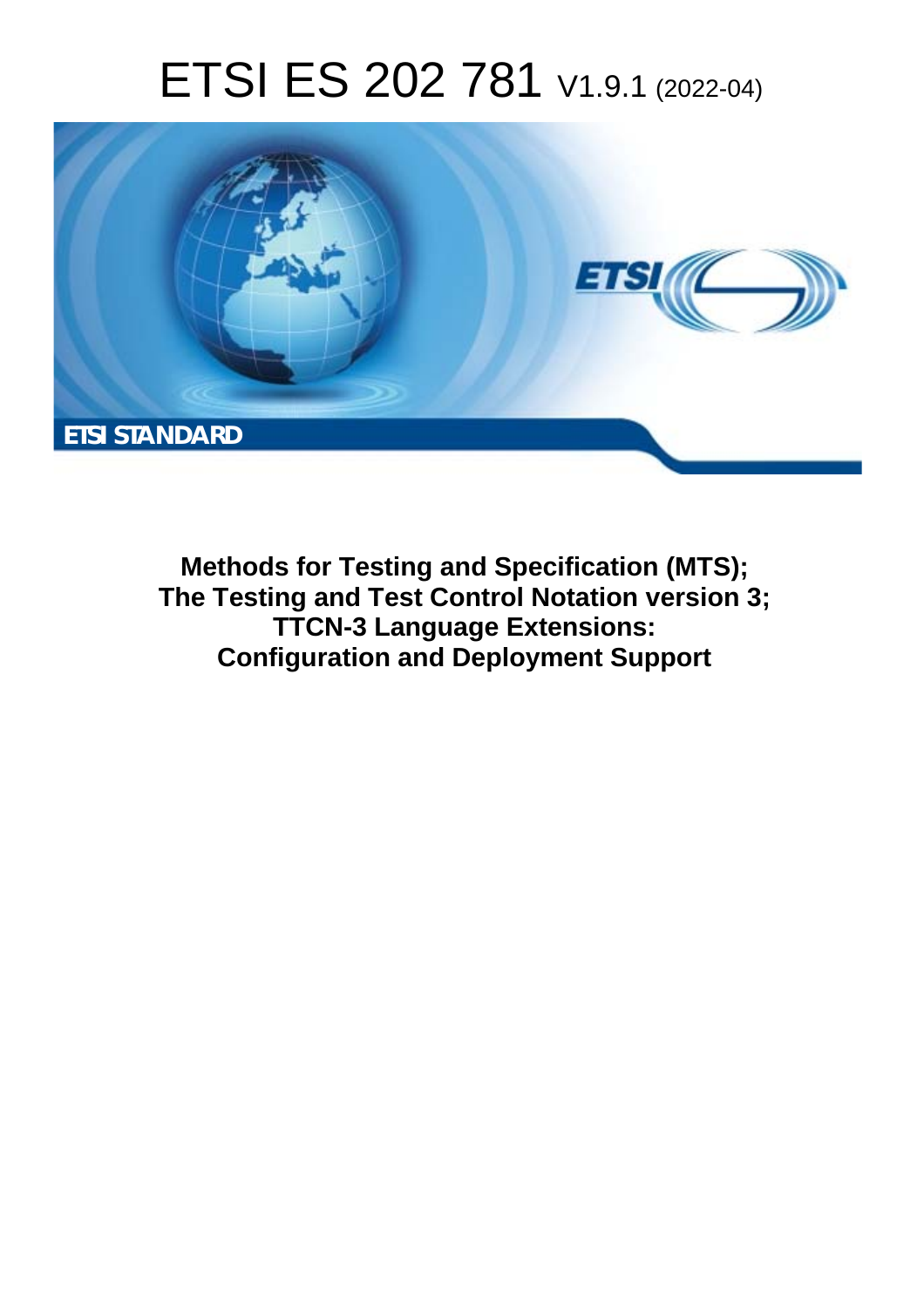Reference RES/MTS-202781v191

Keywords

protocol, testing, TTCN-3

#### *ETSI*

650 Route des Lucioles F-06921 Sophia Antipolis Cedex - FRANCE

Tel.: +33 4 92 94 42 00 Fax: +33 4 93 65 47 16

Siret N° 348 623 562 00017 - APE 7112B Association à but non lucratif enregistrée à la Sous-Préfecture de Grasse (06) N° w061004871

#### *Important notice*

The present document can be downloaded from: <http://www.etsi.org/standards-search>

The present document may be made available in electronic versions and/or in print. The content of any electronic and/or print versions of the present document shall not be modified without the prior written authorization of ETSI. In case of any existing or perceived difference in contents between such versions and/or in print, the prevailing version of an ETSI deliverable is the one made publicly available in PDF format at [www.etsi.org/deliver](http://www.etsi.org/deliver).

Users of the present document should be aware that the document may be subject to revision or change of status. Information on the current status of this and other ETSI documents is available at <https://portal.etsi.org/TB/ETSIDeliverableStatus.aspx>

If you find errors in the present document, please send your comment to one of the following services: <https://portal.etsi.org/People/CommiteeSupportStaff.aspx>

If you find a security vulnerability in the present document, please report it through our Coordinated Vulnerability Disclosure Program: <https://www.etsi.org/standards/coordinated-vulnerability-disclosure>

#### *Notice of disclaimer & limitation of liability*

The information provided in the present deliverable is directed solely to professionals who have the appropriate degree of experience to understand and interpret its content in accordance with generally accepted engineering or other professional standard and applicable regulations.

No recommendation as to products and services or vendors is made or should be implied.

No representation or warranty is made that this deliverable is technically accurate or sufficient or conforms to any law and/or governmental rule and/or regulation and further, no representation or warranty is made of merchantability or fitness for any particular purpose or against infringement of intellectual property rights.

In no event shall ETSI be held liable for loss of profits or any other incidental or consequential damages.

Any software contained in this deliverable is provided "AS IS" with no warranties, express or implied, including but not limited to, the warranties of merchantability, fitness for a particular purpose and non-infringement of intellectual property rights and ETSI shall not be held liable in any event for any damages whatsoever (including, without limitation, damages for loss of profits, business interruption, loss of information, or any other pecuniary loss) arising out of or related to the use of or inability to use the software.

#### *Copyright Notification*

No part may be reproduced or utilized in any form or by any means, electronic or mechanical, including photocopying and microfilm except as authorized by written permission of ETSI.

> The content of the PDF version shall not be modified without the written authorization of ETSI. The copyright and the foregoing restriction extend to reproduction in all media.

© ETSI 2022. All rights reserved.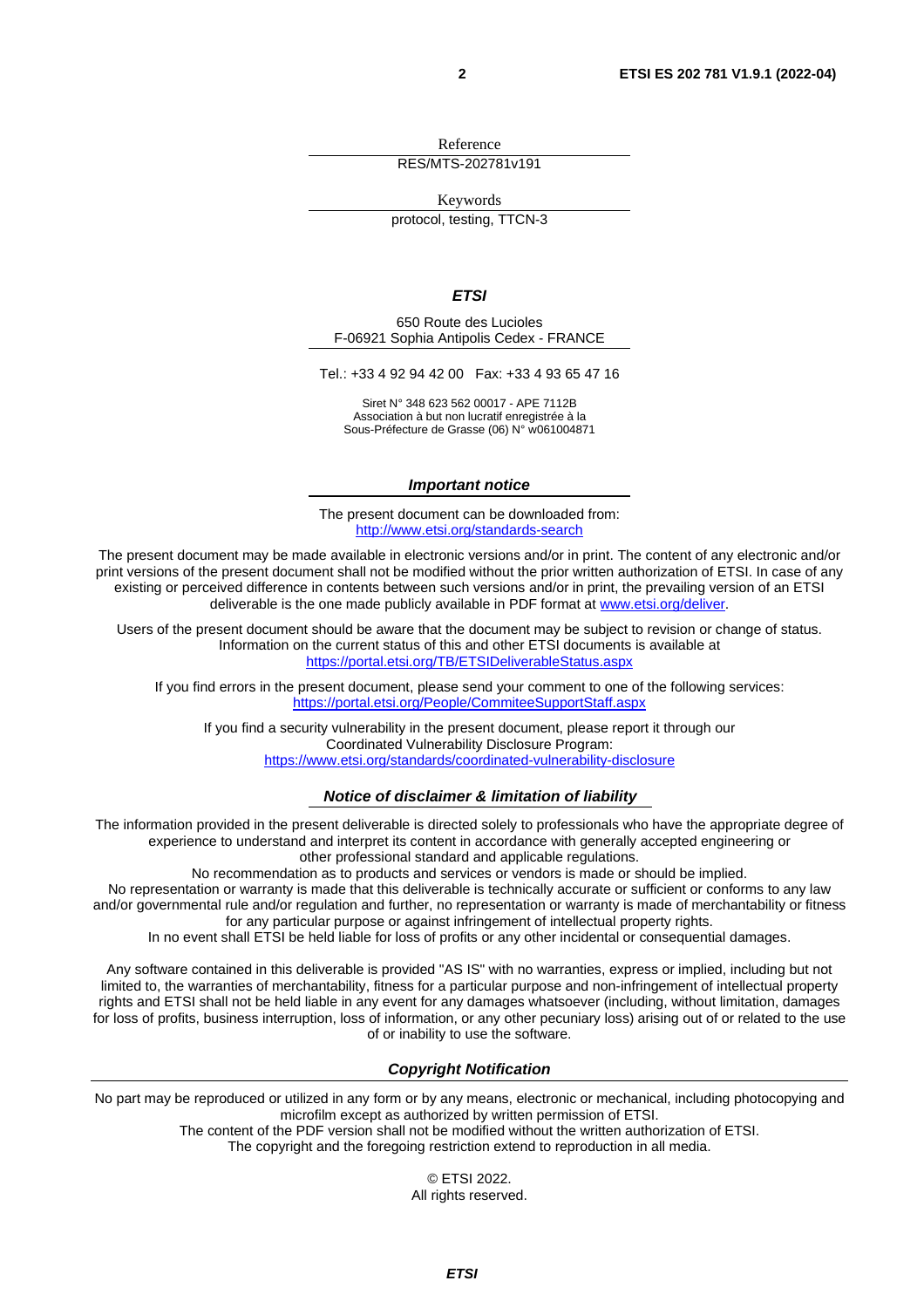# Contents

| 1              |  |
|----------------|--|
| 2<br>2.1       |  |
| 2.2            |  |
| 3<br>3.1       |  |
| 3.2            |  |
| 3.3            |  |
| 4              |  |
| 5              |  |
| 5.0            |  |
| 5.1            |  |
| 5.1.1          |  |
| 5.1.2          |  |
| 5.1.3          |  |
| 5.1.4          |  |
| 5.1.5          |  |
| 5.1.6          |  |
| 5.1.7          |  |
| 5.1.8          |  |
| 5.1.9          |  |
| 5.1.10         |  |
| 5.2            |  |
| 5.2.0<br>5.2.1 |  |
| 5.2.2          |  |
| 5.2.3          |  |
| 5.2.4          |  |
| 5.2.5          |  |
| 5.2.6          |  |
| 5.2.7          |  |
| 5.2.8          |  |
| 5.2.9          |  |
| 5.3            |  |
| 5.3.0          |  |
| 5.3.1          |  |
| 5.3.2          |  |
| 5.3.3          |  |
| 5.3.4          |  |
| 5.3.5          |  |
| 5.3.6          |  |
| 6              |  |
| 6.0            |  |
| 6.1            |  |
| 6.2            |  |
| 6.3            |  |
| 6.4            |  |
| 6.5            |  |
| 6.6            |  |
| 6.7            |  |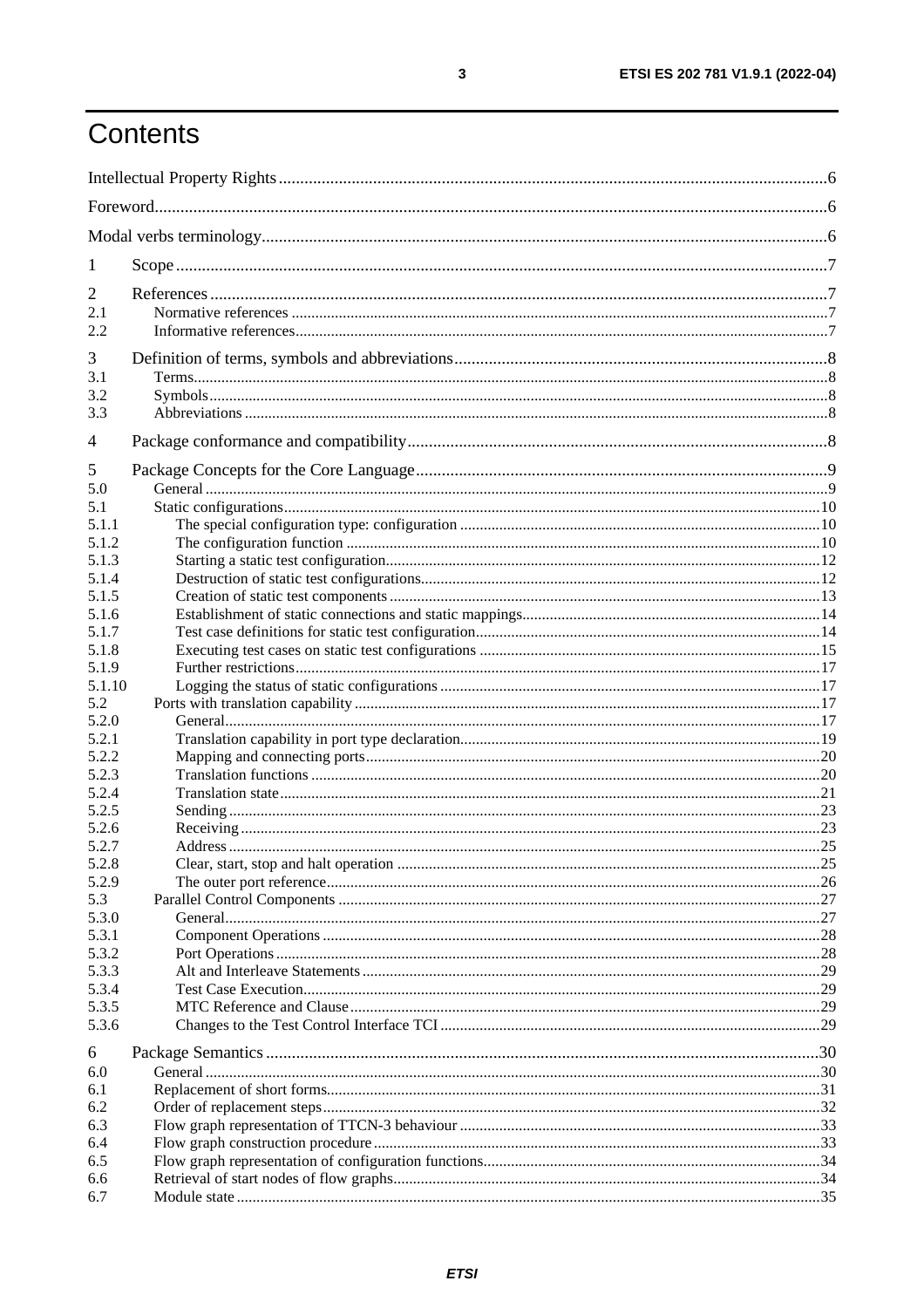| 6.8    |                                                                                              |  |
|--------|----------------------------------------------------------------------------------------------|--|
| 6.9    |                                                                                              |  |
| 6.10   |                                                                                              |  |
| 6.11   |                                                                                              |  |
| 6.12   |                                                                                              |  |
| 6.13   |                                                                                              |  |
| 6.14   |                                                                                              |  |
| 6.15   |                                                                                              |  |
| 6.16   |                                                                                              |  |
| 6.17   |                                                                                              |  |
| 6.18   |                                                                                              |  |
| 6.19   |                                                                                              |  |
| 6.20   |                                                                                              |  |
| 6.21   |                                                                                              |  |
| 6.22   |                                                                                              |  |
| 6.23   |                                                                                              |  |
| 6.24   |                                                                                              |  |
| 6.25   |                                                                                              |  |
| 6.26   |                                                                                              |  |
| 6.27   |                                                                                              |  |
| 6.28   |                                                                                              |  |
| 6.29   |                                                                                              |  |
| 6.30   |                                                                                              |  |
| 6.31   |                                                                                              |  |
| 6.32   |                                                                                              |  |
| 6.33   |                                                                                              |  |
| 6.34   |                                                                                              |  |
| 6.35   |                                                                                              |  |
| 6.36   |                                                                                              |  |
| 6.37   |                                                                                              |  |
| 6.38   |                                                                                              |  |
| 6.39   |                                                                                              |  |
| 6.40   |                                                                                              |  |
| 6.41   |                                                                                              |  |
| 6.42   |                                                                                              |  |
| 6.43   |                                                                                              |  |
| 6.44   |                                                                                              |  |
| 6.45   |                                                                                              |  |
| 6.46   |                                                                                              |  |
| 6.47   |                                                                                              |  |
| 6.48   |                                                                                              |  |
| 6.49   |                                                                                              |  |
| 6.50   |                                                                                              |  |
| 6.51   |                                                                                              |  |
|        |                                                                                              |  |
| $\tau$ |                                                                                              |  |
| 7.1    | Changes and extensions to clause 5.5.2 of ETSI ES 201 873-5 Connection handling operations72 |  |
| 7.2    |                                                                                              |  |
| 7.3    |                                                                                              |  |
| 7.4    |                                                                                              |  |
| 7.5    |                                                                                              |  |
|        |                                                                                              |  |
| 8      |                                                                                              |  |
| 8.1    |                                                                                              |  |
| 8.2    |                                                                                              |  |
| 8.3    |                                                                                              |  |
| 8.4    |                                                                                              |  |
| 8.5    |                                                                                              |  |
| 8.6    |                                                                                              |  |
| 8.7    |                                                                                              |  |
| 8.8    |                                                                                              |  |
| 8.9    |                                                                                              |  |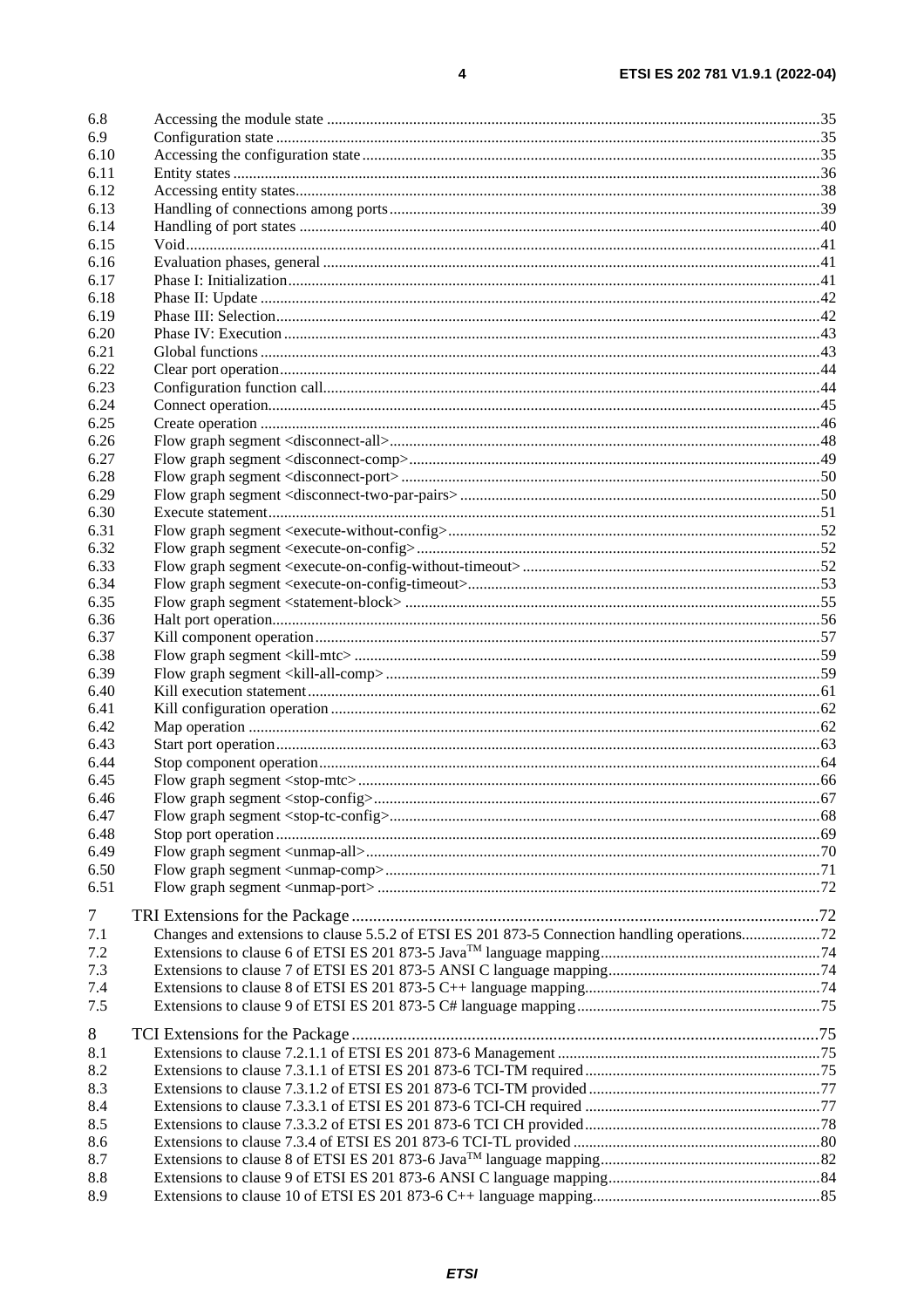| 8.10 |  |
|------|--|
| 8.11 |  |
| 8.12 |  |
|      |  |
|      |  |
|      |  |
|      |  |
|      |  |
|      |  |
|      |  |
|      |  |
|      |  |

 $5\overline{)}$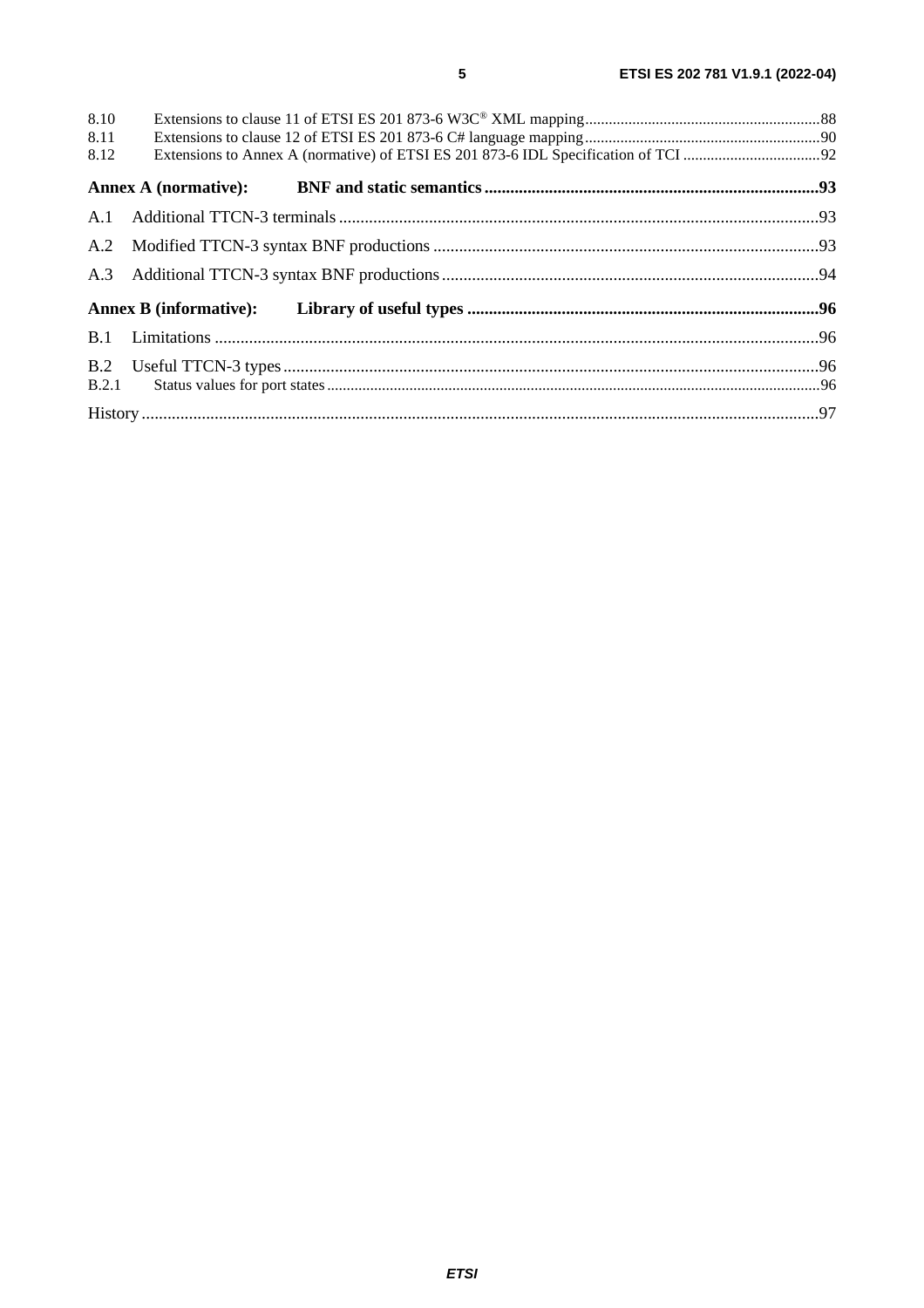# <span id="page-5-0"></span>Intellectual Property Rights

#### Essential patents

IPRs essential or potentially essential to normative deliverables may have been declared to ETSI. The declarations pertaining to these essential IPRs, if any, are publicly available for **ETSI members and non-members**, and can be found in ETSI SR 000 314: *"Intellectual Property Rights (IPRs); Essential, or potentially Essential, IPRs notified to ETSI in respect of ETSI standards"*, which is available from the ETSI Secretariat. Latest updates are available on the ETSI Web server ([https://ipr.etsi.org/\)](https://ipr.etsi.org/).

Pursuant to the ETSI Directives including the ETSI IPR Policy, no investigation regarding the essentiality of IPRs, including IPR searches, has been carried out by ETSI. No guarantee can be given as to the existence of other IPRs not referenced in ETSI SR 000 314 (or the updates on the ETSI Web server) which are, or may be, or may become, essential to the present document.

#### **Trademarks**

The present document may include trademarks and/or tradenames which are asserted and/or registered by their owners. ETSI claims no ownership of these except for any which are indicated as being the property of ETSI, and conveys no right to use or reproduce any trademark and/or tradename. Mention of those trademarks in the present document does not constitute an endorsement by ETSI of products, services or organizations associated with those trademarks.

**DECT™**, **PLUGTESTS™**, **UMTS™** and the ETSI logo are trademarks of ETSI registered for the benefit of its Members. **3GPP™** and **LTE™** are trademarks of ETSI registered for the benefit of its Members and of the 3GPP Organizational Partners. **oneM2M™** logo is a trademark of ETSI registered for the benefit of its Members and of the oneM2M Partners. **GSM**® and the GSM logo are trademarks registered and owned by the GSM Association.

# Foreword

This ETSI Standard (ES) has been produced by ETSI Technical Committee Methods for Testing and Specification (MTS).

#### **The use of underline (additional text) and strike through (deleted text) highlights the differences between base document and extended documents.**

The present document relates to the multi-part standard ETSI ES 201 873 covering the Testing and Test Control Notation version 3, as identified in ETSI ES 201 873-1 [\[1\]](#page-6-0).

# Modal verbs terminology

In the present document "**shall**", "**shall not**", "**should**", "**should not**", "**may**", "**need not**", "**will**", "**will not**", "**can**" and "**cannot**" are to be interpreted as described in clause 3.2 of the [ETSI Drafting Rules](https://portal.etsi.org/Services/editHelp!/Howtostart/ETSIDraftingRules.aspx) (Verbal forms for the expression of provisions).

"**must**" and "**must not**" are **NOT** allowed in ETSI deliverables except when used in direct citation.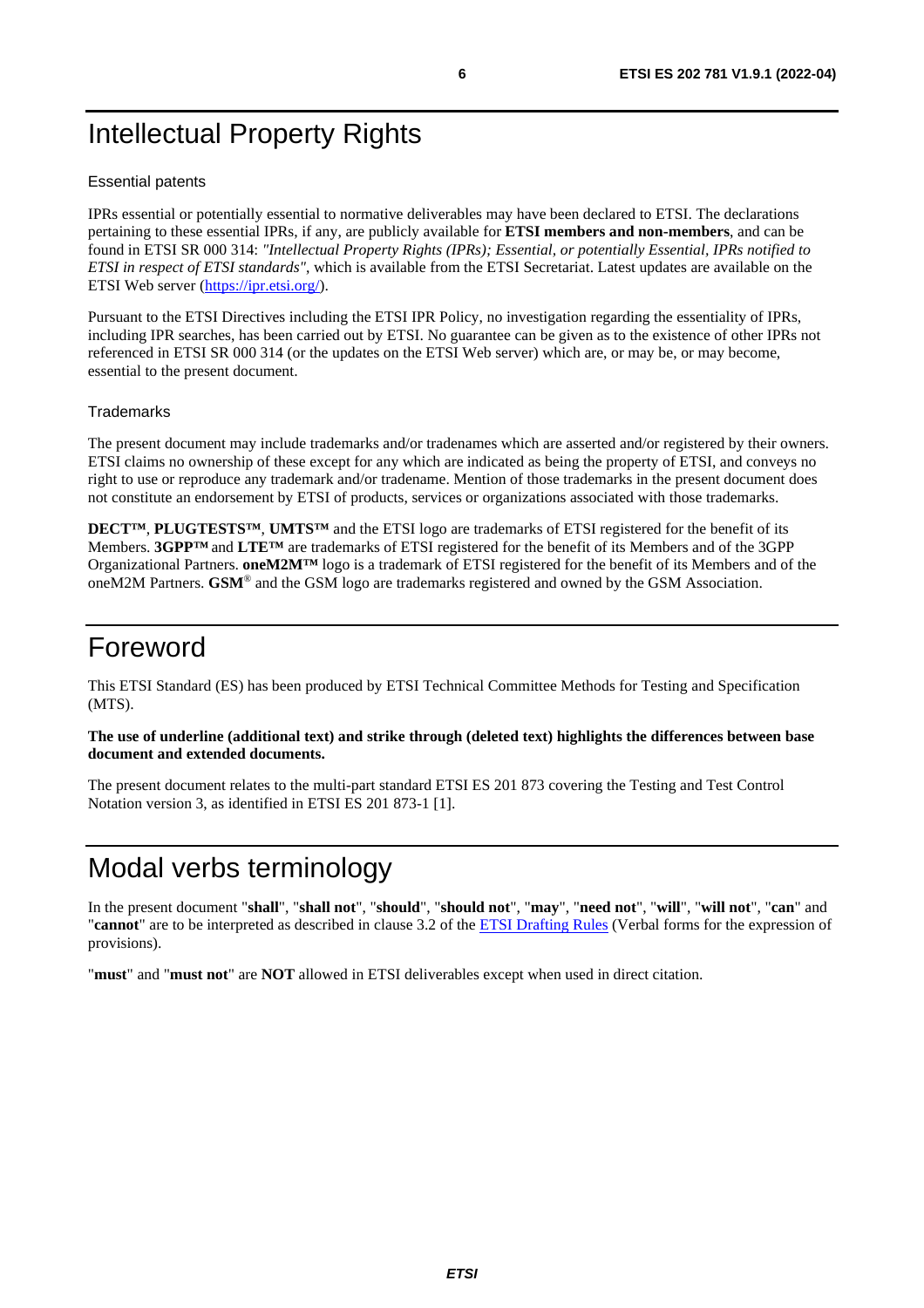# <span id="page-6-0"></span>1 Scope

The present document defines the Configuration and Deployment Support package of TTCN-3. TTCN-3 can be used for the specification of all types of reactive system tests over a variety of communication ports. Typical areas of application are protocol testing (including mobile and Internet protocols), service testing (including supplementary services), module testing, testing of APIs, etc. TTCN-3 is not restricted to conformance testing and can be used for many other kinds of testing including interoperability, robustness, regression, system and integration testing. The specification of test suites for physical layer protocols is outside the scope of the present document.

TTCN-3 packages are intended to define additional TTCN-3 concepts, which are not mandatory as concepts in the TTCN-3 core language, but which are optional as part of a package which is suited for dedicated applications and/or usages of TTCN-3.

This package defines the TTCN-3 support for static test configurations.

While the design of TTCN-3 package has taken into account the consistency of a combined usage of the core language with a number of packages, the concrete usages of and guidelines for this package in combination with other packages is outside the scope of the present document.

# 2 References

### 2.1 Normative references

References are either specific (identified by date of publication and/or edition number or version number) or non-specific. For specific references, only the cited version applies. For non-specific references, the latest version of the referenced document (including any amendments) applies.

Referenced documents which are not found to be publicly available in the expected location might be found at <https://docbox.etsi.org/Reference/>.

NOTE: While any hyperlinks included in this clause were valid at the time of publication, ETSI cannot guarantee their long term validity.

The following referenced documents are necessary for the application of the present document.

- [1] ETSI ES 201 873-1: "Methods for Testing and Specification (MTS); The Testing and Test Control Notation version 3; Part 1: TTCN-3 Core Language".
- [2] ETSI ES 201 873-4: "Methods for Testing and Specification (MTS); The Testing and Test Control Notation version 3; Part 4: TTCN-3 Operational Semantics".
- [3] ETSI ES 201 873-5: "Methods for Testing and Specification (MTS); The Testing and Test Control Notation version 3; Part 5: TTCN-3 Runtime Interface (TRI)".
- [4] ETSI ES 201 873-6: "Methods for Testing and Specification (MTS); The Testing and Test Control Notation version 3; Part 6: TTCN-3 Control Interface (TCI)".
- [5] ISO/IEC 9646-1: "Information technology Open Systems Interconnection Conformance testing methodology and framework - Part 1: General concepts".

### 2.2 Informative references

References are either specific (identified by date of publication and/or edition number or version number) or non-specific. For specific references, only the cited version applies. For non-specific references, the latest version of the referenced document (including any amendments) applies.

NOTE: While any hyperlinks included in this clause were valid at the time of publication, ETSI cannot guarantee their long term validity.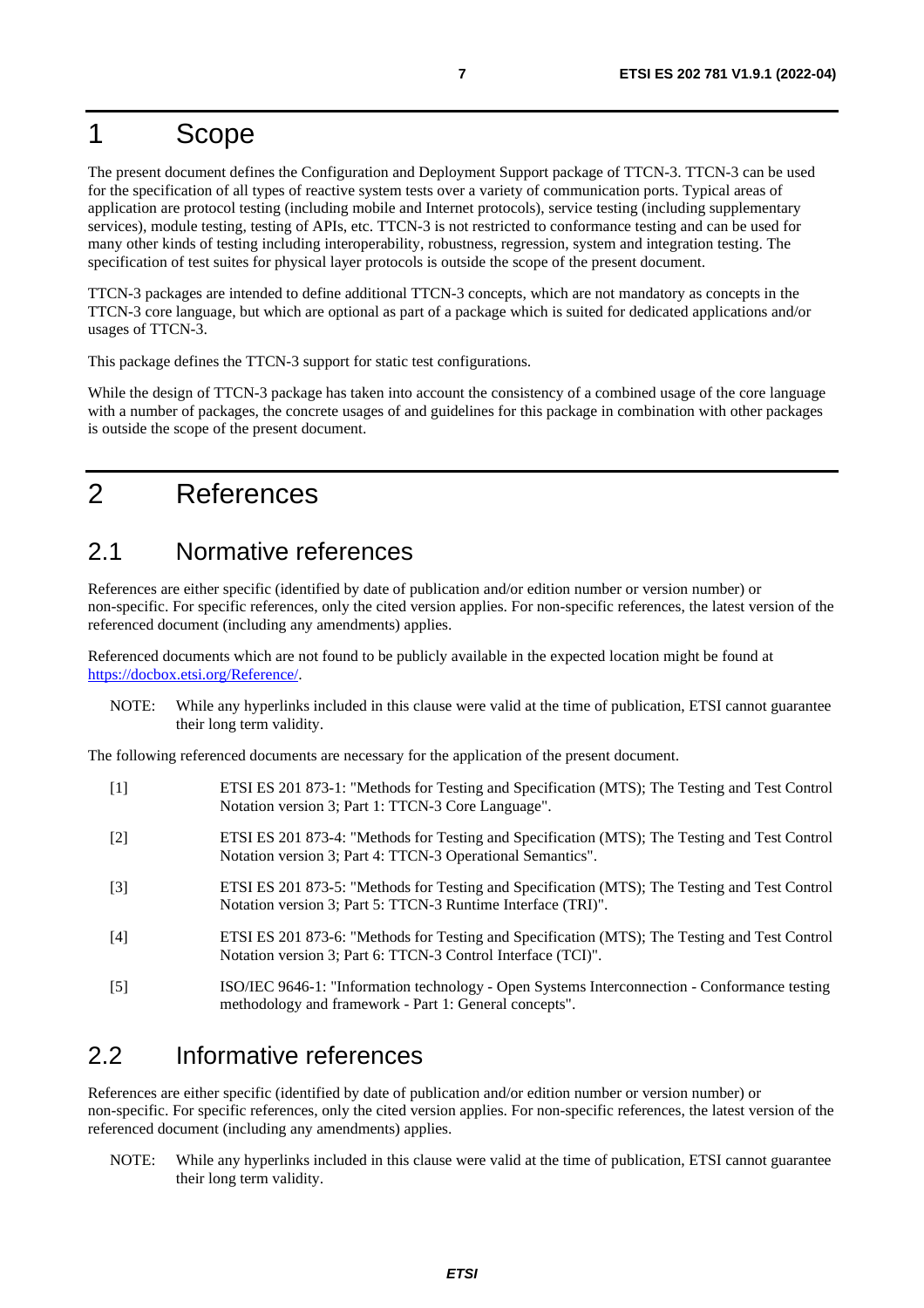<span id="page-7-0"></span>The following referenced documents are not necessary for the application of the present document but they assist the user with regard to a particular subject area.

- [i.1] ETSI ES 201 873-7: "Methods for Testing and Specification (MTS); The Testing and Test Control Notation version 3; Part 7: Using ASN.1 with TTCN-3".
- [i.2] ETSI ES 201 873-8: "Methods for Testing and Specification (MTS); The Testing and Test Control Notation version 3; Part 8: The IDL to TTCN-3 Mapping".
- [i.3] ETSI ES 201 873-9: "Methods for Testing and Specification (MTS); The Testing and Test Control Notation version 3; Part 9: Using XML schema with TTCN-3".
- [i.4] ETSI ES 201 873-10: "Methods for Testing and Specification (MTS); The Testing and Test Control Notation version 3; Part 10: TTCN-3 Documentation Comment Specification".

# 3 Definition of terms, symbols and abbreviations

### 3.1 Terms

For the purposes of the present document, the terms given in ETSI ES 201 873-1 [\[1](#page-6-0)], ETSI ES 201 873-4 [[2](#page-6-0)], ETSI ES 201 873-5 [\[3\]](#page-6-0), ETSI ES 201 873-6 [\[4](#page-6-0)] and ISO/IEC 9646-1 [\[5\]](#page-6-0) apply.

### 3.2 Symbols

Void.

### 3.3 Abbreviations

For the purposes of the present document, the abbreviations given in ETSI ES 201 873-1 [[1](#page-6-0)], ETSI ES 201 873-4 [\[2](#page-6-0)], ETSI ES 201 873-5 [\[3](#page-6-0)], ETSI ES 201 873-6 [[4](#page-6-0)], ISO/IEC 9646-1 [[5\]](#page-6-0) and the following apply:

MTC Main Test Component

PTC Parallel Test Component

# 4 Package conformance and compatibility

The package presented in the present document is identified by the package tag:

"TTCN-3:2009 Static Test Configurations" - to be used with modules complying with the present document*.*

For an implementation claiming to conform to this package version, all features specified in the present document shall be implemented consistently with the requirements given in the present document, in ETSI ES 201 873-1 [\[1](#page-6-0)] and in ETSI ES 201 873-4 [\[2](#page-6-0)].

The package presented in the present document is compatible to:

- ETSI ES 201 873-1 [[1\]](#page-6-0) version 4.9.1;
- ETSI ES 201 873-4 [[2\]](#page-6-0) version 4.6.1;
- ETSI ES 201 873-5 [[3\]](#page-6-0) version 4.8.1;
- ETSI ES 201 873-6 [[4\]](#page-6-0) version 4.9.1;
- ETSI ES 201 873-7 [i.1];
- ETSI ES 201 873-8 [i.2];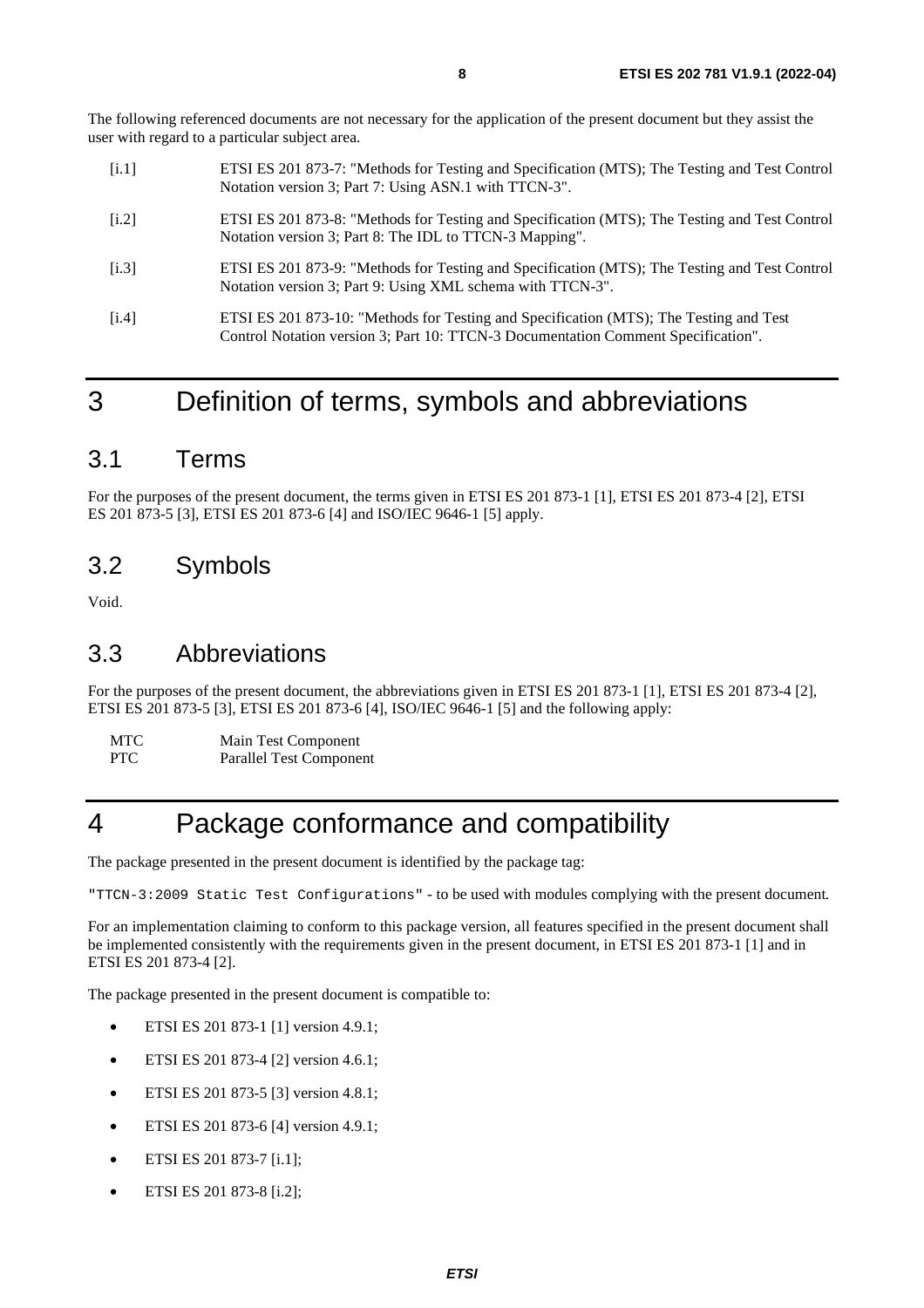- <span id="page-8-0"></span>• ETSI ES 201 873-9 [[i.3](#page-7-0)];
- ETSI ES 201 873-10 [[i.4](#page-7-0)].

If later versions of those parts are available and should be used instead, the compatibility to the package presented in the present document has to be checked individually.

# 5 Package Concepts for the Core Language

### 5.0 General

This package defines the TTCN-3 means to define *static test configurations*. A static test configuration is a test configuration with a lifetime that is not bound to a single test case. The test components of a static test configuration may be used by several test cases. This package realizes the following concepts:

- A special *configuration function* is introduced which can only be called in the control part of a TTCN-3 module to create *static test configurations*. The configuration function returns a handle of the predefined type **configuration** to access an existing static test configuration.
- A static test configuration consists of *static test components*, a test system interface, *static connections* and *static mappings*. These constituents have the following semantics:
	- A *static test component* is a special kind of test component that can only be created during the creation of a static test configuration and can only be destroyed during the destruction of a static test configuration. By definition, the MTC of a static test configuration is a static test component.
	- The test system interface of a static test configuration plays the same role as the test system interface of a test configuration created by a test case.
	- A *static connection* is a connection between static test components. It can only be established during the creation of a static test configuration and only be destroyed during the destruction of a static test configuration.
	- A *static mapping* is a mapping of a port of a static test component to a port of the test system interface of a static test configuration. Such a mapping can only be established during the creation of a static test configuration and only be destroyed during the destruction of a static test configuration.
- A static test configuration can be used by several test cases. For this the test case is started on a previously created static test configuration. This means:
	- The body of the test case is executed on the MTC of the static test configuration.
	- The MTC may start behaviour on other static test components of the static test configuration.
	- Static test components may create, start, stop and kill normal and alive test components. The lifetime of these components is bound to the actual test case that is executed on the static test configuration. In case that a normal and alive test component is not destroyed explicitly by another test component, it is implicitly destroyed when the test case ends.
	- During test case execution non-static connections and non-static mappings may be established. The lifetime of non-static connections and non-static mappings is bound to the actual test case that is executed on the static test configuration. In case that a non-static connection or a non-static mapping is not destroyed explicitly by another test component, it is implicitly destroyed when the test case ends.
- Component timers and variables of static test components are not reset or reinitialized when a test case is started on a static test configuration. They remain in the same state as when they were left after the creation of the static test configuration or after the termination of a previous test case. This allows to transfer information from one test case to another.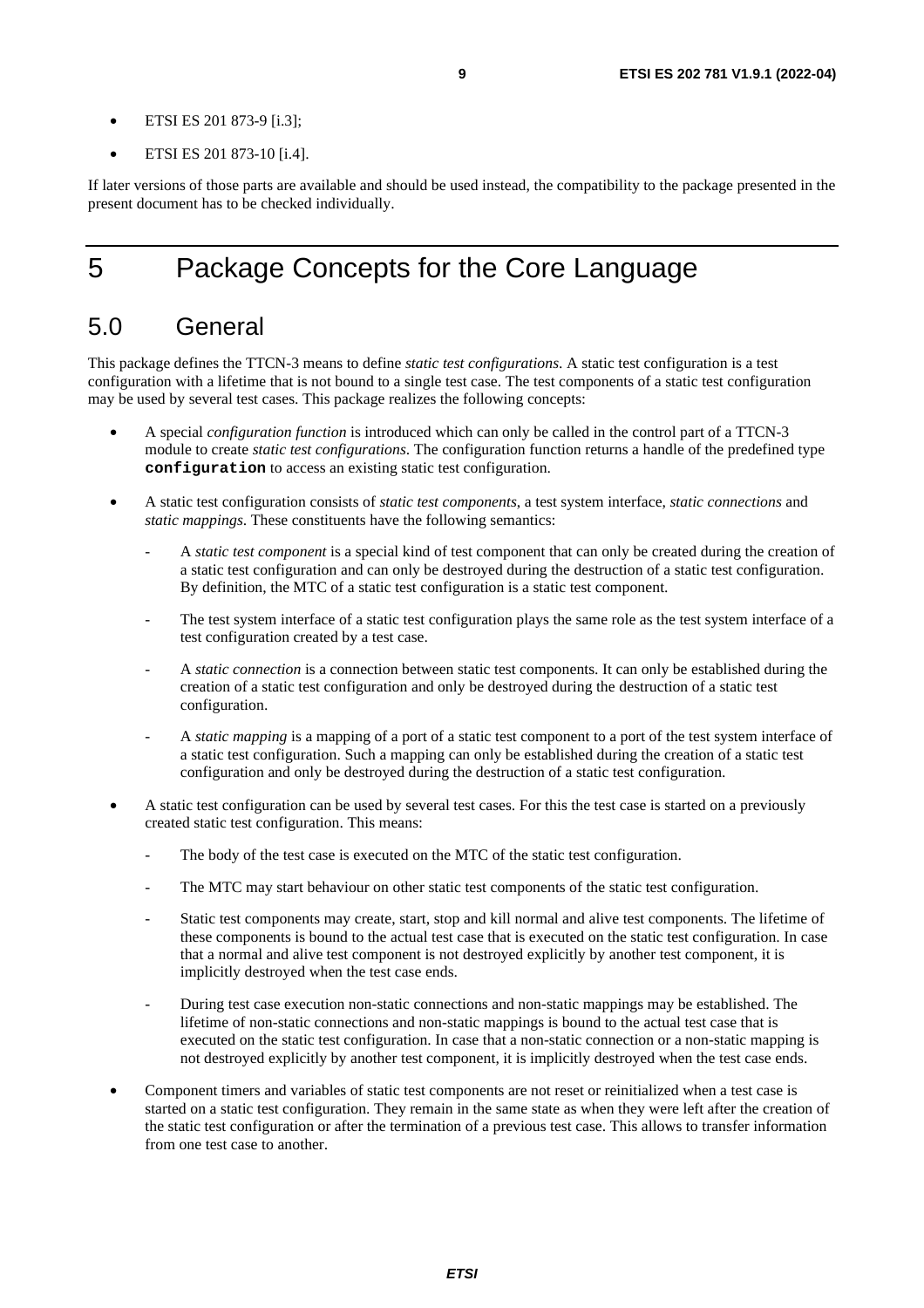- <span id="page-9-0"></span>• Ports of static test components are not emptied or restarted when a test case is started on a static test configuration. For example, this allows a delayed handling of SUT responses like e.g. repetitive status messages, during the test campaign. In addition, all port operations (i.e. **clear**, **start**, **stop** and **halt**) are disallowed for ports of static test components. All ports of a static test component remain started during the whole lifetime of a static test configuration.
- In contrast to component timers, variables and ports, the verdict and the default handling is reset. This means all activated defaults are deactivated, all local verdicts and the global verdict are set to **none**.

### 5.1 Static configurations

### 5.1.1 The special configuration type: configuration

The special configuration type **configuration** is a handle for static test configurations. The special value **null** is available to indicate an undefined configuration reference, e.g. for the initialization of variables to handle a static test configuration.

Values of type **configuration** shall be the result of configuration functions, they can be checked for equality, e.g. to check if two variables store the same value, and they can be used in **execute** statements for starting a test case on an existing static test configuration and in **kill** configuration statements to destroy an existing static test configuration.

Each successful execution of a configuration function results in a different configuration value which is only equal to itself.

#### *Restrictions*

The following restrictions apply to usages of the **configuration** type:

- a) The **configuration** type cannot be subtyped or constrained.
- b) The **configuration** type is not a data type, therefore, the **anytype** does not include the configuration type.
- c) Module parameters shall not be of type **configuration**.
- d) Signature parameters shall not be of type **configuration**.
- e) Templates shall not be of type **configuration**.
- f) Templates shall not be of a structured type that contains fields or elements of type **configuration** on any level of nesting.
- g) External functions are not allowed to contain parameters or return values of type **configuration**.

#### EXAMPLES:

| var configuration myStaticConfig := $null$ ; | // Declaration and initialization of a<br>// configuration variable.                                                                             |
|----------------------------------------------|--------------------------------------------------------------------------------------------------------------------------------------------------|
| $myStaticConfig := aStaticConfig()$          | // Assigns a value to the previously declared<br>// configuration variable. It is assumed that<br>//aStaticConfig() is a configuration function. |
| myStaticConfig.kill                          | // Kills the static test configuration stored in<br>// variable myStaticConfig.                                                                  |

### 5.1.2 The configuration function

A configuration function allows the start of a static test configuration.

#### *Syntactical Structure*

```
configuration ConfigurationIdentifier
"(" [ { ( FormalValuePar | FormalTemplatePar) [","] } ] ")" 
runs on ComponentType
```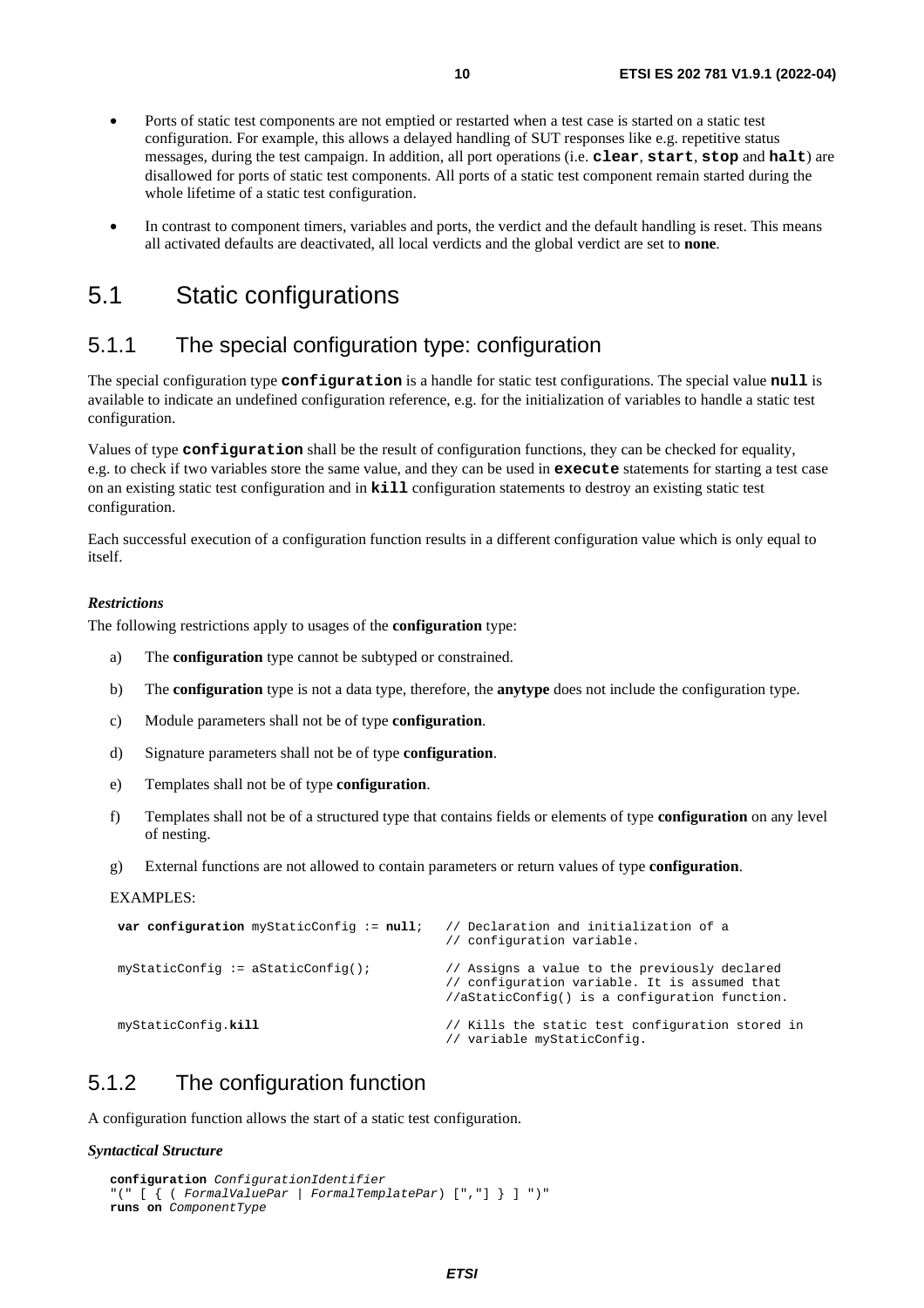[ **system** *ComponentType* ] StatementBlock

#### *Semantic Description*

A configuration function allows the start of a static test configuration. A configuration function has to be defined in the definitions part of a TTCN-3 module and shall only be invoked in the control part of a TTCN-3 module. By definition, a configuration function returns a value of type **configuration** if the start of the configuration was successful, or **null** if the start of the configuration was not successful.

The invocation of a configuration function causes the creation of the MTC and the test system interface of the static test configuration. The types of MTC and test system interface shall be referenced in a **runs on** and a **system** clause. The **system** clause is optional and can be omitted, if the test system has exactly the same ports as the MTC and these ports are mapped one to one to each other.

The behaviour in the body of a configuration function shall be executed on the newly created MTC. During the start of a test configuration only behaviour on the MTC shall be executed and only static test components, static connections and static mappings shall be created or established. Communication with the SUT or with static PTCs is not allowed.

NOTE: The configuration function only returns a reference to a test configuration and no verdict. However, communication with the SUT might have to be checked. For this purpose, initial communication, e.g. for registration or coordination purposes, could be defined in form of a test case.

A static test configuration is successfully started if the behaviour of the corresponding configuration function has been executed till its end or if a **return** statement in the corresponding configuration function is reached. In case of a successful start, a reference to the newly created configuration is returned. The usage of a **stop** or a **kill** statement allows to specify an unsuccessful start of a static test configuration. In case of an unsuccessful start, the value **null** is returned.

#### *Restrictions*

- a) The rules for formal parameter lists for the configuration function shall be followed as defined in clause 5.4 of ETSI ES 201 873-4 [[2\]](#page-6-0).
- b) Configuration functions shall only be invoked in the module control part.
- c) For the behaviour definition in the body of the configuration function and all functions directly or indirectly from the configuration function, the following restrictions shall hold:
	- Only static test components, static connections and static mappings shall be created or established. All created test components, connections and mappings during the execution of a configuration function are static.
	- Once created or established static test components, static connections and static mappings shall not be destroyed.
	- It is not allowed to start behaviour on newly created static test components.
	- Communication, timer and port operations are not allowed.

#### EXAMPLES:

// The following configuration function can be used to start a simple static test configuration // which only consists of one MTC.

**configuration** simpleStaticConfig () **runs on** MyMTCtype{}

// The following configuration function starts a more complex static configuration.

```
// Configuration information is stored in MTC component variables. Further non-static
```
// connections and mappings may be established by the test cases that are executed

// on this configuration.

**configuration** aComplexStaticConfig (**in integer** NoOfPTCs) **runs on** MyMTCtype **system** MySystemType { **var integer** i;

 **if** (NoOfPTCs < 0) { **log** ("Negative number of PTCs");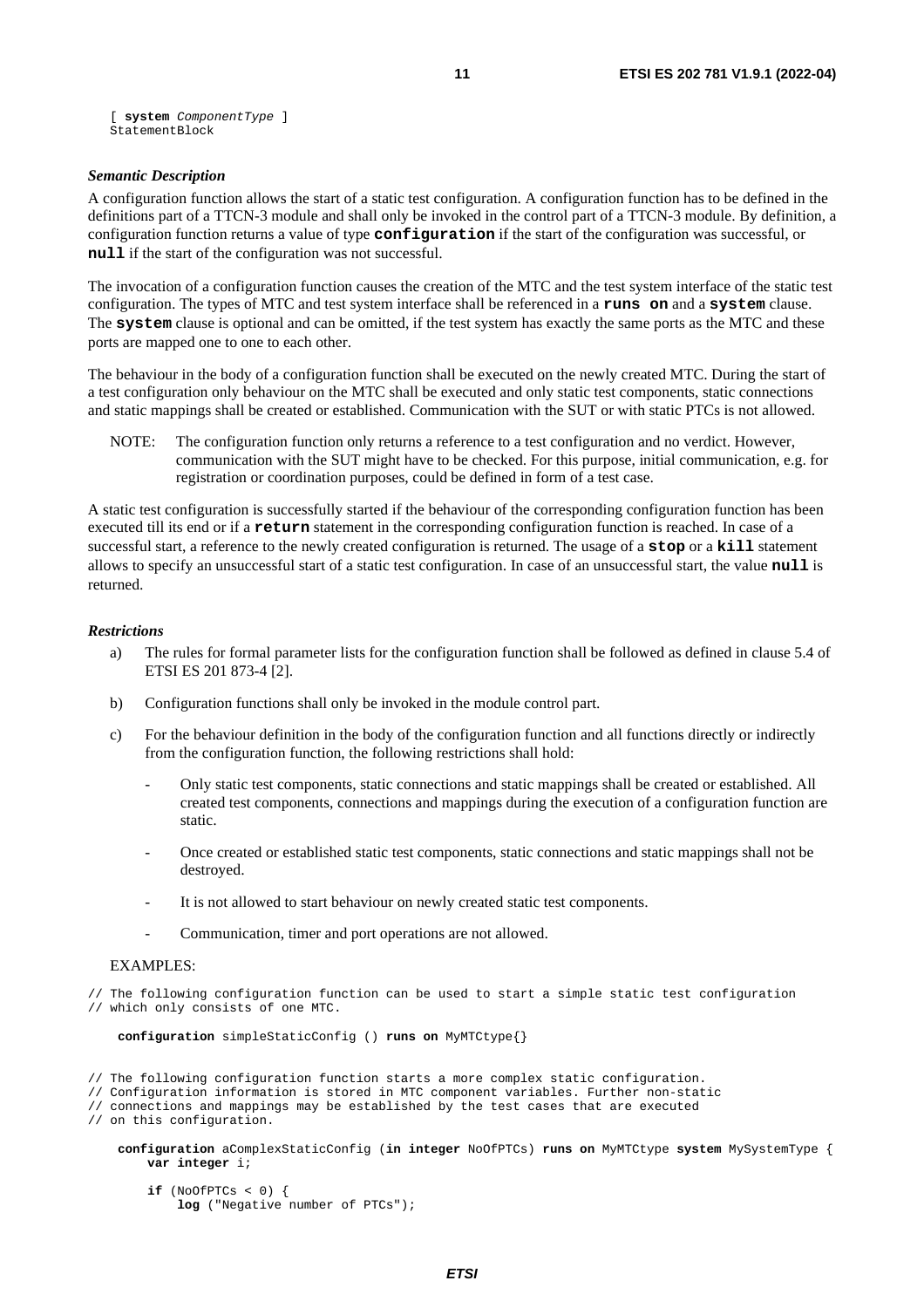```
kill; \frac{1}{2} // unsuccessful termination
 } 
       else if (NoOfPTCs > MaxNoOfPTCs) { // MaxNoOfPTCs is a constant 
           log ("Number of PTCs is too high"); 
           kill; // unsuccessful termination 
 } 
       else { 
          for (i := 1, i <= NoOfPTCs, i := i + 1) {
              PTC[i] := PtcType.create static; // creation of static PTCs, 
                                               // Array PTC[] is a component variable 
              connect (mtc:SyncPort, PTC[i]:SyncPort) static; // static connection 
 } 
           map(mtc:PCO, system:PCO1) static; // static mapping of MTC. 
           map(PTC[1]:PCO, system:PCO2); // some static mappings of PTCs, 
           map(PTC[2]:PCO, system:PCO3); // further non-static mappings may be 
                                           // established during test runs 
 } 
      return; \frac{1}{2} // successful termination
```
### 5.1.3 Starting a static test configuration

A static test configuration is started by calling a configuration function in the control part of a TTCN-3 module. In case of a successful start, a reference to the newly created static test configuration is returned. In case of an unsuccessful start, the special value null is returned.

EXAMPLES:

}

```
control { 
   var configuration myStaticConfig := null; // Declaration and initialization of a 
                                              // configuration variable. 
   myStaticConfig := aStaticConfig(); \qquad // Assigns a value to the previously declared
                                              // configuration variable. It is assumed that 
                                              // aStaticConfig() is a configuration function. 
   if (myStaticConfig == null) { 
        stop; // Stop test campaign due to an unsuccessful start 
 } 
   else { 
        execute(MyTestCase(),myStaticConfig) // Successful start, continuation of test campaign 
 ... 
 } 
}
```
### 5.1.4 Destruction of static test configurations

A static test configuration can be destroyed by executing a **kill** configuration operation.

#### *Syntactical Structure*

*ConfigurationReference.***kill** 

#### *Semantic Description*

The execution of a **kill** configuration operation causes the destruction of a static test configuration. The destruction is similar to stopping a test case by killing the MTC. This means, resources of all static PTCs shall be released and the PTCs shall be removed. The only difference is that no test verdict is calculated and returned. After executing the **kill** configuration operation, it is not possible to execute a test case on the killed static test configuration.

Executing the kill configuration operation with the special value **null** shall have no effect, executing a kill configuration operation with a reference to a non-existing static test configuration shall cause a runtime error.

#### *Restrictions*

a) The **kill** configuration operation shall only be executed in the control part of a TTCN-3 module.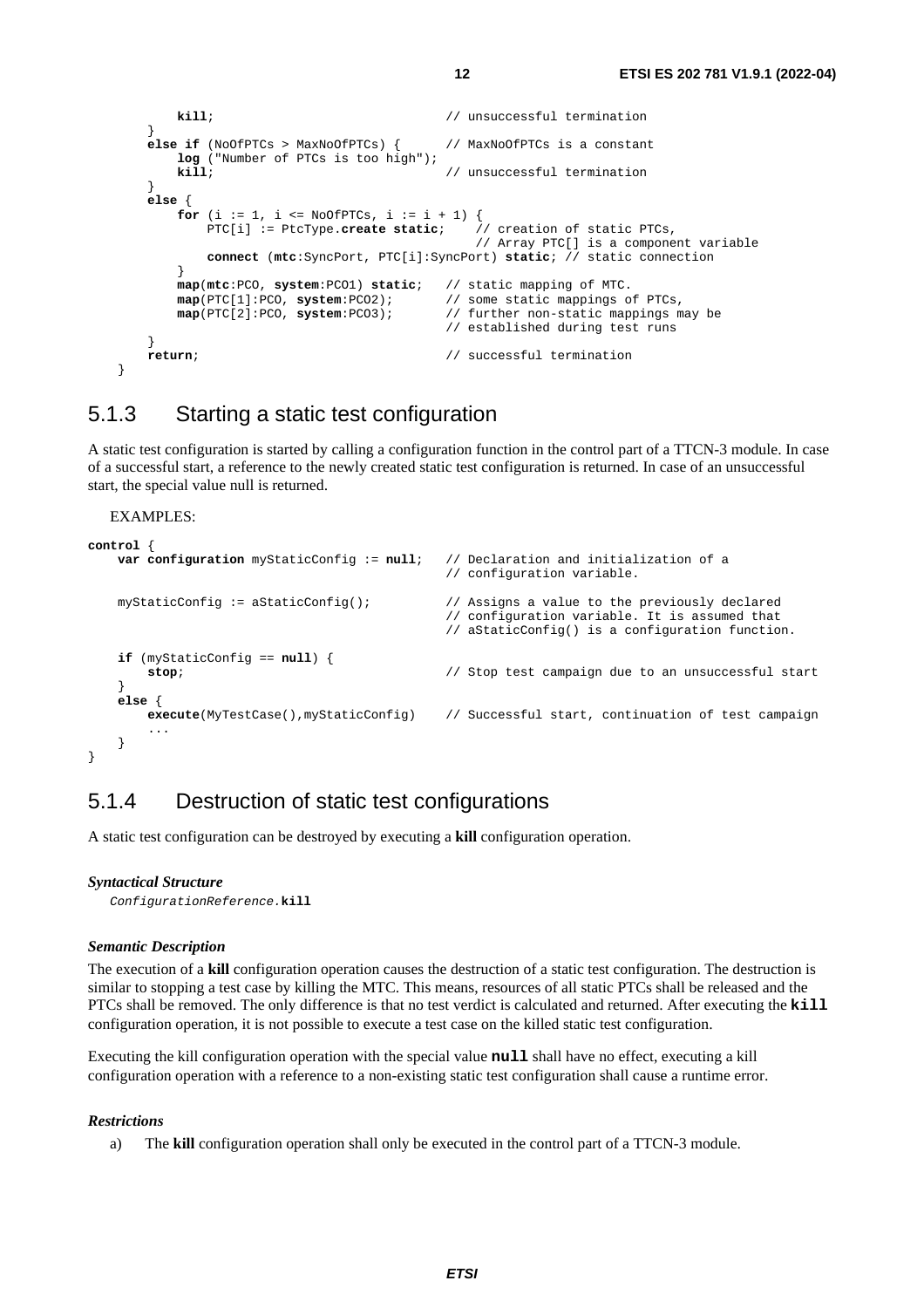```
EXAMPLES:
```

```
control { 
   var configuration myStaticConfig := null; // Declaration and initialization of a 
                                               // configuration variable. 
    myStaticConfig := aStaticConfig(); // Assigns a value to the previously declared 
                                               // configuration variable. It is assumed that 
                                               // aStaticConfig() is a configuration function. 
    myStaticConfig.kill // Destruction of the previously started static 
                                               // test configuration.
```
### 5.1.5 Creation of static test components

All create operations invoked directly or indirectly from configuration functions create static test components. The creation of static test components can be indicated by the additional optional keyword **static** in the **create** operation. The extension of the **create** operation in clause 21.2.1 of ETSI ES 201 873-4 [[2](#page-6-0)] required for the creation of static test components is described in this clause.

#### *Syntactical Structure*

*ComponentType* "." **create** [ "(" (*Name* | "-") ["," *HostId*] ")" ] [ **alive** | **static** ]

#### *Semantic Description*

The **create** operation in combination with the keyword **static** shall only be used to create static test components. Static test components can only be created by executing a configuration function and by functions directly or indirectly invoked by configuration functions. The keyword **static** in a **create** operation shall not be used in combination with the keyword **alive**.

NOTE 1: During the lifetime of a static test configuration, a static component behaves like an alive component.

Static test components are created in the same manner as normal test components that are not declared as alive components. Further details on this can be found in clause 21.2.1 of ETSI ES 201 873-4 [\[2\]](#page-6-0).

NOTE 2: Static test components can only be created directly or indirectly by a configuration function. This may be checkable at runtime and therefore the keyword static may not be required, but for having an explicit specification of static test configurations and for keeping the feature of static test configurations extendible, the keyword **static** has been introduced.

#### *Restrictions*

- a) The **create** operation in combination with the keyword **static** shall only be invoked in configuration functions and in function that may be directly or indirectly called by such a configuration function.
- b) The keyword **static** in a **create** operation shall not be used in combination with the keyword **alive**.

#### EXAMPLES:

```
 // This example declares variables of type MyComponentType, which are used to store the 
    // references of newly created static component instances of type MyComponentType. 
    // An associated name is allocated to some of the created component instances. 
: 100 M
   var MyComponentType MyNewComponent; 
   var MyComponentType MyNewestComponent; 
: 100 F
    MyNewComponent := MyComponentType.create static; 
    MyNewestComponent := MyComponentType.create("Newest") static;
```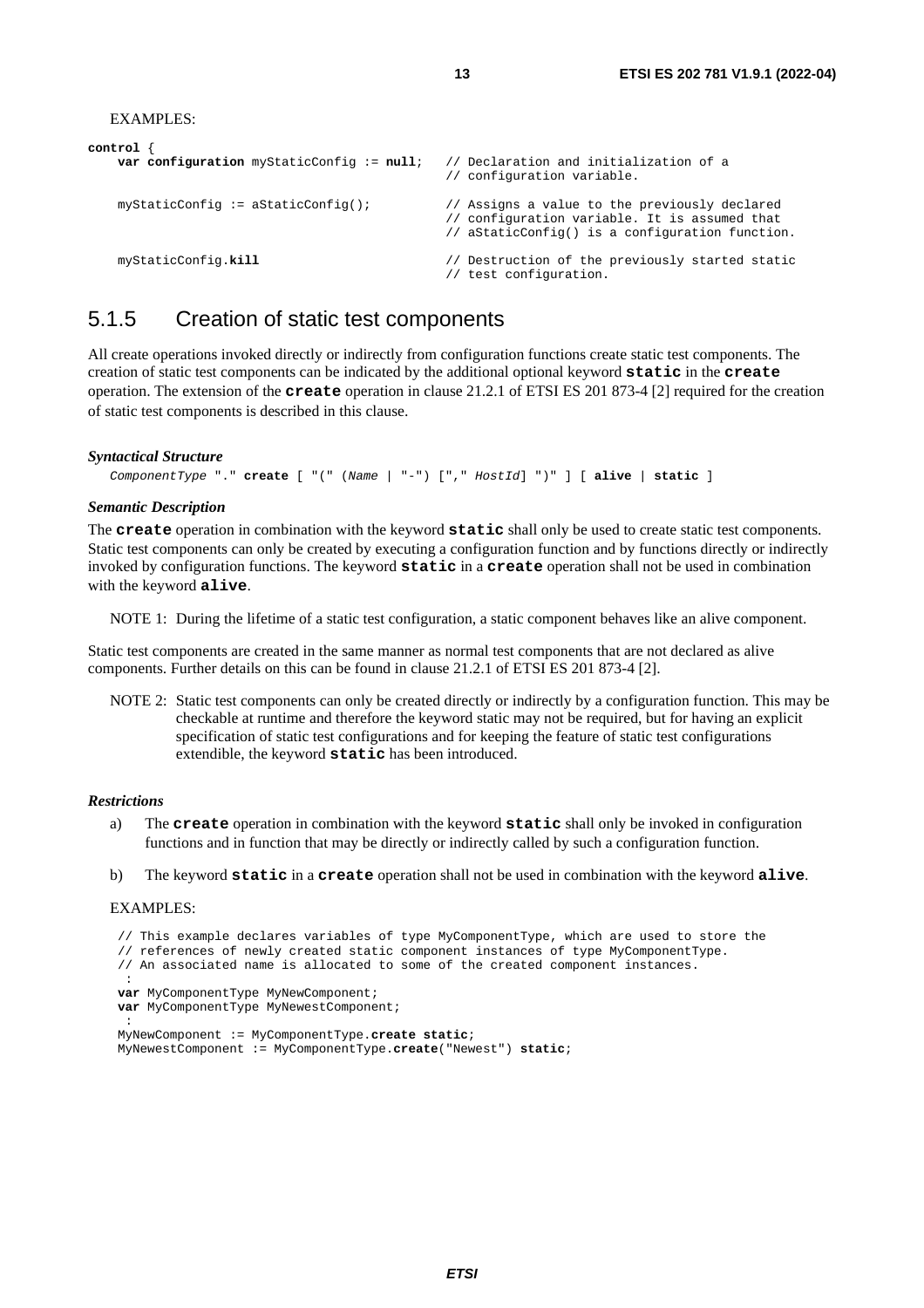### <span id="page-13-0"></span>5.1.6 Establishment of static connections and static mappings

The **map** and **connect** operations called directly or indirectly from configuration functions establish static connections and static mappings. This can be indicated by the additional optional keyword **static** in **connect** and the **map** operations. The extension of the **connect** and **map** operation in clause 21.1.1 of ETSI ES 201 873-4 [[2\]](#page-6-0) required for the establishment of static connections and mapping is described in this clause.

#### *Syntactical Structure*

```
connect "(" ComponentRef ":" Port "," ComponentRef ":" Port ")" [ static ] 
map "(" ComponentRef ":" Port "," ComponentRef ":" Port ")" 
     [ param "(" [ { ActualPar [","] }+ ] ")" ] [ static ]
```
#### *Semantic Description*

The **connect** and **map** the operation in combination with the keyword **static** shall only be used to establish static connections and static mappings. Static connections and static mappings can only be established by executing the creator function of a configuration type and by functions directly or indirectly invoked by the creator functions of configuration type.

Static connections and static mappings are established in the same manner as normal connections and mappings. Further details on this can be found in clause 21.1.1 of ETSI ES 201 873-4 [\[2](#page-6-0)].

NOTE: Static connections and mappings can only be established directly or indirectly by a creator function of a configuration type. This may be checkable at runtime and therefore the keyword **static** may not be required, but for having an explicit specification of static test configurations and for keeping the feature of static test configurations extendible, the keyword **static** has been introduced.

#### *Restrictions*

- a) The **connect** and **map** operation in combination with the keyword **static** shall only be used in configuration functions and in functions that may be directly or indirectly called by a configuration function.
- b) Static connections and static mappings shall only be established to connect ports of static test components and to map ports of a static component to the ports of the test system interface of a configuration type.

#### EXAMPLES:

```
 // The following code fragment may be part of a creator function of a configuration type. 
     // It is assumed that the ports Port1, Port2, Port3 and PCO1 are properly defined and declared 
    // in the corresponding port type and component type definitions 
: 100 pm
   var MyComponentType MyNewPTC; 
    MyNewPTC := MyComponentType.create static; 
: 100 F
   connect(MyNewPTC:Port1, mtc:Port3) static; 
   map(MyNewPTC:Port2, system:PCO1) static; 
     :
```
### 5.1.7 Test case definitions for static test configuration

Test cases that are executed on a static test configuration have to be defined in a special manner. Such test cases shall reference the configuration function that starts a static configuration on which the test case can be executed. The type of the MTC and the type of the test system interface are referenced in the configuration function and shall therefore not be specified in the test case header. The extension of the test case definition in clause 16.3 of ETSI ES 201 873-4 [[2\]](#page-6-0) required for the execution of a test case on a static test configuration is described in this clause.

#### *Syntactical Structure*

```
testcase TestcaseIdentifier
"(" [ { ( FormalValuePar | FormalTemplatePar) [","] } ] ")" 
( runs on ComponentType [ system ComponentType ] | execute on ConfigurationType ) 
StatementBlock
```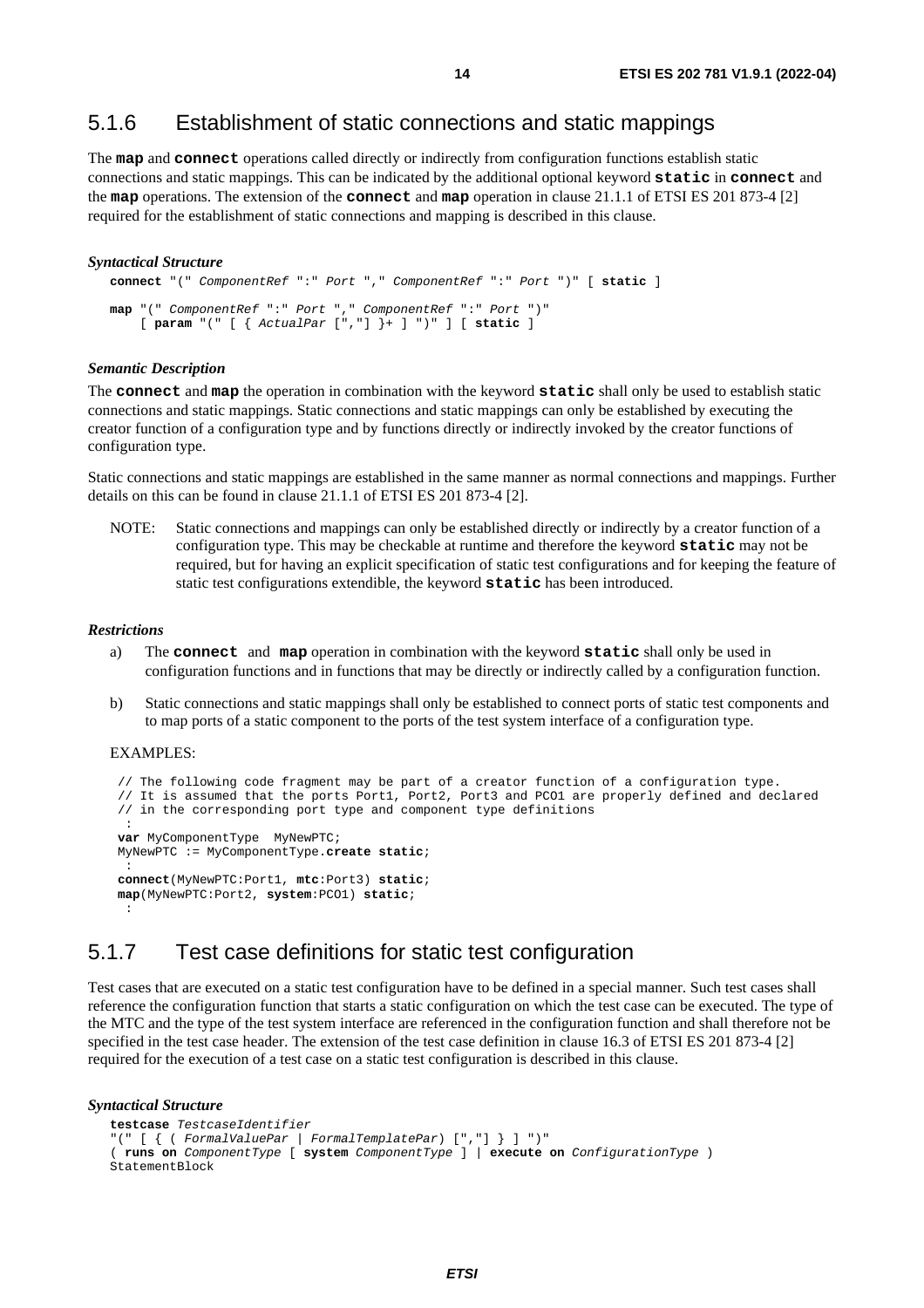#### <span id="page-14-0"></span>*Semantic Description*

A test case definition that includes an **execute on** clause will be executed on previously created static test configuration of the given configuration type. The type of the MTC and the type of the test system interface is defined in the referenced configuration type. A test case definition that includes an **execute on** clause shall not have a **runs on** or a **system** clause.

Apart from the execute on clause, the definition of test cases to be executed on a static test configuration follows the same rules as described in clause 16.3 of ETSI ES 201 873-4 [\[2](#page-6-0)].

#### *Restrictions*

a) A test case definition that includes an **execute on** clause shall not have a **runs on** or a **system** clause.

#### EXAMPLES:

```
configuration aConfiguration () runs on MyMTCtype system MySystemType { 
    PeerComponent := MyPTCType.create static; // creation of a static PTC 
                                             // PeerComponent is a component variable 
    connect(mtc:syncPort, PeerComponent:syncPort); // static connection 
    map (mtc:PCO1, system:PCO1) // static mapping of MTC 
    map (PeerComponent:PCO2, system:PCO2); // static mapping of Peer Component 
    return // successful start of test configuration
 } 
testcase MyTestCase () execute on aConfiguration { 
    default := activate(UnexpectedReceptions()); // activate a default 
    PeerComponent.start (PTCbehaviour()); // starting PTC behaviour 
   SyncPort.send (Ready); \frac{1}{2} (Ready); \frac{1}{2} (Synchronization with PTC
   SyncPort.receive(Ready); \sqrt{PTC} ready
    PCO1.send (stimulus); // test starts 
    ... // test behaviour 
 }
```
### 5.1.8 Executing test cases on static test configurations

This clause only describes the syntax extensions of the **execute** statement to allow the execution of test cases with an **execute on** clause on static test configurations and the semantics for executing such test cases. The semantics of the **execute** statement for test cases without **execute on** clause remains unchanged.

#### *Syntactical Structure*

```
execute "(" TestcaseIdentifier "(" [ { TemplateInstance [","] } ] ")" 
 [ "," (TimerValue | "-") 
            [ "," (HostId | "-")
            [ "," ConfigurationRef ] ] ] ")"
```
#### *Semantic Description*

A test case definition that includes an **execute on** clause shall be executed on previously started static test configuration of a given configuration function. The reference of the previously started static test configuration shall be referenced in the **execute** statement.

Trying to execute a test case on a non-existing or unfitting static test configuration shall cause a run time error. Unfitting test configuration means that the referenced static test configuration has not been created by the configuration function referenced in the test case header.

If the execution of a test case on a static test configuration causes an **error** verdict, all following usages of this static test configuration in **execute** statements shall cause a runtime error.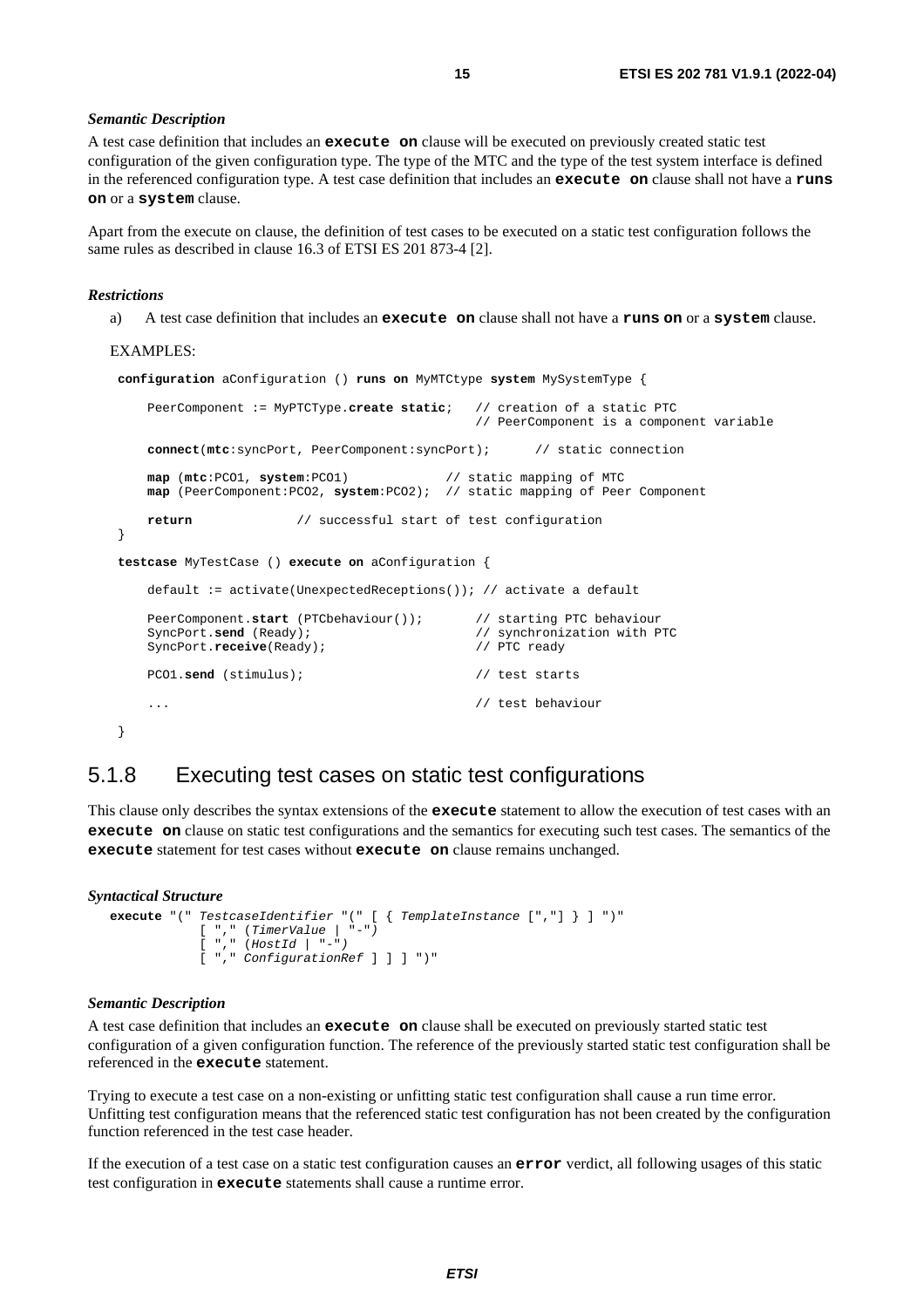NOTE: It is allowed to kill the possibly erroneous static test configuration and to start a new one by invoking the configuration function again.

A test case that shall be started on a fitting static test configuration can rely on the following things:

- All static test components, static connections and static mappings created or established by the referenced configuration function shall exist.
- No static test component is running.
- No non-static test components, non-static connections and non-static mappings shall exist.
- Component timers and variables of static test components shall not be reset or reinitialized when a test case is started on a static test configuration. They remain in the same state as when they were left after the creation of the static test configuration or after the termination of a previous test case, except for running timers which can change their state to timed out. This allows to transfer information from one test case to another. If a timer of a static component is running when a test case terminates, it can still time out even before the next test case starts. However, this can only be observed during the execution of a testcase.
- Ports of static test components shall not emptied or restarted when a test case is started on a static test configuration. For example, this allows a delayed handling of SUT responses like e.g. repetitive status messages, during the test campaign. Messages, calls, replies, exceptions and call-timeouts can still be enqueued at ports of static test components after the termination of a testcase, but they can only be observed and processed during a following testcase.
- In contrast to component timers, variables and ports, the verdict and the default handling shall be reset. This means all activated defaults are deactivated, all local verdicts and the global verdict are set to **none**.

Executing a test case on a static test configuration means that the body of the test case is executed on the MTC of the static test configuration. During test execution, all static PTCs behave like alive test components. This means, static PTCs may be stopped and started several times. During test case execution, non-static normal and alive components may be created, started, killed and stopped. In addition, non-static connections and mappings may be established and destroyed.

A test case that is executed on a static test configuration shall end when the behaviour of the MTC ends. In this case, the final test case verdict is returned. The final test case verdict shall be calculated based on the local verdicts of all static and non-static test components. Furthermore, all test components (static and non-static) shall be stopped, all non-static test components, non-static connections and all non-static mappings shall be discarded.

#### *Restrictions*

All restrictions mentioned in clause 26.1 of the core language document ETSI ES 201 873-1 [[1](#page-6-0)] apply.

#### EXAMPLES:

```
var verdict MyVerdict // local variable 
var configuration MyConfiguration := aConfiguration(); // starting a static test configuration 
 MyVerdict := execute(MyTestCase (),MyConfiguration); // execution of a test case on a static 
                                                      // test configuration 
if (MyVerdict :== pass) { 
    MyVerdict := execute MyTestCase (), 10.0, MyConfiguration); // executing the same test case 
                                                              // with time guard 
 } 
       // further test behaviour
stop;
```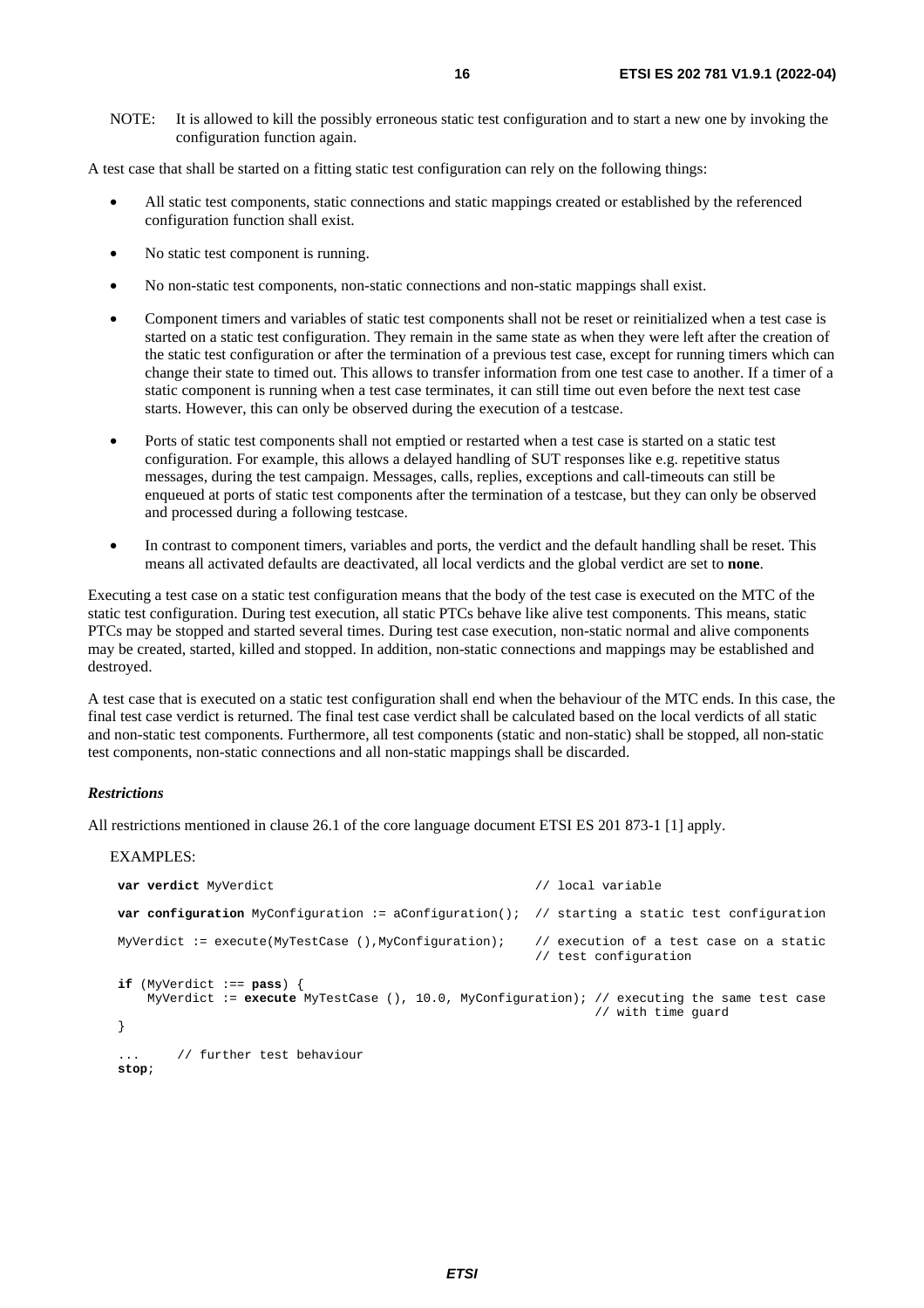### <span id="page-16-0"></span>5.1.9 Further restrictions

Static test components, static connections and static mappings have a special semantics. Therefore, situations shall cause a runtime error:

- Applying a **kill** test component operation to a static test component.
- Applying port operations (**clear**, **start**, **stop** and **halt**) to a port owned by a static test component.
- Applying a **disconnect** operation to a static connection.
- Applying **unmap** operation to a static mapping.

### 5.1.10 Logging the status of static configurations

The **log** statement can be used to log the status of static configurations. Table 18 "TTCN 3 language elements that can be logged" of ETSI ES 201 873-1 [\[1\]](#page-6-0) is to be extended as follows:

#### **Table 1: TTCN-3 language elements that can be logged**

| Used in a log statement | What is logged | <b>Comment</b>                                                |
|-------------------------|----------------|---------------------------------------------------------------|
| .                       | .              | .                                                             |
| configuration reference | actual state   | Configurations states shall be logged<br>according to note 9. |
| .                       |                |                                                               |

NOTE 10: Configuration states that can be logged are: Started and Killed.

### 5.2 Ports with translation capability

### 5.2.0 General

This clause describes an extension of a message port type definition adding translation capability into it.

Translation feature is a set of rules that allows to convert messages and/or addresses of one type into messages and/or addresses of different type during sending or receiving.

It can be used e.g. in situations where the test behaviour is defined on one set of data types but the system under test (or connected component) actually communicates using a different set of data types, i.e. if the test system works on a different layer of the protocol stack than the system under test.

To allow flexible adaptation to the system under test, the user shall have the means to control this translation in the abstract test suite.

#### *Syntactical Structure*

```
type port PortTypeIdmessage
        [ map to { OuterPortType [ "," ] }+ ] 
        [ connect to { OuterPortType [ "," ] }+ ] "{" 
    { 
 ( in { InnerInType [ from { OuterInType with InFunction "(" ")" [ "," ] }+ ] [ "," ] }+ | 
 out { InnerOutType [ to { OuterOutType with OutFunction "(" ")" [ "," ]}+ ] [ "," ] }+ | 
 inout { InOutType [ "," ] }+ |
        address AddrType [ to { OuterAddrTypewith AddrOutFunction "(" ")" [ "," ] }+ ] 
        [ from { OuterAddrTypewith AddrInFunction"("")"[","]}+ ] | 
 map param "(" { FormalValuePar [ "," ] }+ ")"| 
 unmap param "(" { FormalValuePar [ "," ] }+ ")" | 
        VarInstance ) ";" 
{}^{+} "}"
```
NOTE: Note that the same *OuterInType* may appear in more than one **in** message specifications for different *InnerInType*-s. In each such clause the *InFunction* is different.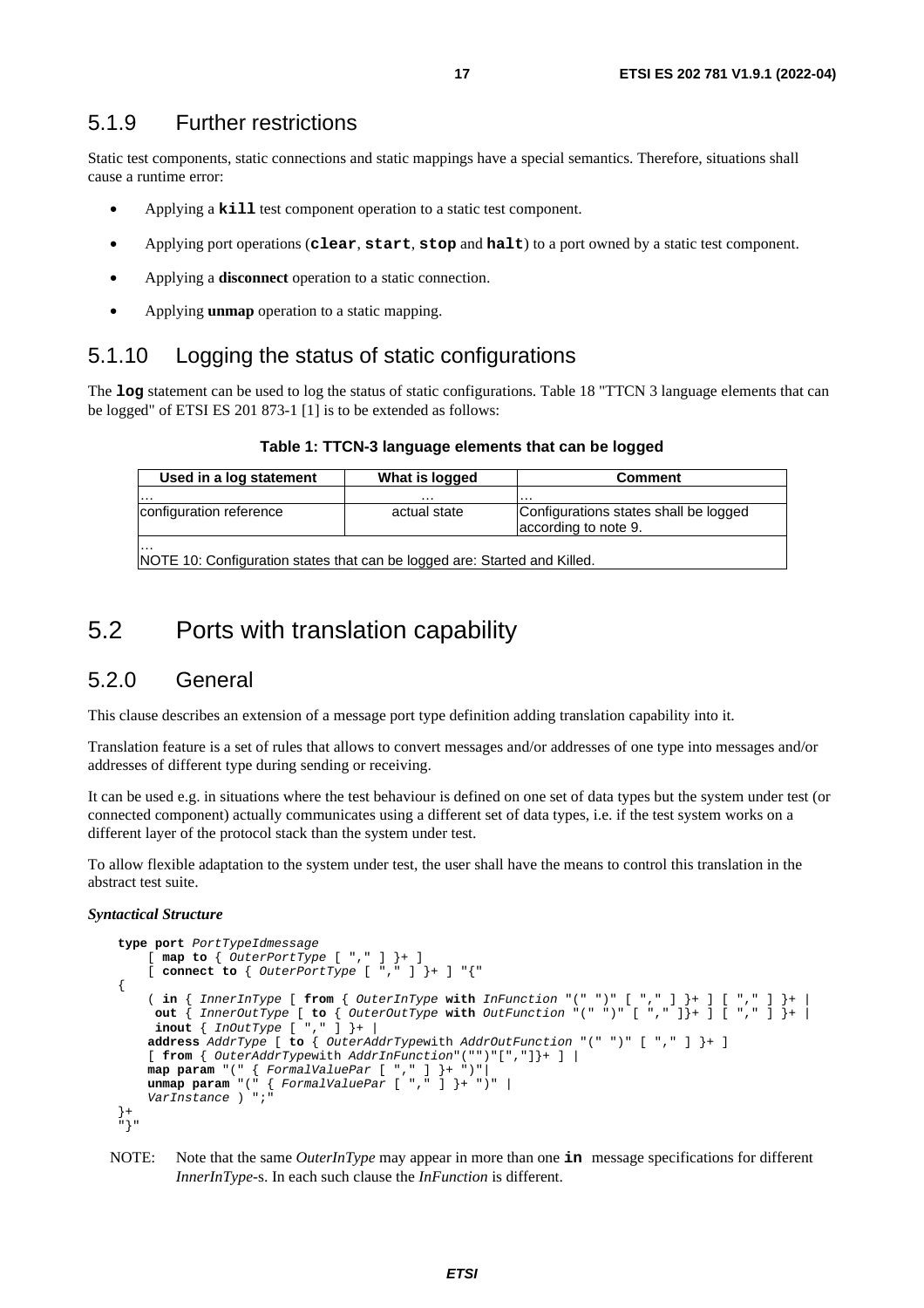#### *Semantic Description*

*PortTypeId* is name of the type being defined.



**Figure 1: Illustration of ports with translation capability** 

- *OuterPortType* references the outer message port type this port is mapped to. If the referenced port is a mapped port, it shall not contain direct or indirect reference to the *PortTypeId* in the list of its *OuterPortTypes*.
- *InnerInType* references a type that can be received over such a port.
- *OuterInType* references a type that is actually received and which shall be translated to *InnerInType*.
- *InFunction* references a function which shall be used to translate *OuterInType* to *InnerInType*.
- *InnerOutType* references a type that can be sent over such a port.
- *OuterOutType* references a type that is actually sent which has been translated from *InnerOutType*.
- *OutFunction* references a function which shall be used to translate *InnerOutType* to *OuterOutType*.
- *InOutType* references a type that can be sent and received by the port.
- *AddrType* is the address type bound to the port type being defined.
- *OuterAddrType* is the address type into which the *AddrType* is translated.
- *AddrOutFunction* references a function which shall be used to translate the *AddrType* to the *OuterAddrType.*
- *AddrInFunction* references a function which shall be used to translate the *OuterAddrType* to the *AddrType*.
- *VarInstance* is a declaration of a port variable.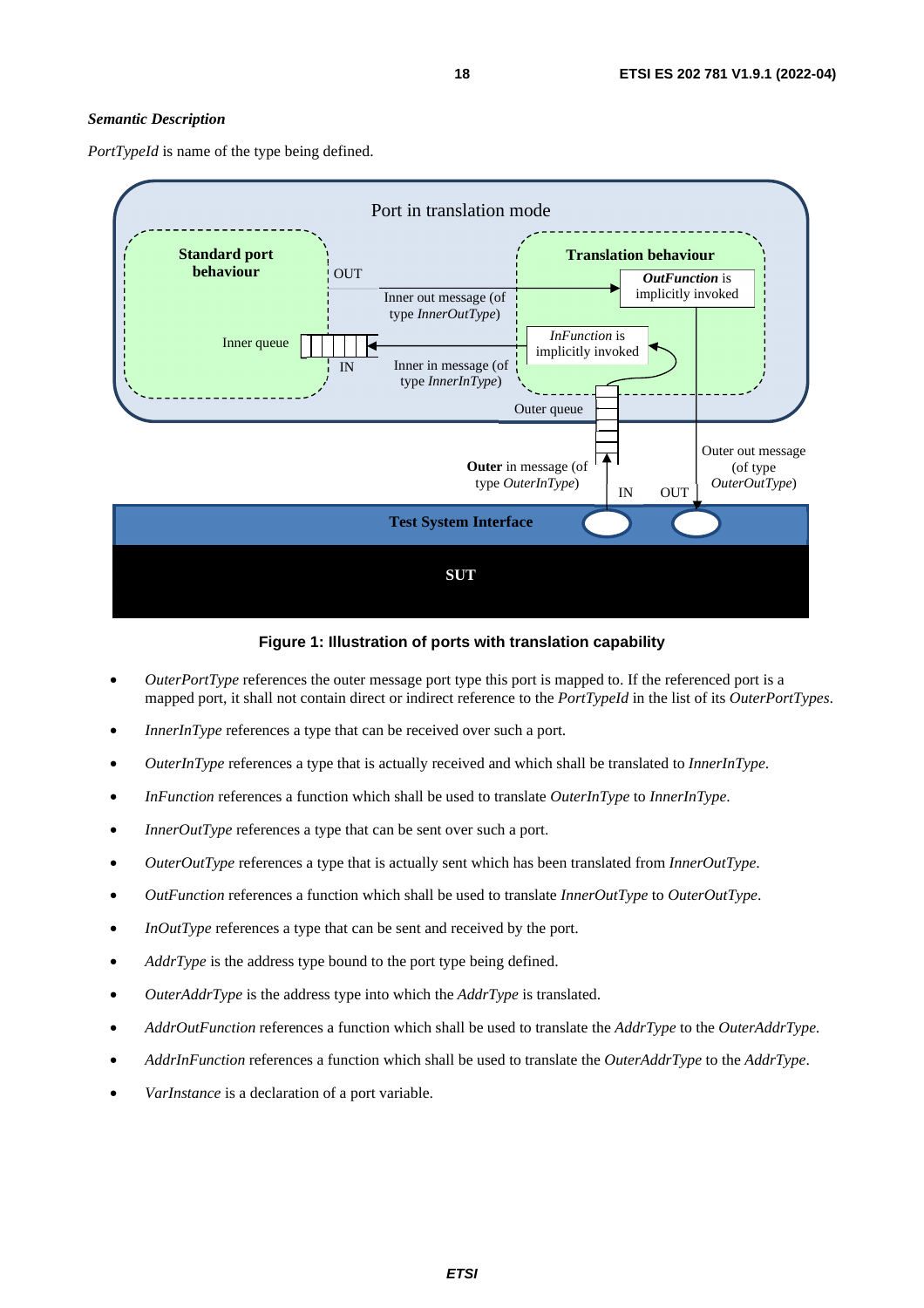### <span id="page-18-0"></span>5.2.1 Translation capability in port type declaration

If a port type declaration includes translation capability, it shall always contain at least one map or connect clause. These clauses define one or more port types for which translation mechanism is defined.

If a port type is referenced in the map clause, the following applies:

- All types from the **in** message list of the *OuterPortType* shall be referenced either as *InnerInType, OuterInType* or *InOutType* in the port type with translation capability.
- All *InOutTypes* shall be present either in the **in** and **out** lists (at the same time) or in the **inout** message list of the *OuterPortType.*
- All *InnerOutTypes* shall be referenced in the out message list of the *OuterPortType* or if such a reference does not exist, the *OuterPortType* shall contain at least one reference to any of the *OuterOutTypes* associated with the *InnerOutType* in its **out** message list.

NOTE 1: If these conditions are met, it is always safe to map TSI ports of *OuterOutType* to instances of the port type with translation capability.

If a port type is referenced in the connect clause, the following applies:

- All types from the out message list of the *OuterPortType* shall be referenced either as *InnerInType, OuterInType* or *InOutType* in the port type with translation capability.
- All *InOutTypes* shall be present either in the **in** and **out** lists (at the same time) or in the **inout** message list of the *OuterPortType.*
- All *InnerOutTypes* shall be referenced in the **in** message list of the *OuterPortType* or if such a reference does not exist, the *OuterPortType* shall contain at least one reference to any of the *OuterOutTypes* associated with the *InnerOutType* in its **in** message list.
- NOTE 2: If these conditions are met, it is always safe to connect ports with translation capability to ports of *OuterOutType*.

Port types with translation capability can contain variable declarations. These variables are created and initialized when a port instance is created and have the same lifetime as the port instance itself. Every port instance has its own copy of these variables. Port variables can be accessed only from *InFunctions* and *OutFunctions.* They are not visible outside of the translation procedure. The variables can be used e.g. for buffering data between individual calls of *InFunctions* and *OutFunctions*(e.g. in case of fragmented messages).

#### *Restrictions*

In addition to the general static rules of TTCN-3 restrictions specified in clause 6.2.9 of ETSI ES 201 873-1 [\[1\]](#page-6-0), the following restrictions apply:

- a) If the *OuterPortType* is a port type with translation capability, it shall neither directly nor indirectly reference *PortTypeId* in its map or connect clause (i.e. port types with translation capability cannot reference each other).
- b) All *OuterAddrTypes* shall be used as an address type at least in one of the *OuterPortTypes*.
- c) All *InFunction*, *OutFunction* and *AddrFunction* identifiers shall be references to a translation function.

#### EXAMPLE:

```
type port TransportPort 
\{ inout TransportMessage; 
 } 
   type port DataPort map to TransportPort 
\{ in DataMessage from TransportMessage with transportToData(); 
        out DataMessage to TransportMessage with dataToTransport(); 
    }
```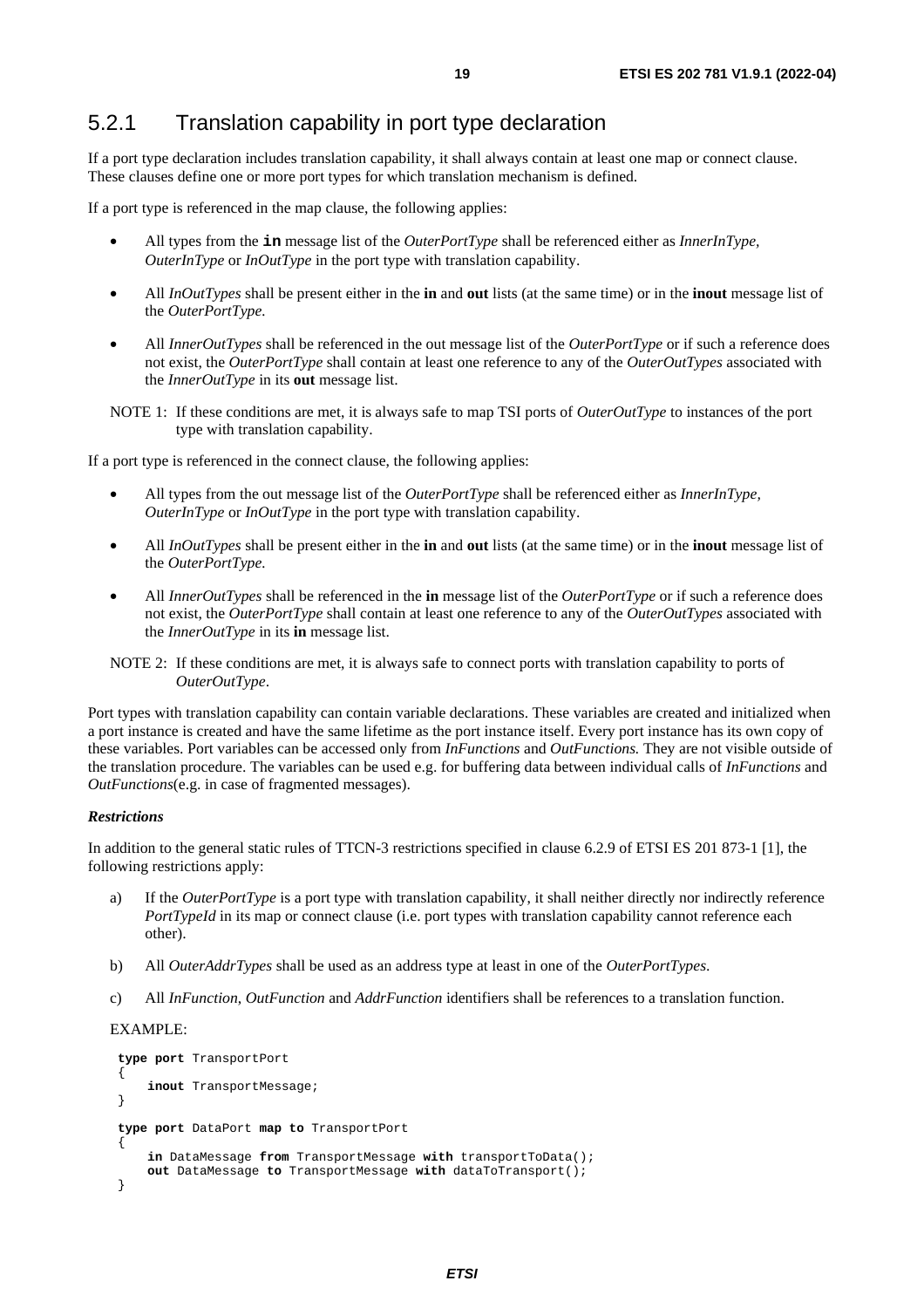### <span id="page-19-0"></span>5.2.2 Mapping and connecting ports

Ports with translation capability can work in two different modes: normal and translation mode. In normal mode, the port behaves as a standard message port according to the rules specified in ETSI ES 201 873-1 [\[1](#page-6-0)]. In translation mode, the port uses rules described in the following clauses of the present document to convert messages and addresses when communicating with linked ports.

The translation mode is activated in these cases:

- A map operation is applied to a component port and TSI port and the component port type contains a reference to the TSI port type in its map clause.
- A port type of one operands of a connect operation contains a reference to the port type of the other operand in its connect clause.

In all other cases, normal mode is activated.

EXAMPLE:

```
type port TransportPort { 
         ... 
    } 
   type port DataPort map to TransportPort { 
         ... 
     } 
   type component SystemComponent{ 
        port DataPort dataPort; 
        port TransportPort transportPort; 
 } 
   type component TestComponent{ 
        port DataPort dataPort; 
 } 
   testcase TC runs on TestComponent system SystemComponent 
 { 
         if (PX_TRANSPORT_USED){ 
             // activate translation mode (TransportPort is implicitly referenced via transportPort 
             // in the map operation) 
             map(mtc:dataPort, system:transportPort); 
 } 
         else{ 
             // activate normal mode (TransportPort is not referenced in the map operation) 
             map(mtc:dataPort, system:dataPort); 
 } 
    }
```
### 5.2.3 Translation functions

Translation functions are used by ports working in translation mode for converting incoming and outgoing messages and addresses from one type to another.

#### *Syntactical Structure*

```
 function FunctionIdentifier"("in FormalValuePar ","out FormalValuePar ")" 
 [port PortTypeId] 
 StatementBlock
```
#### *Semantic Description*

Translation functions have always two parameters. The first one is always an **in** parameter and it is used to pass in a value that shall be translated by the function. The second one is always an **out** parameter and it shall be used to pass the result of the translation to the translation procedure (see clauses [5.2.5](#page-22-0), [5.2.6](#page-22-0) and [5.2.7\)](#page-24-0) in case of successful translation.

Unlike standard functions described in clause 16.1 of ETSI ES 201 873-1 [\[1](#page-6-0)], translation functions can contain a **port** clause. If the port clause is present, all variables defined in the referenced port type become visible in the function body.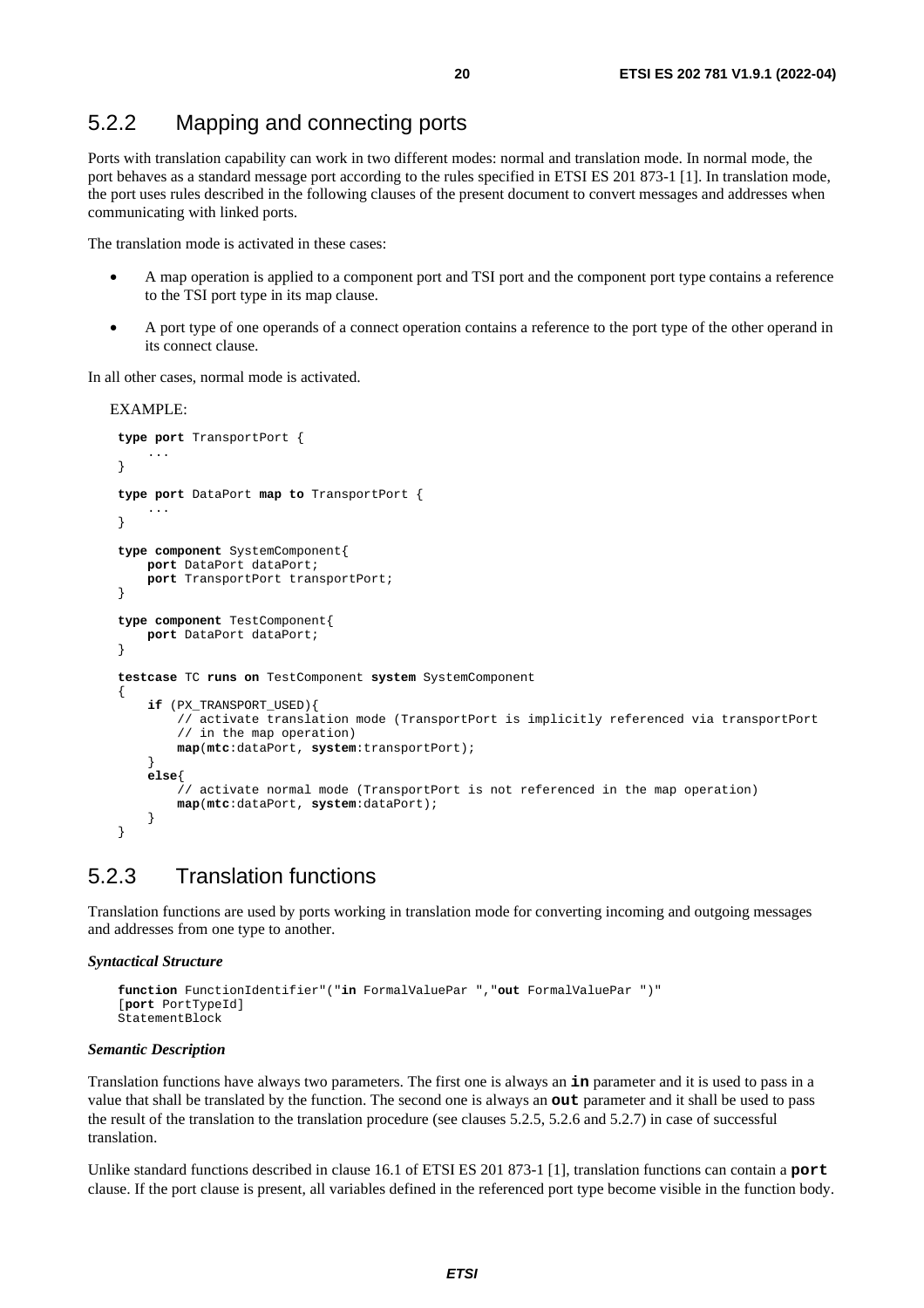<span id="page-20-0"></span>a) Translation functions shall never return a value.

NOTE: The **setstate** operation is used to inform the test system about the success of translation.

- b) Translation functions shall not contain a runs on clause.
- c) Translation function containing a **port** clause can be referenced only in the port type referenced in this port clause.
- d) The type of the **in** parameter of a translation function referenced as an *InFunction* in an **in** clause shall be the *OuterInType* immediately preceding the *InFunction* reference and the type of its **out** parameter shall be the *InnerInType*.
- e) The type of the **in** parameter of a translation function referenced as an *OutFunction* in an **out** clause shall be the *InnerOutType* and the type of its **out** parameter shall be the *OuterOutType* immediately preceding the *OutFunction* reference.
- f) The type of the **in** parameter of a translation function referenced as an *AddrOutFunction* in a port **address** declaration shall be the *AddrType* and the type of its **out** parameter shall be the *OuterAddrType* that immediately precedes the *AddrFunction* reference.
- g) The type of the **in** parameter of a translation function referenced as an *AddrInFunction* in a port **address** declaration shall be the *OuterAddrType* that immediately precedes the *AddrFunction* reference and the type of its **out** parameter shall be the *AddrType*.
- h) Translation functions and any behaviour invoked directly or indirectly from the translation function shall not contain any blocking operations.
- i) Invoking a function with a **port** clause explicitly shall cause an error.
- j) Translation functions and any behaviour invoked directly or indirectly form the translation function shall not contain the following port operations: **start** (port), **stop** (port), **halt**, **connect**, **disconnect**, **map** and **unmap.**
- k) The rules for functions called from special places defined in clause 16.1.4 of ETSI ES 201 873-1 [\[1](#page-6-0)] are valid for receiving translation functions (i.e. the functions referenced in the *OutFunction* part of a translation port type definition). The only exception to this rule is the send operation which is allowed in receiving translation functions. When executing the send operation initiated from receiving translation function, the TE temporarily stores sent messages and places them on an outgoing message port after snapshot evaluation is finished.

EXAMPLE:

```
type port DataPort map to TransportPort 
 { 
        in DataMessage from TransportMessage with transportToData(); 
        out DataMessage to TransportMessage with dataToTransport(); 
        var octetstring vp_remainings 
    } 
   function transportToData(inTransportMessage p_msg, outDataMessage p_res) port DataPort { 
 ... 
        port.setstate(0, "Translated"); 
    } 
   function dataToTransport(inDataMessage p_msg, outTransportMessage p_res) port DataPort { 
 ... 
        port.setstate(0, "Translated"); 
    }
```
### 5.2.4 Translation state

In addition to port state dimensions defined ETSI ES 201 873-1 [\[1](#page-6-0)], all ports working in translation mode have an additional port state dimension called translation state. The translation state always contains the result of the last executed translation function performed by the port.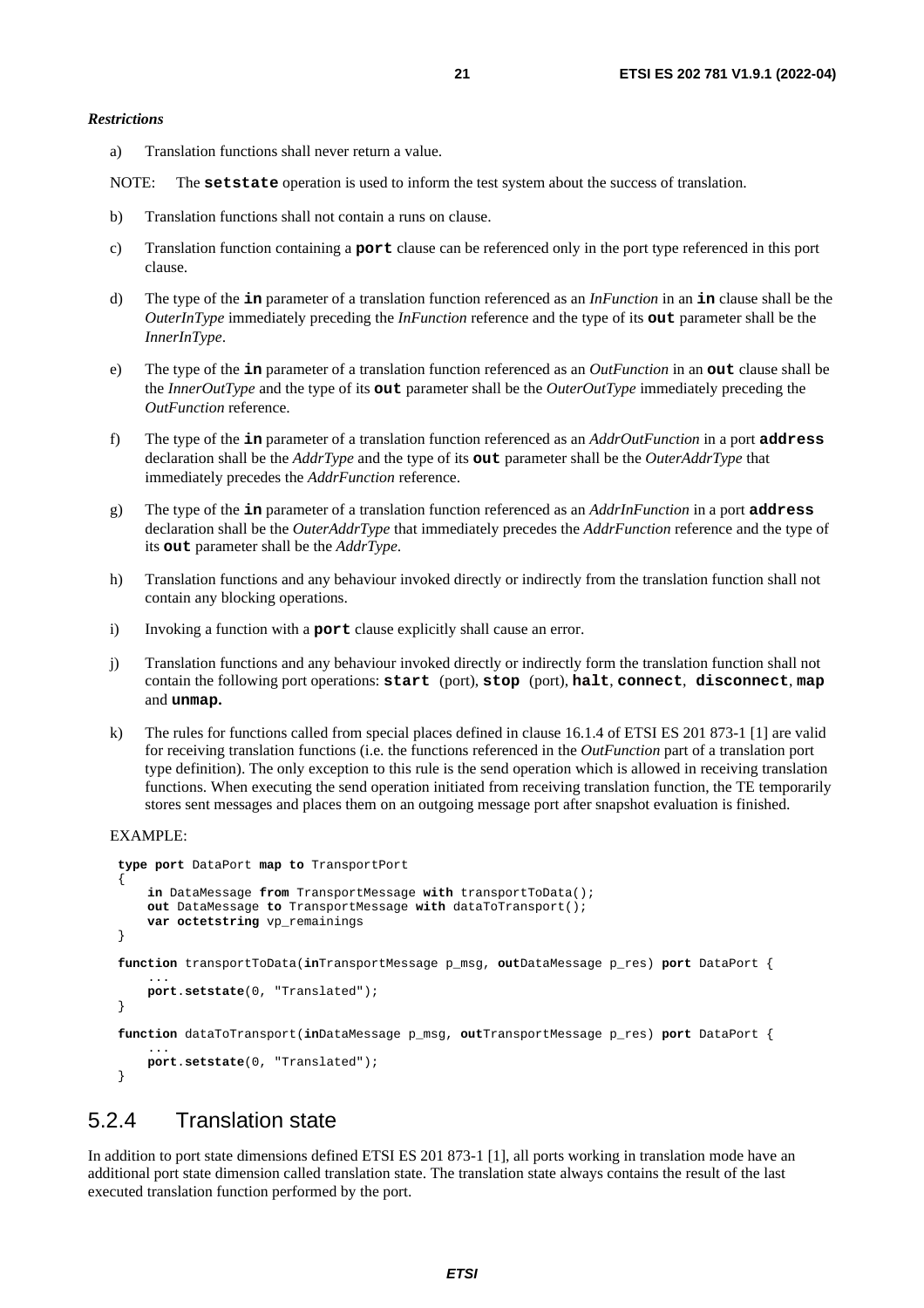There are five possible translation states:

- **unset** is the default state before invoking a translation error. If a translation function ends with this state, an error is generated;
- **not translated** means that the translation function has not been successful;
- **fragmented** indicates the translation function did not finish translation, because the input data did not contain a complete message (i.e. more fragments are needed to finish translation);
- **translated** means that the translation function successfully performed translation and there are no non-translated data left;
- **partially translated** is used when the translation function successfully performed translation, but there are additional data which has not been translated yet (i.e. the input data contained more than one message);
- **discarded** is used when the translation function finished successfully, by discarding the message.

Translation state is set implicitly to *unset* whenever a translation function is called to translate a sent or received message. The translation state can be changed by a **setstate** operation.

#### *Syntactical Structure*

 **port.setstate**"("SingleExpression { "," ( FreeText | TemplateInstance ) } ")"

#### *Semantic Description*

The **setstate** operation can be used only inside a function that is called during a translation procedure to translate a sent or received a message. It changes the translation state of the related port.

The optional parameters allow to provide information that explains the reasons for setting a port translation state. This information is composed to a string and might be used for logging purposes.

#### *Restrictions*

- a) The value passed to the **setstate** operation in the first parameter shall be of the **integer** type and shall have one of the following values:
	- 0 (meaning *translated*)
	- 1 (meaning *not translated*)
	- 2 (meaning *fragmented*)
	- 3 (meaning *partially translated*)
	- 4 (meaning *discarded*)

NOTE 1: Numeric parameter values 0, 1 and 2 are the same as results of the predefined **decvalue** function.

- NOTE 2: Clause B.2.1 of the present document includes the type definition translation state and the constant definitions TRANSLATED, NOT\_TRANSLATED, FRAGMENTED, PARTIALLY\_TRANSLATED, DISCARDED.
- b) Calling the **setstate** operation with an **integer** not listed in a) in the first parameter shall lead to an error.
- c) Calling the **setstate** operation outside of a translation function or in a translation function translating an address shall cause a runtime error.
- d) For *FreeText* and *TemplateInstance*, the same rules and restrictions apply as for the parameters of the log statement. See clause 19.11 of ETSI ES 201 873-1 [\[1](#page-6-0)] for more details.

NOTE 3: The *unset* state cannot be set by the set state operation, it is reserved for TE internal use only.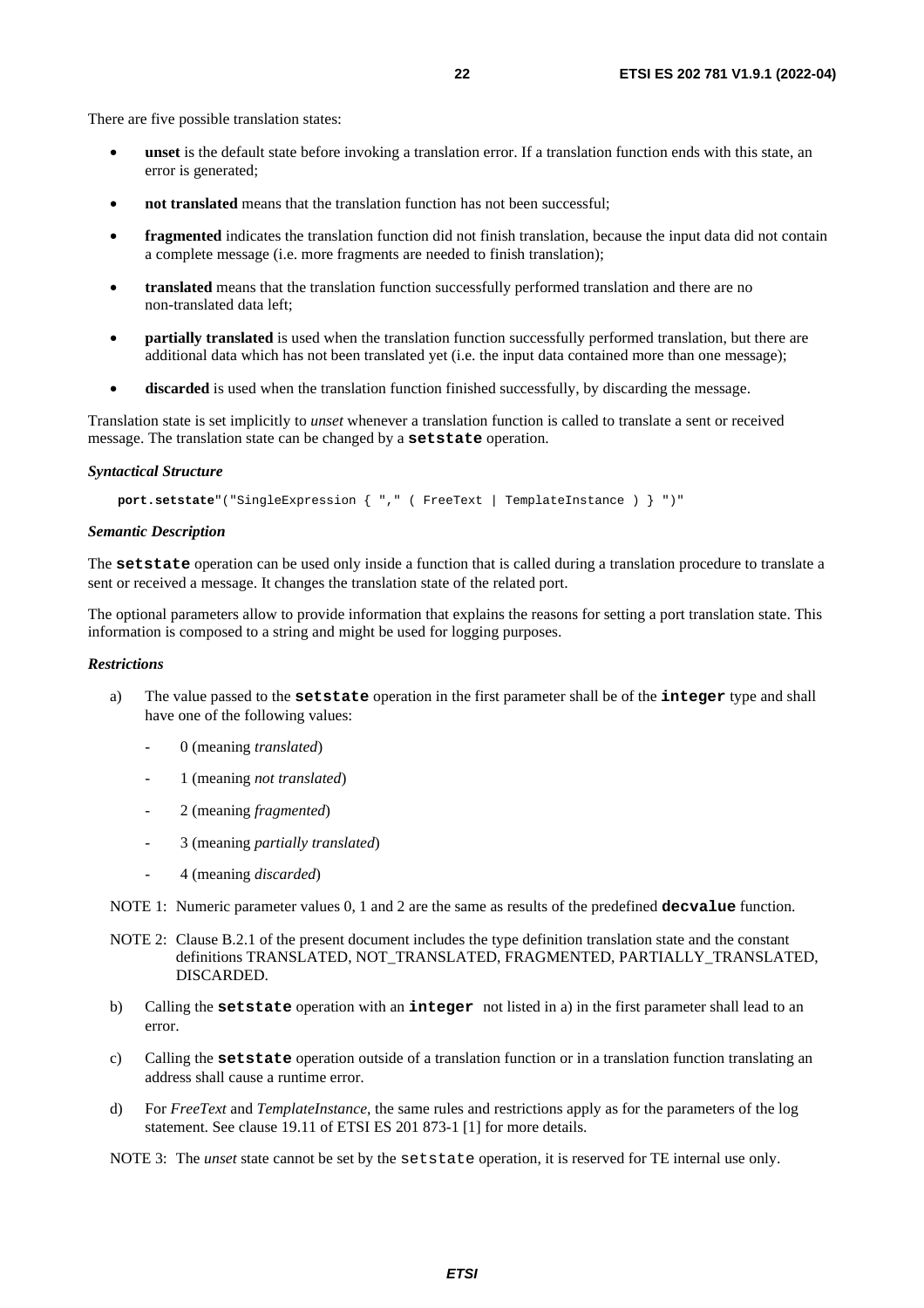<span id="page-22-0"></span>When a message is to be sent over a port, working in translation mode, the following shall apply:

- If no *OutFunction* is specified for the given *InnerOutType,* it is simply sent over the port transparently.
- If an *OutFunction* is specified for the *InnerOutType*, the translation procedure first sets the translation state to *Unset*. Then the *OutFunction* is automatically invoked to translate the *InnerOutType* to the *OuterOutType.*  When the function execution is finished, then depending on the current translation state one of the following actions is taken:
	- The *unset* state shall cause an error (i.e. if there is no **setstate** operation is invoked in the translation function).
	- If the state is *not translated*, the translation procedure tries to translate the message using the next *OutFunction* specified for the given *InnerOutType*. *OutFunction*-s are tried according to their textual order in the port type definition. If there is no such a function, an error is generated.
	- If the state is *fragmented*, the translation procedure ends but no data is sent to the connected or mapped port (the port will wait for the next fragment to complete translation). The **to** clause of the following send operation shall be the same as the **to** clause of the current send operation or missing if the current send operation does not contain any to clause.
	- If the state is *translated*, the translation procedure sends the translated message (retrieved from the out parameter of the *OutFunction*) to the port it is mapped or connected to.
	- If the state is *partially translated*, the sent message of the*InnerOutType* contains several messages (or message fragments) of the*OuterOutType.* In this case, the translation procedure sends the translated message to the mapped or connected port. The translation function is then called again, with the same **in** parameter value, to enable sending of the remaining messages.
	- If the state is *discarded*, the translation procedure ends, with no data sent to the connected or mapped port (the message was intentionally discarded).
- NOTE: In the *fragmented* case the non-translated part of *InnerOutType* has to be explicitly assigned to port variables.

### 5.2.6 Receiving

Unlike a port working in standard mode, ports working in translation mode maintain two different queues. The outer queue is used to keep not translated messages that are either enqueued or sent to the port working in translation mode. The inner message queue contains already translated messages. Receiving operations access this inner queue. In case of successful receiving (see clause 22.2.2 of ETSI ES 201 873-1 [\[1\]](#page-6-0)), the successfully received message is removed from the inner queue. Messages stored in the outer queue can be removed from it only by the translation procedure as described below.

The TTCN-3 Executable (TE, see ETSI ES 201 873-6 [\[4\]](#page-6-0)) shall control the translation process and the normal decoding algorithm (see note 1) in co-operation, as specified below. But yet, the normal decoding algorithm itself is not changed.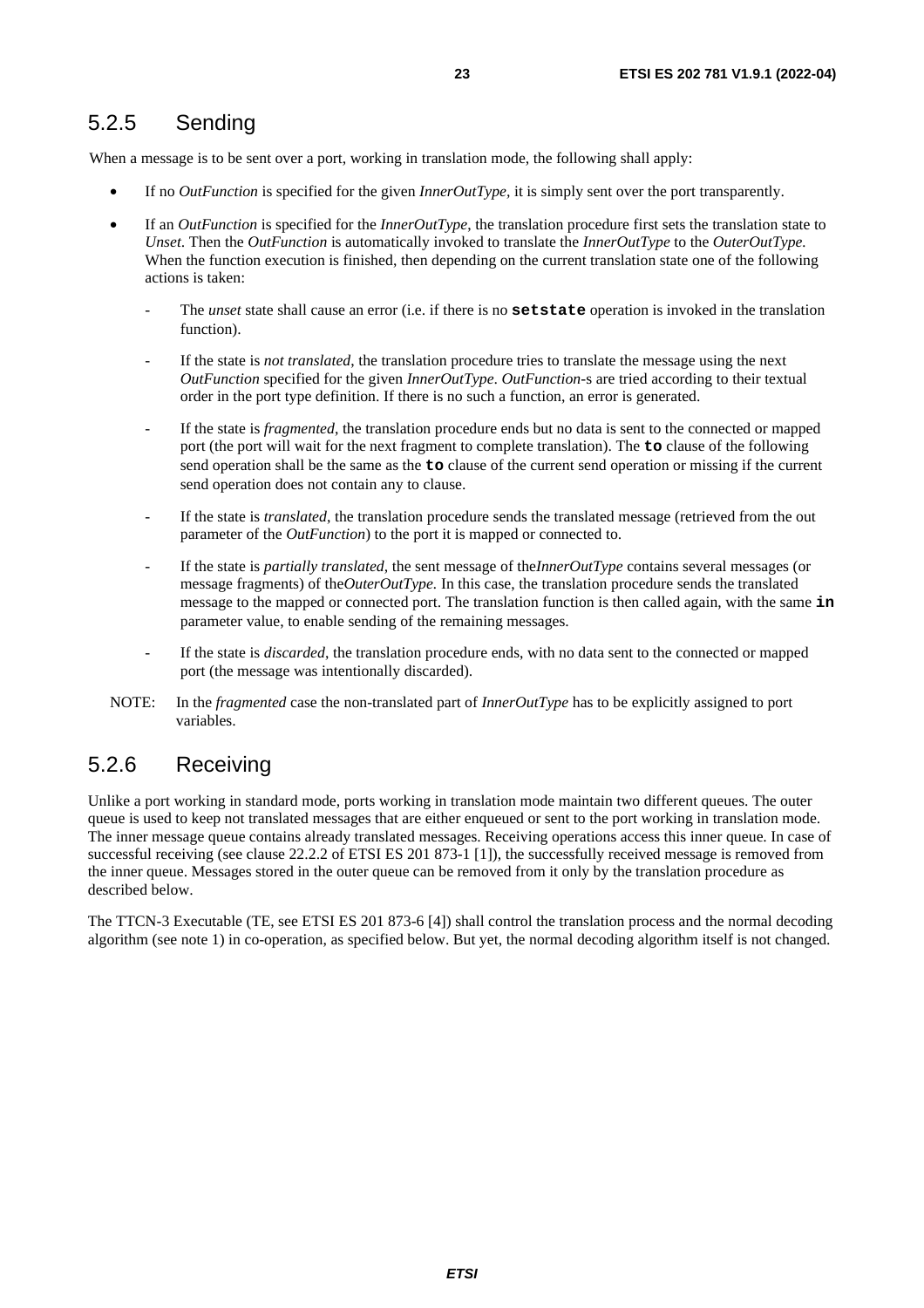

#### **Figure 2: Illustration of the interworking of decoding and translation procedure during receiving**

NOTE 1: In this clause the "normal decoding algorithm" refers to the process that the TE invokes decoding the received bitstring as specified in clauses 7.3.2 and C.5.4 of ETSI ES 201 873-6 [\[4](#page-6-0)].

The translation procedure for receiving operations is invoked by the snapshot mechanism. This procedure iterates through all **in** clauses (*InnerInType*-s) defined in the port type definition. The **in** clauses are iterated according to their textual order. During this iteration, the following shall apply:

- If no *InFunction* is specified for the given *InnerInType*, the translation procedure checks, if the top item of the outer queue is of *InnerInType* (i.e. invokes the normal decoding algorithm, and the check is successful if the decoding is successful). If the result of the check is positive, the message is moved from the outer queue into the inner queue (i.e. the port will relay the message from the outer port to the inner port transparently) and iteration ends.
- Otherwise (if the *InFunction* is present for the *InnerInType*), then the translation procedure checks if the top item of the outer queue is of the *OuterInType,* by invoking the normal decoding algorithm, as described above. If the check is successful, the translation procedure automatically executes the *InFunction*: first sets the translation state to *Unset* and passes the message of the *OuterInType* to it, in the first parameter. When the function execution is finished, the translation procedure checks the translation state of the port:
	- The *unset* state shall cause an error (i.e. if there is no **setstate** operation is invoked in the translation function).
	- If the state is *not translated*, the iteration shall continue with the next *InFunction* for the same *OuterInType*. If there is no more such *InFunction*, the translation procedure shall continue with the next *OuterInType*. If there is no more *OuterInType*-s for the given *InnerInType*, the iteration process shall continue with the next *InnerInType*. The order is determined by the textual order in the port type definition.
	- If the state is *fragmented*, the top item of the outer queue is removed and the iteration shall be restarted to process the next message in the outer queue. The next message shall have the same address as the current one (including a missing address). If there is no such message, the iteration shall continue with the next *InnerInType*.
	- If the state is *translated*, the top item of the outer queue is removed and the translated message (retrieved from the out parameter of the *InFunction*) is inserted into the inner queue. This ends the whole iteration.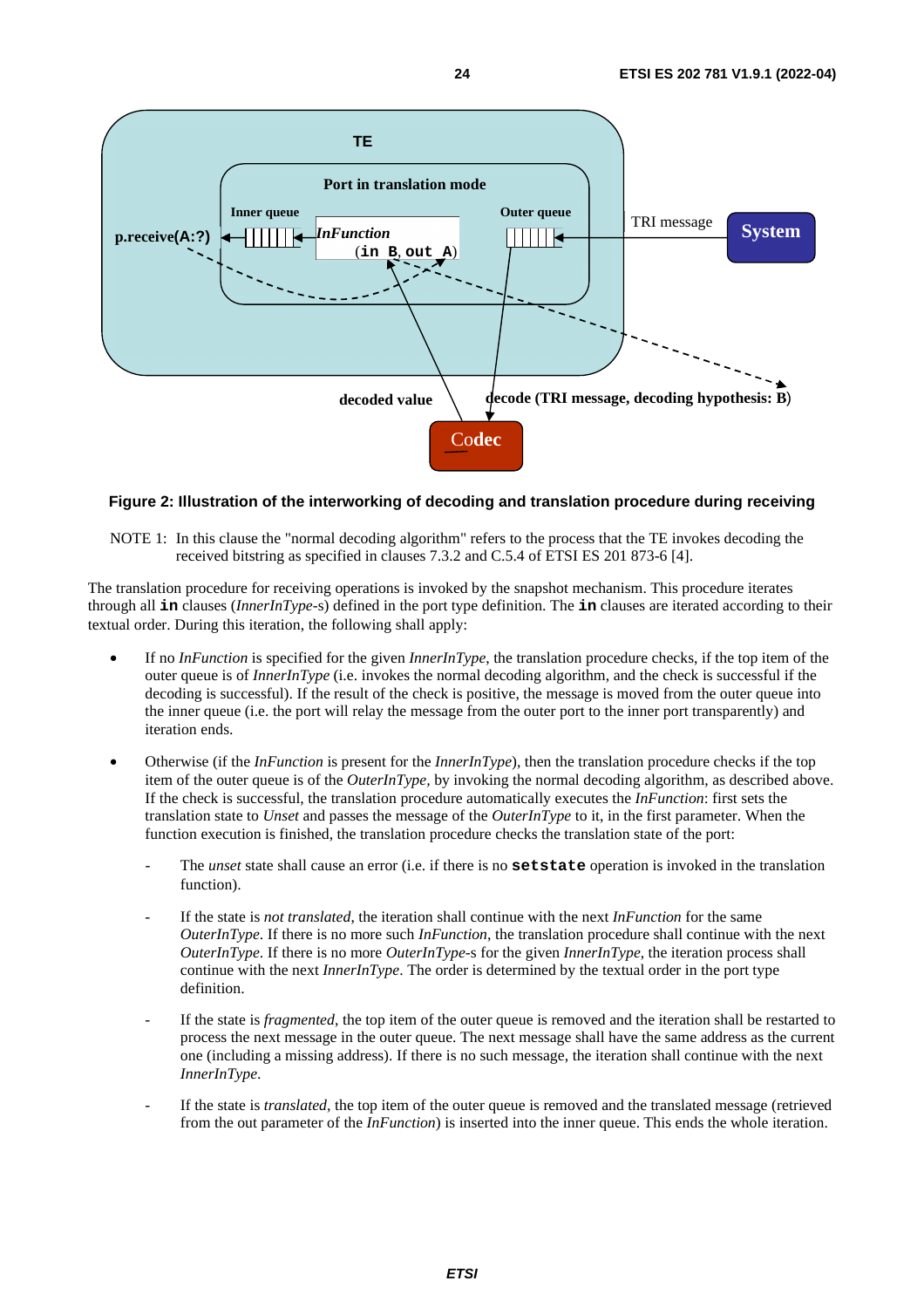- <span id="page-24-0"></span>- If the state is *partially translated*, the received message of the *OuterInType* contains several messages (or message fragments) of the *InnerInType.* In this case, the translated message (retrieved from the out parameter of the *InFunction*) is inserted into the inner queue. Unlike in the *translated* case, the top message is not removed from the outer queue. Instead, it is kept in its decoded form in the queue to enable translation of the remaining messages embedded in the outer message in subsequent receive calls.
- If the state is *discarded*, the top item of the outer queue is removed. No new message is inserted into the inner queue. The iteration shall be restarted to process the next message in the outer queue.
- NOTE 2: In the *fragmented* case the non-translated part of *OuterInType*has to be explicitly assigned to port variables.
- If the iteration has processed all **in** clauses without any success (no transparently relayed message was successfully moved from the outer to inner queue and all *InFunction* calls ended with the *not translated* state), the iteration process returns.
- In case the iteration produces a successful result, the translation procedure might restart the iteration in order to translate the remaining messages in the outer queue (if there are any), or it might for performance consideration postpone this translation to the moment when the next snapshot is taken. For the same performance reasons, the snapshot mechanism is not required to start the translation procedure in case the inner queue already contains some messages.

### 5.2.7 Address

When an address type associated with a mapped port working in the translation mode contains a **to** or **from** clause and one of the *OuterAddrType*-s is the same as the address type of the mapped TSI port, the translation procedure is applied to all addresses used by sending or receiving calls of the port.

In case of sending a message, the translation procedure automatically invokes the *AddrOutFunction* passing the address value defined in the **to** clause to it, in its first parameter. In case of receiving a message, the translation procedure automatically invokes the *AddrInFunction* passing the received address value to it, in its first parameter. When the function execution is over, the translation procedure retrieves the translated address from the **out** parameter of the translation function and the control is returned to the calling sending or receiving procedure to finish the operation using the translated address value.

NOTE: Unlike translation functions used for translating sent or received messages, the translation functions for addresses do not use translation states.

EXAMPLE:

```
type port TransportPort 
 { 
 ... 
        address TransportAddress; 
 } 
   type port DataPort map to TransportPort 
 { 
 ... 
        address DataAddress to TransportAddress with toTransportAddress() 
            from TransportAddress with fromTransportAddress; 
    }
```
**function** toTransportAddress(DataAddress p\_addr, **out** TransportAddress p\_translated) { ...} **function** fromTransportAddress(TransportAddress p\_addr, **out** DataAddress p\_translated) { ... }

### 5.2.8 Clear, start, stop and halt operation

The **clear** and **start** operations clean messages both from inner and outer message queues. In addition to that, all port variables are reset in the following way: if a variable declaration contains an assignment, the assignment operation will be performed as a part of the clear or start operation restoring the initial value of the variable. Otherwise (if the variable declaration does not contain an assignment part), the value of the variable will be uninitialized after the clear or start operation.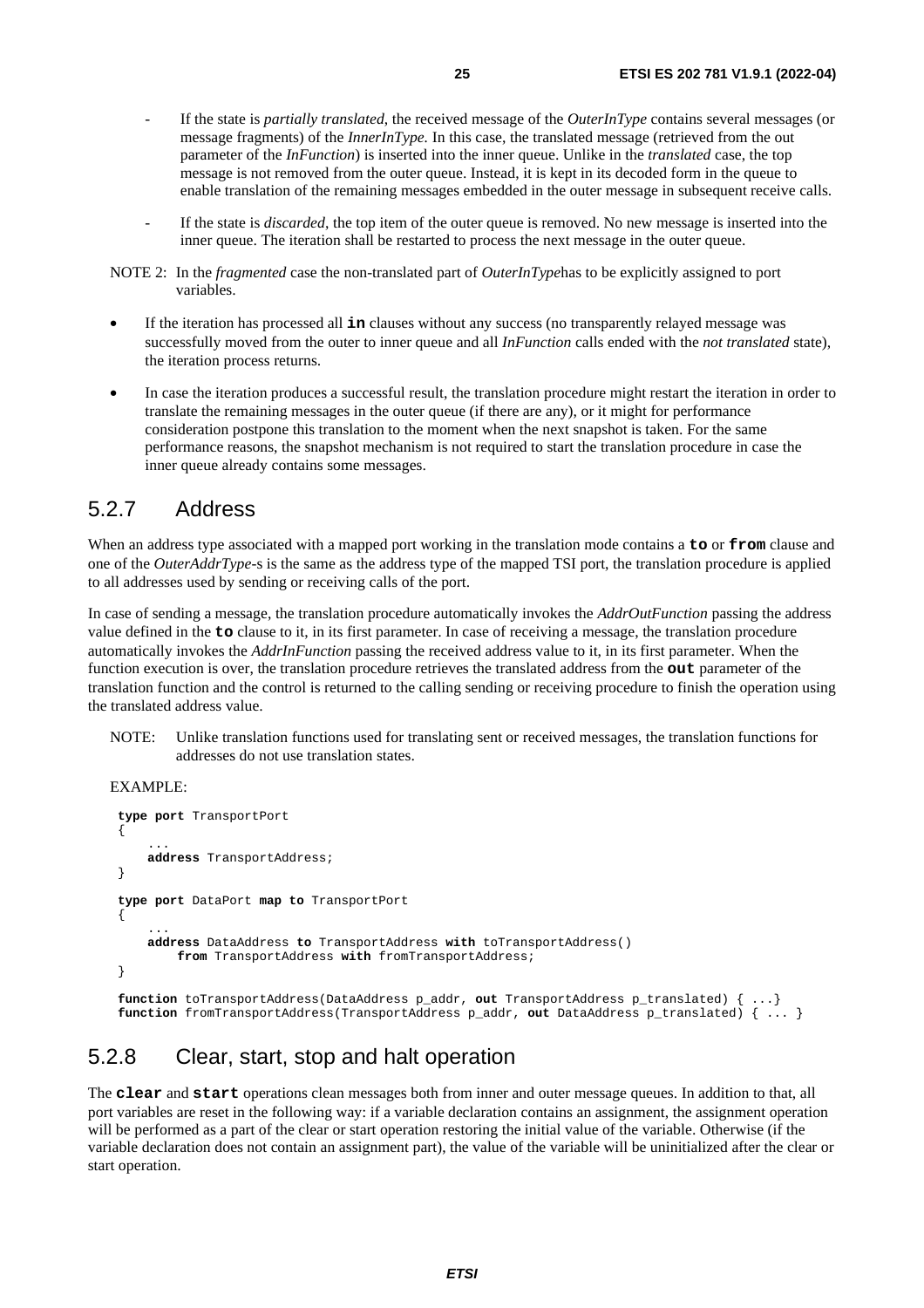<span id="page-25-0"></span>The **halt** operation affects the outer queue only. The translation procedure can still insert translated messages into the inner queue of a halted port, provided that there are available messages in the outer queue.

Since the **stop** port operation requires all communication operations to cease before the port is stopped, all unfinished translation operations shall be completely performed before the working of the port is suspended.

### 5.2.9 The outer port reference

If the **port** clause of a translation function is present, it is possible to reference the mapped or connected outer port using the **port** keyword.

#### *Semantic Description*

The **port** keyword is used in expressions and port operations as a reference to the mapped or connected outer port.

#### *Restrictions*

- a) The outer port reference shall be present only in translation functions that contain a **port** clause.
- b) The port type referenced in the **port** clause of the translation function shall contain an *OuterPortType* reference.
- NOTE: Translation functions can use only a limited set of port operations (see clause 5.2.3 for more details). These restrictions are valid for the outer port reference as well.

#### EXAMPLE:

```
 // The example shows a way how to support service messages (in this case a simple handshake 
    // procedure) that are required for correct communication with the target, but not directly 
    // related to the translated content. 
   type record HelloMessage {…} 
   type record DataRequest {…} 
    type record HelloMessageReply {…} 
   type record DataReply {…} 
   type union TransportLayerReply { 
        HelloMessageReply helloReply, 
        DataReply dataReply 
 } 
   type port TransportLayerPort message { 
        out HelloMessage, DataRequest; 
         in TransportLayerReply; 
 } 
   type port DataLayerPort message map to TransportLayerPort { 
         in charstring from TransportLayerReply with ft_replyToString(); 
        out charstring to DataRequest with ft_stringToRequest(); 
         var ETransportLayerStatus vp_status := handshakeNotStarted;
        var charstring vp_storedMsg;
 } 
   type component MyComp { 
        port DataLayerPort p; 
 } 
   type component System { 
        port TransportLayerPort p; 
 } 
   type enumerated ETransportLayerStatus { handshakeNotStarted, handshakeStarted, handshakeDone } 
   function f_createDataRequest(charstring p_msg) return DataRequest {…} 
   function f_extractPayloadFromReply (DataReply p_msg) return charstring {…} 
   function ft_stringToRequest (in charstring p_input, out DataRequest p_output) 
         port DataLayerPort { 
        if (vp_state == handshakeNotStarted) { // handshake required
            port.send(TransportLayerMessageHelloMessage:\{m\}); // send the handshake message
             vp_state := handshakeStarted; // change the translation port state 
            vp_storedMsg := p_input; 
             port.setstate(2); // notify the TE that translation hasn't been finished yet 
         } else if (vp_state == handshakeDone) { 
            // handshake done, transform the input payload to a standard message 
             p_output = f_createDataRequest(p_input);
```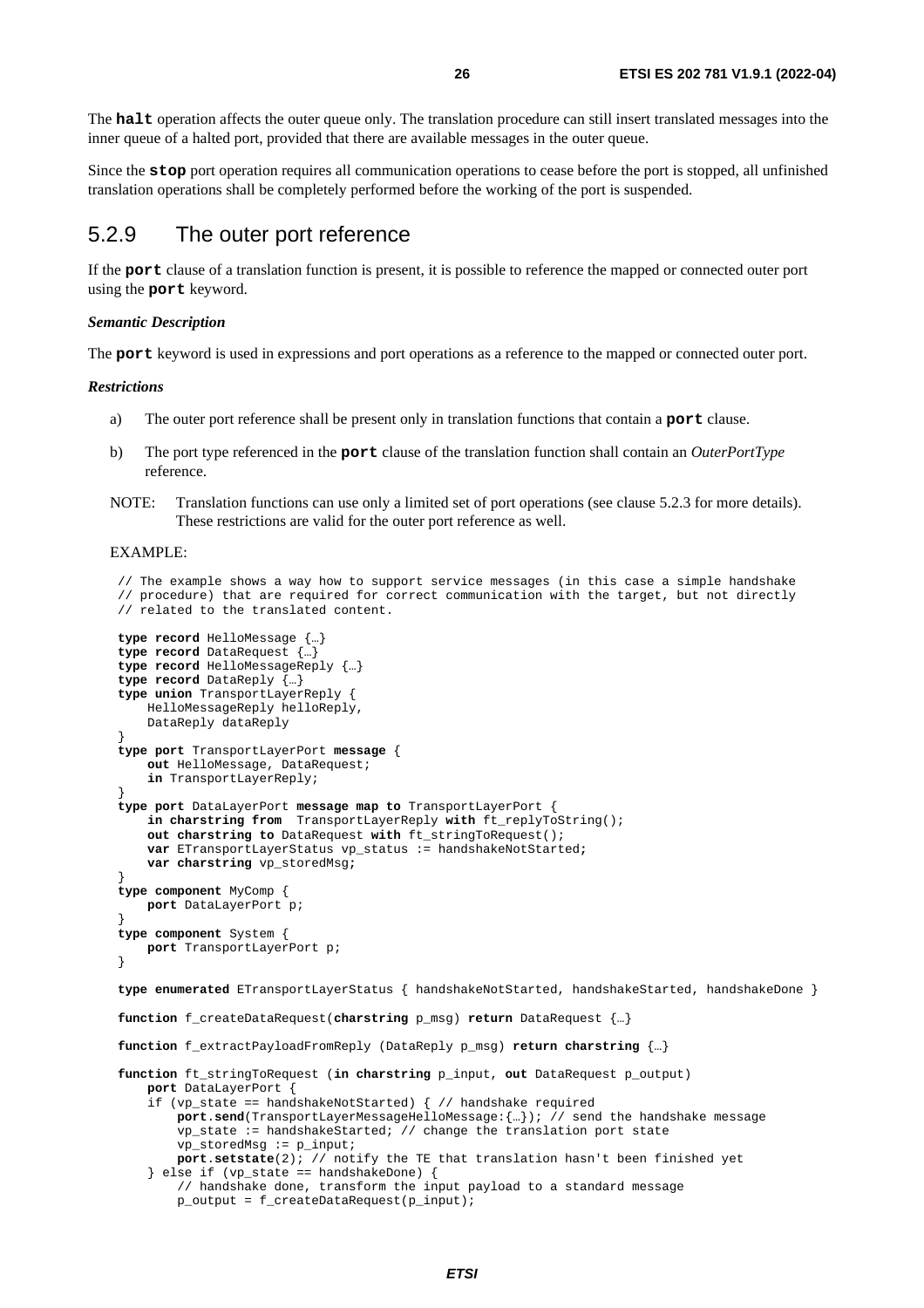```
 port.setstate(0); 
         } else { // unexpected state: handshake not initialized yet 
            port.setstate(1); 
 } 
 } 
   function ft_replyToString (in TransportLayerReply v_input, out charstring v_output) 
        port DataLayerPort { 
        if (vp_state == handshakeStarted) { // handshake reply: finish handshake 
                if (ischosen(v_input.helloReply) { 
                    vp_state := handshakeDone; // change the translation port state 
                    port.send(f_createDataRequest(vp_storedMsg)); // send the stored data request 
                   port.setstate(2); // notify the TE that the reply is not ready yet 
                 } else { // unexpected message 
                    port.setstate(1); 
 } 
        } else if (vp_state == handshakeDone) { // handshake done; data reply expected 
                if (ischosen(v_input.dataReply) { 
                     v_output := extractPayloadFromReply(v_input.dataReply); 
                    port.setstate(0); // notify the TE about successful translation 
                 } else { // unexpected message 
                    port.setstate(1); 
 } 
         } else { // unexpected state: handshake not initialized yet 
         port.setstate(1); 
 } 
 } 
   testcase TC_TEST_01() runs on MyComp system System { 
        map(self:p, system:p); 
        p.send("Test"); // starts the handshake procedure 
        p.receive(charstring:?); // finishes the handshake procedure, then dispatches the request 
                // and receives a reply 
        p.send("Test"); // dispatches the request (handshake already done) 
        p.receive(charstring:?); // receives the reply 
    }
```
### 5.3 Parallel Control Components

### 5.3.0 General

This clause describes an extension of capabilities of control behaviour definitions, allowing coordinated parallel execution of test cases.

The main control function is the control function or control block that is started from outside the test system.

Before the main control function is started, first a Main Control Component (MCC) is implicitly instantiated which will execute the control function behaviour, similar to the MTC in a test case that is implicitly created when a test case is executed.

Inside the behaviour definition being executed by a control component it is allowed to dynamically create additional Parallel Control Components (PCCs) and start them with other control behaviour similar to how a test component inside test case behaviour is allowed to create and start PTCs. All restrictions applying to control behaviour in general apply also to control behaviour executed on PCCs.

PCCs are allowed to execute test cases independently and in parallel with test cases being executed on other PCCs and the MCC.

The restriction that in every configuration there shall be one (and only one) MTC is amended to that in every test case configuration shall be exactly one MTC and no MTC exists inside control behaviour. Additionally, a new restriction is added that in every test system configuration, there shall be exactly one MCC in case that the test system is started by executing a control function.

- NOTE 1: The feature of PCCs has multiple possible applications from coordinated parallel execution of independent test cases to co-execution of a test case with its mirror test case simulating the system under test for test case validation.
- NOTE 2: Since the test cases are running in parallel in the same test environment, the values for module parameters are the same for all test cases and cannot be configured per test case independently.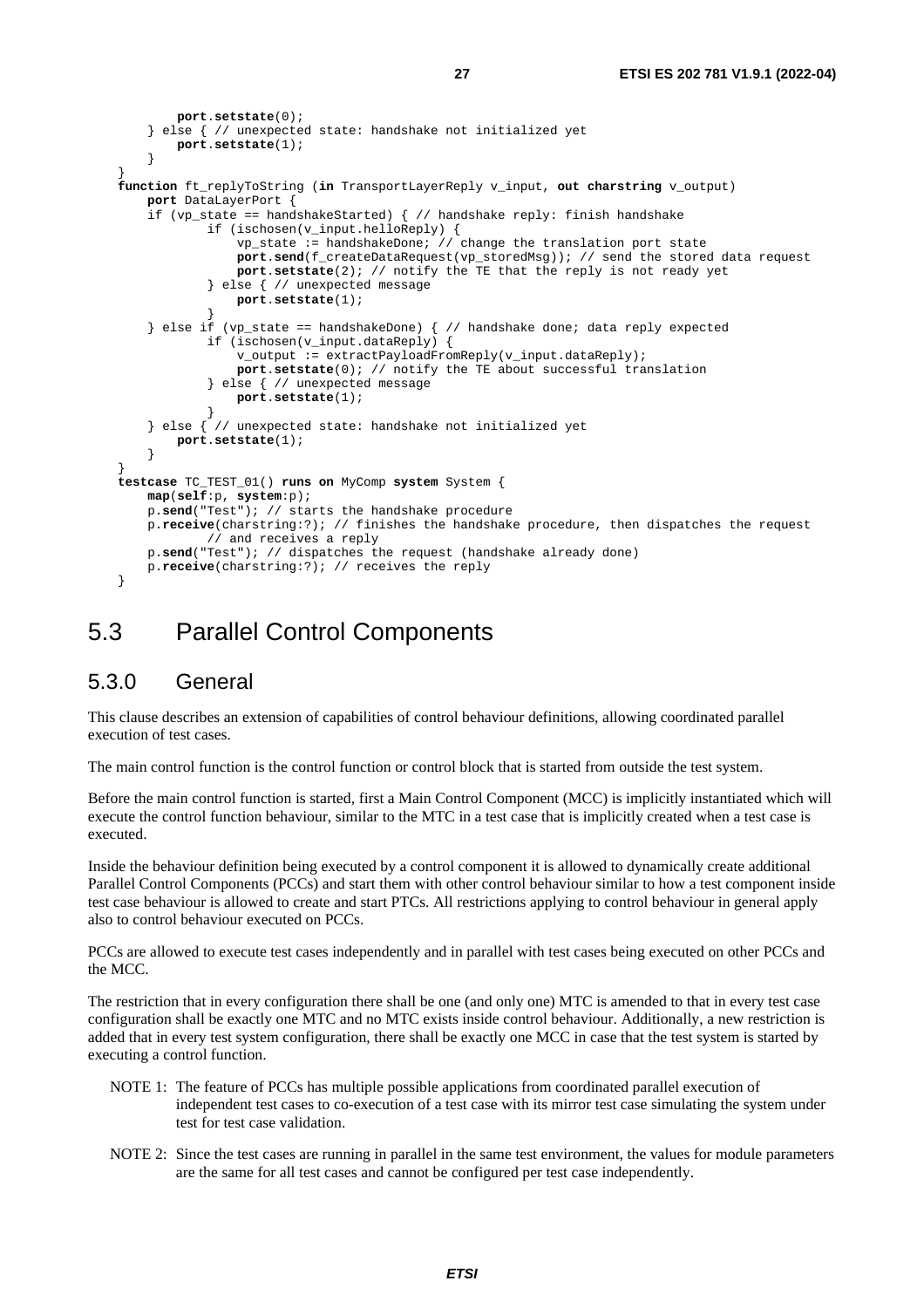<span id="page-27-0"></span>At any point in time, every component of the set of currently existing components inside the test system shall have a globally unique id. Each MTC and PTC has a test case local id. The globally unique id of the MTC or any PTC existing in the scope of a running test case are a pairing of the global id of the control component that is executing the test case and the test case local id of the component. So, in parallelly running test cases, a component in one test case might have the same local id as a component in the other test case. In test cases executed sequentially by the same control component, the test case local ids may be the same as in a previous test case executed by the same control component, since these do not exist at the same point in time.

#### EXAMPLE:

```
testcase T() runs on MtcType system SystemType { … } 
testcase TMirror() runs on MtcMirrorType system SystemMirrorType { … } 
function @control executeT(float maxTime) { 
     execute(T(), maxTime); 
} 
function @control executeTMirror() { 
    execute(TMirror());
} 
control { 
   var PccType mirror := PccType.create;
    var PccType tc := PccType.create;
    mirror.start(executeTMirror()); 
     tc.start(executeT(200.0)); 
     alt { 
     [] tc.done { mirror.stop } 
     [] mirror.done { tc.stop } 
 } 
}
```
### 5.3.1 Component Operations

The component operations **create, start, call, stop, kill, running, alive, done, killed** shall be allowed to be used also in control behaviour with the same semantics and the same restrictions as for test components inside test behaviour with the following differences.

When the MCC terminates, all running PCCs are killed implicitly which will in turn stop all currently executed test cases.

The usages of the **any component** and **all component** operations inside control behaviour reference only the created and started PCCs, not the PTCs that are running inside test cases started on these PCCs. Control behaviour has no way of referencing components created for an executed test case.

The usages of the **any component** and **all component** operations when used inside test case behaviour reference only the set of PTCs started by the behaviours associated with the test case behaviour that is using these operations. One test case cannot reference the components of another test case.

#### *Restrictions*

- a) The use of the operations **any component** and **all component** when used inside control behaviour are only allowed inside the control behaviour running on the MCC.
- b) The behaviour definitions used with the **start** or **call** operation when used inside control behaviour shall be control behaviour definitions.

### 5.3.2 Port Operations

The port operations **map, unmap, send, receive, trigger, call, getcall, reply, getreply, raise, catch, start, halt, clear** shall be allowed for the ports of control components with the same semantics and restrictions as for ports of test components.

NOTE: Control components are allowed to communicate with the SUT. This communication is intended to be used for setting up the testing environment and it is not a part of the actual tests.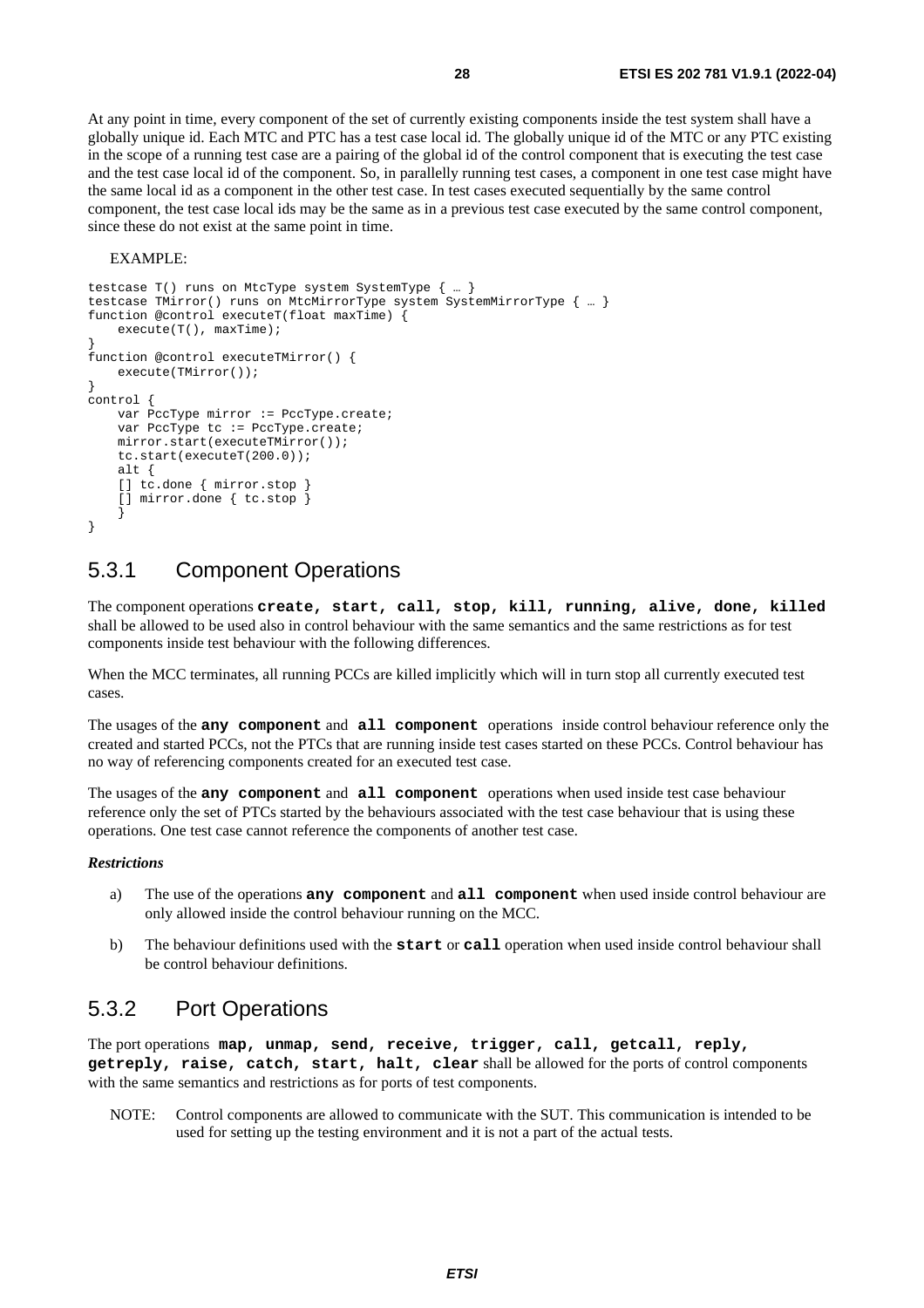### <span id="page-28-0"></span>5.3.3 Alt and Interleave Statements

**alt** statements and **interleave** statements used in control behaviour shall be allowed to use all port, timer and component operations allowed inside control behaviour. Default alternatives started during control behaviour shall also be allowed to use these operations. The semantics of **alt** statements and **interleave** statements as well as the **activate** and **deactivate** operations are the same as for behaviour executed on a test component.

### 5.3.4 Test Case Execution

Control components are allowed to use the **execute** operation to execute test cases. The **execute** operation inside PCC behaviour will also block (same as inside MCC behaviour) until either the executed test case has terminated or the given timeout has occurred and test execution has been stopped. Thus, there can still be only at most one test case executed per control component. If a PCC is stopped (explicitly by the MCC or implicitly when the MCC terminates) while executing a test case, test case execution will be stopped before the PCC terminates.

#### *Restrictions*

a) The types of parameters of test cases executed by control behaviour shall be data types.

### 5.3.5 MTC Reference and Clause

The **mtc** operation inside control behaviour shall reference the MCC. Likewise, the type of the **mtc** clause of control behaviour definitions shall be the type of the MCC and thus mtc compatibility restrictions apply in reference to the MCC inside control behaviour.

### 5.3.6 Changes to the Test Control Interface TCI

In clause 7.1.1.2 of ETSI ES 201 873-6 [\[4](#page-6-0)], table 2 shall be replaced with the following table 2.

| <b>TTCN-3 Operation Name</b> | <b>TCI Operation Name</b>     | <b>TCI Interface Name</b> |  |  |
|------------------------------|-------------------------------|---------------------------|--|--|
| create                       | tciCreateTestComponentReq     | TCI-CH Provided           |  |  |
|                              | tciCreateTestComponent        | <b>TCI-CH Required</b>    |  |  |
| start (a component)          | tciStartTestComponentReq      | <b>TCI-CH Provided</b>    |  |  |
|                              | tciStartTestComponent         | <b>TCI-CH Required</b>    |  |  |
| stop (a component)           | tciStopTestComponentReq       | <b>TCI-CH Provided</b>    |  |  |
|                              | tciStopTestComponent          | <b>TCI-CH Required</b>    |  |  |
| $\overline{kill}$            | tciKillTestComponentReq       | <b>TCI-CH Provided</b>    |  |  |
|                              | tciKillTestComponent          | <b>TCI-CH Required</b>    |  |  |
| connect                      | tciConnectReq                 | <b>TCI-CH Provided</b>    |  |  |
|                              | tciConnect                    | <b>TCI-CH Required</b>    |  |  |
| disconnect                   | tciDisconnectReq              | <b>TCI-CH Provided</b>    |  |  |
|                              | tciDisconnect                 | <b>TCI-CH Required</b>    |  |  |
| map                          | tciMapReq (see note 1)        | <b>TCI-CH Provided</b>    |  |  |
|                              | tciMapParamReq (see note 2)   |                           |  |  |
|                              | tciMap (see note 1)           | <b>TCI-CH Required</b>    |  |  |
|                              | tciMapParam (see note 2)      |                           |  |  |
| unmap                        | tciUnmapReq (see note 1)      | <b>TCI-CH Provided</b>    |  |  |
|                              | tciUnmapParamReg (see note 2) |                           |  |  |
|                              | tciUnmap (see note 1)         | <b>TCI-CH Required</b>    |  |  |
|                              | tciUnmapParam (see note 2)    |                           |  |  |
| running                      | tciTestComponentRunningReg    | <b>TCI-CH Provided</b>    |  |  |
|                              | tciTestComponentRunning       | <b>TCI-CH Required</b>    |  |  |
| alive                        | tciTestComponentAliveReq      | <b>TCI-CH Provided</b>    |  |  |
|                              | tciTestComponentAlive         | <b>TCI-CH Required</b>    |  |  |
| done                         | tciTestComponentDoneReq       | <b>TCI-CH Provided</b>    |  |  |
|                              | tciTestComponentDone          | <b>TCI-CH Required</b>    |  |  |
| killed                       | tciTestComponentKilledReq     | <b>TCI-CH Provided</b>    |  |  |
|                              | tciTestComponentKilled        | <b>TCI-CH Required</b>    |  |  |

#### **Table 2: Correlation between TTCN-3 test case, test component and port operations and TCI operation invocations**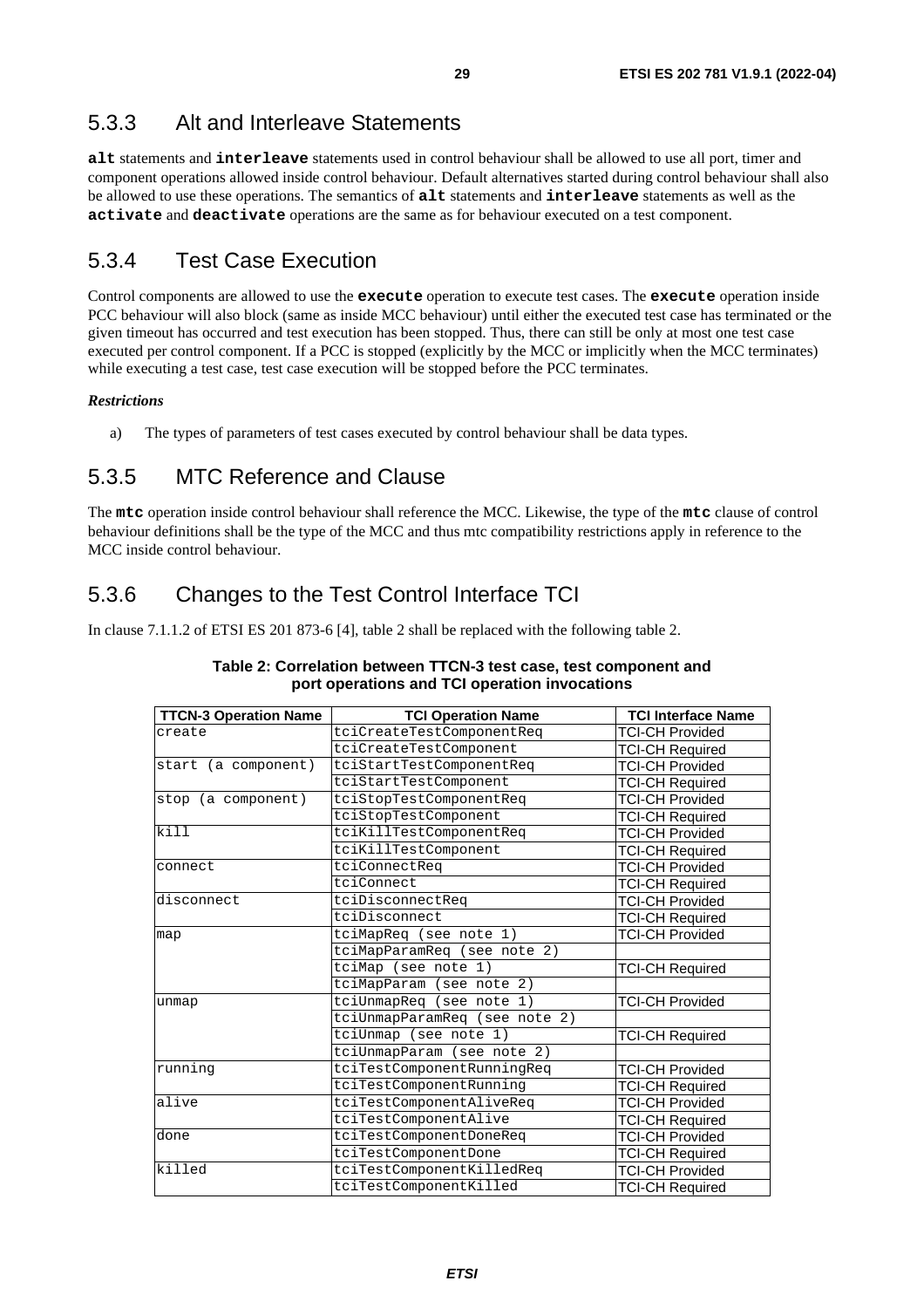<span id="page-29-0"></span>

| <b>TTCN-3 Operation Name</b>                        | <b>TCI Operation Name</b>                              | <b>TCI Interface Name</b> |  |  |
|-----------------------------------------------------|--------------------------------------------------------|---------------------------|--|--|
| $m$ tc                                              | tciGetMTCReq,                                          | <b>TCI-CH Provided</b>    |  |  |
|                                                     | tciGetParallelMTCReq                                   |                           |  |  |
|                                                     | tciGetMTC, tciGetParallelMTC                           | <b>TCI-CH Required</b>    |  |  |
| execute                                             | tciTestCaseExecuteReq                                  | <b>TCI-CH Provided</b>    |  |  |
|                                                     | tciTestCaseExecute                                     | <b>TCI-CH Required</b>    |  |  |
|                                                     | NOTE 1: For statement without configuration parameter. |                           |  |  |
| NOTE 2: For statement with configuration parameter. |                                                        |                           |  |  |

# 6 Package Semantics

# 6.0 General

The complete semantics of the using the package in TTCN-3 is defined by copying the following clauses in the following manner into of ETSI ES 201 873-4 [\[2\]](#page-6-0): TTCN-3 Operational Semantics.

- Clause 6.1 replaces clause 7 in ETSI ES 201 873-4 [\[2](#page-6-0)].
- Clause 6.2 replaces clause 7.1 in ETSI ES 201 873-4 [[2](#page-6-0)].
- Clause 6.3 replaces clause 8.2 in ETSI ES 201 873-4 [[2](#page-6-0)].
- Clause 6.4 replaces clause 8.2.1 in ETSI ES 201 873-4 [\[2](#page-6-0)].
- Clause 6.5 is a new clause. It would become clause 8.2.6a in ETSI ES 201 873-4 [\[2](#page-6-0)].
- Clause 6.6 replaces clause 8.2.7 in ETSI ES 201 873-4 [\[2](#page-6-0)].
- Clause 6.7 replaces clause 8.3.1.0 in ETSI ES 201 873-4 [[2\]](#page-6-0).
- Clause 6.8 replaces clause  $8.3.1.1$  in ETSI ES 201 873-4 [[2\]](#page-6-0).
- Clause 6.9 replaces clause 8.3.1a.0 in ETSI ES 201 873-4 [\[2](#page-6-0)].
- Clause 6.10 replaces clause 8.3.1a.1 in ETSI ES 201 873-4 [\[2](#page-6-0)].
- Clause 6.11 replaces clause 8.3.2.0 in ETSI ES 201 873-4 [[2](#page-6-0)].
- Clause 6.12 replaces clause 8.3.2.1 in ETSI ES 201 873-4 [[2](#page-6-0)].
- Clause 6.13 replaces clause 8.3.3.1 in ETSI ES 201 873-4 [[2](#page-6-0)].
- Clause 6.14 replaces clause 8.3.3.2 in ETSI ES 201 873-4 [[2](#page-6-0)].
- Clause 6.16 replaces clause 8.6.1 in ETSI ES 201 873-4 [\[2](#page-6-0)].
- Clause 6.17 replaces clause 8.6.1.1 in ETSI ES 201 873-4 [[2](#page-6-0)].
- Clause 6.18 replaces clause 8.6.1.2 in ETSI ES 201 873-4 [[2](#page-6-0)].
- Clause 6.19 replaces clause 8.6.1.3 in ETSI ES 201 873-4 [[2](#page-6-0)].
- Clause 6.20 replaces clause 8.6.1.4 in ETSI ES 201 873-4 [[2](#page-6-0)].
- Clause 6.21 replaces clause 8.6.2 in ETSI ES 201 873-4 [\[2](#page-6-0)].
- Clause 6.22 replaces clause 9.9 in ETSI ES 201 873-4 [\[2](#page-6-0)].
- Clause 6.23 is a new clause. It would become clause 9.9a in ETSI ES 201 873-4 [[2\]](#page-6-0).
- Clause 6.24 replaces clause 9.10 in ETSI ES 201 873-4 [\[2\]](#page-6-0).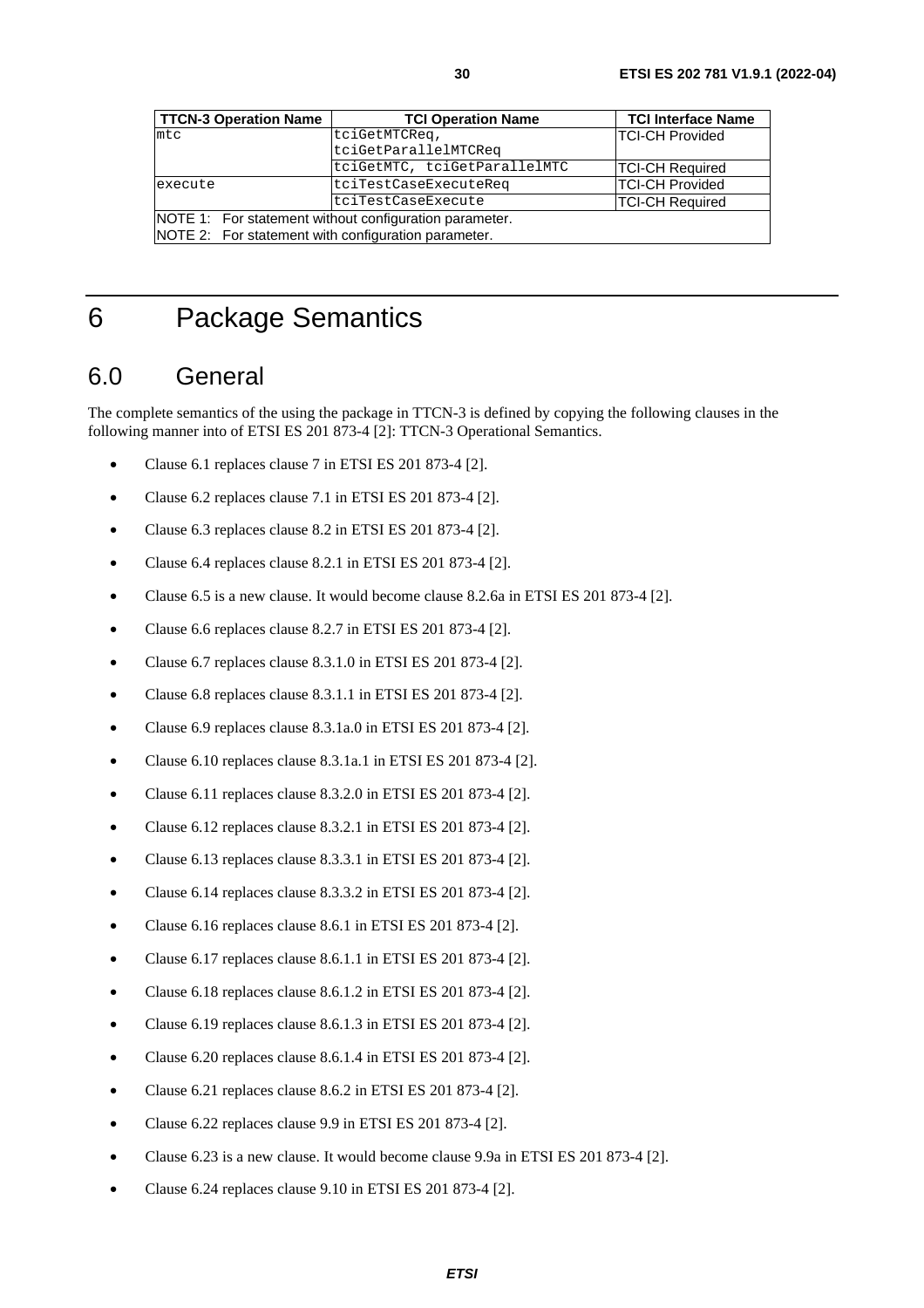- <span id="page-30-0"></span>• Clause 6.25 replaces clause 9.12 in ETSI ES 201 873-4 [\[2\]](#page-6-0).
- Clause 6.26 replaces clause 9.14.2 in ETSI ES 201 873-4 [\[2](#page-6-0)].
- Clause 6.27 replaces clause 9.14.3 in ETSI ES 201 873-4 [\[2](#page-6-0)].
- Clause 6.28 replaces clause 9.14.4 in ETSI ES 201 873-4 [\[2](#page-6-0)].
- Clause 6.29 replaces clause 9.14.5 in ETSI ES 201 873-4 [\[2](#page-6-0)].
- Clause 6.30 replaces clause 9.17 in ETSI ES 201 873-4 [\[2\]](#page-6-0).
- Clause 6.31 is a new clause. It would become clause 9.17.0 in ETSI ES 201 873-4 [[2\]](#page-6-0).
- Clause 6.32 is a new clause. It would become clause 9.17.3 in ETSI ES 201 873-4 [[2\]](#page-6-0).
- Clause 6.33 is a new clause. It would become clause 9.17.4 in ETSI ES 201 873-4 [[2\]](#page-6-0).
- Clause 6.34 is a new clause. It would become clause 9.17.5 in ETSI ES 201 873-4 [[2\]](#page-6-0).
- Clause 6.35 replaces clause 9.22 in ETSI ES 201 873-4 [\[2\]](#page-6-0).
- Clause 6.36 replaces clause 9.28a in ETSI ES 201 873-4 [\[2](#page-6-0)].
- Clause 6.37 replaces clause 9.29a in ETSI ES 201 873-4 [\[2](#page-6-0)].
- Clause 6.38 replaces clause 9.29a.1 in ETSI ES 201 873-4 [[2](#page-6-0)].
- Clause 6.39 replaces clause 9.29a.3 in ETSI ES 201 873-4 [[2](#page-6-0)].
- Clause 6.40 replaces clause 9.29b in ETSI ES 201 873-4 [[2\]](#page-6-0).
- Clause 6.41 is a new clause. It would become clause 9.29c in ETSI ES 201 873-4 [[2](#page-6-0)].
- Clause 6.42 replaces clause 9.32 in ETSI ES 201 873-4 [\[2\]](#page-6-0).
- Clause 6.43 replaces clause 9.47 in ETSI ES 201 873-4 [\[2\]](#page-6-0).
- Clause 6.44 replaces clause 9.49 in ETSI ES 201 873-4 [\[2\]](#page-6-0).
- Clause 6.45 replaces clause 9.49.1 in ETSI ES 201 873-4 [\[2](#page-6-0)].
- Clause 6.46 is a new clause. It would become clause 9.49.4 in ETSI ES 201 873-4 [[2\]](#page-6-0).
- Clause 6.47 is a new clause. It would become clause 9.49.5 in ETSI ES 201 873-4 [[2\]](#page-6-0).
- Clause 6.48 replaces clause 9.51 in ETSI ES 201 873-4 [\[2\]](#page-6-0).
- Clause 6.49 replaces clause 9.56.1 in ETSI ES 201 873-4 [\[2](#page-6-0)].
- Clause 6.50 replaces clause 9.56.2 in ETSI ES 201 873-4 [\[2](#page-6-0)].
- Clause 6.51 replaces clause 9.56.3 in ETSI ES 201 873-4 [\[2](#page-6-0)].

### 6.1 Replacement of short forms

Short forms have to be expanded by the corresponding complete definitions on a textual level before this operational semantics can be used for the explanation of TTCN-3 behaviour.

TTCN-3 short forms are:

- lists of module parameter, constant and variable declarations of the same type and lists of timer declarations;
- stand-alone receiving operations;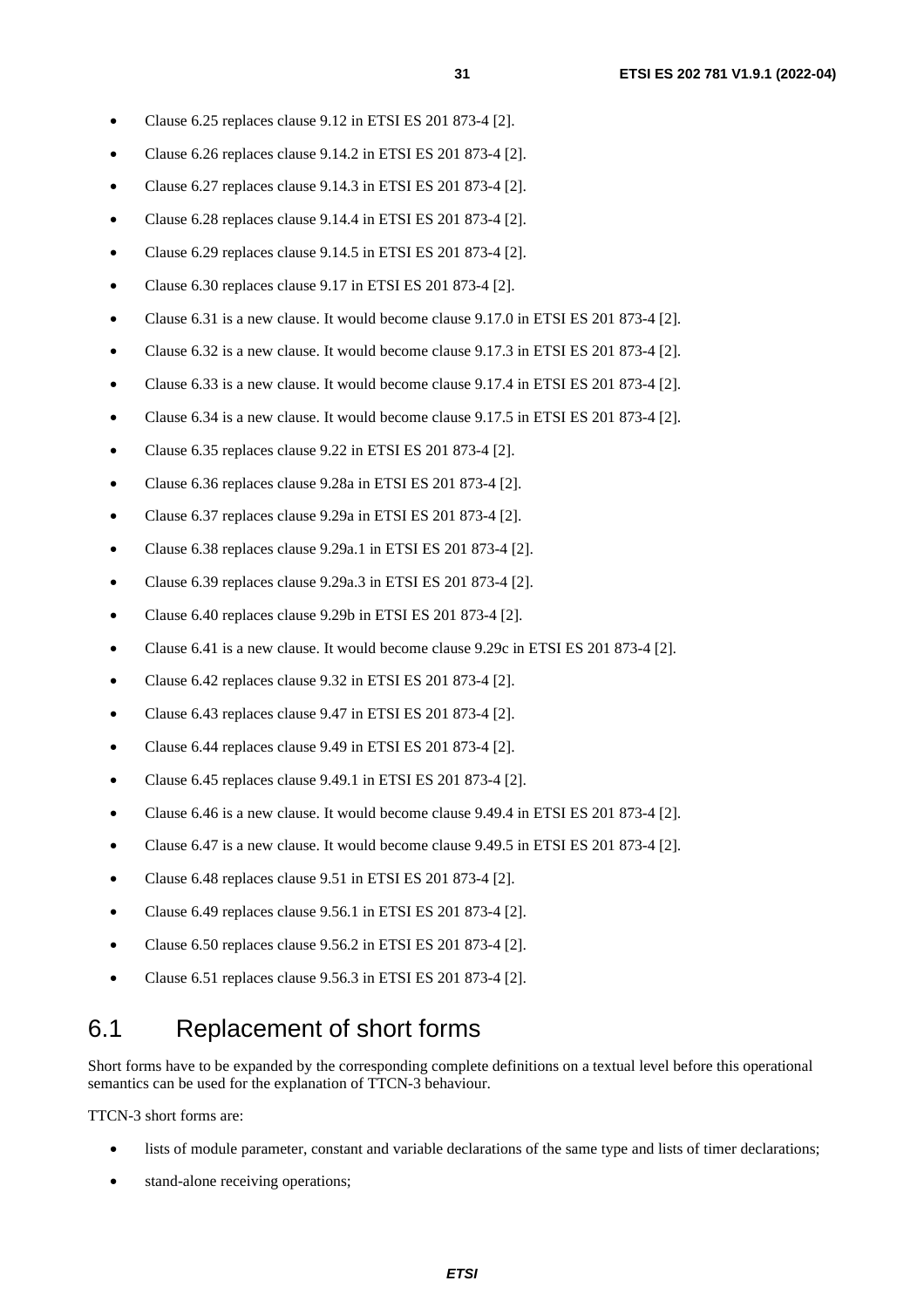- <span id="page-31-0"></span>• stand-alone altsteps calls;
- **trigger** operations;
- missing **return** and **stop** statements at the end of function, configuration function and test case definitions;
- missing **stop** execution statements;
- **interleave** statements;
- **select-case** statements;
- **break** and **continue** statements;
- **disconnect** and **unmap** operations without parameters; and
- default values of missing actual parameters.

In addition to the handling of short forms, the operational semantics requires a special handling for module parameters, global constants, i.e. constants that are defined in the module definitions part, and pre-processing macros. All references to module parameters, global constants and pre-processing macros shall be replaced by concrete values. This means, it is assumed that the value of module parameters, global constants and pre-processing macros can be determined before the operational semantics becomes relevant.

- NOTE 1: The handling of module parameters and global constants in the operational semantics will be different from their handling in a TTCN-3 compiler. The operational semantics describes the meaning of TTCN-3 behaviour and is not a guideline for the implementation of a TTCN-3 compiler.
- NOTE 2: The operational semantics handles parameters of and local constants in test components, test cases, functions and module control like variables. The wrong usage of local constants or **in**, **out** and **inout** parameters has to be checked statically.

### 6.2 Order of replacement steps

The textual replacements of short forms, global constants and module parameters have to be done in the following order:

- 1) replacement of lists of module parameter, constant, variable and timer declarations with individual declarations;
- 2) replacement of global constants and module parameters by concrete values;
- 3) replacement of all **select-case** statements by equivalent nested **if-else** statements;
- 4) embedding stand-alone receiving operations into **alt** statements;
- 5) embedding stand-alone altstep calls into **alt** statements;
- 6) expansion of **interleave** statements;
- 7) replacement of all **trigger** operations by equivalent **receive** operations and **repeat** statements;
- 8) adding **return** at the end of function and configuration function definitions without **return** statement, adding **self**.**stop** operations at the end of test case definitions without a **stop** statement;
- 9) adding **stop** at the end a module control part without stop statement;
- 10) expansion of **break** statements;
- 11) expansion of **continue** statements;
- 12) adding default parameters to **disconnect** and **unmap** operations without parameters; and
- 13) adding default values of parameters.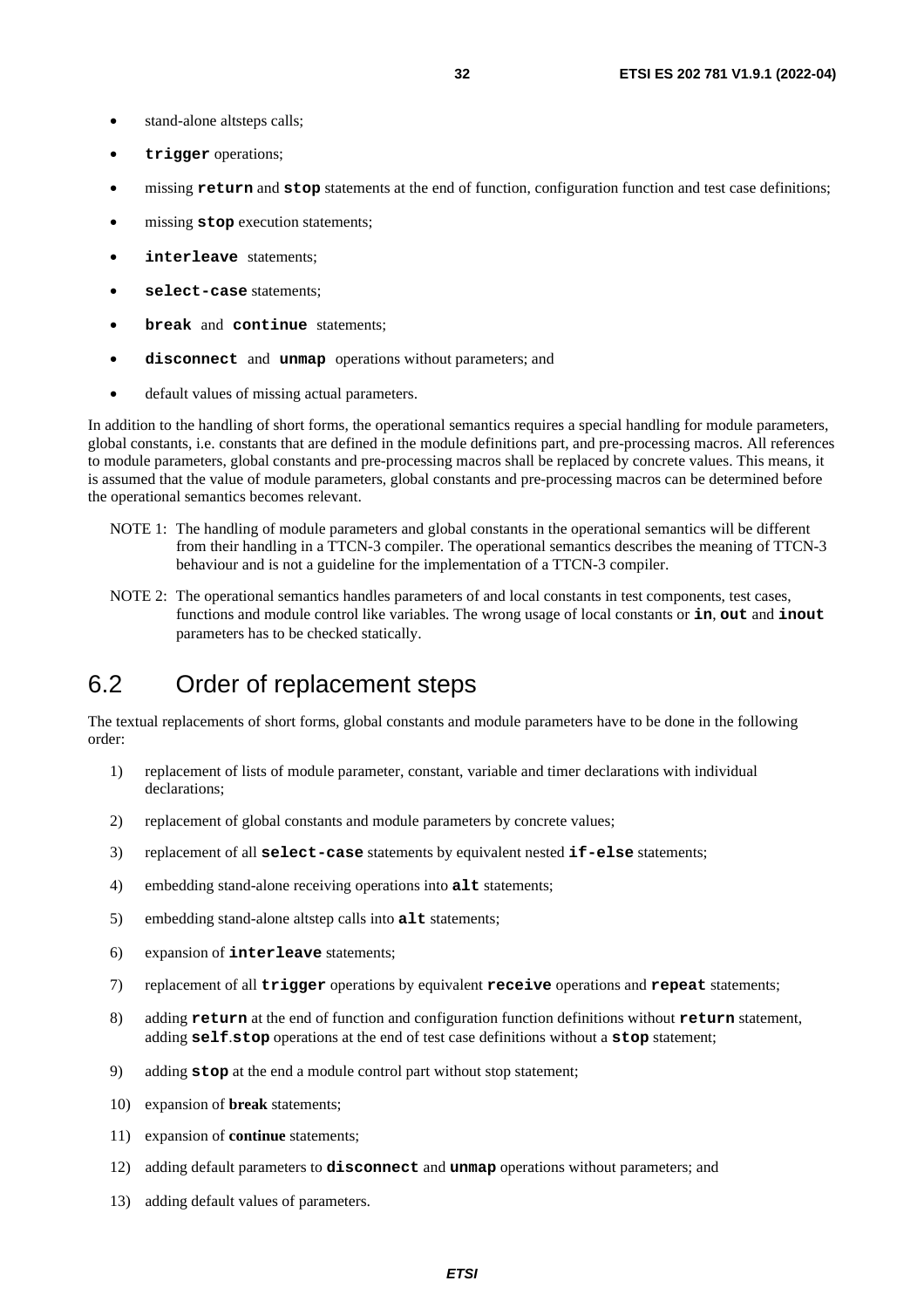<span id="page-32-0"></span>NOTE: Without keeping this order of replacement steps, the result of the replacements would not represent the defined behaviour.

### 6.3 Flow graph representation of TTCN-3 behaviour

The operational semantics assumes that TTCN-3 behaviour descriptions are provided in form of a set of flow graphs, i.e. for each TTCN-3 behaviour description a separate flow graph has to be constructed.

The operational semantics interprets the following kinds of TTCN-3 definitions as behaviour descriptions:

- a) module control;
- b) test case definitions;
- c) function definitions;
- d) altstep definitions;
- e) component type definitions;
- f) configuration functions.

The module control specifies the test campaign, i.e. the execution order (possibly repetitious) of the actual test cases. Test case definitions define the behaviour of the MTC. Functions structure behaviour. They are executed by the module control or by the test components. Altsteps are used for the definition of default behaviour or in a function-like manner to structure behaviour. Component type definitions are assumed to be behaviour descriptions because they specify the creation, declaration and initialization of ports, constants, variables and timers during the creation of an instance of a component type. Configuration functions specify the creation of static test configurations.

### 6.4 Flow graph construction procedure

The flow graphs presented in the figures 18 to 22 of ETSI ES 201 873-4 [\[2](#page-6-0)] and the flow graph segments presented in clause 8 of ETSI ES 201 873-4 [[2\]](#page-6-0) are only templates. They include *placeholders* for information that have to be provided in order to produce a concrete flow graph or flow graph segment. The placeholders are marked with "<" and ">" parenthesis.

The construction of a flow graph representation of a TTCN-3 module is done in three steps:

- 1) For each TTCN-3 statement in module control, test cases, altsteps, functions and component type definitions a concrete flow graph segment is constructed.
- 2) For the module control and for each test case, altstep, function, component type and configuration function definition a concrete flow graph (with reference nodes) is constructed.
- 3) In a stepwise procedure all reference nodes in the concrete flow graphs are replaced by corresponding flow graph segment definitions until all flow graphs only include one start node, end nodes and basic flow graph nodes.
- NOTE 1: Basic flow graph nodes describe basic indivisible execution units. The operational semantics for TTCN-3 behaviour is based on the interpretation of basic flow graph nodes. Clause 8.6 of ETSI ES 201 873-4 [\[2](#page-6-0)] presents execution methods for basic flow graph nodes only.

The replacement of a reference node by the corresponding flow graph segment definition may lead to unconnected parts in a flow graph, i.e. parts which cannot be reached from the start node by traversing through the flow graph along the flow lines. The operational semantics will ignore unconnected parts of a flow graph.

NOTE 2: An unconnected part of a flow graph is a result of the mechanical replacement procedure. For the construction of an optimal flow graph representation the different combinations of TTCN-3 statements also has to be taken into consideration. However, the goal of the present document is to provide a correct and complete semantics, not an optimal flow graph representation.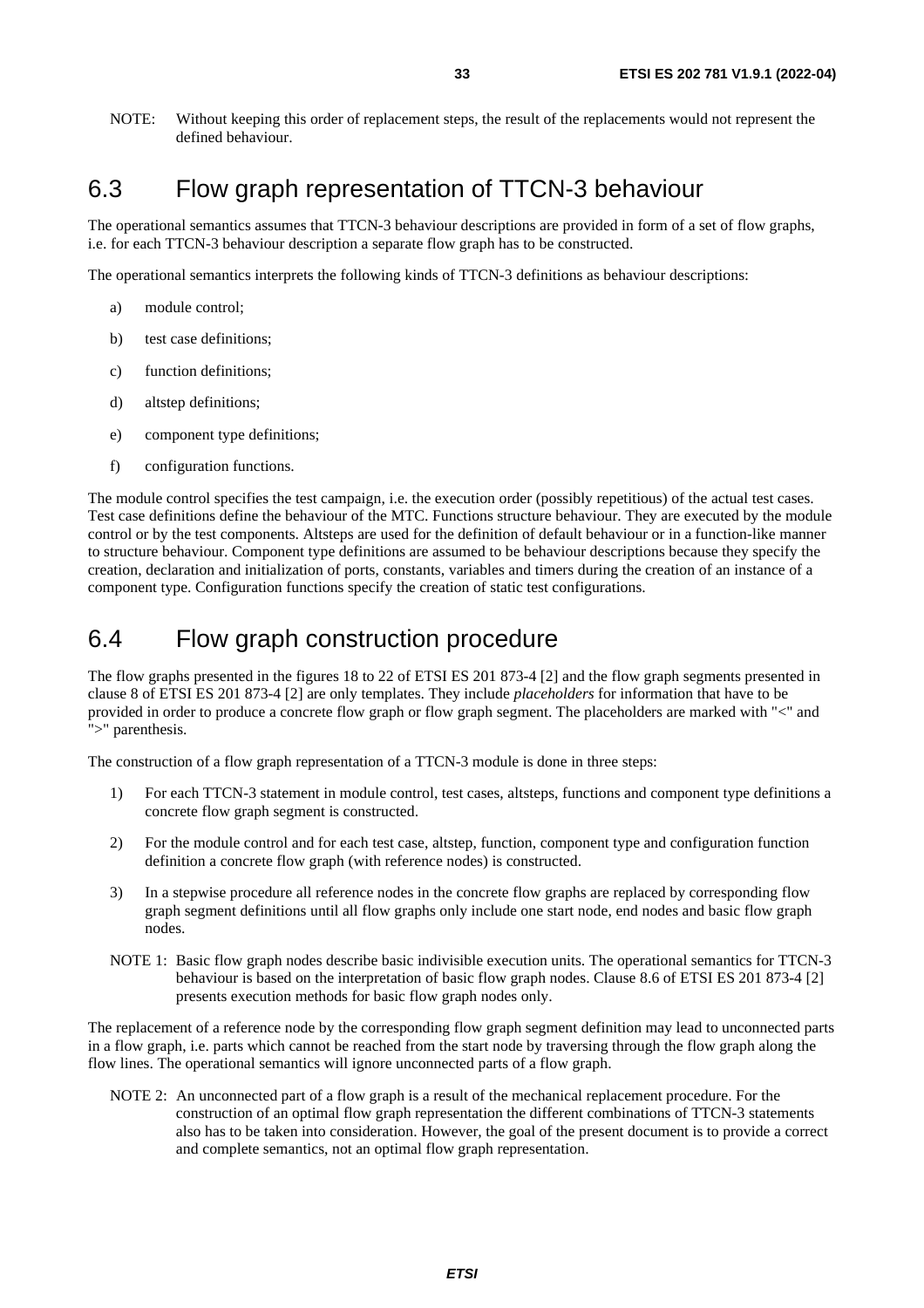## <span id="page-33-0"></span>6.5 Flow graph representation of configuration functions

Schematically, the syntactical structure of a TTCN-3 test case definition is:

**configuration** <identifier> (<parameter>) <testcase-interface> <statement-block>

The <testcase-interface> above refers to the (mandatory) **runs on** and the (optional) **system** clauses in the configuration function definition. The flow graph description of a configuration function describes the behaviour of the MTC when establishing a new static configuration. Variables, timers and constants defined and declared in the component type definition are made visible to the MTC behaviour by the **runs on** clause in the <testcase-interface>. The **system** clause is not relevant for the MTC and is therefore not represented in the flow graph representation of a configuration function.

The scheme of the flow graph representation of a configuration function is shown in figure 22a of ETSI ES 201 873-4 [\[2\]](#page-6-0). The flow graph name <identifier> refers to the name of the represented configuration function. The nodes of the flow graph have associated comments describing the meaning of the different nodes. The reference node <return-with-value> covers the case where no explicit **return** operation for the MTC is specified, i.e. the operational semantics assumes that a **return** operation is implicitly added. After a successful termination, a configuration function always returns a handle to the newly created static test configuration.





### 6.6 Retrieval of start nodes of flow graphs

For the retrieval of the start node reference of a flow graph the following function is required:

The GET-FLOW-GRAPH function: GET-FLOW-GRAPH (flow-graph-identifier)

The function returns a reference to the start node of a flow graph with the name *flow-graph-identifier*. The *flow-graph-identifier* refers to the module name for the control, to test case names, to function names, to altstep names to component type names and configuration function names.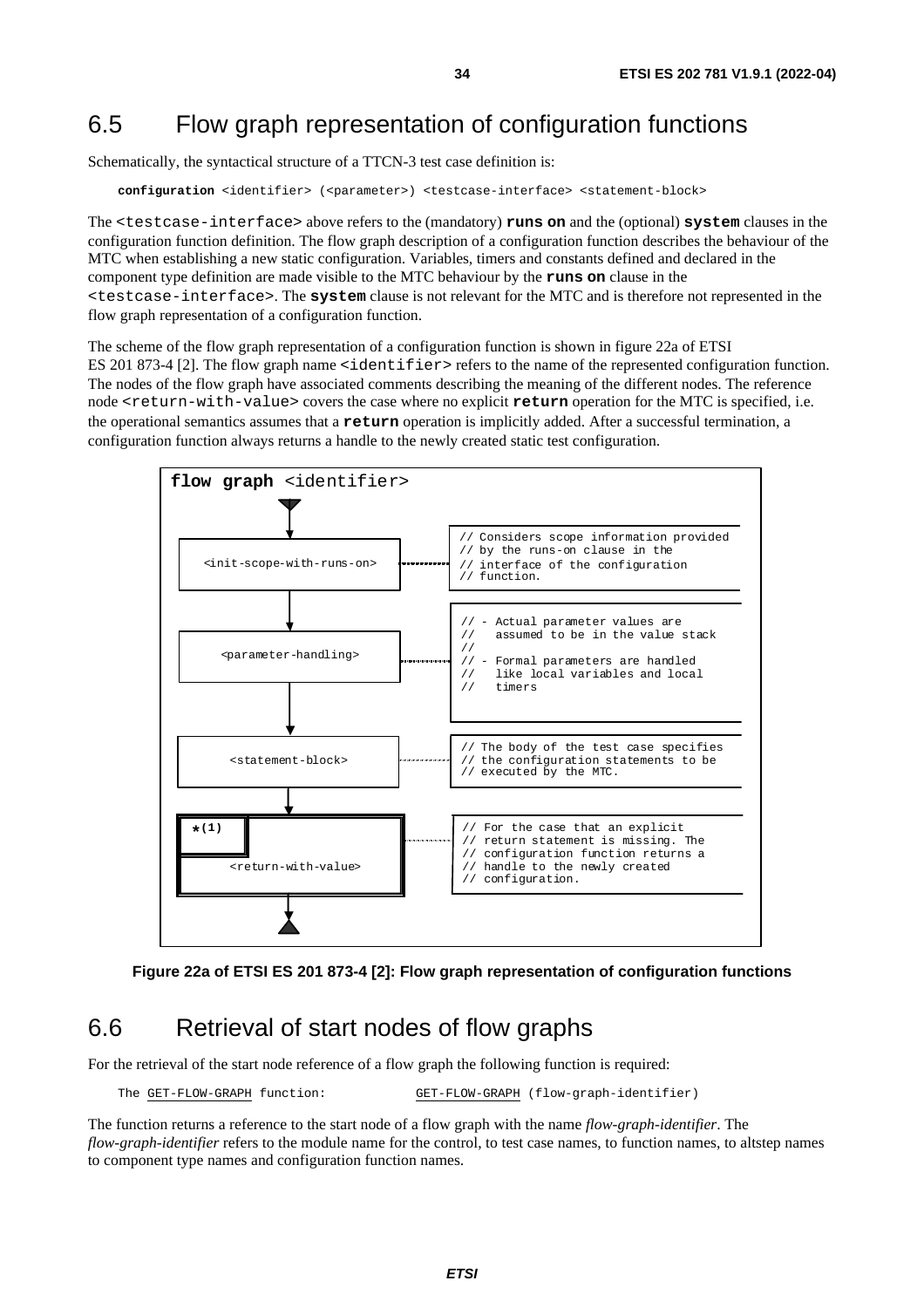### <span id="page-34-0"></span>6.7 Module state

As shown in figure 23 of ETSI ES 201 873-4 [\[2](#page-6-0)] a module state is structured into a *CONTROL* state and an *ALL-CONFIGURATIONS* state. The *CONTROL* state describes the state of the module control. Module control is handled like a test component,

i.e. *CONTROL* is an entity state as defined in ETSI ES 201 873-4 [\[2](#page-6-0)], clause 8.3.2. *ALL-CONFIGURATIONS* is a list of configuration states representing test configurations that are instantiated during the execution of module control.

| <b>CONTROL</b> | <b>ALL-CONFIGURATIONS</b> |  |                           |  |
|----------------|---------------------------|--|---------------------------|--|
|                | <b>CONFIG4</b>            |  | <b>CONFIG<sub>n</sub></b> |  |

#### **Figure 23 of ETSI ES 201 873-4 [[2\]](#page-6-0): Structure of a module state**

# 6.8 Accessing the module state

The *CONTROL* state and the *ALL-CONFIGURATIONS* state of the module state can be addressed by using their names, i.e. *CONTROL* and *ALL-CONFIGURATIONS*. Configurations can be accessed by using the dot notation, e.g. *ALL-CONFIGURATIONS*.*CONFIG1*, or by using the list operations defined in clause 8.3.1.1a of ETSI ES 201 873-4 [\[2\]](#page-6-0).

# 6.9 Configuration state

As shown in figure 23a of ETSI ES 201 873-4 [[2\]](#page-6-0) the configuration state is structured into *ALL-ENTITY-STATES*, *ALL-PORT-STATES*, *TC-VERDICT*, *DONE* and *KILLED*. *ALL-ENTITY-STATES* represents the states of all instantiated test components during the execution of a test case. The first element of *ALL-ENTITY-STATES* is the reference to the MTC of the configuration. *ALL-PORT-STATES* describes the states of the different ports. *TC-VERDICT* stores the actual global test verdict of a test case, *DONE* is a list of all currently stopped test components during test case execution and *KILLED* is a list of all terminated test components during test case execution.

- NOTE 1: The number of updates of *TC-VERDICT* is identical to the number of test components that have terminated.
- NOTE 2: An alive-type test component is put into the *DONE* list each time when it is stopped and removed from the DONE list each time when it is started. It is put into the *KILL* and the *DONE* list when it is killed.
- NOTE 3: Port states may be considered to be part of the entity states. By **connect** and **map** ports are made visible for other components and therefore, this operational semantics handles ports on the top level of the configuration state.

| <b>ALL-ENTITY-STATES</b> |  | ALL-PORT-STATES |          |  | <b>TC-VERDICT</b> | <b>DONE</b> | <b>KILLED</b> |
|--------------------------|--|-----------------|----------|--|-------------------|-------------|---------------|
| <b>MTC</b>               |  |                 | $\cdots$ |  |                   |             |               |

**Figure 23a of ETSI ES 201 873-4 [[2](#page-6-0)]: Structure of a configuration state** 

# 6.10 Accessing the configuration state

The *TC-VERDICT* and the lists *ALL-ENTITY-STATES*, *ALL-PORT-STATES*, *DONE* and *KILLED* can be accessed like variables by their name and the dot notation, e.g. *CONFIG*.*TC-VERDICT* for accessing the test verdict of configuration *CONFIG*.

For the creation of a new configuration state the function *NEW-CONFIGURATION* is assumed to be available:

• *NEW-CONFIGURATION*();

creates a new configuration state and returns its reference. The components of the new configuration state have the following values:

- *ALL-ENTITY-STATES* is an empty list;
- *ALL-PORT-STATES* is an empty list;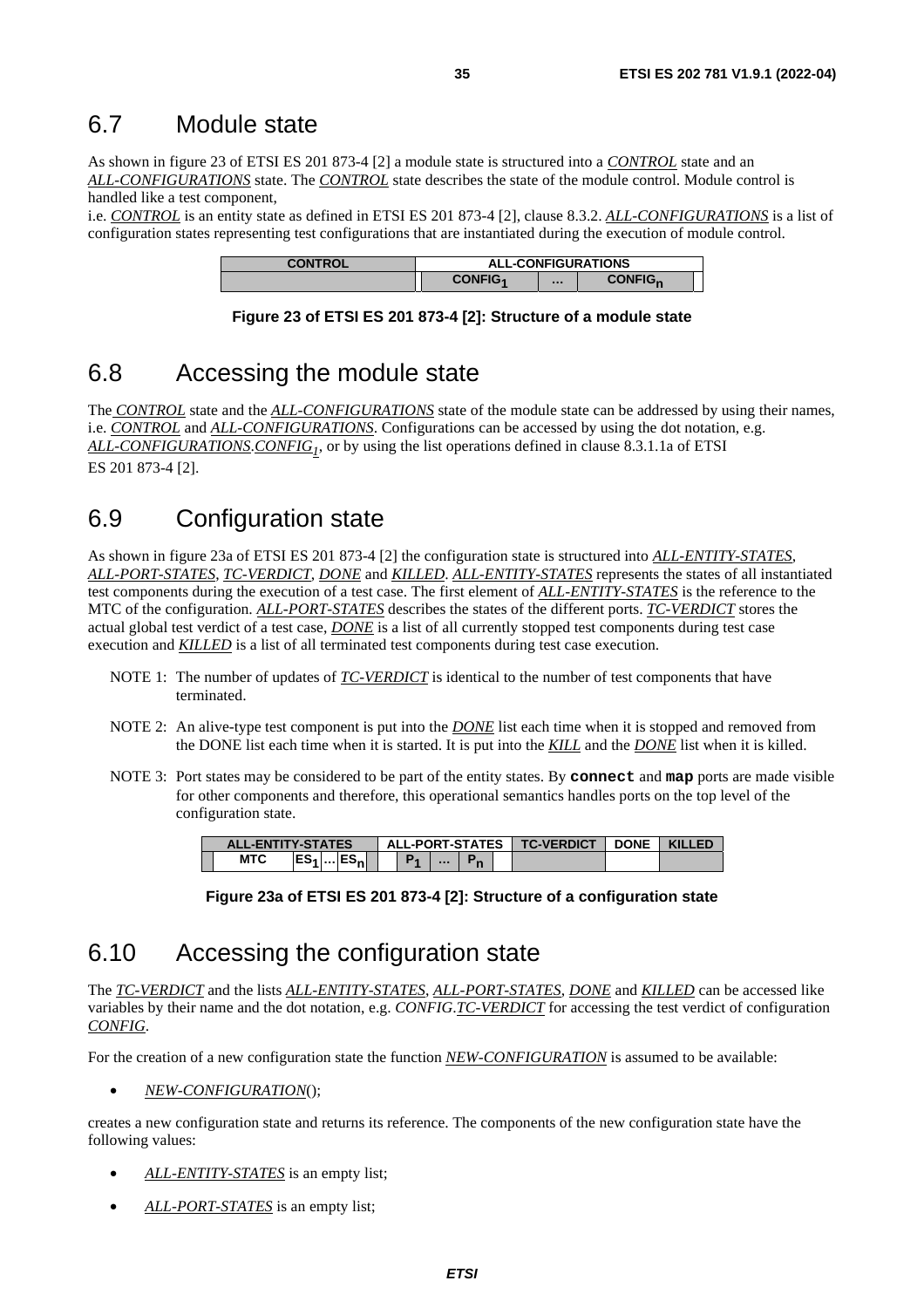- <span id="page-35-0"></span>• *TC-VERDICT* is set to none;
- *DONE* is an empty list;
- *KILLED* is an empty list.

For the handling of lists, e.g. *ALL-ENTITY-STATES*, *ALL-PORT-STATES*, *DONE* and *KILLED* in module states, the list operations *add*, *append*, *delete*, *member*, *first*, *last*, *length*, *next*, *random* and *change* can be used. They have the following meaning:

- *myList*.*add*(*item*) adds *item* as first element into the list *myList* and *myList*.*add*(*sublist*) adds the list *sublist* to list *myList*, i.e. *add* can be used to add single elements or lists to lists;
- *myList*.*append*(*item*) appends *item* as last element into the list *myList* and *myList*.*append*(*sublist*) appends the list *sublist* to list *myList*, i.e. *append* can be used to append single elements or lists to lists;
- *myList*.*delete*(*item*) deletes *item* from the list *myList*;
- *myList*.*member*(*item*) returns **true** if *item* is an element of the list *myList*, otherwise **false**;
- *myList*.*first*() returns the first element of *myList*;
- *myList*.*last*() returns the last element of *myList*;
- *myList*.*length*() returns the length of *myList*;
- *myList*.*next*(*item*) returns the element that follows *item* in *myList*, or **NULL** if *item* is the last element in *myList*;
- *myList.random*(*<condition>*) returns randomly an element of *myList*, which fulfils the Boolean condition *<condition>* or **NULL**, if no element of *myList* fulfils *<condition>*;
- *myList.change*(<*operation*>) allows to apply <operation> on all elements of myList.
- NOTE: The operations random and change are not common list operations. They are introduced to explain the meaning of the keywords **all** and **any** in TTCN-3 operations.

Additionally, a general *copy* operation is available. The *copy* operation copies and returns an item instead of returning a reference to an item:

• *copy*(*item*) returns a copy of *item*.

### 6.11 Entity states

Entity states are used to describe the actual states of module control and test components. In the module state, *CONTROL* is an entity state and in the configuration state, the test component states are handled in the list *ALL-ENTITY-STATES*. The structure of an entity state is shown in figure 24 of ETSI ES 201 873-4 [\[2](#page-6-0)].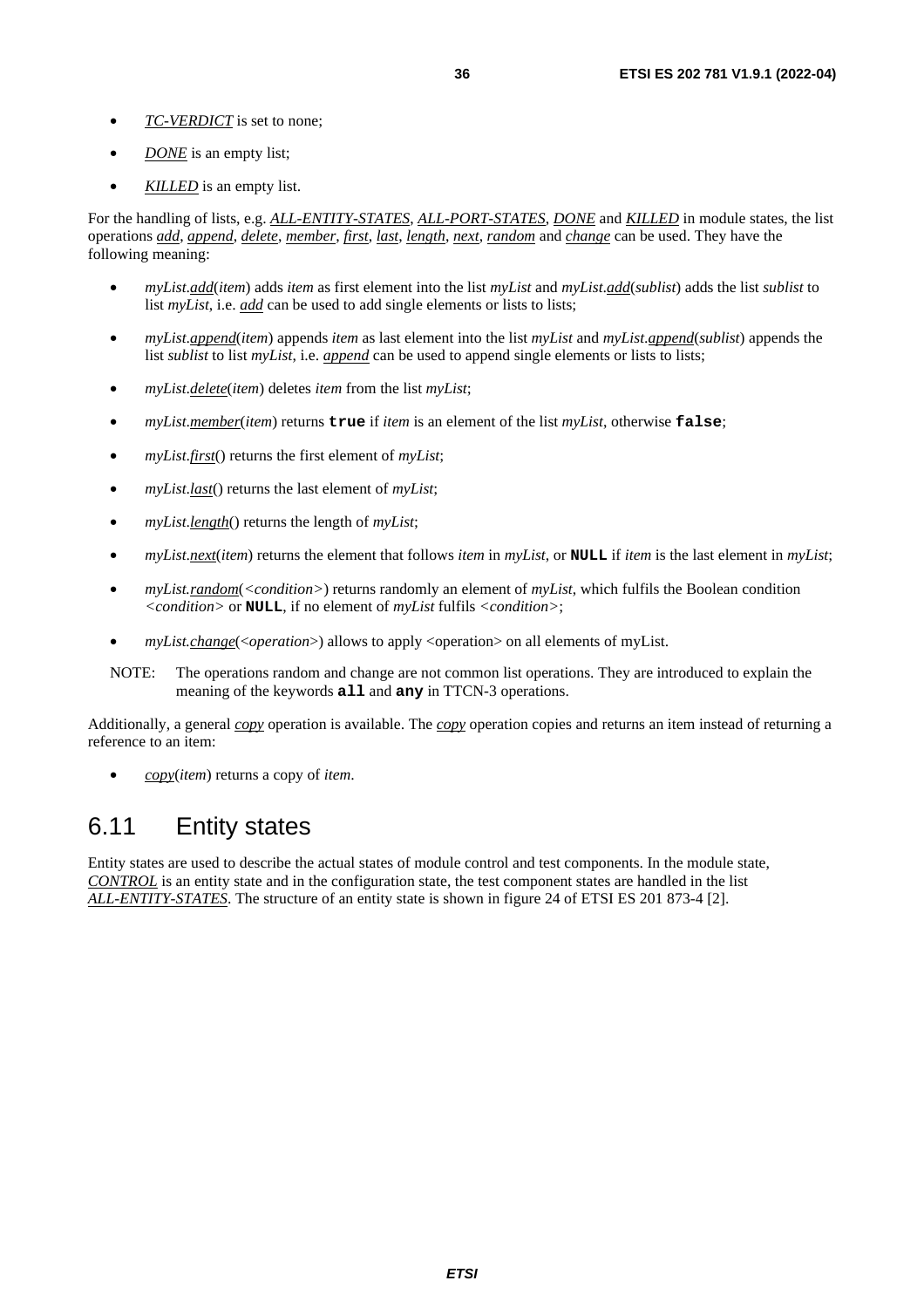

#### **Figure 24 of ETSI ES 201 873-4 [[2\]](#page-6-0): Structure of an entity state**

The *STATUS* describes whether the module control or a test component is **ACTIVE**, **BREAK**, **SNAPSHOT**, **REPEAT** or **BLOCKED**. Module control is blocked during the execution of a test case. Test components are blocked during the creation of other test components, i.e. when they call a **create** operation, and when they wait for being started. The status **SNAPSHOT** indicates that the component is active, but in the evaluation phase of a snapshot. The status **REPEAT** denotes that the component is active and in an **alt** statement that should be re-evaluated due to a **repeat** statement. The **BREAK** status is set when a **break** statement is executed for leaving altstep. In this case, the **alt** statement in which the altstep was directly or indirectly (i.e. by means of the default mechanism) called is immediately left.

The *CONTROL-STACK* is a stack of flow graph node references. The top element in *CONTROL-STACK* is the flow graph node that has to be interpreted next. The stack is required to model function calls in an adequate manner.

The *DEFAULT-LIST* is a list of activated defaults, i.e. it is a list of pointers that refer to the start nodes of activated defaults. The list is in the reverse order of activation, i.e. the default that has been activated first is the last element in the list.

During the execution of the default mechanism, the *DEFAULT-POINTER* refers to the next default that has to be evaluated if the actual default terminates unsuccessfully.

The *VALUE-STACK* is a stack of values of all possible types that allows an intermediate storage of final or intermediate results of operations, functions and statements. For example, the result of the evaluation of an expression or the result of the **mtc** operation will be pushed onto the *VALUE-STACK*. In addition to the values of all data types known in a module, the special value **MARK** to be part of the stack alphabet has been defined. When leaving a scope unit, the **MARK** is used to clean *VALUE-STACK*.

The *E-VERDICT* stores the actual local verdict of a test component. The *E-VERDICT* is ignored if an entity state represents the module control.

The **TIMER-GUARD** represents the special timer, which is necessary to guard the execution time of test cases and the duration of call operations. The *TIMER-GUARD* is modelled as a timer binding (see ETSI ES 201 873-4 [\[2](#page-6-0)], clause 8.3.2.4 and figure 28).

The *DATA-STATE* is considered to be a list of lists of variable bindings. The list of lists structure reflects nested scope units due to nested function and altstep calls. Each list in the list of lists of variable bindings describes the variables declared in a certain scope unit and their values. Entering or leaving a scope unit corresponds to adding or deleting a list of variable bindings from the *DATA-STATE*. A description of the *DATA-STATE* part of an entity state can be found in ETSI ES 201 873-4 [\[2](#page-6-0)], clause 8.3.2.2.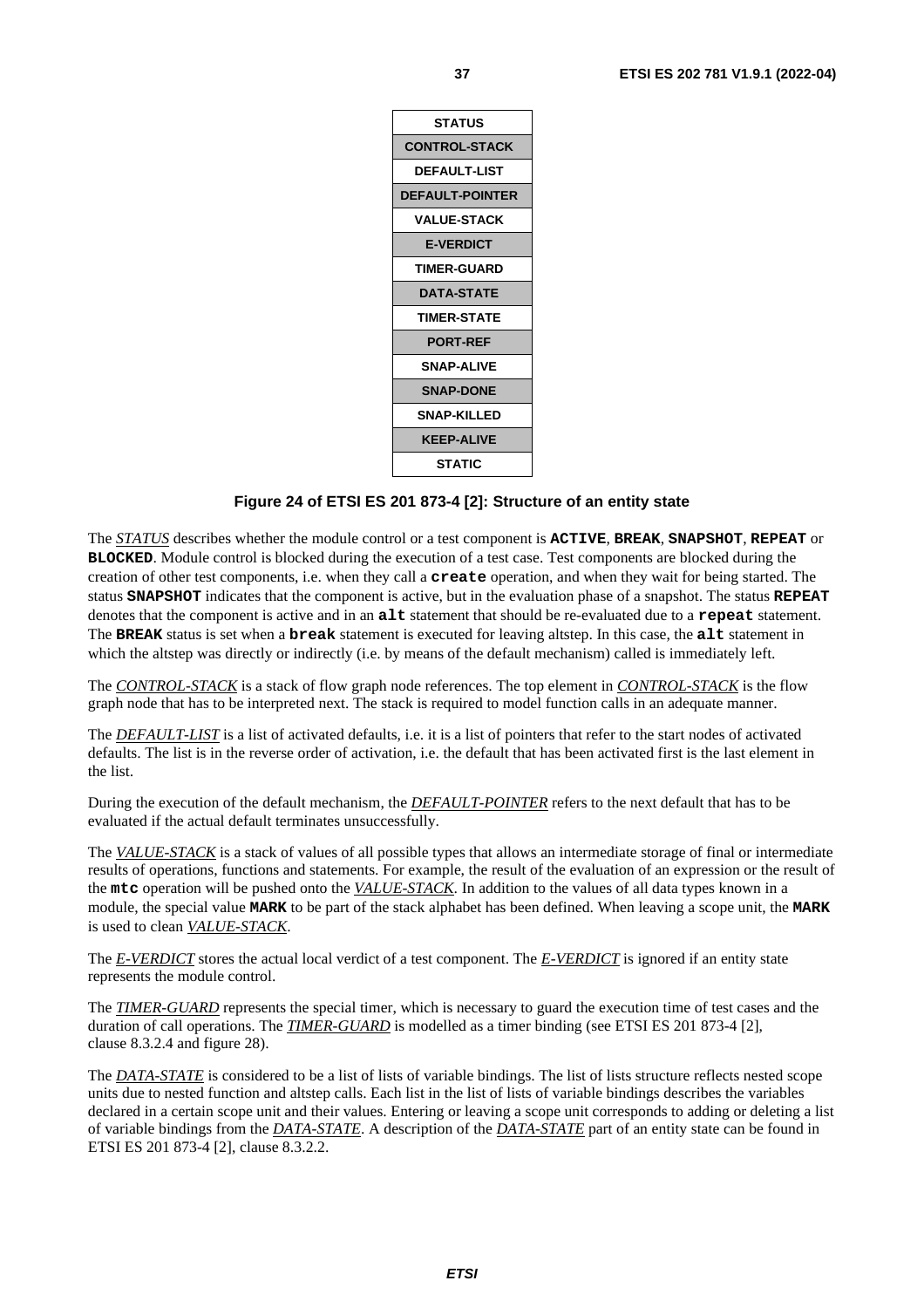The *TIMER-STATE* is considered to be a list of lists of timer bindings. The list of lists structure reflects nested scope units due to nested function and altstep calls. Each list in the list of lists of timer bindings describes the known timers and their status in a certain scope unit. Entering or leaving a scope unit corresponds to adding or deleting a list of timer bindings from the *TIMER-STATE*. A description of the *TIMER-STATE* part of an entity state can be found in ETSI ES 201 873-4 [\[2\]](#page-6-0), clause 8.3.2.4.

The *PORT-REF* is considered to be a list of lists of port bindings. The list of lists structure reflects nested scope units due to nested function and altstep calls. Nested scope units for ports are the result of port parameters in functions and altsteps. Each list in the list of lists of port bindings identifies the known ports in a certain scope unit. Entering or leaving a scope unit corresponds to adding or deleting a list of port bindings from the *PORT-REF*. A description of the *PORT-REF* part of an entity state can be found in ETSI ES 201 873-4 [\[2\]](#page-6-0), clause 8.3.2.6.

NOTE: The TTCN-3 semantics administrates ports globally in the module state. Due to port parameterization, a test component may access a port by using different names in different scopes. The *PORT-REF* part of an entity state is used to identify port states uniquely in the module state.

The *SNAP-ALIVE* supports the snapshot semantics of test components. When a snapshot is taken, a copy of the *ALL-ENTITY-STATES* list of the module state will be assigned to *SNAP-ALIVE*, i.e. *SNAP-ALIVE* includes all entities (test components and test control) which are alive in the test system.

The *SNAP-DONE* supports the snapshot semantics of test components. When a snapshot is taken, a copy of the *DONE* list of the module state will be assigned to *SNAP-DONE*, i.e. *SNAP-DONE* is a list of component identifiers of stopped components.

The *SNAP-KILLED* supports the snapshot semantics of test components. When a snapshot is taken, a copy of the *KILLED* list of the module state will be assigned to *SNAP-KILL*, i.e. *SNAP-DONE* is a list of component identifiers of terminated components.

The *KEEP-ALIVE* field indicates whether the entity can be restarted after its termination or not. It is set to true if the entity can be restarted. Otherwise it is set to false.

The *STATIC* field indicates whether a test component is part of a static test configuration or not. It is set to **true** if the test component is created during the execution of configuration function. During the execution of a configuration function the *STATIC* field of the entity representing test control is also set to **true**. In all other cases, the *STATIC* field is set to **false**.

# 6.12 Accessing entity states

The *STATUS*, *DEFAULT-POINTER*, *E-VERDICT* and *TIMER-GUARD* parts of an entity state are handled like variables that are globally visible, i.e. the values of *STATUS*, *DEFAULT-POINTER* and *E-VERDICT* can be retrieved or changed by using the "dot" notation, e.g. *myEntity*.*STATUS*, *myEntity*.*DEFAULT-POINTER* and *myEntity*.*E-VERDICT*, where  $myEntity$  refers to an entity state.

NOTE: In the following, it is assumed that the "dot" notation by using references and unique identifiers can be used. For example, in *myEntity*.*STATUS*, *myEntityState* may be pointer to an entity state or be the value of the <*identifier*> field.

The *CONTROL-STACK*, *DEFAULT-LIST* and *VALUE-STACK* of an entity state *myEntity* can be addressed by using the "dot" notation *myEntity*.*CONTROL-STACK*, *myEntity*.*DEFAULT-LIST* and *myEntity*.*VALUE-STACK*.

*CONTROL-STACK* and *VALUE-STACK* can be accessed and manipulated by using the stack operations *push*, *pop*, *top*, *clear* and *clear-until*. The stack operations have the following meaning:

- myStack.push(item) pushes item onto myStack;
- myStack.pop() pops the top item from myStack;
- myStack.top() returns the top element of myStack or **NULL** if myStack is empty;
- myStack.clear() clears myStack, i.e. pops all items from myStack;
- myStack.clear-until(item) pops items from myStack until item is found or myStack is empty.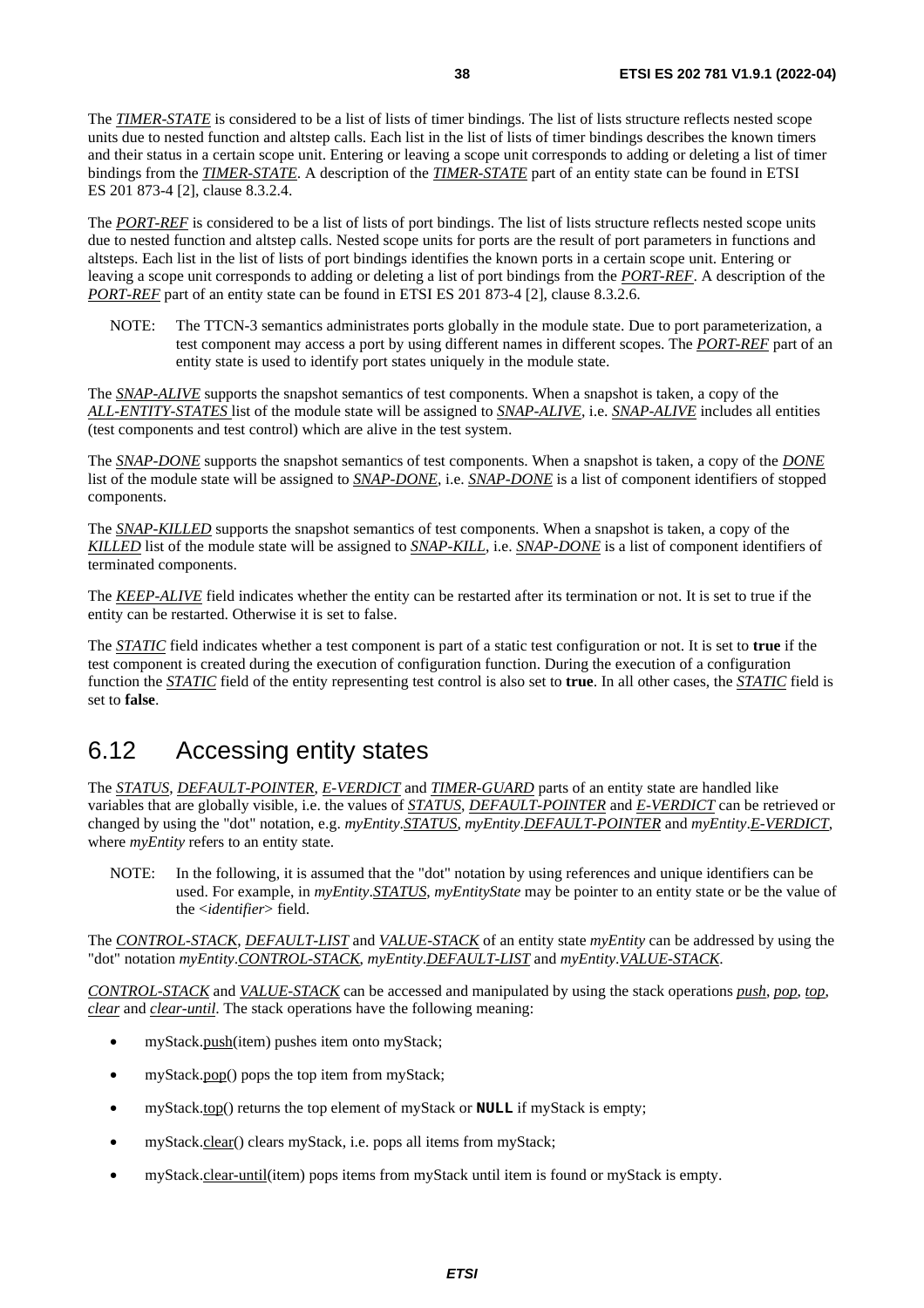*DEFAULT-LIST* can be accessed and manipulated by using the list operations *add*, *append*, *delete*, *member*, *first*, *length*, *next*, *random* and *change*. The meaning of these list operations is defined in ETSI ES 201 873-4 [[2](#page-6-0)], clause 8.3.1.1.

For the creation of a new entity state the function *NEW-ENTITY* is assumed to be available:

• *NEW-ENTITY* (*flow-graph-node-reference, keep-alive*, *static*)

creates a new entity state and returns its reference. The components of the new entity state have the following values:

- *STATUS* is set to **ACTIVE**;
- *flow-graph-node-reference* is the only (top) element in *CONTROL-STACK*;
- *DEFAULT-LIST* is an empty list;
- *DEFAULT-POINTER* has the value **NULL**;
- *VALUE-STACK* is an empty stack;
- *E-VERDICT* is set to **none**;
- *TIMER-GUARD* is a new timer binding with name GUARD, status **IDLE** and no default duration;
- *DATA-STATE* is an empty list;
- *TIMER-STATE* is an empty list;
- *PORT-REF* is an empty list;
- *SNAP-ALIVE* is an empty list;
- *SNAP-DONE* is an empty list;
- *SNAP-KILLED* is an empty list;
- *KEEP-ALIVE* is set to the value of the *keep-alive* parameter;
- *STATIC* is set to the value of the *static* parameter.

During the traversal of a flow graph the *CONTROL-STACK* changes its value often in the same manner: the top element is popped from and the successor node of the popped node is pushed onto *CONTROL-STACK*. This series of stack operations is encapsulated in the *NEXT-CONTROL* function:

```
myEntity.NEXT-CONTROL(myBool) { 
    successorNode := myEntity.CONTROL-STACK.NEXT(myBool).top();
     myEntity.CONTROL-STACK.pop(); 
    myEntity.CONTROL-STACK.push(successorNode);
}
```
# 6.13 Handling of connections among ports

A connection between two test components is made by connecting two of their ports by means of a **connect** operation. Thus, a component can afterwards use its local port name to address the remote queue. As shown in figure 30 of ETSI ES 201 873-4 [[2\]](#page-6-0), *connection* is represented in the states of both connected queues by a pair of *REMOTE-ENTITY* and *REMOTE-PORT-NAME*. The *REMOTE-ENTITY* is the unique identifier of the test component that owns the remote port. The *REMOTE-PORT-NAME* refers to the port name that is used to declare the port in the component type definition of the test component *REMOTE-ENTITY*. *STATIC* is a Boolean which is true if connection is a static connection of a static test configuration. TTCN-3 supports one-to-many connections of ports and therefore all connections of a port are organized in a list.

NOTE 1: Connections made by **map** operations are also handled in the list of connections. The **map** operation: **map**(*PTC1*:*MyPort*, **system**.*PCO1*) leads to a new (non static) connection (**system**, *PCO1*, **false**) in the port state of *MyPort* owned by *PTC1*. The remote side to which *PCO1* is connected to, resides inside the SUT. Its behaviour is outside the scope of this semantics.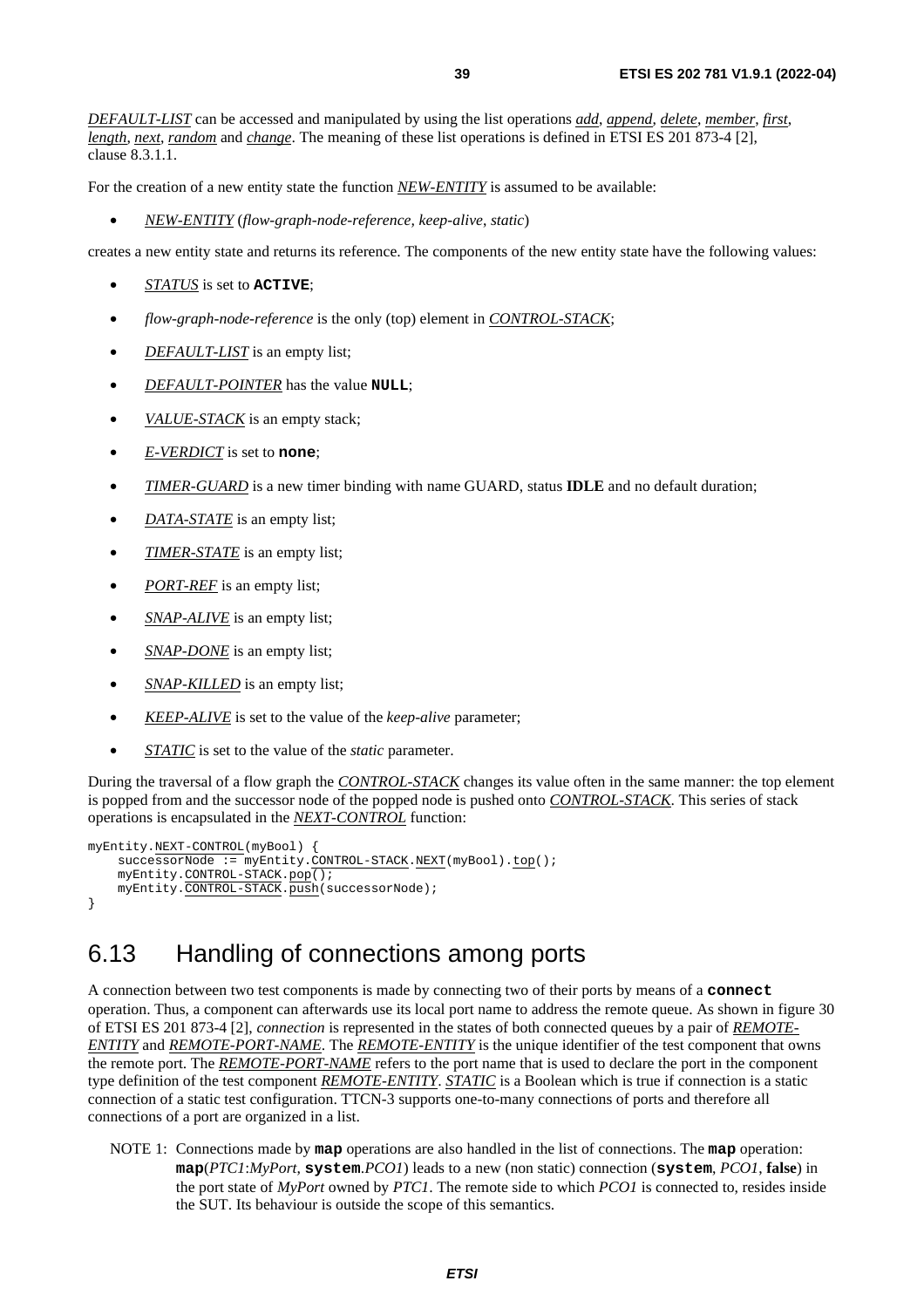NOTE 2: The operational semantics handles the keyword **system** as a symbolic address. A connection (**system**, *myPort*, **false**) in the list of connections of a port it indicates that the port is mapped onto the port *myPort* in the test system interface. The **false** indicates that the mapping is not static.

| <b>REMOTE-ENTITY</b> | <b>REMOTE-PORT-NAME</b> | <b>STATIC</b> |
|----------------------|-------------------------|---------------|
|                      |                         |               |

|  |  |  |  | Figure 30 of ETSI ES 201 873-4 [2]: Structure of a connection |
|--|--|--|--|---------------------------------------------------------------|
|  |  |  |  |                                                               |

# 6.14 Handling of port states

The queue of values in a port state can be accessed and manipulated by using the known queue operations *enqueue*, *dequeue*, *first* and *clear*. Using a *GET-PORT* or a *GET-REMOTE-PORT* function references the queue that shall be accessed.

NOTE 1: The queue operations *enqueue*, *dequeue*, *first* and *clear* have the following meaning:

- *myQueue*.*enqueue*(*item*) puts *item* as last item into *myQueue*;
- *myQueue.<u>dequeue</u>*() deletes the first item from *myQueue*;<br> **n** myQueue first() returns the first item in myQueue or NII
- *myQueue.first*() returns the first item in *myQueue* or **NULL** if *myQueue* is empty;
- *myQueue*.*clear*() removes all elements from *myQueue*.

The handling of port states is supported by the following functions:

a) The NEW-PORT function: NEW-PORT (myEntity, myPort)

 creates a new port and returns its reference. The *OWNER* entry of the new port is set to *myEntity* and *COMP-PORT-NAME* has the value *myPort*. The status of the new port is **STARTED**. The *CONNECTIONS-LIST* and the *VALUE-QUEUE* are empty. The *SNAP-VALUE* has the value **NULL** (i.e. the input queue of the new port is empty).

b) The GET-PORT function: GET-PORT (myEntity, myPort)

returns a reference to the port identified by *OWNER myEntity* and *COMP-PORT-NAME myPort*.

c) The GET-REMOTE-PORT function: GET-REMOTE-PORT (myEntity, myPort, myRemoteEntity)

 returns the reference to the port that is owned by test component *myRemoteEntity* and connected to a port identified by *OWNER myEntity* and *COMP-PORT-NAME myPort*. The symbolic address **SYSTEM** is returned, if the remote port is mapped onto a port in the test system interface.

- NOTE 2: *GET-REMOTE-PORT* returns **NULL** if there is no remote port or if the remote port cannot be identified uniquely. The special value **NONE** can be used as value for the *myRemoteEntity* parameter if the remote entity is not known or not required, i.e. there exists only a one-to-one connection for this port.
- d) The *STATUS* of a port is handled like a variable. It can be addressed by qualifying *STATUS* with a *GET-PORT* call

*GET-PORT*(*myEntity*, *myPort*).*STATUS.*

e) The ADD-CON function: ADD-CON (myEntity, myPort, myRemoteEntity, myRemotePort, myStatic)

 adds a connection (*myRemoteEntity*, *myRemotePort*, *myStatic*) to the list of connections of the port identified by *OWNER myEntity* and *COMP-PORT-NAME myPort*.

f) The DEL-CON function: DEL-CON (myEntity, myPort, myRemoteEntity, myRemotePort)

 removes a connection (*myRemoteEntity*, *myRemotePort*, ?) with any *STATIC* value from the list of connections of the port identified by *OWNER myEntity* and *COMP-PORT-NAME myPort*.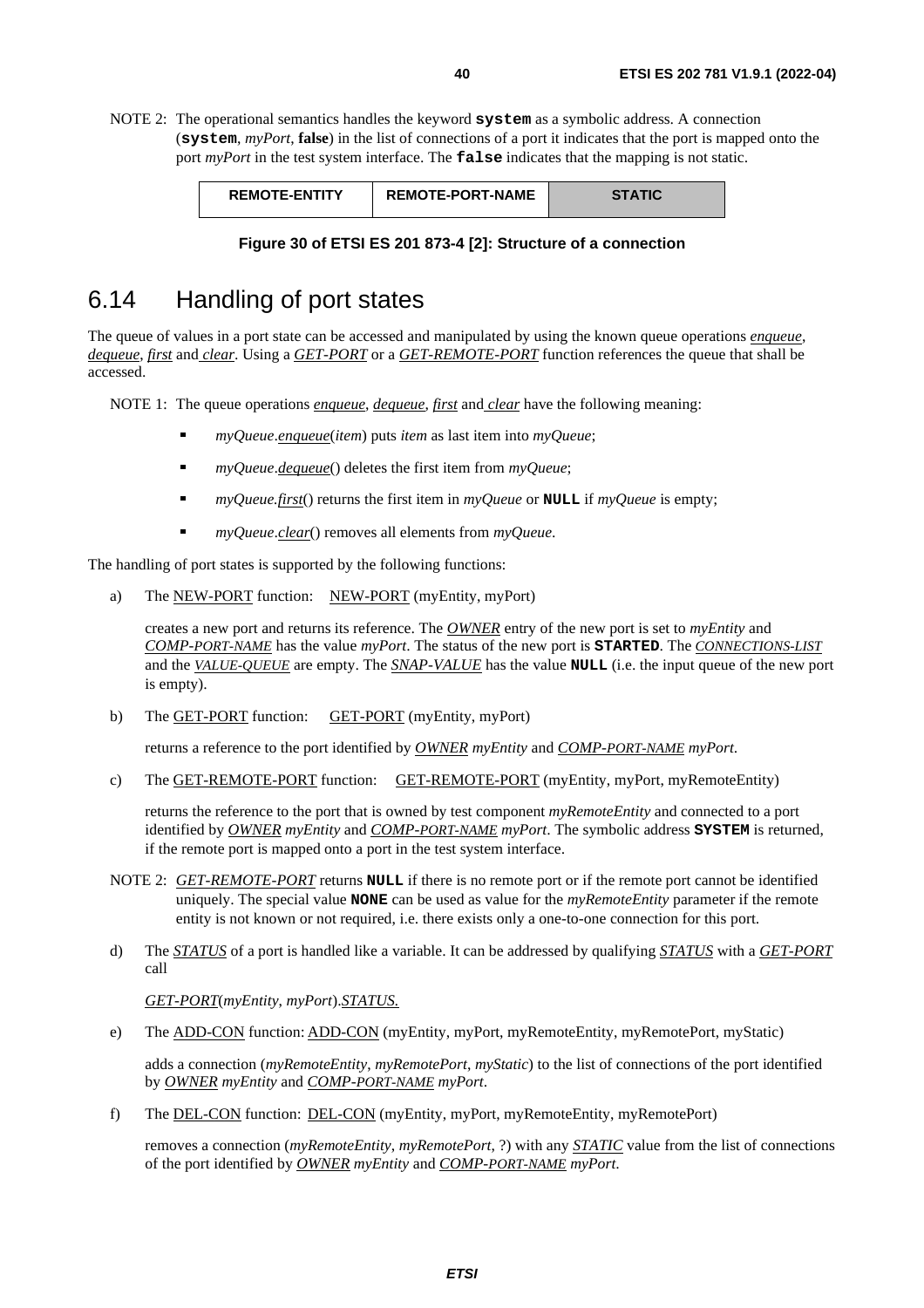g) The GET-CON function: GET-CON (myEntity, myPort, myRemoteEntity, myRemotePort)

 retrieves a connection (*myRemoteEntity*, *myRemotePort*, ?) with any *STATIC* value from the list of connections of the port identified by *OWNER myEntity* and *COMP-PORT-NAME myPort*.

h) The SNAP-PORTS function: SNAP-PORTS (myEntity)

updates *SNAP-VALUE* for all ports owned by *myEntity*, i.e.:

```
 SNAP-PORTS (myEntity) { 
               for all ports p /* in the module state */ {
                   \mathbf{if} (p.OWNER == myEntity) {
                       \mathbf{if} (p \cdot \mathit{STATUS}) = \mathbf{STOPPED} p.SNAP-VALUE := NULL; 
 } 
                        else { 
                             if (p.STATUS == HALTED && p.first() == HALT-MARKER) { 
                                 // Port is halted and halt marker is reached 
                               p \cdot \frac{SNAP - VALUE}{P \cdot degree} := NULL;<br>p \cdot \frac{dequeue()}{P}// Removal of halt marker
                                p.STATUS := STOPPED; 
 } 
                             else { 
                             p.SNAP-VALUE := p.first() 
 } 
 } 
                    } 
 } 
            }
```
NOTE 3: The *SNAP-PORTS* function handles the **HALT-MARKER** that may be put by a **halt** port operation into the port queue. If such a marker is found, the marker is removed, the *SNAP-VALUE* of the port is set to **NULL** and the status of the port is changed to **STOPPED**.

#### 6.15 Void

### 6.16 Evaluation phases, general

The evaluation procedure for a TTCN-3 module is structured into:

- 1) initialization phase;
- 2) update phase;
- 3) selection phase; and
- 4) execution phase.

The phases 2), 3) and 4) are repeated until module control terminates. The evaluation procedure is described by means of a mixture of informal text and pseudo-code.

# 6.17 Phase I: Initialization

The initialization phase includes the following actions:

a) **Declaration and initialization of global variables:**

| <i>INIT-FLOW-GRAPHS</i> (); | // Initialization of flow graph handling. <i>INIT-FLOW-GRAPHS</i> is<br>// explained in ETSI ES 201 873-4 [2], clause 8.6.2.               |
|-----------------------------|--------------------------------------------------------------------------------------------------------------------------------------------|
| $Entity := NULL;$           | $\ell$ <i>Entity</i> will be used to refer to an entity state. An entity state either<br>// represents module control or a test component. |
| $MTC := NULL;$              | // MTC will be used to refer to the entity state of the main test component of<br>$\frac{1}{4}$ a test case during test case execution.    |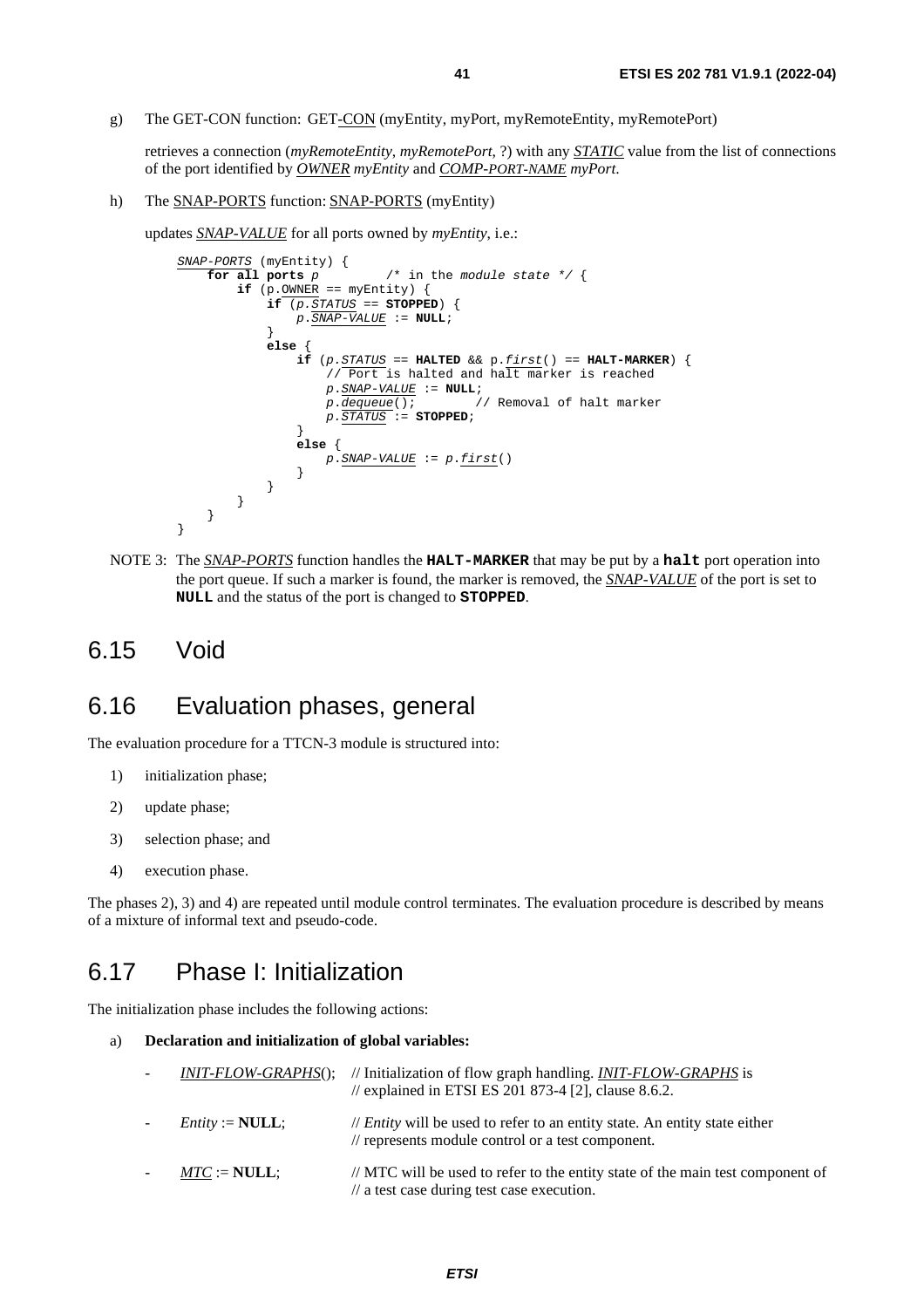- NOTE 1: The global variable *CONTROL* form the control state of a module state during the interpretation of a TTCN-3 module (see ETSI ES 201 873-4 [[2\]](#page-6-0), clause 8.3.1).
	- $CONTROL := NULL;$  // CONTROL will be used to refer to the entity state of module control a;
- NOTE 2: The global variable *CONFIGURATION* is used to store the reference to a configuration state in the Module state, i.e. a member of ALL-CONFIGURATIONS (see ETSI ES 201 873-4 [\[2](#page-6-0)], clause 8.3.1).
	- *CONFIGURATION* := **NULL**;
- NOTE 3: The following global variables *ALL-ENTITY-STATES*, *ALL-PORT-STATES*, *TC-VERDICT*, *DONE*, and *KILLED* are used to store references to a test configuration state of a module state during the interpretation of a TTCN-3 module (see ETSI ES 201 873-4 [[2](#page-6-0)], clause 8.3.1).
	- *ALL-ENTITY-STATES* := **NULL**;
	- *ALL-PORT-STATES* := **NULL**;
	- *TC-VERDICT* := **none**;
	- $\textit{DONE} := \textbf{NULL};$
	- *KILLED* := **NULL**.

#### b) **Creation and initialization of module control:**

- *CONTROL := NEW-ENTITY* (*GET-FLOW-GRAPH* (<*moduleId*>), **false**, **false**);

 // A new entity state is created and initialized with the start node of // the flow graph representing the behaviour of the control of the // module with the name <*moduleId*>. The Boolean parameters

- // indicate that module control cannot be restarted after it is
- // stopped and that it is not a static component in a test configuration.
- *CONTROL*.*INIT-VAR-SCOPE*(); // New variable scope.
- *CONTROL*.*VALUE-STACK*.*push*(**MARK**); // A mark is pushed onto the value stack.

# 6.18 Phase II: Update

The update phase is related to all actions that are outside the scope of the operational semantics but influence the interpretation of a TTCN-3 module. The update phase comprises the following actions:

a) **Time progress:** All running timers are updated, i.e. the *TIME-LEFT* values of running timers are (possibly) decreased, and if due to the update a timer expires, the corresponding timer bindings are updated, i.e. *TIME-LEFT* is set to 0.0 and *STATUS* is set to **TIMEOUT**.

NOTE 1: The update of timers includes the update of all running *TIMER-GUARD* timers in module states. *TIMER-GUARD* timers are used to guard the execution of test cases and call operations.

b) **Behaviour of the SUT:** Messages, remote procedure calls, replies to remote procedure calls and exceptions (possibly) received from the SUT are put into the port queues at which the corresponding receptions shall take place.

NOTE 2: This operational semantics makes no assumptions about time progress and the behaviour of the SUT.

#### 6.19 Phase III: Selection

The selection phase consists of the following two actions:

a) **Selection:** Select a non-blocked entity, i.e. an entity that has not the *STATUS* value **BLOCKED**. The entity may be *CONTROL*, i.e. module control, or a test component in a test configuration that is executing a test case.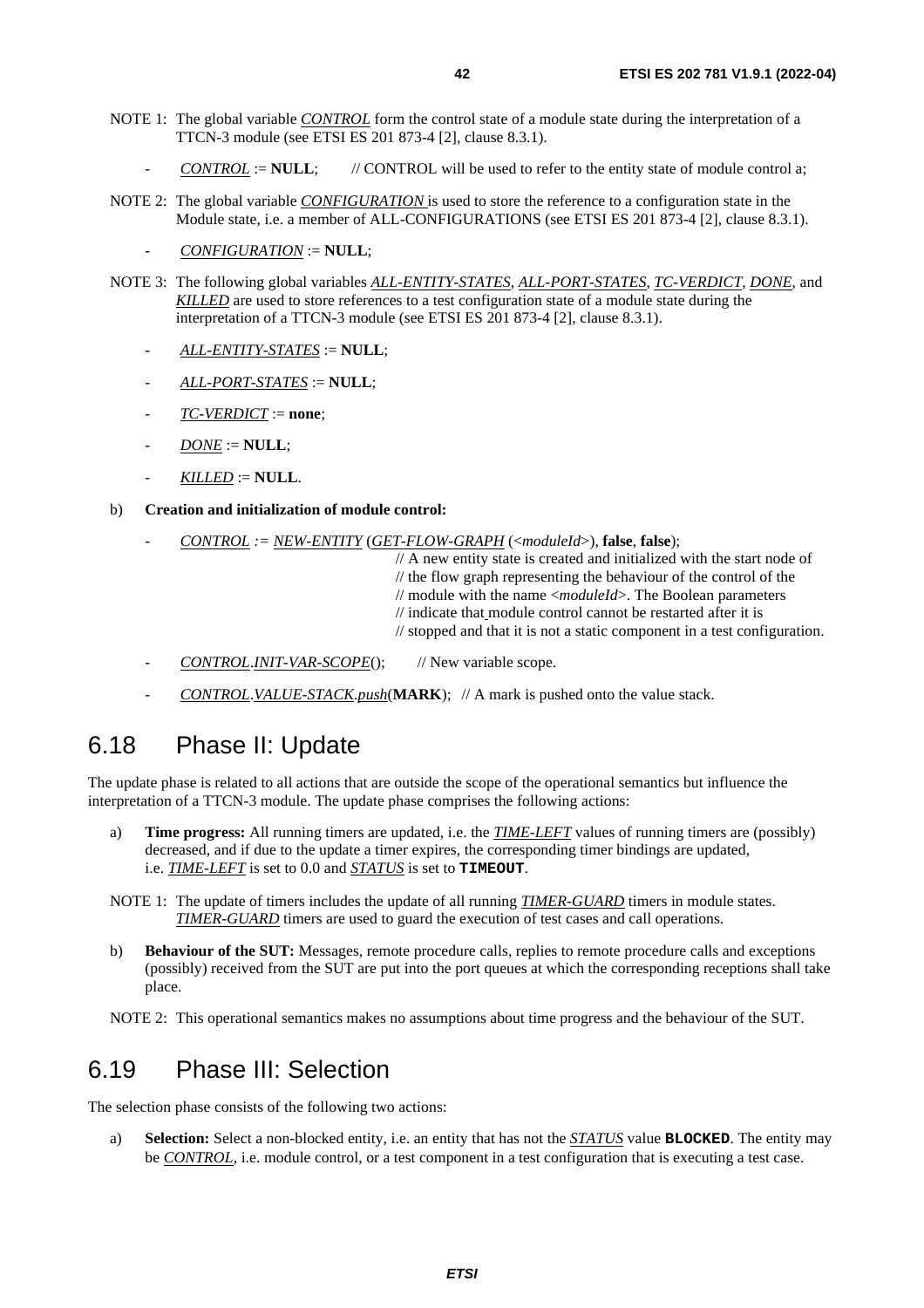#### b) **Storage:**

- Store the identifier of the selected entity in the global variable *Entity*.
- If *Entiy* is *CONTROL*, set *CONFIGURATION* to **NULL**.
- If *Entiy* is not *CONTROL*, store the identifier of the configuration of which *Entity* is part of in the global variable *CONFIGURATION* and do the following assignments:
	- ALL-ENTITY-STATES := CONFIGURATION.ALL-ENTITY-STATES;
	- MTC := CONFIGURATION.ALL-ENTITY-STATES.first();
	- ALL-PORT-STATES := CONFIGURATION.ALL-PORT-STATES;
	- TC-VERDICT := CONFIGURATION.TC-VERDICT;
	- DONE := CONFIGURATION. DONE;
	- $KILLED := CONFIGURATION. KILLED.$

# 6.20 Phase IV: Execution

The execution phase consists of the following three actions:

- a) **Execution step of the selected entity:** Execute the top flow graph node in the *CONTROL-STACK* of *Entity*.
- b) **Update of the module state:** This includes an update of the configuration state of the executed *Entity*.
- c) **Check termination criterion:** Stop execution if module control has terminated, i.e. *CONTROL* is **NULL**. Otherwise continue with Phase II.

### 6.21 Global functions

The evaluation procedure uses the global function *INIT-FLOW-GRAPHS*:

a) *INIT-FLOW-GRAPHS* is assumed to be the function that initializes the flow graph handling. The handling may include the creation of the flow graphs and the handling of the pointers to the flow graphs and flow graph nodes.

The pseudo-code used in the present document to describe execution of flow graph nodes use the functions *CONTINUE-COMPONENT*, *RETURN*, **\*\*\*DYNAMIC-ERROR\*\*\***:

- b) *CONTINUE-COMPONENT* the actual test component continues its execution with the node lying on top of the control stack, i.e. the control is not given back to the module evaluation procedure described in this clause.
- c) *RETURN* returns the control back to the module evaluation procedure described in this clause. The *RETURN* is the last action of the "*execution step of the selected entity*" of the *execution* phase.
- d) **\*\*\*DYNAMIC-ERROR\*\*\*** refers to the occurrence of a dynamic error. The error handling procedure itself is outside the scope of the operational semantics. If a dynamic error occurs all following behaviour of the test case is meant to be undefined. In this case resources allocated to the test case shall be cleared and the **error** verdict is assigned to the test case. Control is given to the statement in the control part following the execute statement in which the error occurred. This is modelled by the flow graph segment <dynamic-error> (see ETSI ES 201 873-4 [\[2](#page-6-0)], clause 9.18.5).
- NOTE: The occurrence of a dynamic error is related to test behaviour. A dynamic error as specified by the operational semantics denotes a problem in the usage of TTCN-3, e.g. wrong usage or race condition.
- e) *APPLY-OPERATOR* used as generic function for describing the evaluation of operators (e.g. +, \*, / or -) in expressions (see ETSI ES 201 873-4 [\[2](#page-6-0)], clause 9.18.4).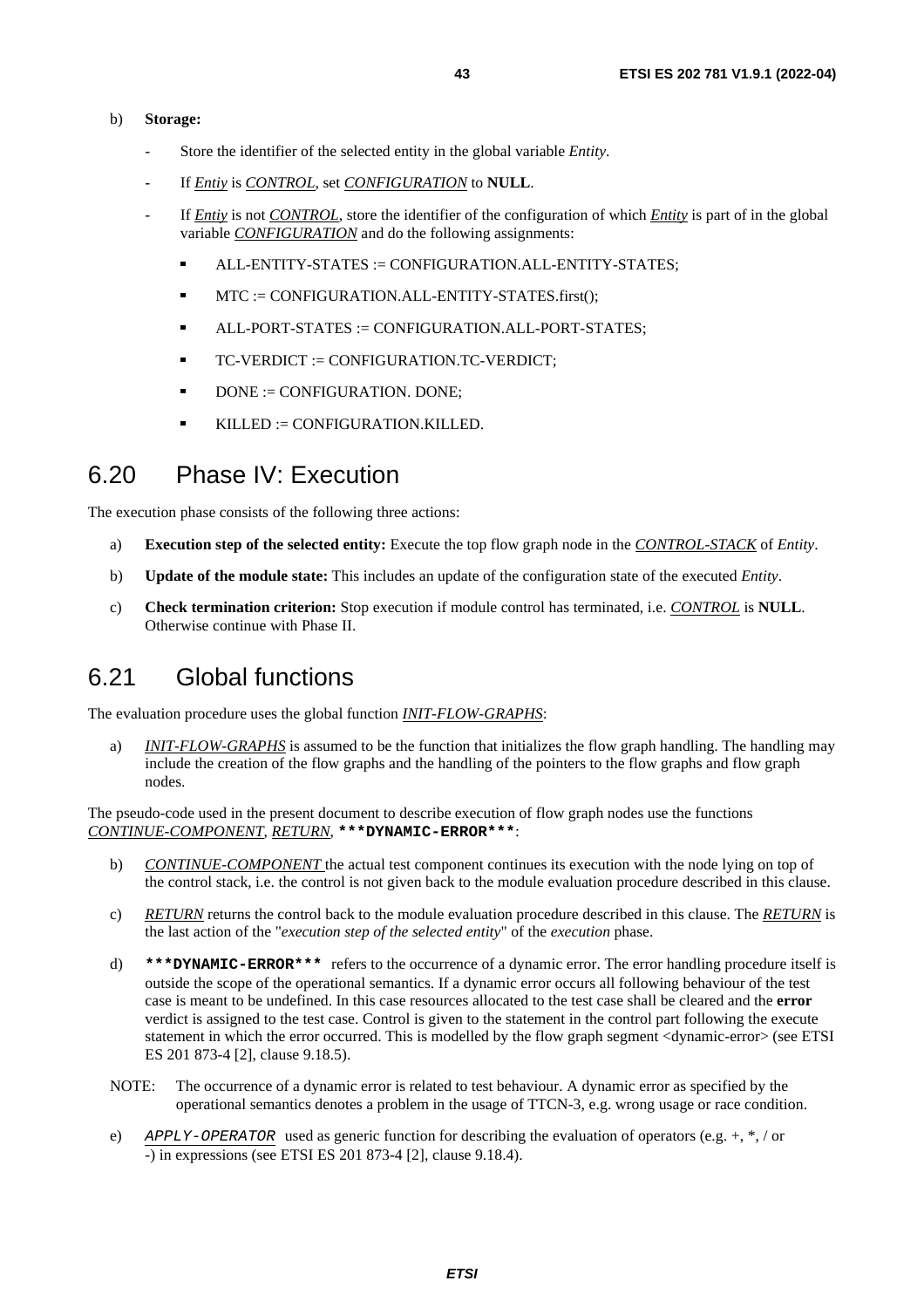#### 6.22 Clear port operation

The syntactical structure of the **clear** port operation is:

<portId>**.clear** 

The flow graph segment <clear-port-op> in figure 59 of ETSI ES 201 873-4 [[2\]](#page-6-0) defines the execution of the **clear** port operation.



**Figure 59 of ETSI ES 201 873-4 [\[2\]](#page-6-0): Flow graph segment <clear-port-op>** 

# 6.23 Configuration function call

The invocation of a configuration function starts with the creation of the MTC. In a static test configuration the MTC is modelled as a static alive component. Then the MTC is started with the behaviour defined in the configuration function. Afterwards, the module control waits until the configuration function terminates. The creation and the start of the MTC can be described by using **create** and **start** statements:

```
 var mtcType MyMTC := mtcType.create alive static; 
 MyMTC.start(ConfigurationFunctionName(P1…Pn));
```
The flow graph segment <config-func-call> in figure 59a of ETSI ES 201 873-4 [[2\]](#page-6-0) defines the execution of a configuration function by using the flow graph segments of the operations **create** and the **start**.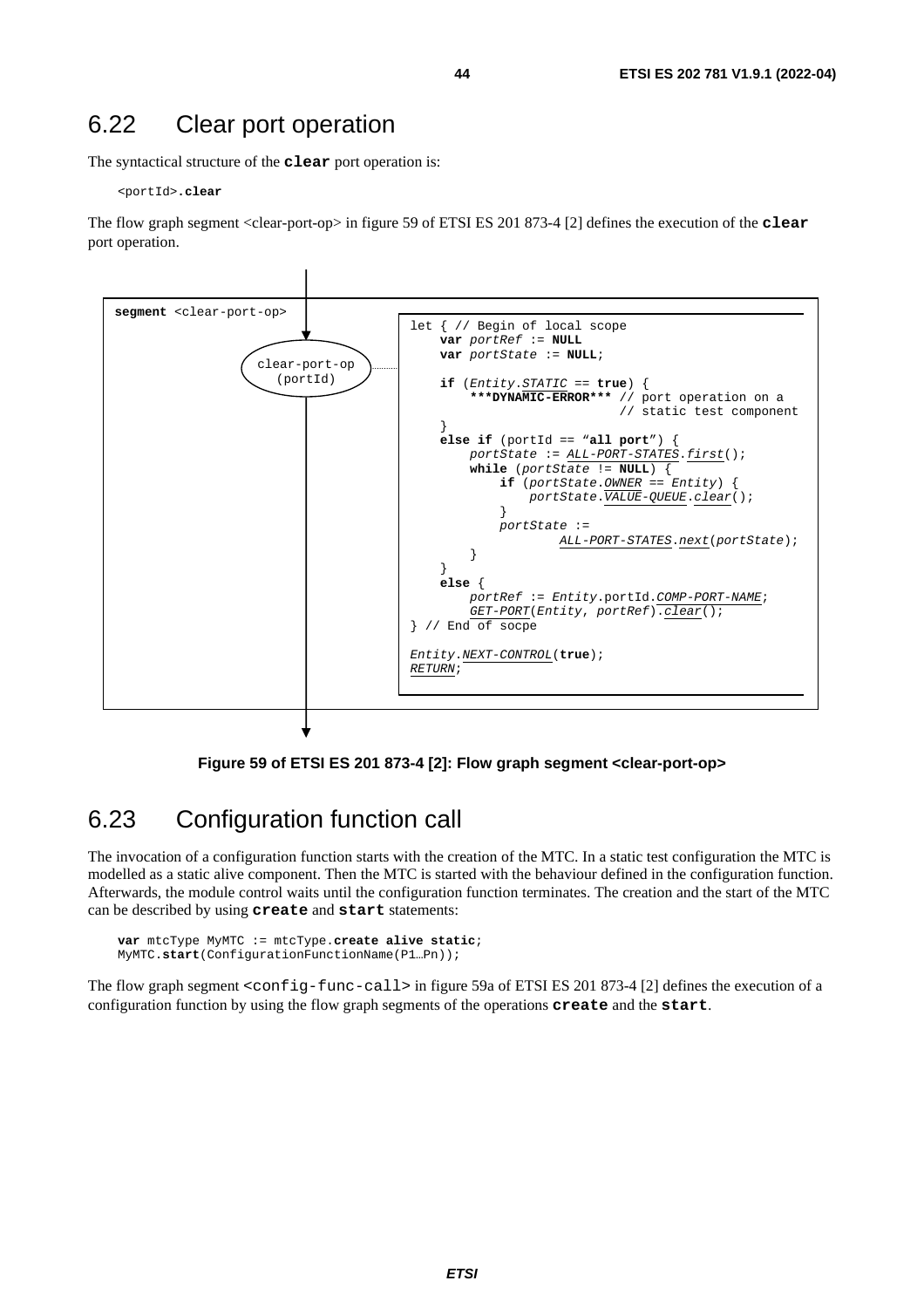

**Figure 59a of ETSI ES 201 873-4 [[2](#page-6-0)]: Flow graph segment <config-func-call>** 

#### 6.24 Connect operation

The syntactical structure of the **connect** operation is:

**connect**(<component-expression<sub>1</sub>>:<portId1>, <component-expression<sub>2</sub>>:<portId2>) [static]

The identifiers  $\epsilon$  portId1> and  $\epsilon$  portId2> are considered to be port identifiers of the corresponding test components. The components to which the ports belong are referenced by means of the component references  $\leq$  component-expression<sub>1</sub>> and  $\leq$  component-expression<sub>2</sub>>. The references may be stored in variables or is returned by a function, i.e. they are expressions, which evaluate to component references. The value stack is used for storing the component references.

A present **static** clause indicates that the new connection is static, i.e. established during the execution of a configuration function. Presence and absence of the **static** clause is handled as a Boolean flag in the operational semantics (see static parameter of the basic flow graph node connect-op in figure 60 of ETSI ES 201 873-4 [[2\]](#page-6-0)).

The execution of the **connect** operation is defined by the flow graph segment <connect-op> shown in figure 60 of ETSI ES 201 873-4 [\[2](#page-6-0)]. In the flow graph description the first expression to be evaluated refers to <componentexpression<sub>1</sub>> and the second expression to <component-expression<sub>2</sub>>, i.e. the <componentexpression<sub>2</sub>> is on top of the value stack when the connect-op node is executed.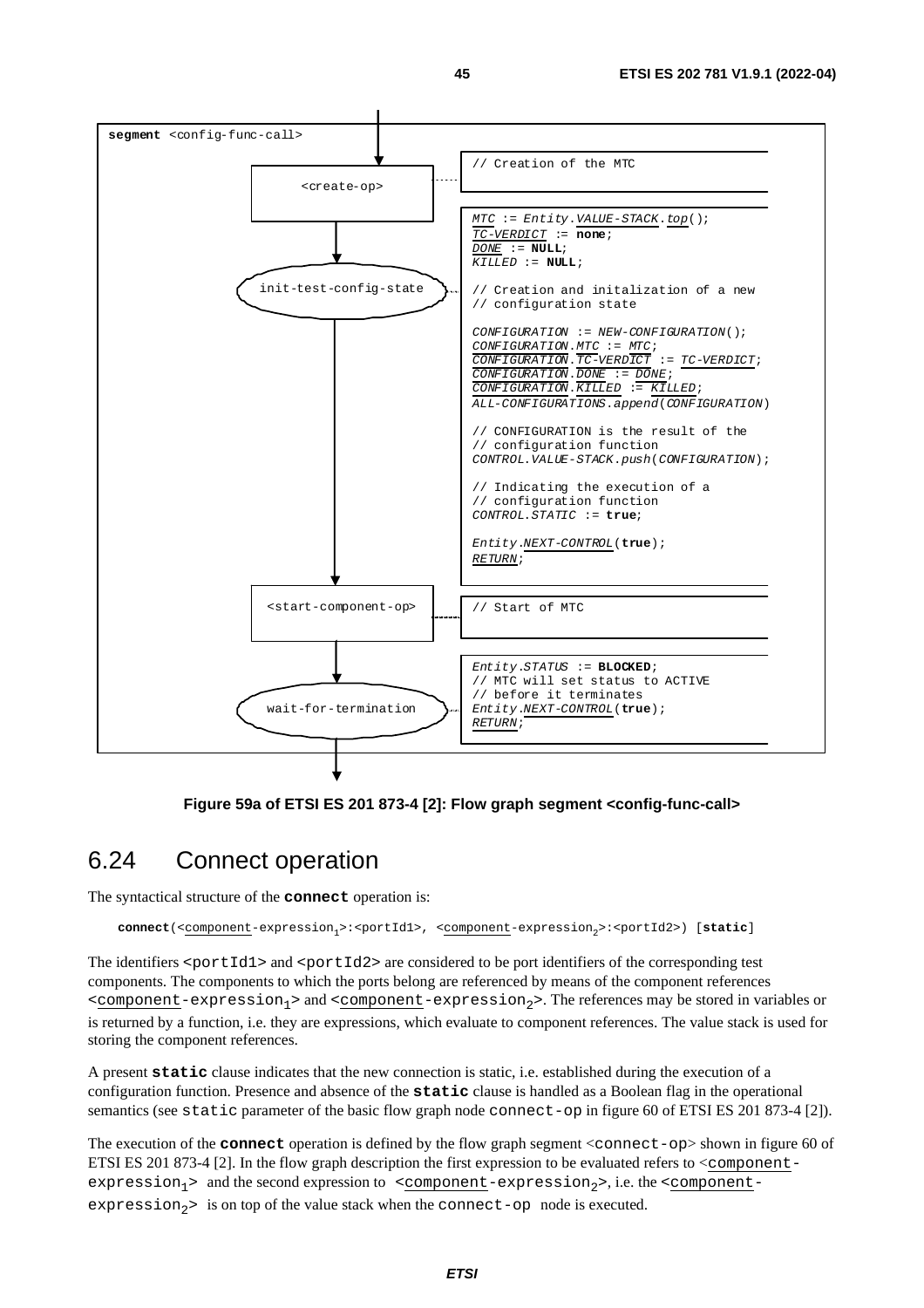

#### **Figure 60 of ETSI ES 201 873-4 [[2\]](#page-6-0): Flow graph segment <connect-op>**

#### 6.25 Create operation

The syntactical structure of the **create** operation is:

```
 <componentTypeId>.create [alive] [static]
```
A present **alive** clause indicates that the created component can be restarted after it has been stopped. Presence and absence of the alive clause is handled as a Boolean flag in the operational semantics (see alive parameter of the basic flow graph node create-op in figure 62 of ETSI ES 201 873-4 [[2\]](#page-6-0)).

A present **static** clause indicates that the new component is static, i.e. part of a static test configuration and created during the execution of a configuration function. Presence and absence of the **static** clause is handled as a Boolean flag in the operational semantics (see static parameter of the basic flow graph node create-op in figure 62 of ETSI ES 201 873-4 [\[2](#page-6-0)]).

The flow graph segment <create-op> in figure 62 of ETSI ES 201 873-4 [\[2\]](#page-6-0) defines the execution of the **create** operation.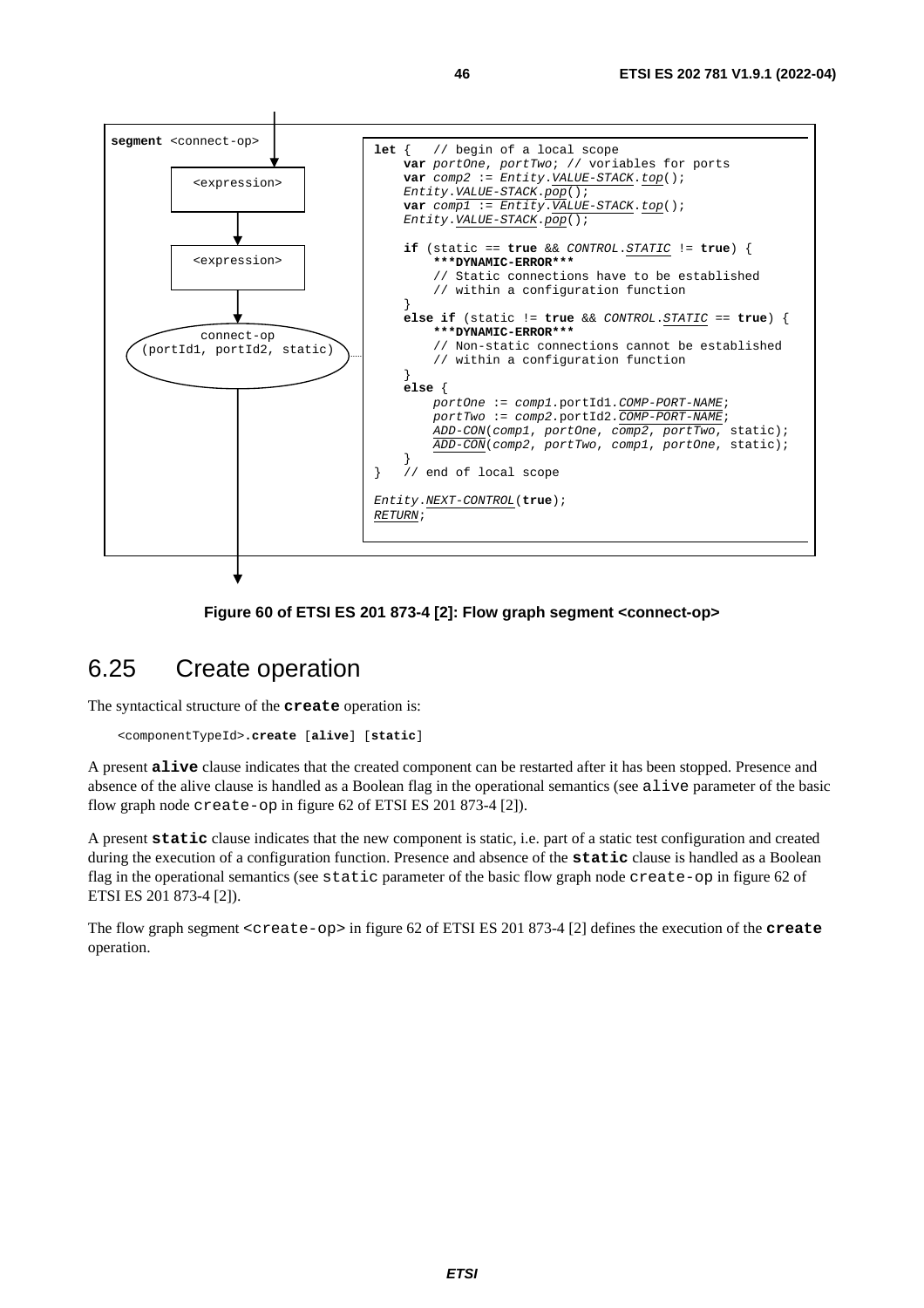

**Figure 62 of ETSI ES 201 873-4 [[2\]](#page-6-0): Flow graph segment <create-op>**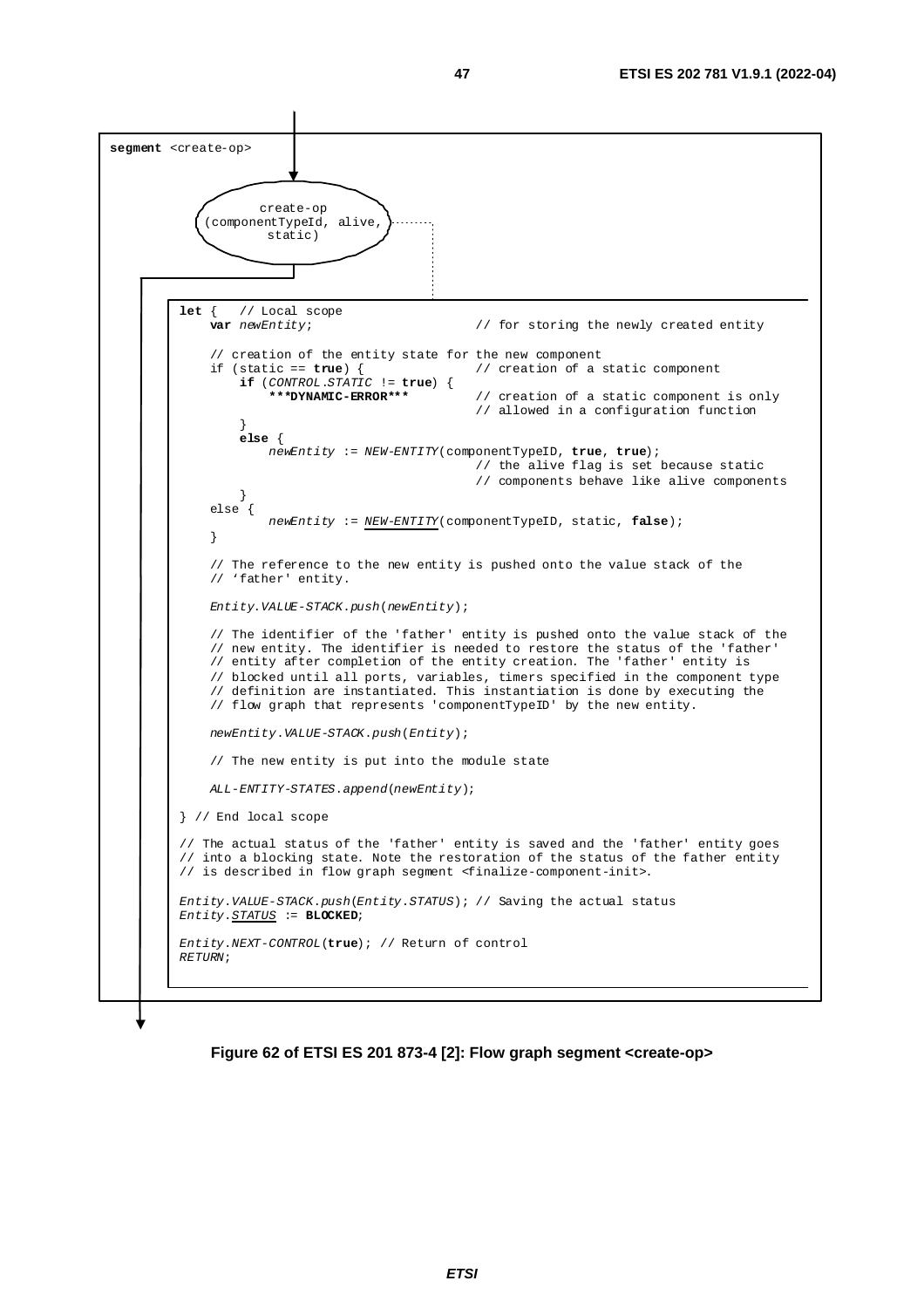# 6.26 Flow graph segment <disconnect-all>

The flow graph segment <disconnect-all> defines the disconnection of all components at all connected ports. Static connections will not be disconnected. Their lifetime is bound to the lifetime of the static test configuration.



**Figure 64b of ETSI ES 201 873-4 [\[2\]](#page-6-0): Flow graph segment <disconnect-all>**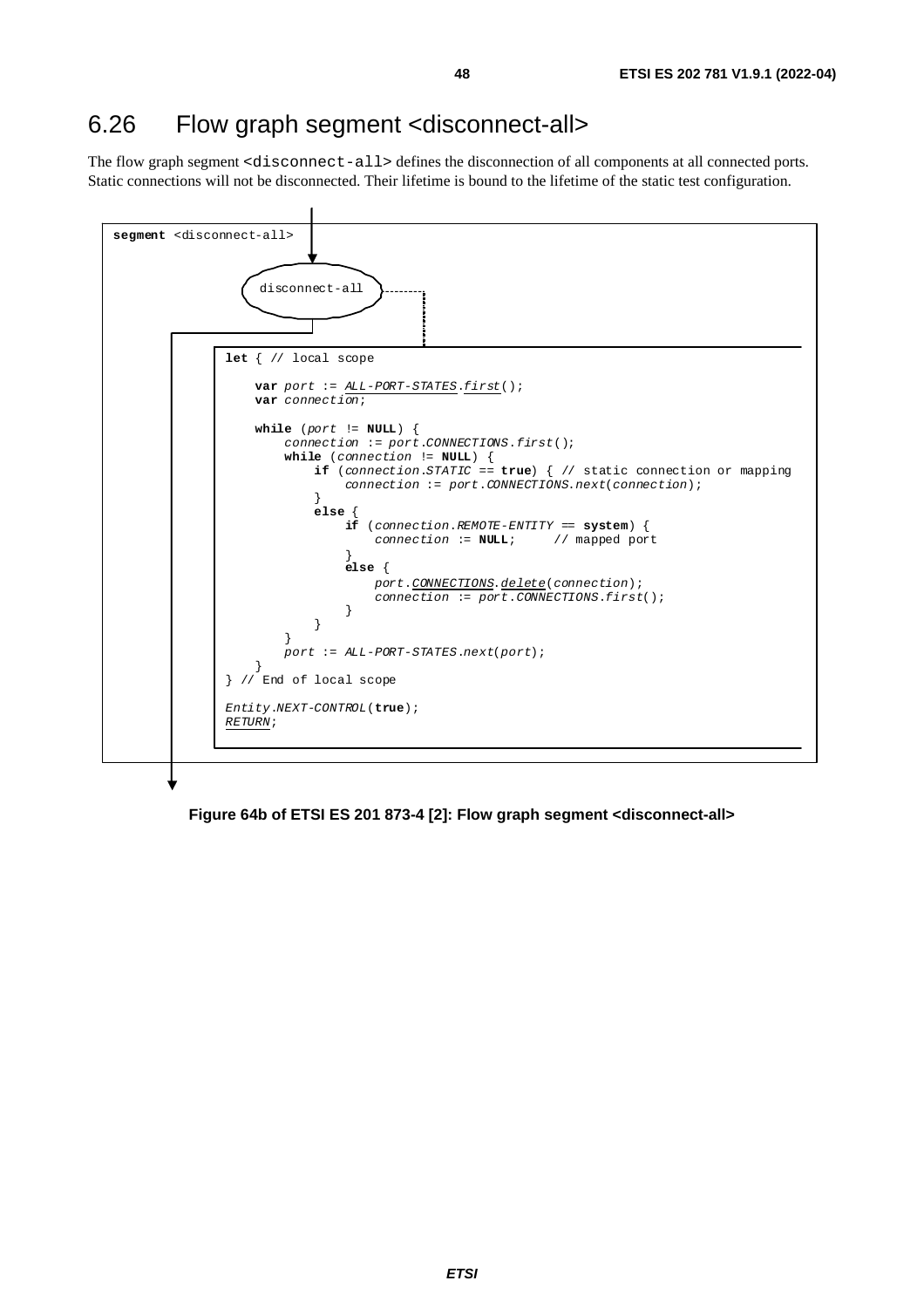# 6.27 Flow graph segment <disconnect-comp>

The flow graph segment <disconnect-comp> defines the disconnection of all ports of a specified component. Static connections will not be disconnected. Their lifetime is bound to the lifetime of the static test configuration.



**Figure 64c of ETSI ES 201 873-4 [\[2\]](#page-6-0): Flow graph segment <disconnect-comp>**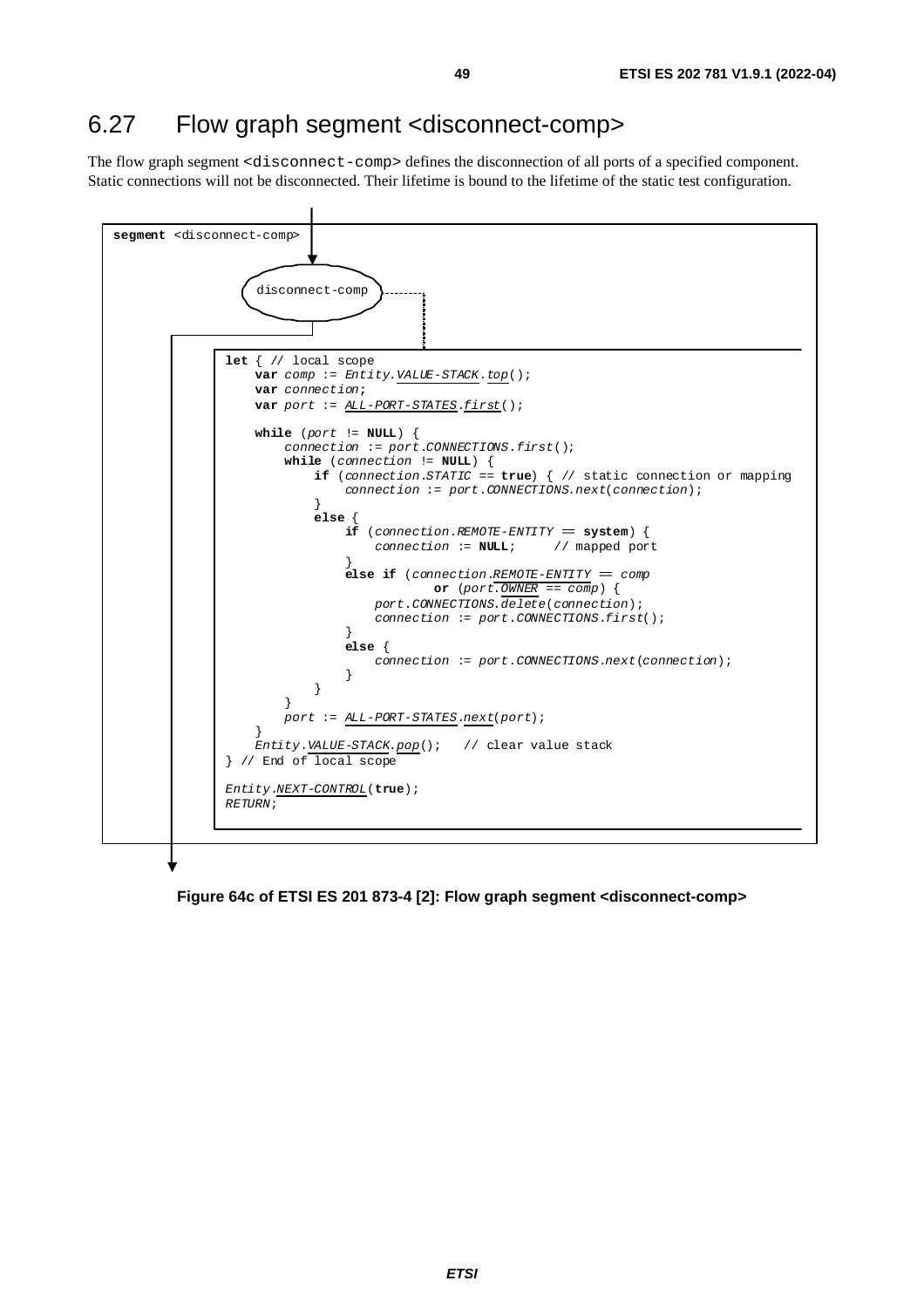## 6.28 Flow graph segment <disconnect-port>

The flow graph segment <disconnect-port> defines the disconnection of a specified port. Static connections will not be disconnected. Their lifetime is bound to the lifetime of the static test configuration.



**Figure 64d of ETSI ES 201 873-4 [\[2\]](#page-6-0): Flow graph segment <disconnect-port>** 

# 6.29 Flow graph segment <disconnect-two-par-pairs>

The flow graph segment <disconnect-two-par-pairs> shown in figure 64e of ETSI ES 201 873-4 [[2](#page-6-0)] defines the execution of the **disconnect** operation with two parameter pairs which disconnects specific connections. In the flow graph segment the first expression to be evaluated refers to  $\leq$ component-expression<sub>1</sub>> (see syntactical structure of the **disconnect** operation in ETSI ES 201 873-4 [\[2](#page-6-0)], clause 9.14) and the second expression to  $\leq$ component-expression<sub>2</sub>>, i.e. the  $\leq$ component-expression<sub>2</sub>> is on top of the value stack when the disconnect-two node is executed. Applying the **disconnect** operation to a static connection leads to a dynamic error.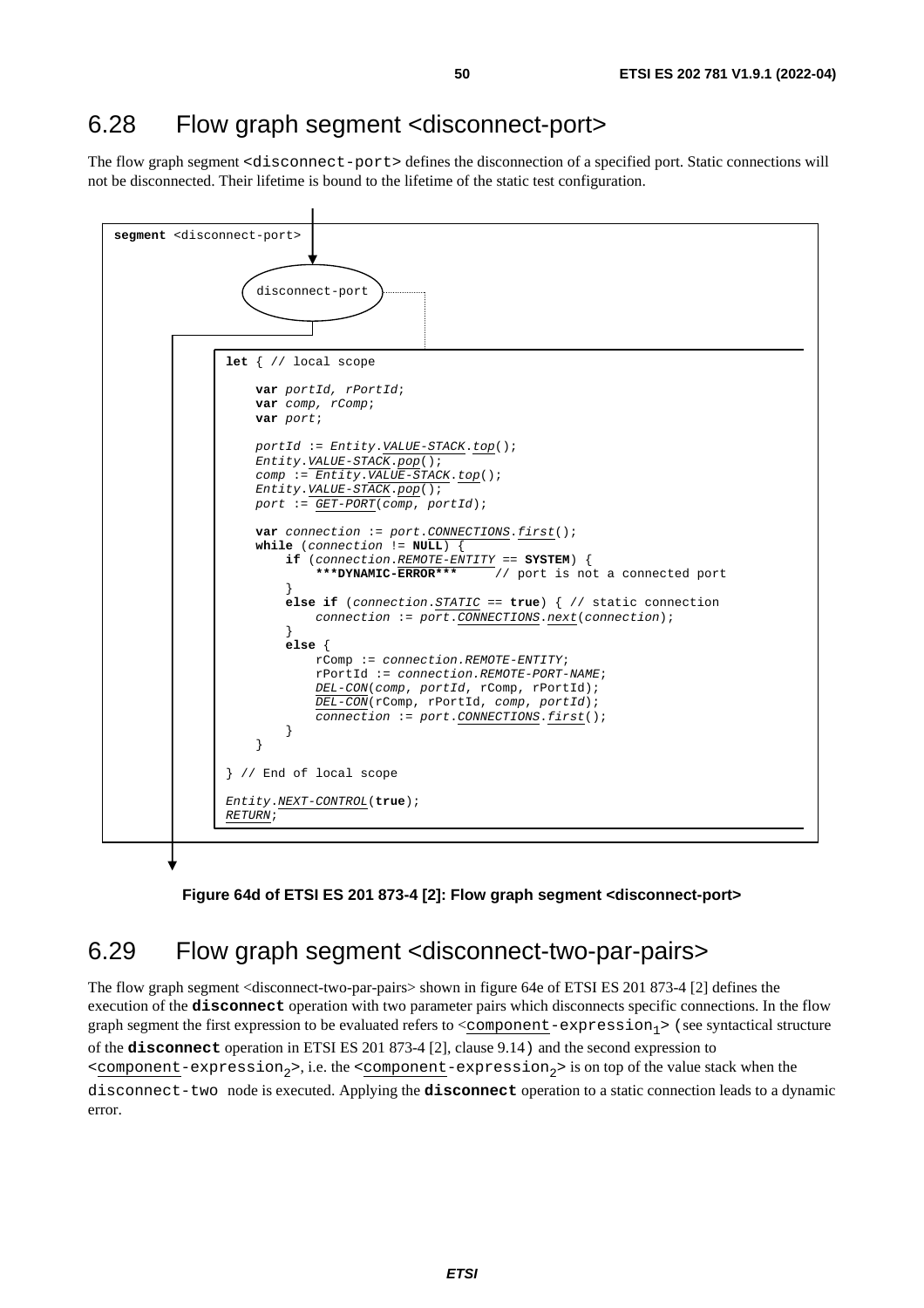

#### **Figure 64e of ETSI ES 201 873-4 [\[2\]](#page-6-0): Flow graph segment <disconnect-two-par-pairs>**

#### 6.30 Execute statement

The syntactical structure of the **execute** statement is:

**execute**(<testCaseId>([<act-par<sub>1</sub>>, … , <act-par<sub>n</sub>>)]) [, <<u>float</u>-expression>] [, <<u>config</u>-expression>])

The **execute** statement describes the execution of a test case <testCaseId> with the (optional) actual parameters  $\langle \text{act-par}_1 \rangle$ , …,  $\langle \text{act-par}_n \rangle$ . Optionally the execute statement may be guarded by a duration provided in form of an expression that evaluates to a **float**. If within the specified duration the test case does not return a verdict, a timeout exception occurs, the test configuration is destroyed and an **error** verdict is returned.

If a test case is executed on an existing static test configuration, the configuration shall be provided in form on an expression that evaluates to a configuration reference.

If no timeout exception occurs, the MTC is created or started, the control instance (representing the control part of the TTCN-3 module) is blocked until the test case terminates, and for the further test case execution the flow of control is given to the MTC. The flow of control is given back to the control instance when the MTC stops its execution.

The flow graph segment <execute-stmt> in figure 67 of ETSI ES 201 873-4 [\[2](#page-6-0)] defines the execution of an **execute** statement. The operational semantics distinguishes the cases where a test case is executed on an existing static test configuration and where not.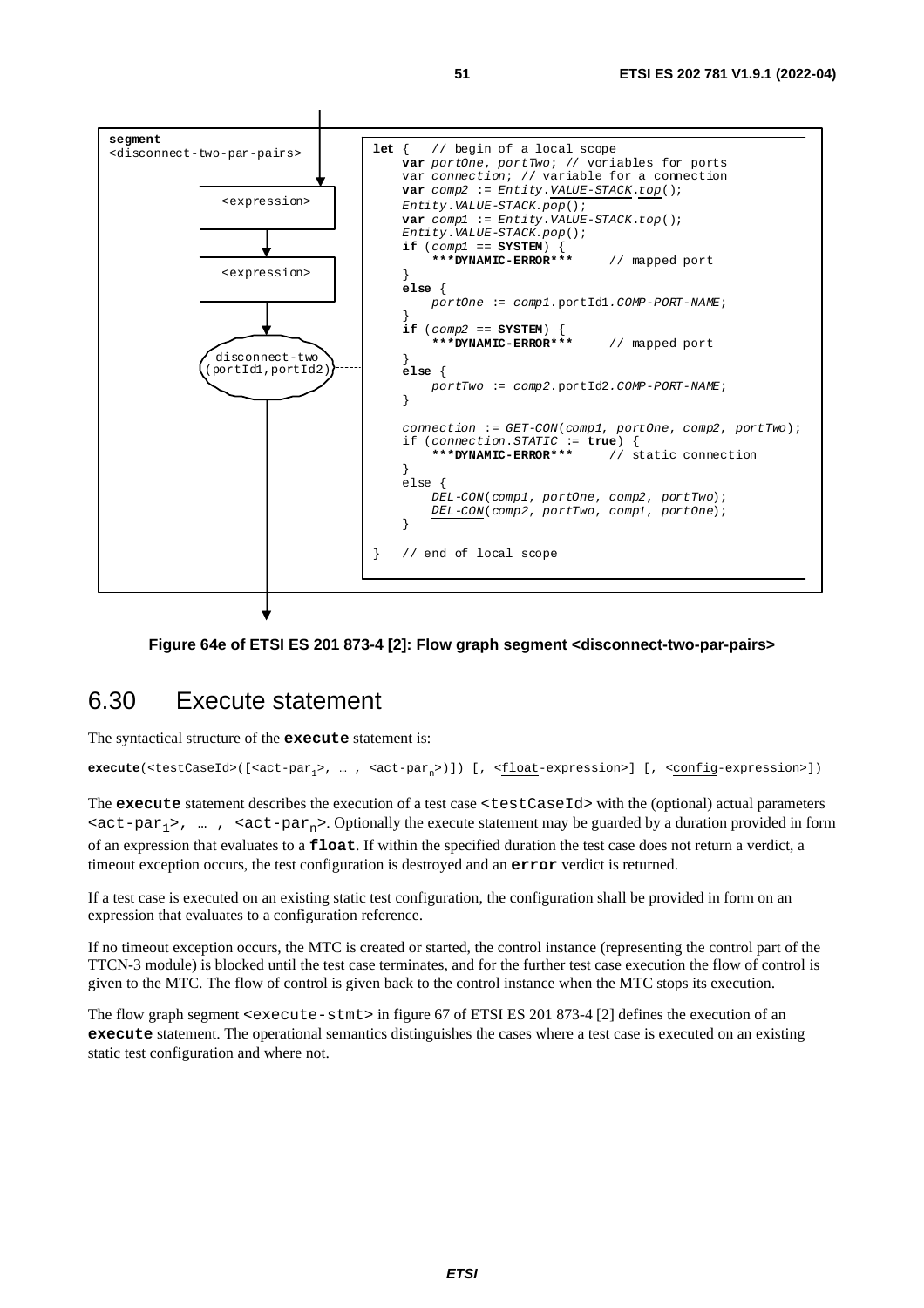

**Figure 67 of ETSI ES 201 873-4 [\[2\]](#page-6-0): Flow graph segment <execute-stmt>** 

# 6.31 Flow graph segment <execute-without-config>

The flow graph segment  $\leq$   $\leq$   $\leq$   $\leq$   $\leq$   $\leq$   $\leq$   $\leq$   $\leq$   $\leq$   $\leq$   $\leq$   $\leq$   $\leq$   $\leq$   $\leq$   $\leq$   $\leq$   $\leq$   $\leq$   $\leq$   $\leq$   $\leq$   $\leq$   $\leq$   $\leq$   $\leq$   $\leq$   $\leq$   $\leq$   $\leq$   $\leq$   $\leq$  between the case where the execution is guarded by a timeout and the case where the statement is not guarded.



**Figure 67a of ETSI ES 201 873-4 [[2\]](#page-6-0): Flow graph segment <execute-stmt>** 

# 6.32 Flow graph segment <execute-on-config>

The flow graph segment  $\leq$   $\leq$   $\leq$   $\leq$   $\leq$   $\leq$   $\leq$   $\leq$   $\leq$   $\leq$   $\leq$   $\leq$   $\leq$   $\leq$   $\leq$   $\leq$   $\leq$   $\leq$   $\leq$   $\leq$   $\leq$   $\leq$   $\leq$   $\leq$   $\leq$   $\leq$   $\leq$   $\leq$   $\leq$   $\leq$   $\leq$   $\leq$   $\leq$  case where the execution of a test case on a configuration is guarded by a timeout and the case where the execution is not guarded.



**Figure 69a of ETSI ES 201 873-4 [[2](#page-6-0)]: Flow graph segment <execute-on-config>** 

# 6.33 Flow graph segment <execute-on-config-without-timeout>

Executing a test case on a static configuration means to start the behaviour of the test case on the MTC of the test configuration, i.e. MyMTC.**start**(TestCaseName(P1…Pn)).

- In addition the following parts of the configuration state have to be reset to the following values:
	- the global test case verdict and all local component verdicts are set to **none**;
	- the local default lists of all components of the test configuration are emptied;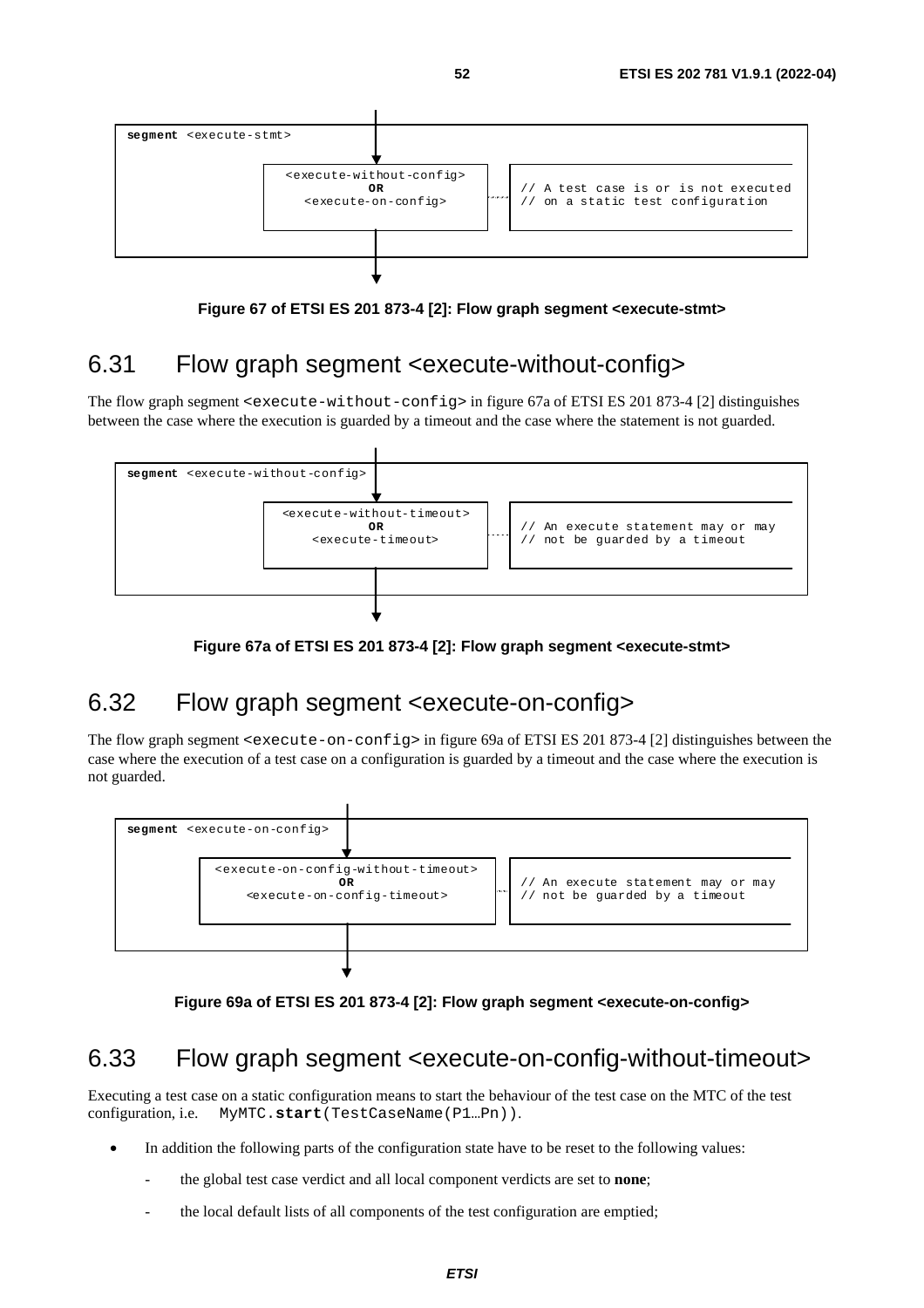the global lists DONE and KILLED are emptied. These lists are used for storing the test components that stopped their execution or have been killed during test execution.

The flow graph segment <execute-on-config-without-timeout> in figure 69b of ETSI ES 201 873-4 [[2](#page-6-0)] specifies the execution of a test case on a static configuration where the execution is not guarded by a timer. It makes use of the **start** component operation.





### 6.34 Flow graph segment <execute-on-config-timeout>

The flow graph segment <execute-on-config-timeout> in figure 69c of ETSI ES 201 873-4 [[2\]](#page-6-0) defines the execution of a test case on a configuration that is guarded by a timeout value. The flow graph segment also models the execution of the test case by starting the behaviour of the test case on the MTC on an existing static test configuration. In addition, *TIMER-GUARD* guards the termination.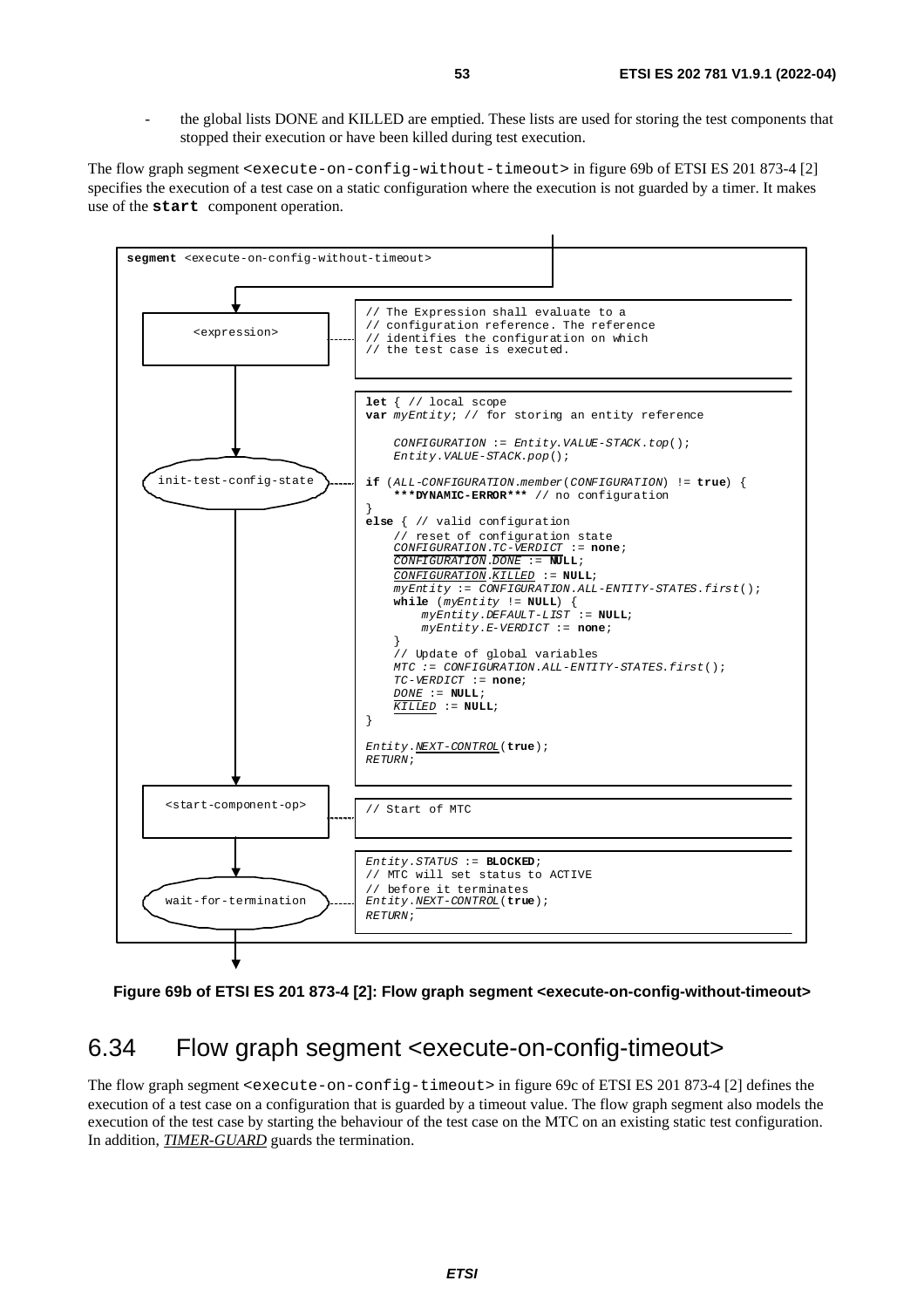

**Figure 69c of ETSI ES 201 873-4 [[2](#page-6-0)]: Flow graph segment <execute-on-config-timeout>**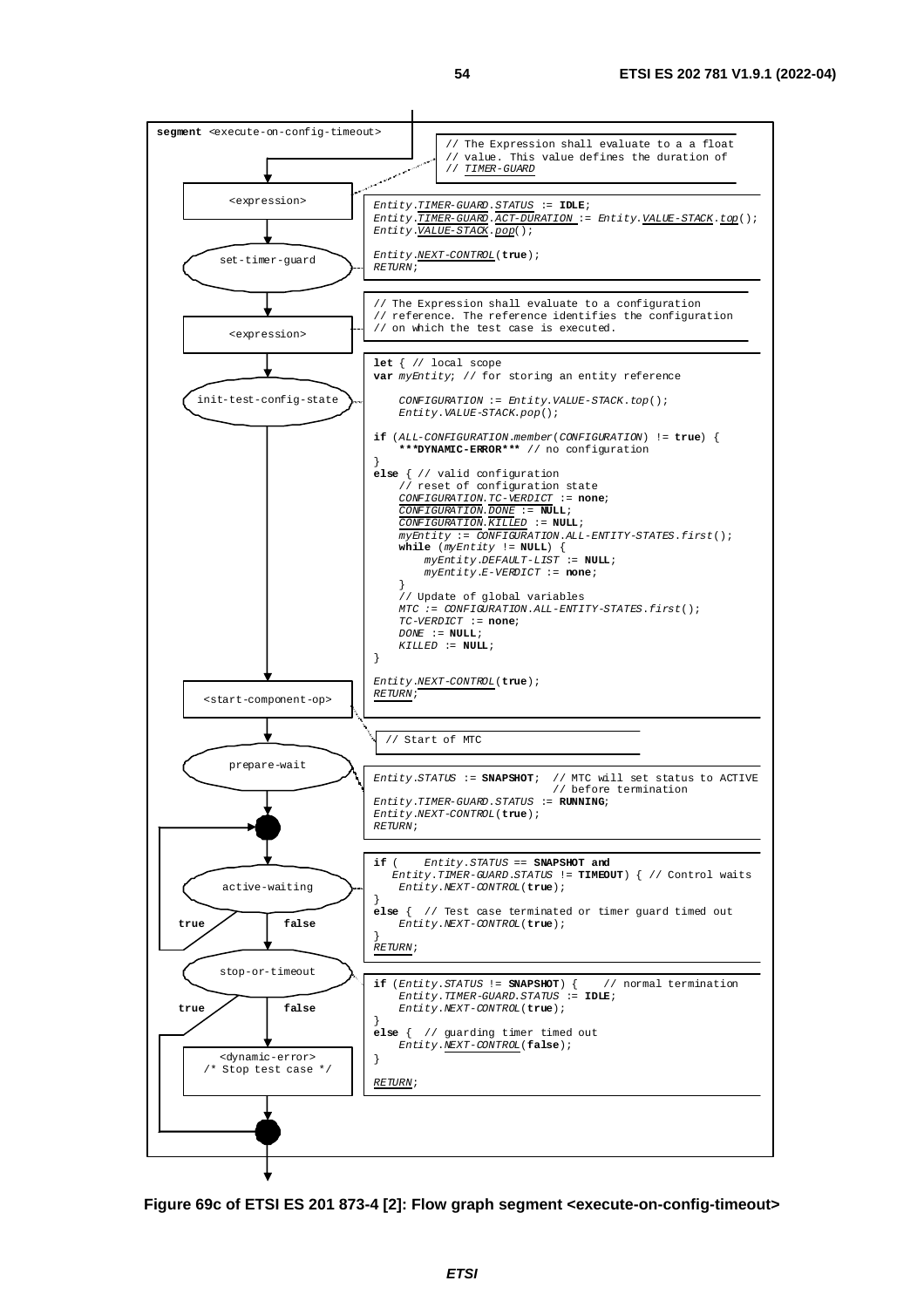# 6.35 Flow graph segment <statement-block>

The syntactical structure of a statement block is:

 $\{$  <statement<sub>1</sub>>; ...; <statement<sub>n</sub>>  $\}$ 

A statement block is a scope unit. When entering a scope unit, new scopes for variables, timers and the value stack have to be initialized. When leaving a scope unit, all variables, timers and stack values of this scope have to be destroyed.

- NOTE 1: A Statement block can be embedded in another statement blocks or can occur as body of functions, altsteps, test cases and module control, and within compound statements, e.g. **alt**, **if-else** or **do-while**.
- NOTE 2: Receiving operations and altstep calls cannot appear in statement blocks, they are embedded in **alt** statements or **call** operations.
- NOTE 3: The operational semantics also handles operations and declarations like statements, i.e. they are allowed in statement blocks.
- NOTE 4: Some TTCN-3 functions, like e.g. **system** or **self**, are considered to be expressions, which are not useful as stand-alone statements in statement blocks. Their flow graph representations are not listed in figure 78 of ETSI ES 201 873-4 [\[2\]](#page-6-0).

The flow graph segment <statement-block> in figure 78 of ETSI ES 201 873-4 [\[2\]](#page-6-0) defines the execution of a statement block.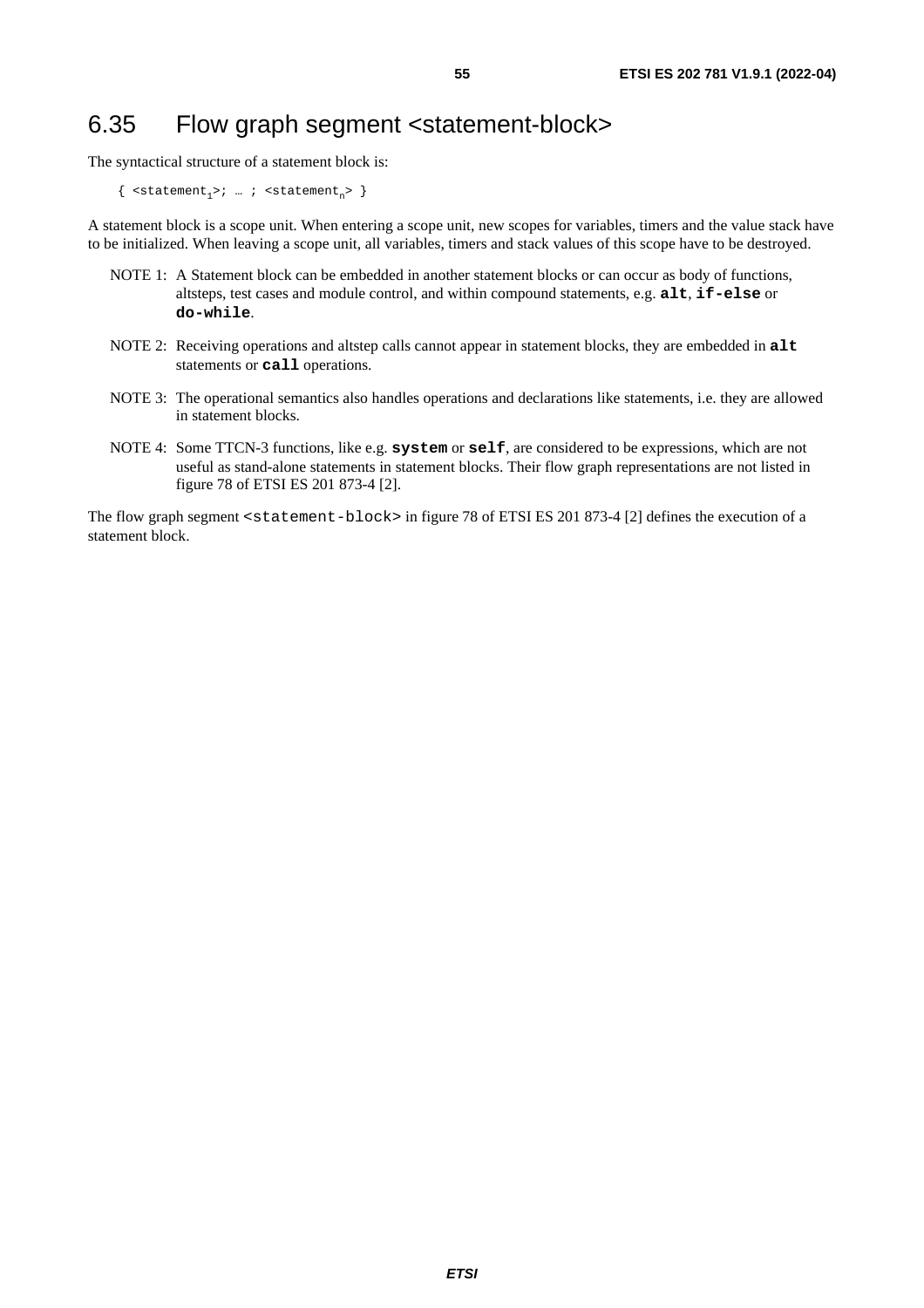

**Figure 78 of ETSI ES 201 873-4 [\[2](#page-6-0)]: Flow graph segment <statement-block>** 

#### 6.36 Halt port operation

The syntactical structure of the **halt** port operation is:

<portId>**.halt** 

The flow graph segment <halt-port-op> in figure 89a of ETSI ES 201 873-4 [[2\]](#page-6-0) defines the execution of the **halt** port operation.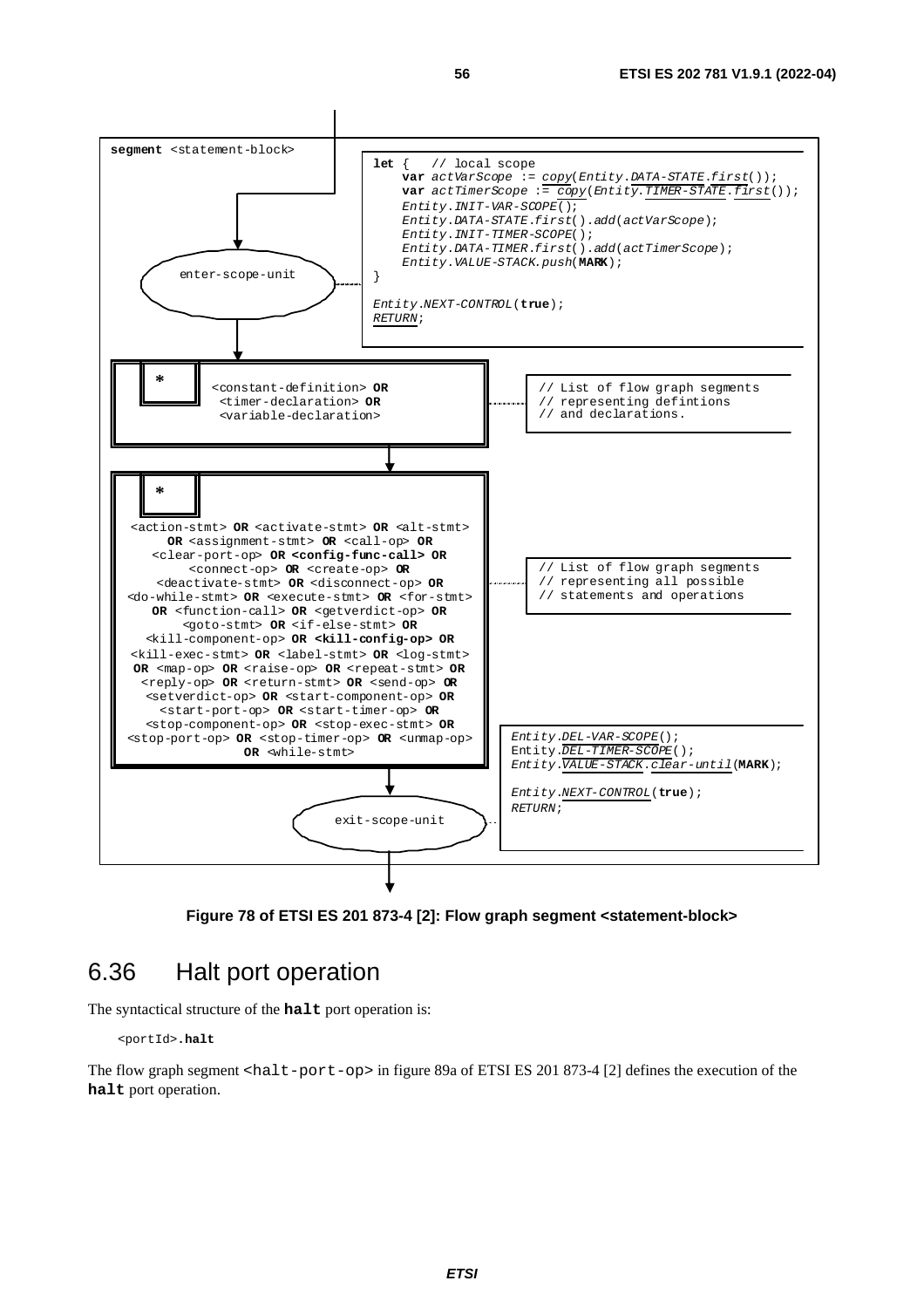

#### **Figure 89a of ETSI ES 201 873-4 [[2](#page-6-0)]: Flow graph segment <halt-port-op>**

NOTE: The **HALT-MARKER** that is put by a **halt** operation into the port queue is removed by the *SNAP-PORTS* function (see ETSI ES 201 873-4 [\[2](#page-6-0)], clause 8.3.3.2) when the marker is reached, i.e. all messages preceding the marker have been processed. The *SNAP-PORTS* function is called when taking a snapshot.

### 6.37 Kill component operation

The syntactical structure of the **kill** component statement is:

<component-expression>.**kill** 

The **kill** component operation stops the specified component and removes it from the test system. All test components will be stopped and removed from the test system, i.e. the test case terminates, if the MTC is killed (e.g. **mtc**.**kill**) or kills itself (e.g. **self**.**kill**). The MTC may kill all parallel test components by using the **all** keyword, i.e. **all component**.**kill**.

Special rules apply for using the **kill** component operation in static test configurations: Applying the **kill** component operation to a static component leads to a dynamic error. The lifetime of all static components (including the MTC) is bound to the lifetime of the test configuration. However, the MTC may kill all non-static parallel test components by using the **all** keyword, i.e. **all component**.**kill**.

A component to be killed is identified by a component reference provided as expression, e.g. a value or value returning function. For simplicity, the keyword "**all component**" is considered to be special values of <component-expression>. The operations **mtc** and **self** are evaluated according to ETSI ES 201 873-4 [[2](#page-6-0)], clauses 9.33 and 9.43.

The flow graph segment <kill-component-op> in figure 90a of ETSI ES 201 873-4 [[2\]](#page-6-0) defines the execution of the **kill** component operation.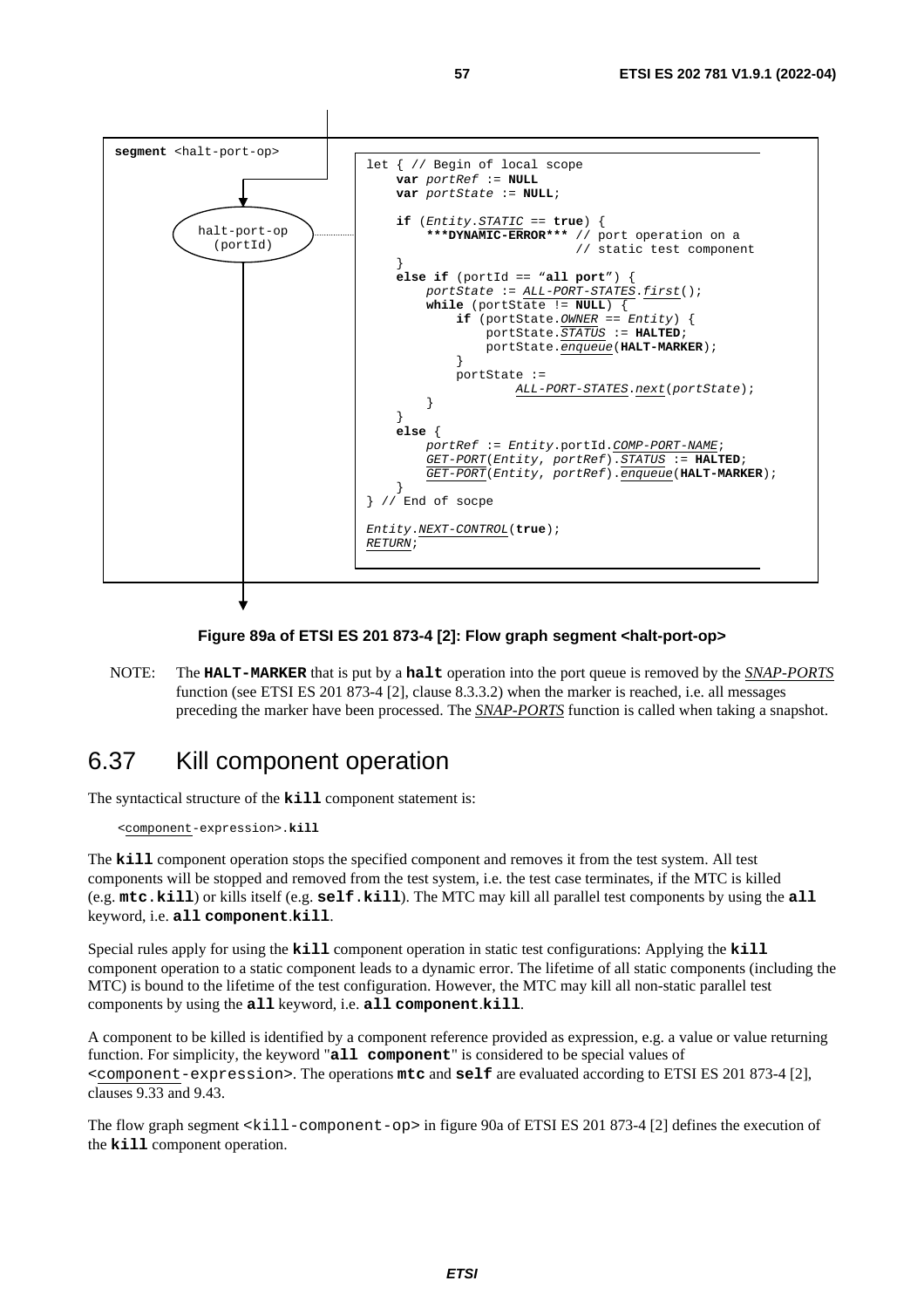

**Figure 90a of ETSI ES 201 873-4 [\[2\]](#page-6-0): Flow graph segment <kill-component-op>**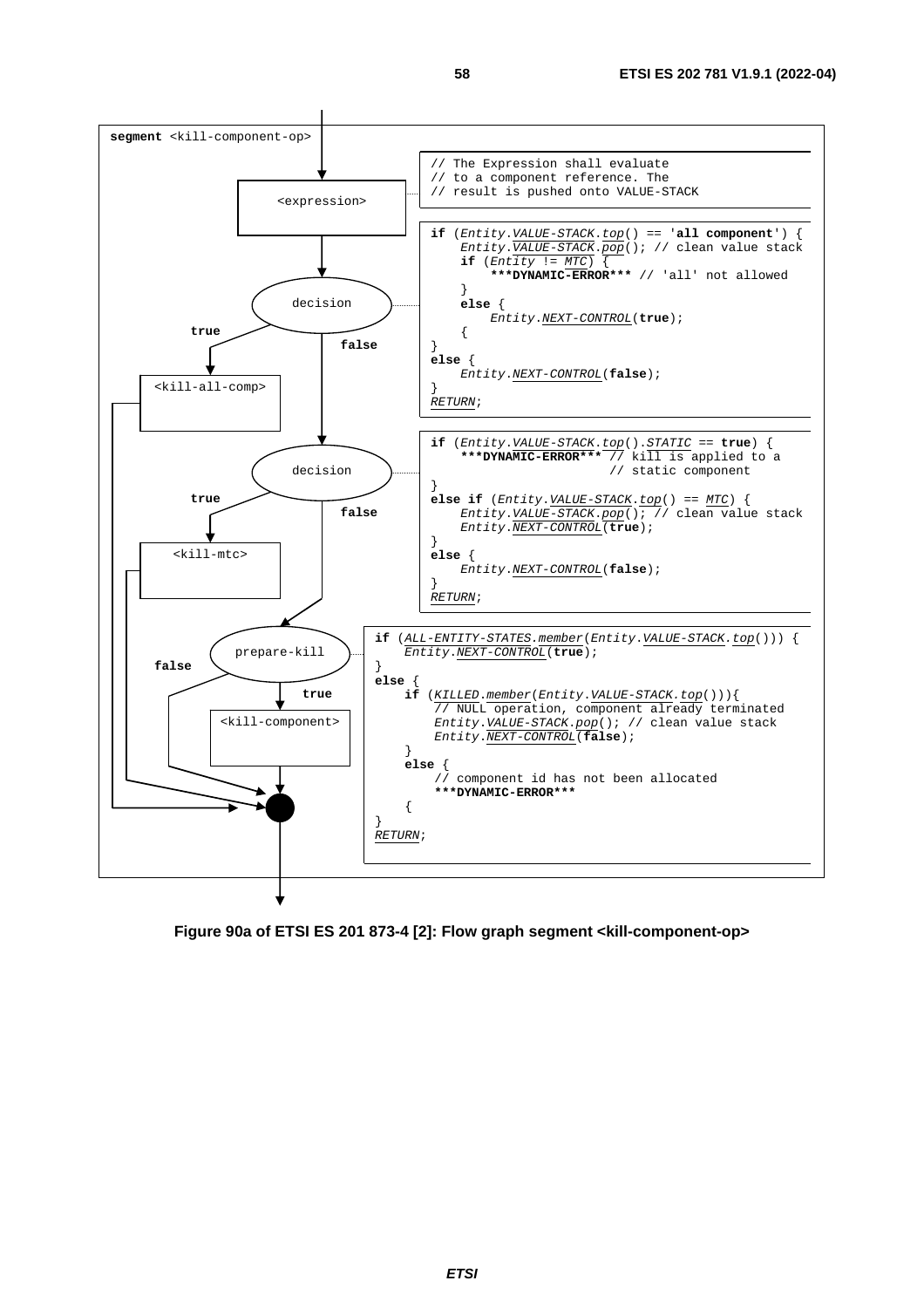### 6.38 Flow graph segment <kill-mtc>

The <kill-mtc> flow graph segment in figure 90b of ETSI ES 201 873-4 [\[2](#page-6-0)] describes the killing of the MTC. The effect is that the test case terminates, i.e. the final verdict is calculated and pushed onto the value stack of module control. The release of all resources are released is modelled by deleting the test configuration from the ALL-CONFIGURATIONS list.



**Figure 90b of ETSI ES 201 873-4 [[2](#page-6-0)]: Flow graph segment <kill-mtc-op>** 

### 6.39 Flow graph segment <kill-all-comp>

The <kill-all-comp> flow graph segment in figure 90d of ETSI ES 201 873-4 [\[2\]](#page-6-0) describes the termination of all parallel test components of a test case.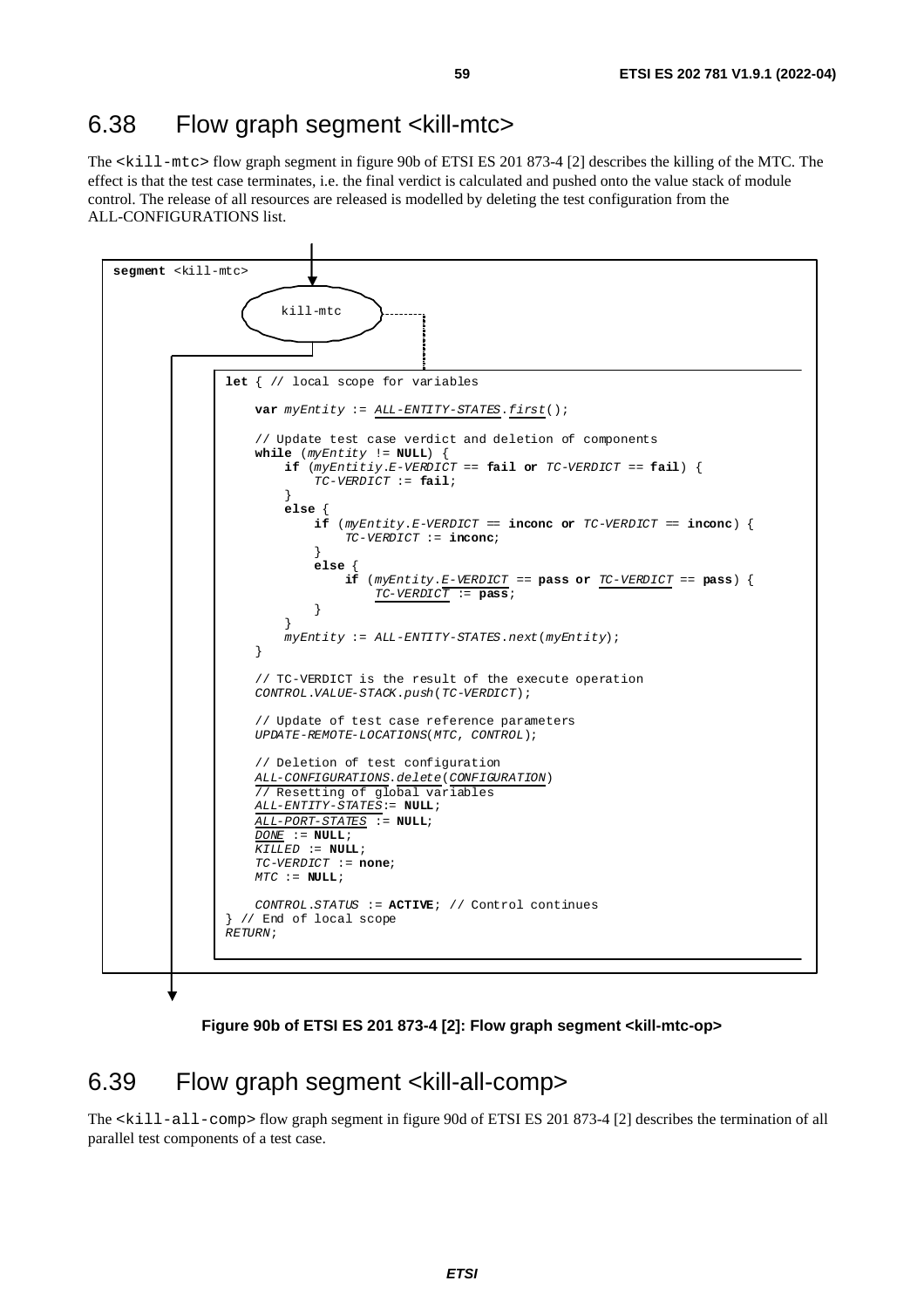

**Figure 90d of ETSI ES 201 873-4 [\[2\]](#page-6-0): Flow graph segment <stop-all-comp>**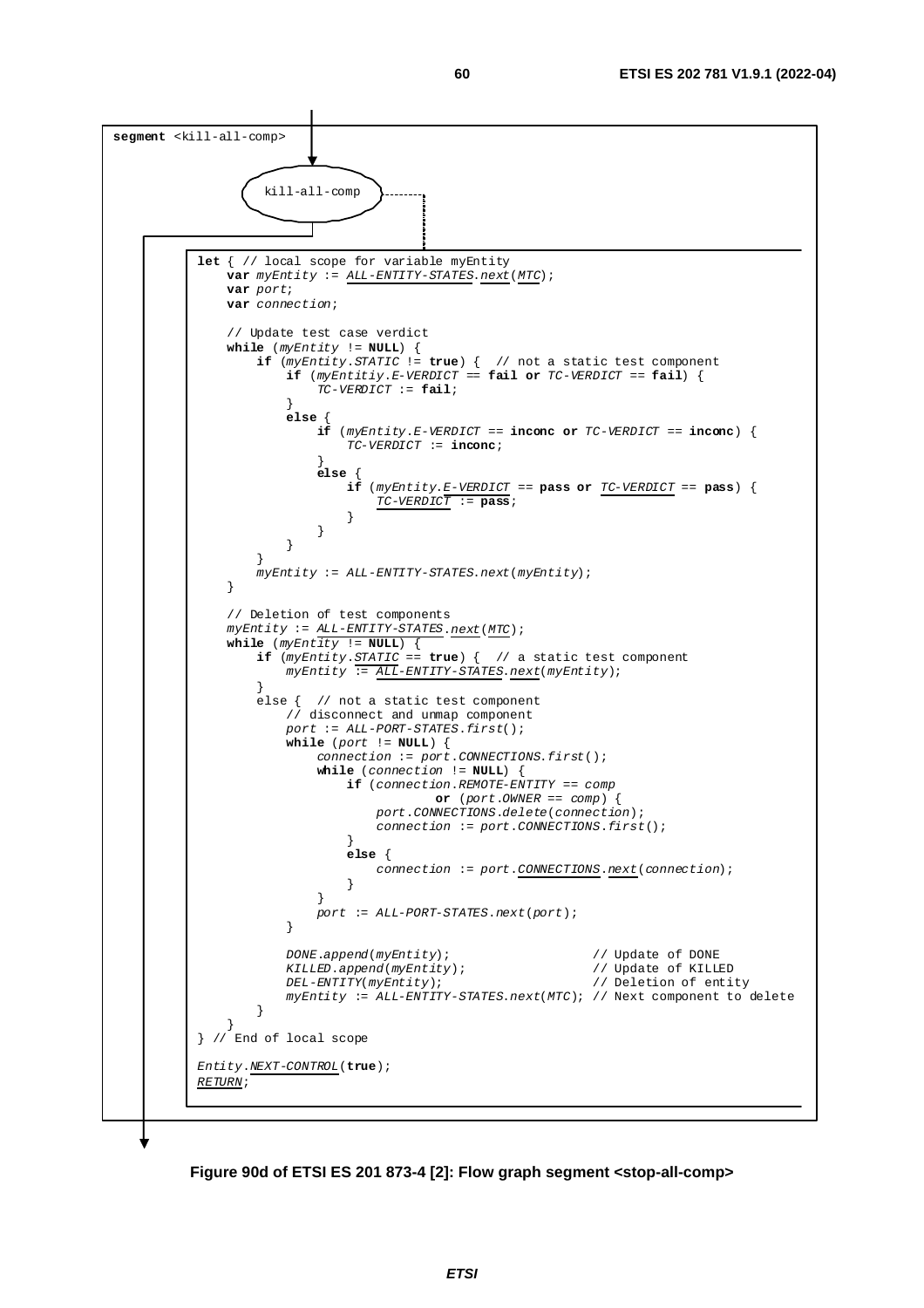## 6.40 Kill execution statement

The syntactical structure of the **kill** execution statement is:

**kill** 

The effect of the **kill** execution statement depends on the entity that executes the **kill** execution statement:

- a) If **kill** is performed by the module control, the test campaign ends, i.e. all test components and the module control disappear from the module state.
- b) If the **kill** is executed by the MTC, all parallel test components and the MTC stop execution. The global test case verdict is updated and pushed onto the value stack of the module control. Finally, control is given back to the module control and the MTC terminates.
- c) If the **kill** is executed by a test component, the global test case verdict *TC-VERDICT* and the global *DONE* and *KILLED* lists are updated. Then the component disappears from the module.

The execution of the **kill** execution statement by any static test component (including the MTC of a static test configuration) is not allowed. It leads to a dynamic error.

The flow graph segment <kill-exec-stmt> in figure 90e of ETSI ES 201 873-4 [[2](#page-6-0)] describes the execution of the kill statement.



**Figure 90e of ETSI ES 201 873-4 [[2](#page-6-0)]: Flow graph segment <kill-exec-stmt>**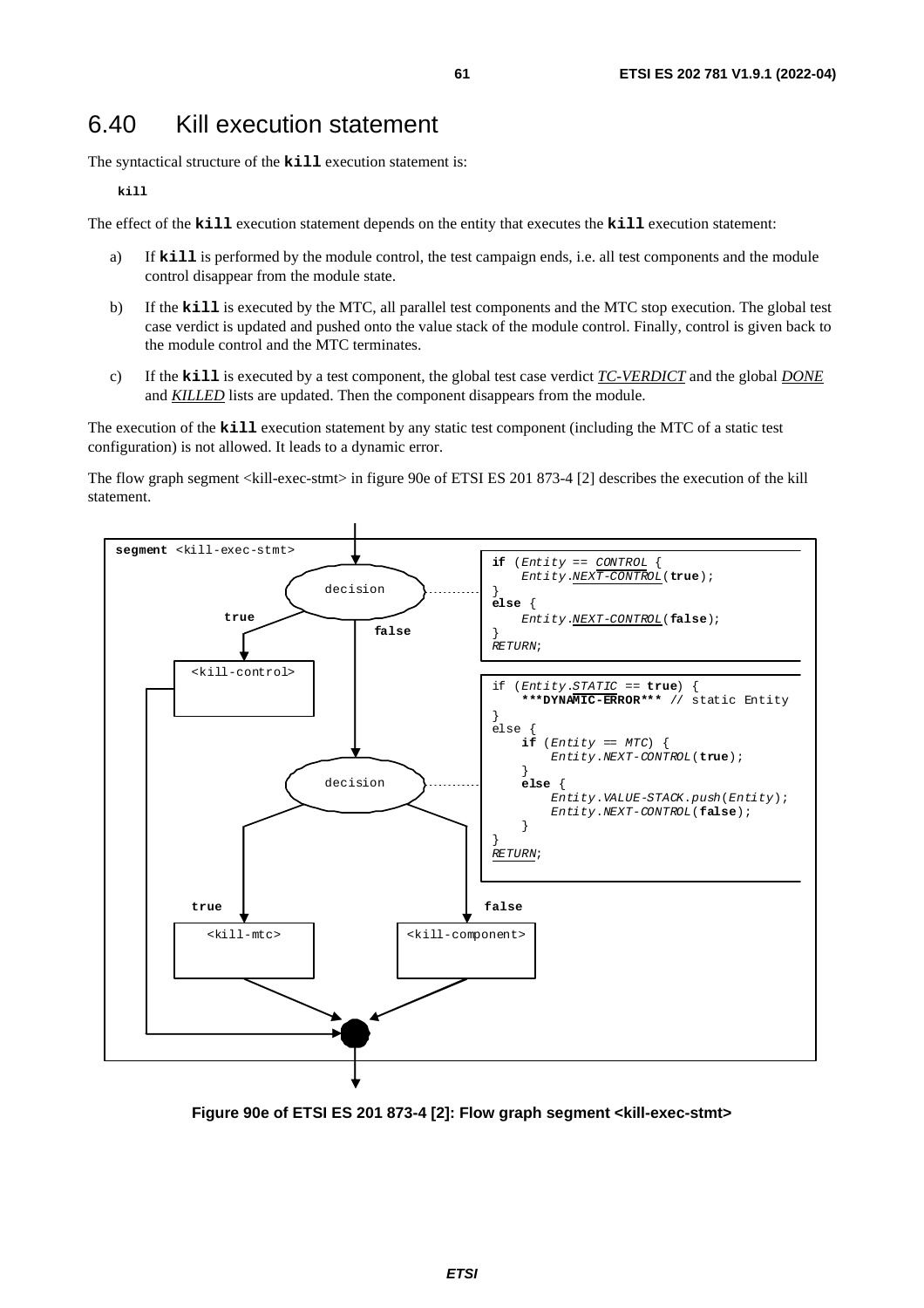# 6.41 Kill configuration operation

The syntactical structure of the **kill** configuration operation is:

```
 <configuration-expression>.kill
```
The **kill** configuration operation destructs the specified test configuration and removes it from the test system. The kill configuration operation shall only be executed by module control. The configuration to be killed is identified by means of a <configuration-expression>., i.e. an expression that evaluates to a reference to a configuration.

The flow graph segment <kill-config-op> in figure 90f of ETSI ES 201 873-4 [[2\]](#page-6-0) defines the execution of the **kill** configuration operation.



**Figure 90f of ETSI ES 201 873-4 [\[2\]](#page-6-0): Flow graph segment <kill-config-op>** 

# 6.42 Map operation

The syntactical structure of the **map** operation is:

 **map**(<component-expression>:<portId1>, **system**:<portId2>) [**static**]

The identifiers  $\epsilon$  portId1> and  $\epsilon$  portId2> are considered to be port identifiers of the corresponding test component and test system interface. The component to which the  $\leq$  portId1 $\geq$  belongs is referenced by means of the component reference <component-expression>. The reference may be stored in variables or is returned by a function, i.e. it is an expression, which evaluates to a component reference. The value stack is used for storing the component reference.

A present **static** clause indicates that the new mapping is static, i.e. established during the execution of a configuration function. Presence and absence of the **static** clause is handled as a Boolean flag in the operational semantics (see static parameter of the basic flow graph node map-op in figure 93 of ETSI ES 201 873-4 [[2](#page-6-0)]).

NOTE: The **map** operation does not care whether the **system**: <portId> statement appears as first or as second parameter. For simplicity, it is assumed that it is always the second parameter.

The execution of the **map** operation is defined by the flow graph segment <map-op> shown in figure 93 of ETSI ES 201 873-4 [\[2\]](#page-6-0).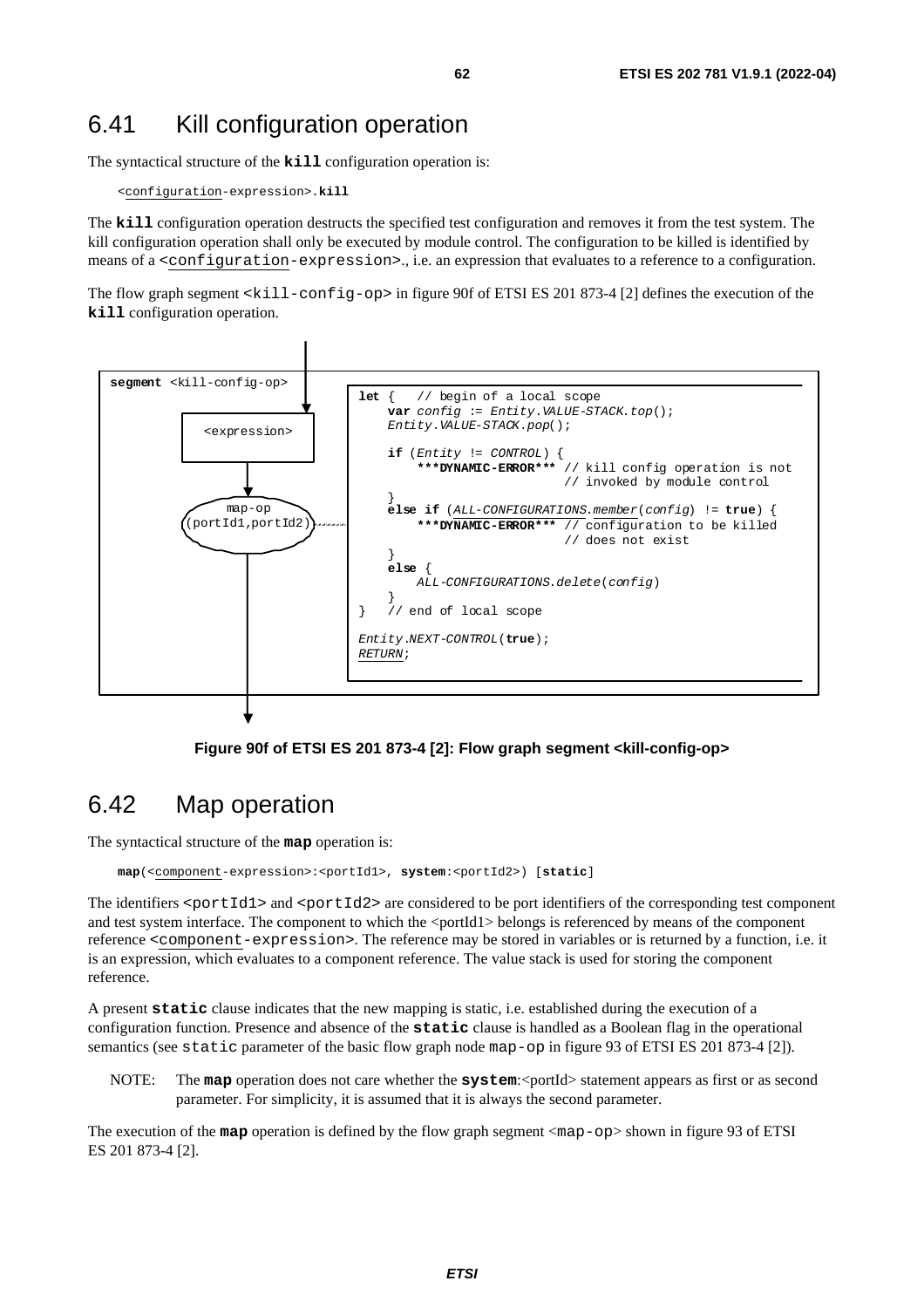

**Figure 93 of ETSI ES 201 873-4 [[2\]](#page-6-0): Flow graph segment <map-op>** 

### 6.43 Start port operation

The syntactical structure of the **start** port operation is:

#### <portId>**.start**

The flow graph segment <start-port-op> in figure 121 of ETSI ES 201 873-4 [[2\]](#page-6-0) defines the execution of the **start** port operation.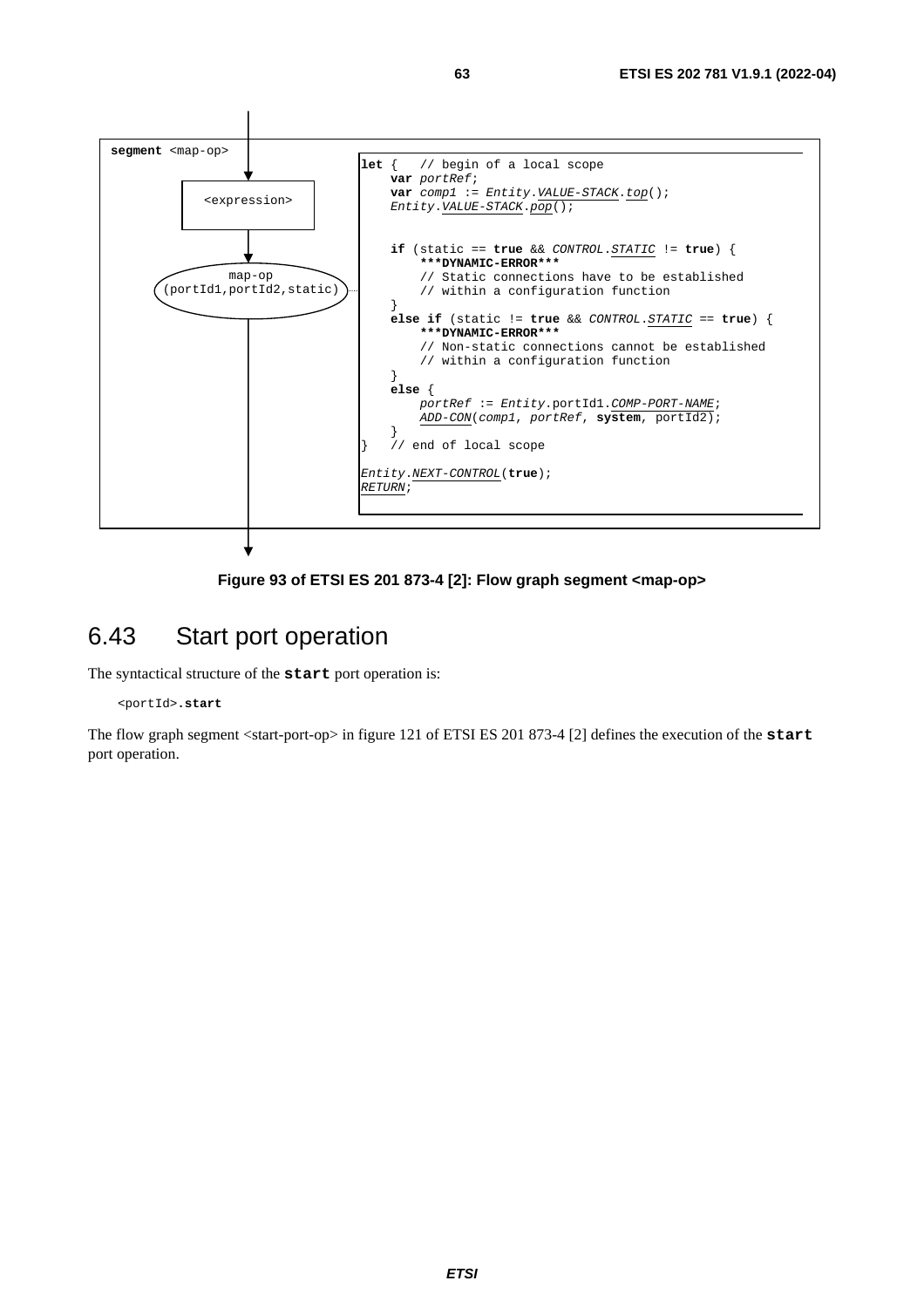

#### **Figure 121 of ETSI ES 201 873-4 [[2](#page-6-0)]: Flow graph segment <start-port-op>**

### 6.44 Stop component operation

The syntactical structure of the **stop** component statement is:

<component-expression>.**stop** 

The **stop** component operation stops the specified component. All test components will be stopped, i.e. the test case terminates, if the MTC is stopped (e.g. **mtc**.**stop**) or stops itself (e.g. **self**.**stop**). The MTC may stop all parallel test components by using the **all** keyword, i.e. **all component**.**stop**.

Stopped components created with an **alive** clause in the **create** operation are not removed from the test system. They can be restarted by using a **start** statement. Variables, ports, constants and timers owned by such a component, i.e. declared and defined in the corresponding component type definition, keep their status. A **stop** operation for a component created without an **alive** clause is semantically equivalent to a **kill** operation. The component is removed from the test system.

A component to be stopped is identified by a component reference provided as expression, e.g. a value or value returning function. For simplicity, the keyword "**all component**" is considered to be special values of <component-expression>. The operations **mtc** and **self** are evaluated according to ETSI ES 201 873-4 [[2](#page-6-0)], clauses 9.33 and 9.43.

The flow graph segment <stop-component-op> in figure 125 of ETSI ES 201 873-4 [\[2](#page-6-0)] defines the execution of the **stop** component operation.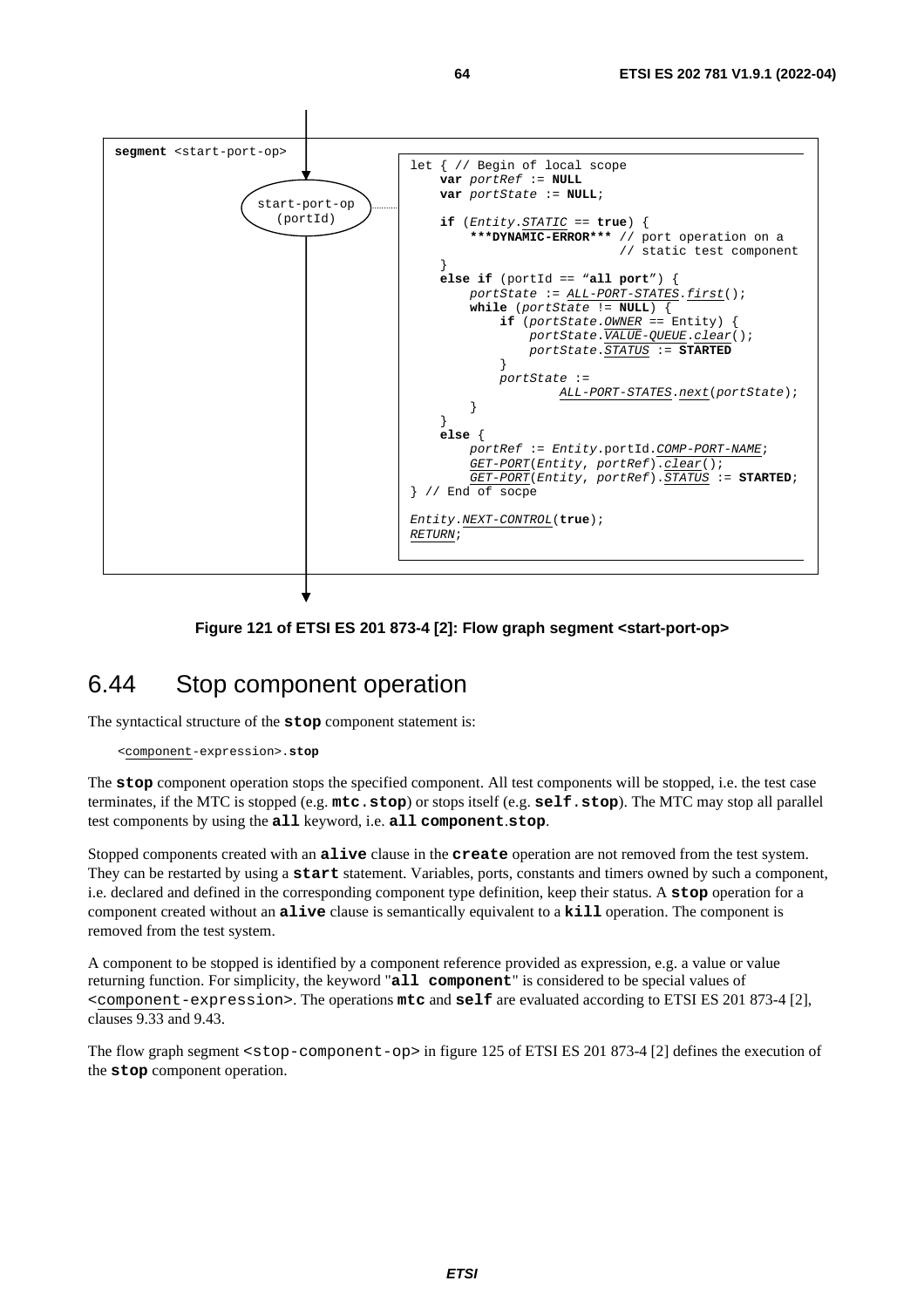

**Figure 125 of ETSI ES 201 873-4 [[2](#page-6-0)]: Flow graph segment <stop-component-op>**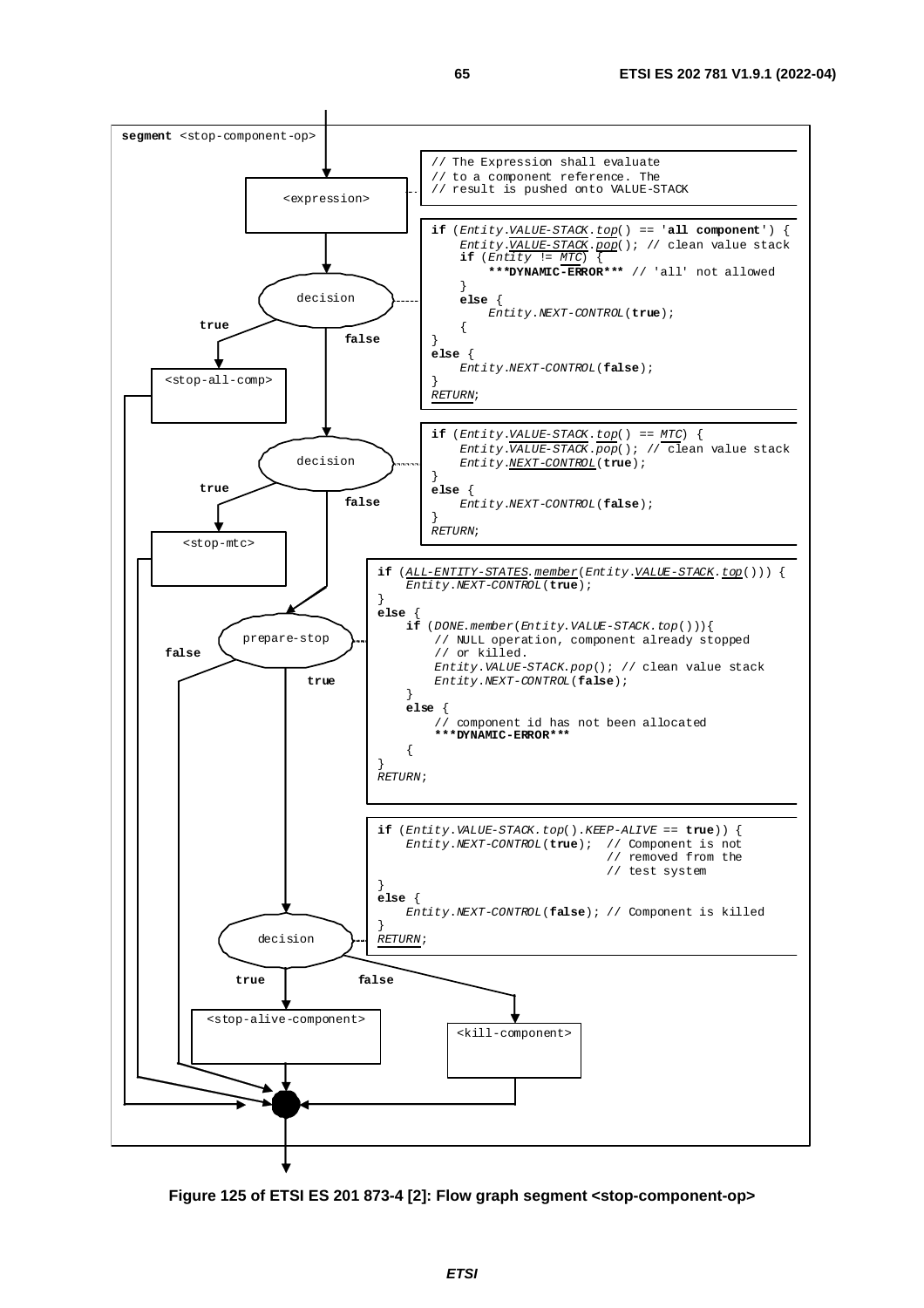#### 6.45 Flow graph segment <stop-mtc>

The flow graph segment <stop-mtc> in figure 125a of ETSI ES 201 873-4 [\[2\]](#page-6-0) describes the stopping of an MTC. The effect of stopping an MTC is that a test case or a configuration function terminates. Depending on where and how an MTC has been executed, three cases have to be distinguished:

- 1) The MTC stops the behaviour of a test case that has not been executed on a static test configuration.
- 2) The MTC stops the behaviour of a test case that has been executed on a static test configuration.
- 3) The MTC stops the execution of a configuration function.



**Figure 125a of ETSI ES 201 873-4 [[2\]](#page-6-0): Flow graph segment <stop-mtc>**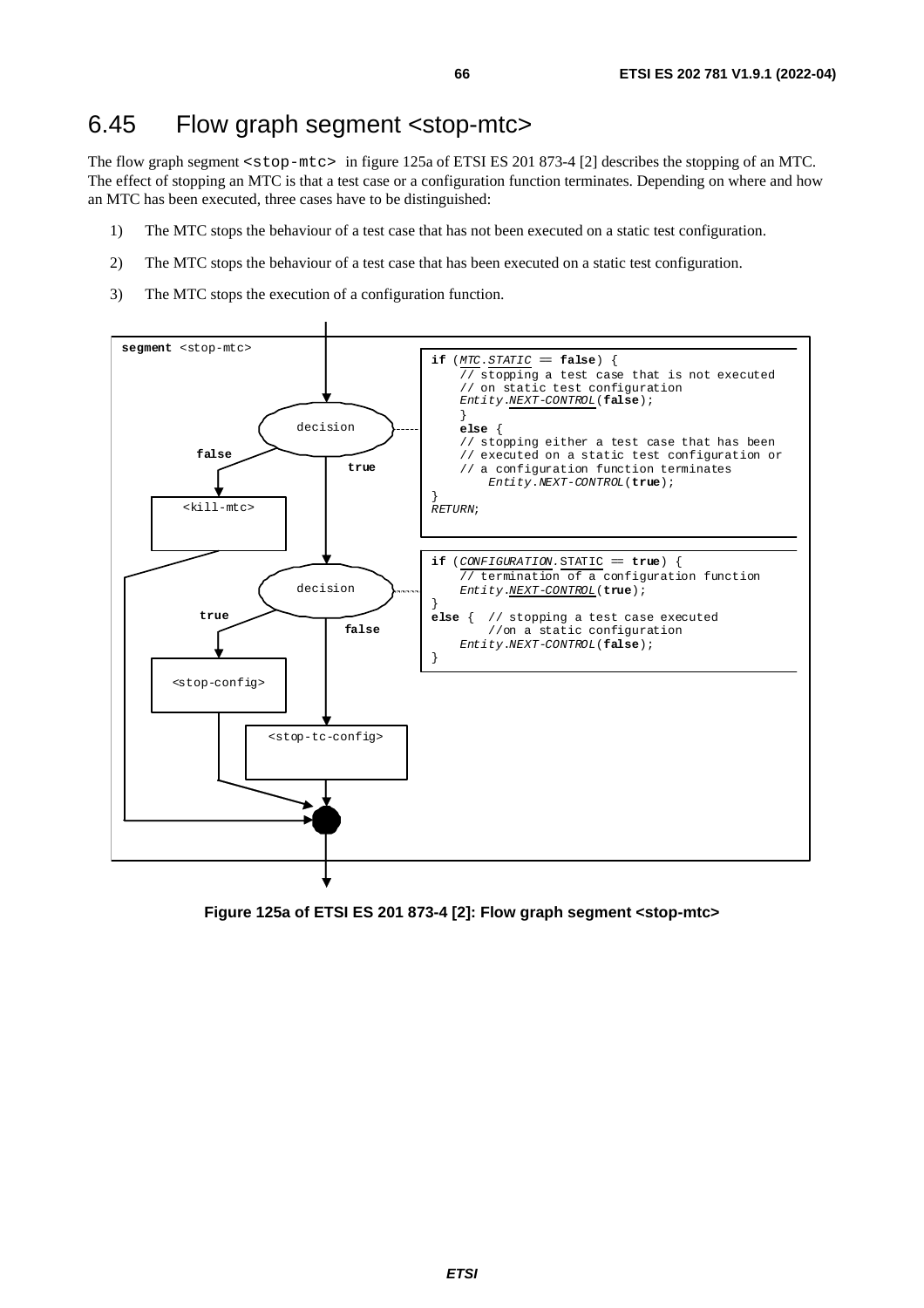# 6.46 Flow graph segment <stop-config>

The <stop-config> flow graph segment in figure 127a of ETSI ES 201 873-4 [[2\]](#page-6-0) describes the stopping of an MTC that has executed a configuration function.



**Figure 127a of ETSI ES 201 873-4 [\[2\]](#page-6-0): Flow graph segment <stop-config>**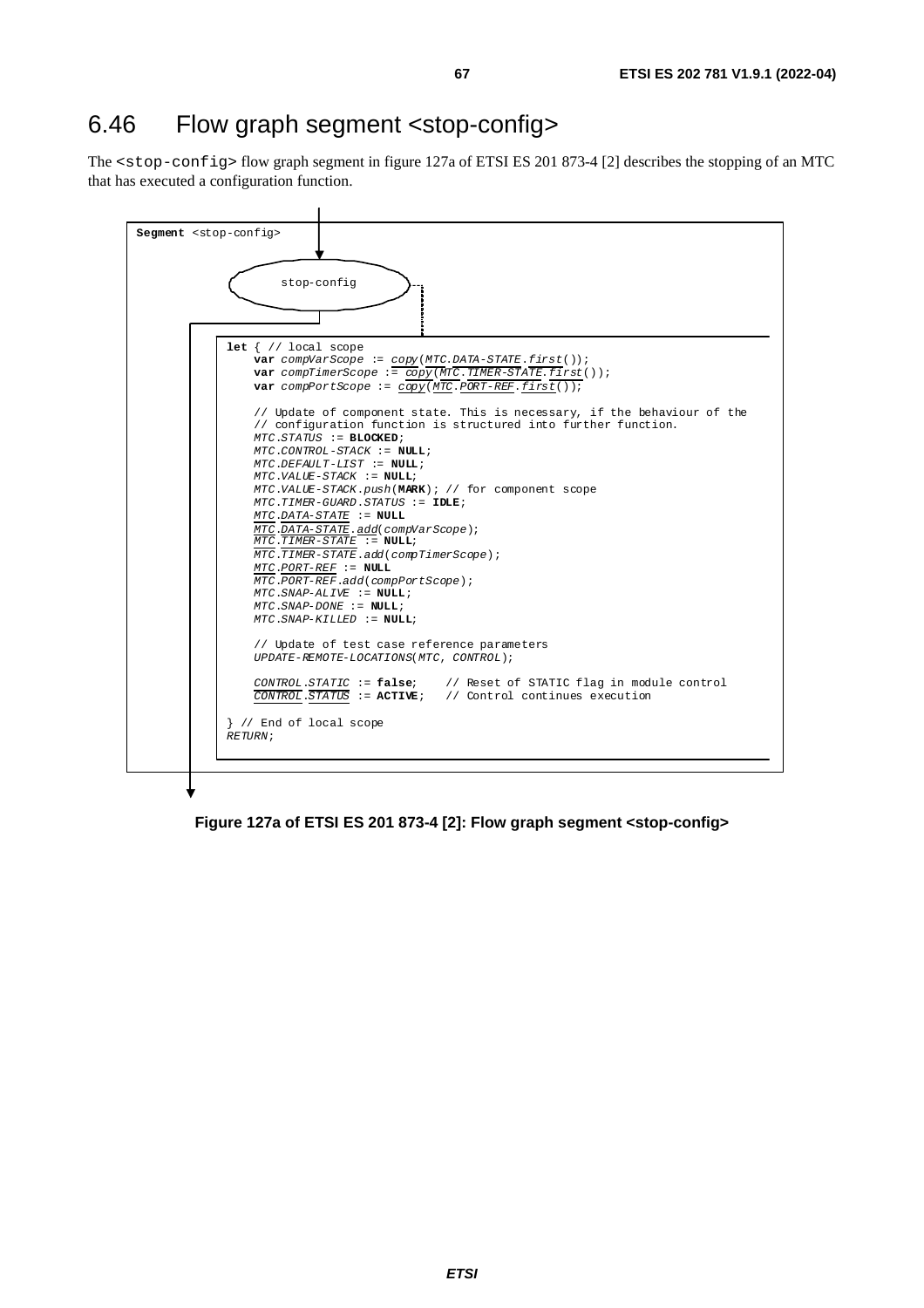## 6.47 Flow graph segment <stop-tc-config>

The <stop-tc-config> flow graph segment in figure 127b of ETSI ES 201 873-4 [\[2](#page-6-0)] describes the termination of a test case that is executed on a static test configuration.



**Figure 127b of ETSI ES 201 873-4 [[2\]](#page-6-0): Flow graph segment <stop-tc-config>**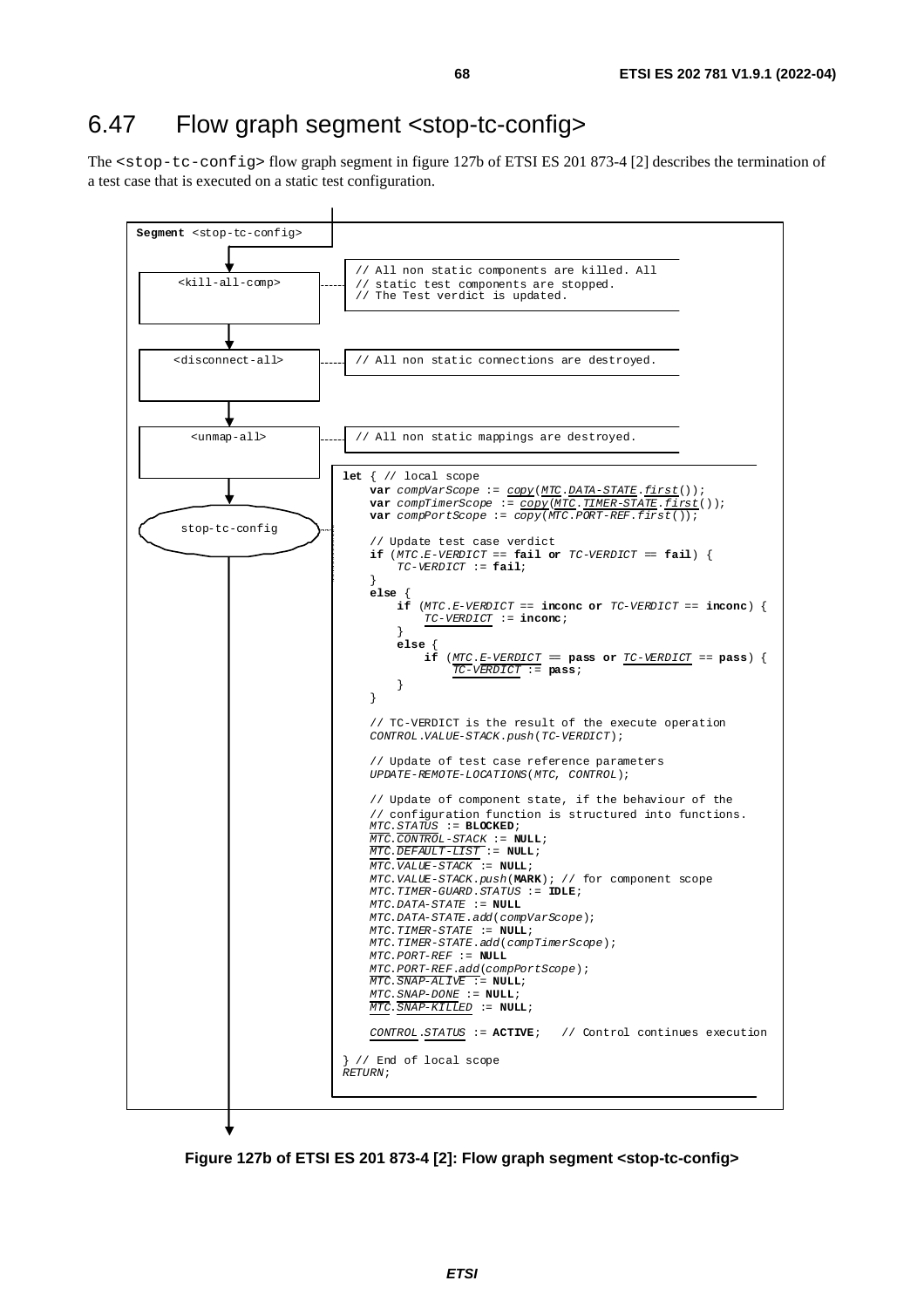# 6.48 Stop port operation

The syntactical structure of the **stop** port operation is:

<portId>**.stop** 

The flow graph segment <stop-port-op> in figure 129 of ETSI ES 201 873-4 [\[2](#page-6-0)] defines the execution of the **stop** port operation.



**Figure 129 of ETSI ES 201 873-4 [\[2\]](#page-6-0): Flow graph segment <stop-port-op>**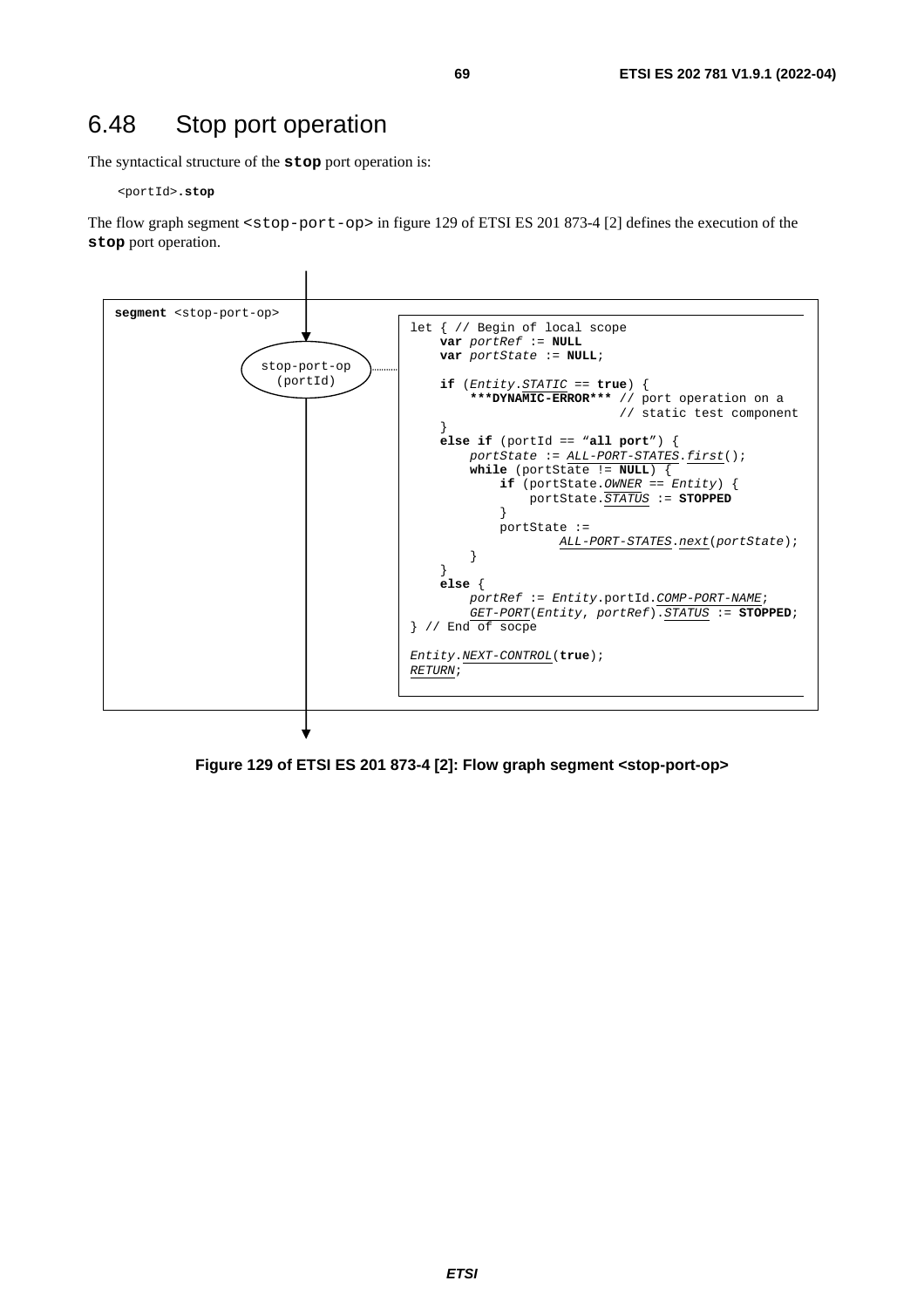# 6.49 Flow graph segment <unmap-all>

The flow graph segment <unmap-all> defines the unmapping of all components at all mapped ports. Static mappings will not be unmapped. Their lifetime is bound to the lifetime of the static test configuration.



**Figure 136a of ETSI ES 201 873-4 [[2\]](#page-6-0): Flow graph segment <unmap-all>**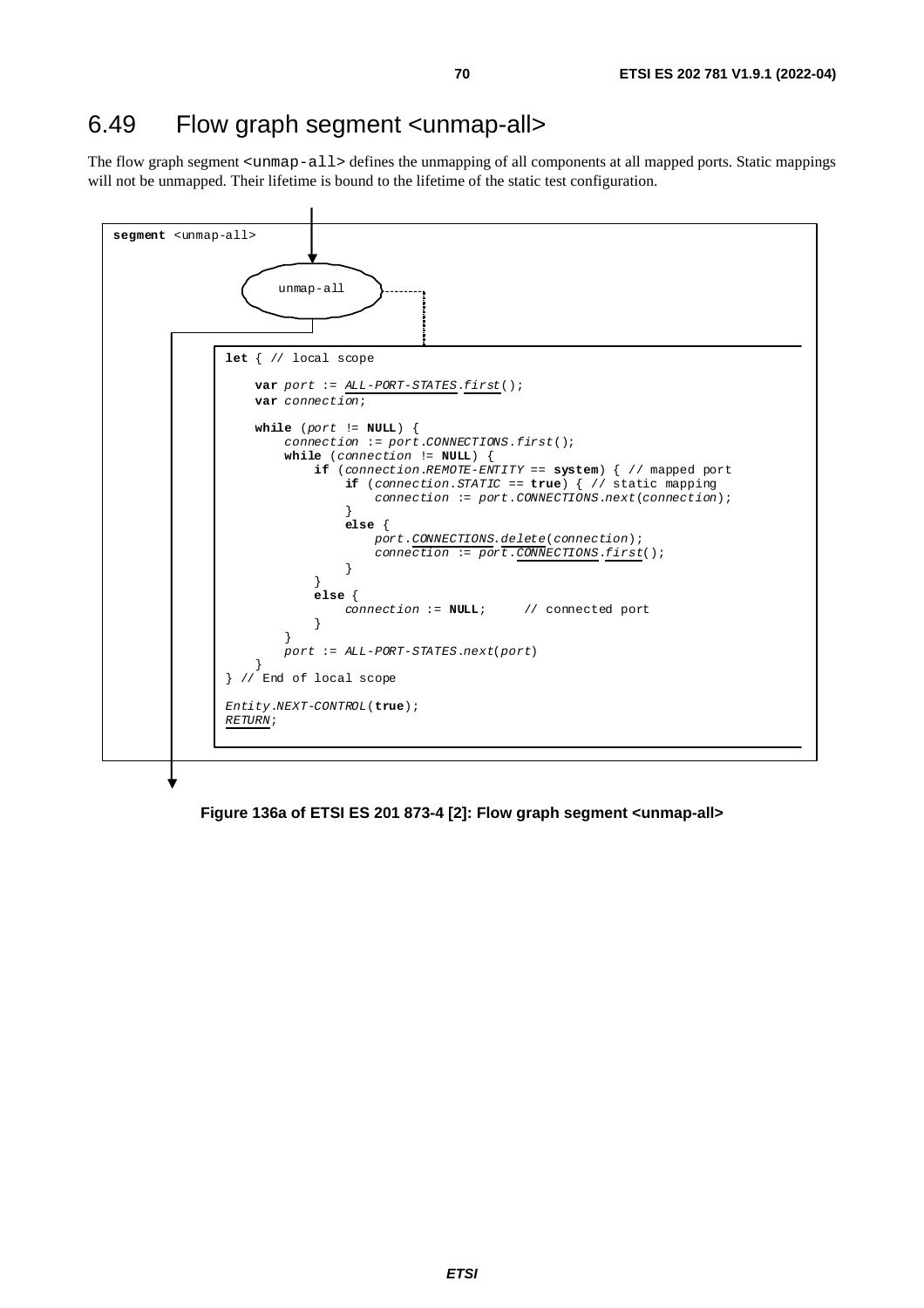# 6.50 Flow graph segment <unmap-comp>

The flow graph segment <unmap-comp> defines the unmapping of all mapped ports of a specified component. Static mappings will not be unmapped. Their lifetime is bound to the lifetime of the static test configuration.



**Figure 136b of ETSI ES 201 873-4 [\[2\]](#page-6-0): Flow graph segment <unmap-comp>**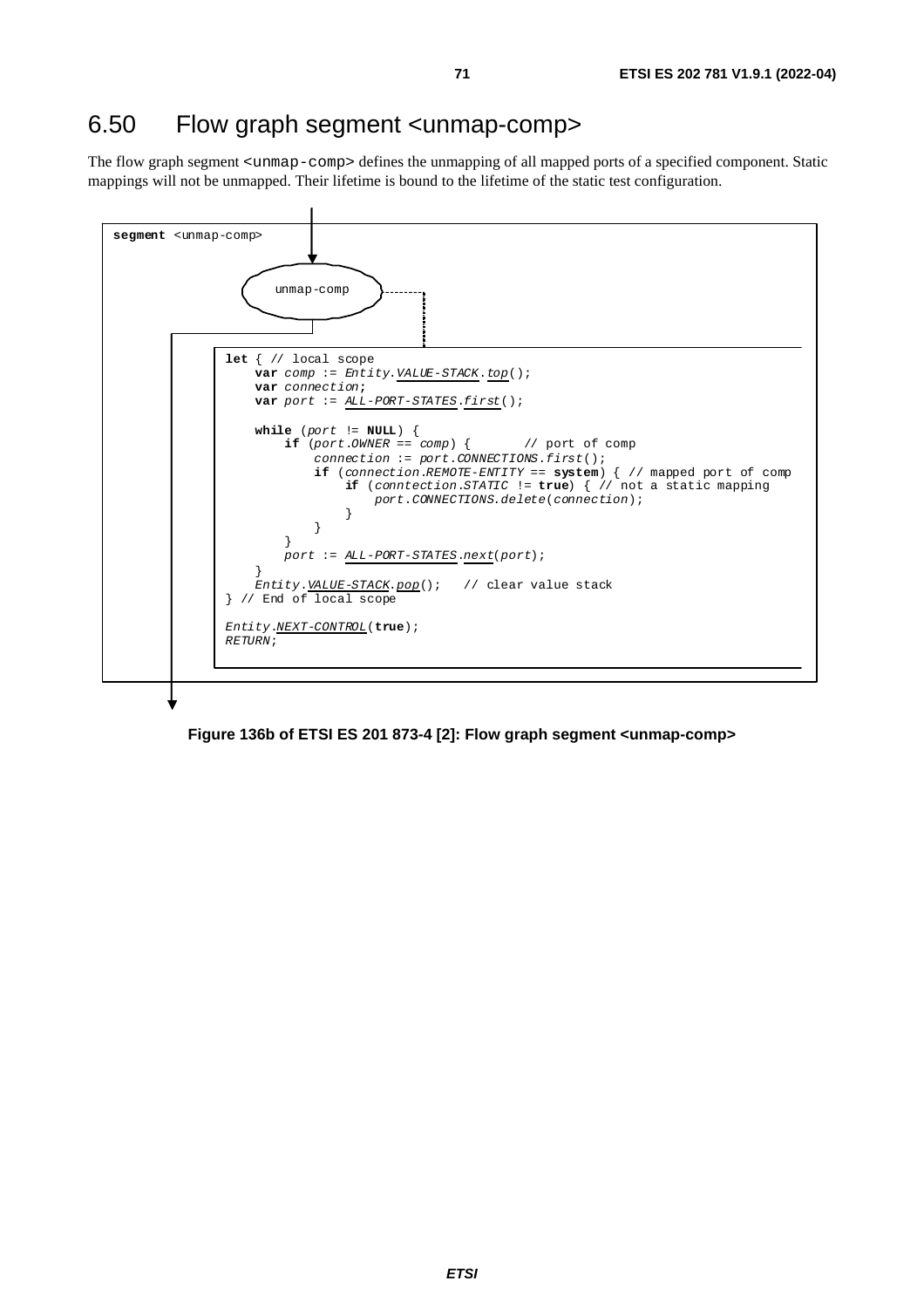# 6.51 Flow graph segment <unmap-port>

The flow segment <unmap-port> defines the **unmap** operation for a specific mapped port.



**Figure 136c of ETSI ES 201 873-4 [[2](#page-6-0)]: Flow graph segment <unmap-port>** 

# 7 TRI Extensions for the Package

# 7.1 Changes and extensions to clause 5.5.2 of ETSI ES 201 873-5 Connection handling operations

If this package is being used, the TriExecuteTestCase operation shall be used only for initialization purposes of the SA, but not for the establishment of static connections. In order to establish static connections, the TriStaticMap operation shall be used instead. The TriUnmap can be used for closing dynamic and static connections.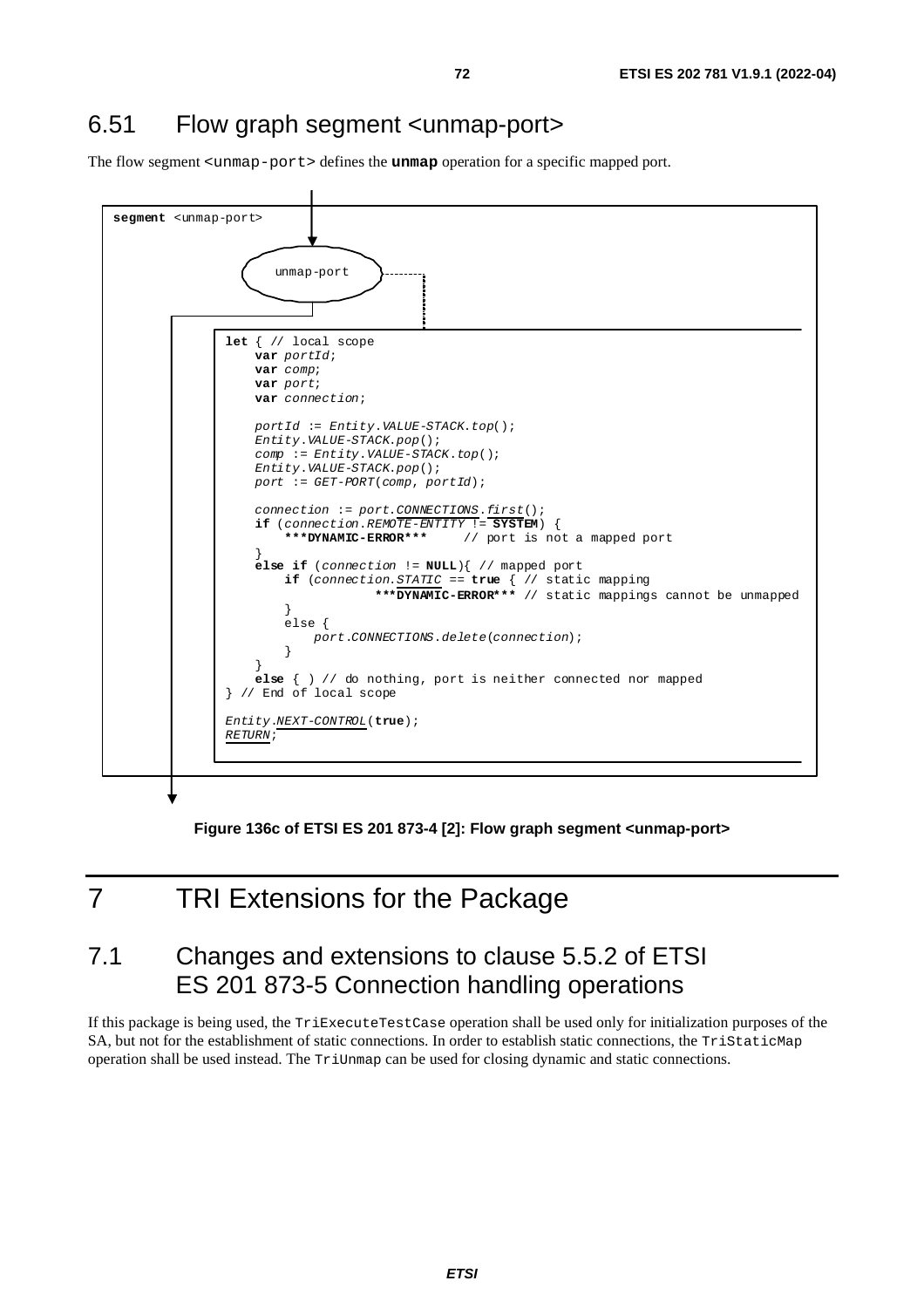### **Clause 5.5.2.1 triExecuteTestCase (TE** → **SA)**

This clause is changed as follows.

| Signature             | TriStatusType triExecuteTestCase(                                                                                |  |  |
|-----------------------|------------------------------------------------------------------------------------------------------------------|--|--|
|                       | in TriTestCaseIdType testCaseId,                                                                                 |  |  |
|                       | in TriPortIdListType tsiPortList)                                                                                |  |  |
| In Parameters         | identifier of the test case that is going to be executed<br>testCaseId                                           |  |  |
|                       | a list of test system interface ports defined for the test system<br>tsiPortList                                 |  |  |
| <b>Out Parameters</b> | n.a.                                                                                                             |  |  |
| <b>Return Value</b>   | The return status of the triExecuteTestCase operation. The return status indicates the local                     |  |  |
|                       | success (TRI_OK) or failure (TRI_Error) of the operation.                                                        |  |  |
| <b>Constraints</b>    | This operation is called by the TE immediately before the execution of any test case. The test case              |  |  |
|                       | that is going to be executed is indicated by the testCaseId. tsiPortList contains all ports that                 |  |  |
|                       | have been declared in the definition of the system component for the test case, i.e. the TSI ports. If           |  |  |
|                       | a system component has not been explicitly defined for the test case in the TTCN-3 ATS then the                  |  |  |
|                       | tsiPortList contains all communication ports of the MTC test component. The ports in                             |  |  |
|                       | tsiPortList are ordered as they appear in the respective TTCN-3 component declaration.                           |  |  |
| Effect                | The SA <del>can set up any static connections to the SUT and</del> can initialize any communication means        |  |  |
|                       | for TSI ports.                                                                                                   |  |  |
|                       | The $\text{triksecuterestCase}$ operation returns $\textit{TRI\_OK}$ in case the operation has been successfully |  |  |
|                       | performed, TRI Error otherwise.                                                                                  |  |  |

### Clause 5.5.2.3 triUnmap (TE  $\rightarrow$  SA)

This clause is changed as follows.

| <b>Signature</b>    | TriStatusType triUnmap(in TriPortIdType compPortId,                                                         |  |  |
|---------------------|-------------------------------------------------------------------------------------------------------------|--|--|
|                     | in TriPortIdType tsiPortId)                                                                                 |  |  |
| In Parameters       | identifier of the test component port to be unmapped<br>compPortId                                          |  |  |
|                     | identifier of the test system interface port to be unmapped<br>tsiPortId                                    |  |  |
| <b>Out</b>          | n.a.                                                                                                        |  |  |
| <b>Parameters</b>   |                                                                                                             |  |  |
| <b>Return Value</b> | The return status of the $\text{trivmap}$ operation. The return status indicates the local success (TRI_OK) |  |  |
|                     | or failure (TRI Error) of the operation.                                                                    |  |  |
| <b>Constraints</b>  | This operation is called by the TE when it executes any TTCN-3 unmap operation.                             |  |  |
| <b>IEffect</b>      | The SA shall close a dynamic or static connection to the SUT for the referenced TSI port.                   |  |  |
|                     | The triunmap operation returns TRI_Error in case a connection could not be closed successfully or           |  |  |
|                     | no such connection has been established previously, TRI_OK otherwise. The operation should                  |  |  |
|                     | return TRI_OK in case no connections have to be closed by the test system.                                  |  |  |

## **Clause 5.5.2.3b triStaticMapParam (TE** → **SA)**

| Signature             | TriStatusType triStaticMapParam(in TriPortIdType compPortId,                                     |  |  |
|-----------------------|--------------------------------------------------------------------------------------------------|--|--|
|                       | in TriPortIdType tsiPortId,                                                                      |  |  |
|                       | in TriParameterListType paramList)                                                               |  |  |
| In Parameters         | identifier of the test component port to be mapped<br>compPortId                                 |  |  |
|                       | identifier of the test system interface port to be mapped<br>tsiPortId                           |  |  |
|                       | configuration parameter list<br>paramList                                                        |  |  |
| <b>Out Parameters</b> | n.a.                                                                                             |  |  |
| <b>Return Value</b>   | The return status of the triStaticMapParam operation. The return status indicates the local      |  |  |
|                       | success (TRI_OK) or failure (TRI_Error) of the operation.                                        |  |  |
| <b>Constraints</b>    | This operation is called by the TE when it executes a TTCN-3 map operation including parameters. |  |  |
| <b>Effect</b>         | The SA can establish a static connection to the SUT for the referenced TSI port.                 |  |  |
|                       | The tristaticMapParam operation returns TRI_Error in case a connection could not be              |  |  |
|                       | established successfully, TRI_OK otherwise. The operation should return TRI_OK in case no static |  |  |
|                       | connection needs to be established by the test system. The configuration parameter paramList     |  |  |
|                       | can be used for setting connection establishment specific parameters.                            |  |  |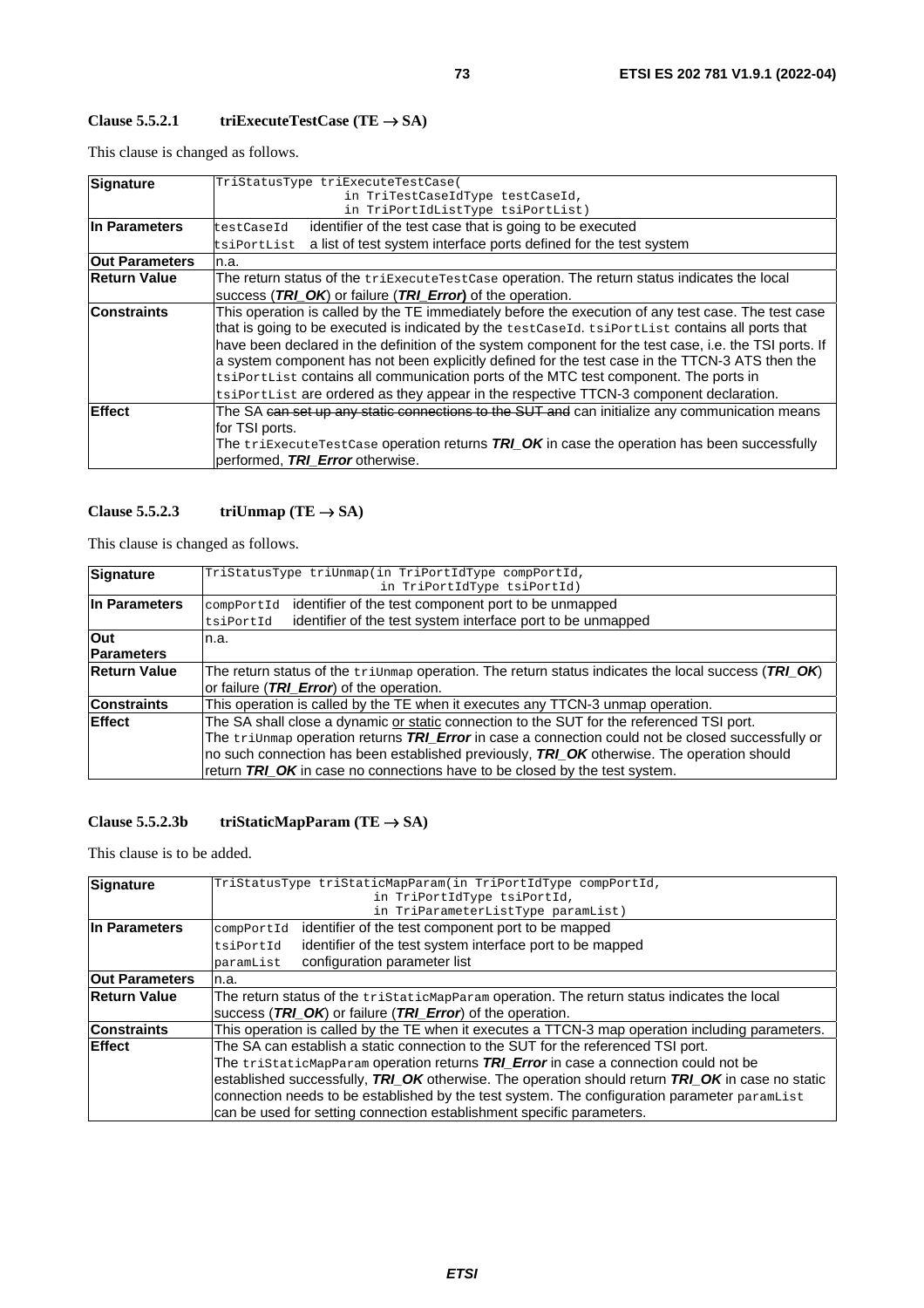#### Clause  $5.5.2.5$  **triStaticMap** (TE  $\rightarrow$  SA)

This clause is to be added.

| Signature             | TriStatusType triStaticMap(in TriPortIdType compPortId,                                         |  |  |
|-----------------------|-------------------------------------------------------------------------------------------------|--|--|
|                       | in TriPortIdType tsiPortId)                                                                     |  |  |
| In Parameters         | identifier of the test component port to be mapped in a static connection<br>compPortId         |  |  |
|                       | identifier of the test system interface port to be mapped in a static connection<br>tsiPortId   |  |  |
| <b>Out Parameters</b> | n.a.                                                                                            |  |  |
| <b>Return Value</b>   | The return status of the tristaticMap operation. The return status indicates the local success  |  |  |
|                       | (TRI OK) or failure (TRI Error) of the operation.                                               |  |  |
| <b>Constraints</b>    | This operation is called by the TE when it executes a TTCN-3 static map operation.              |  |  |
| <b>IEffect</b>        | The SA can establish a static connection to the SUT for the referenced TSI port.                |  |  |
|                       | The tristaticMap operation returns TRI_Error in case a connection could not be established      |  |  |
|                       | successfully, TRI_OK otherwise. The operation should return TRI_OK in case no static connection |  |  |
|                       | needs to be established by the test system.                                                     |  |  |

## 7.2 Extensions to clause 6 of ETSI ES 201 873-5 Java<sup>™</sup> language mapping

### **Clause 6.5.2.1 triCommunicationSA**

The triCommunicationSA interface mapping is to be extended with the definition for TriStaticMap:

```
// TriCommunication 
// TE -> SA 
package org.etsi.ttcn.tri; 
public interface TriCommunicationSA { 
: 10 Mill
     // Connection handling operations 
: 10 pm
     // Ref: TRI-Definition 5.5.2.5 
     public TriStatus triStaticMap(TriPortId compPortId, TriPortId tsiPortId); 
: 10 PM
```
## 7.3 Extensions to clause 7 of ETSI ES 201 873-5 ANSI C language mapping

### **Clause 7.2.4 TRI operation mapping**

The table is to be extended with the definition for TriStaticMap:

| <b>IDL Representation</b>     | <b>ANSI C Representation</b>  |
|-------------------------------|-------------------------------|
| .                             |                               |
| TriStatusType triStaticMap    | TriStatus triStatic Map       |
| (in TriPortIdType compPortId, | (const TriPortId* compPortId, |
| in TriPortIdType tsiPortId)   | const TriPortId* tsiPortId)   |
| .                             |                               |

## 7.4 Extensions to clause 8 of ETSI ES 201 873-5 C++ language mapping

#### **Clause 8.6.1 TriCommunicationSA**

The triCommunicationSA interface mapping is to be extended with the definition for TriStaticMap. In addition, the description of TriUnmap has to be changed to handle also the closing of static connections:

```
class TriCommunicationSA { 
public: 
: 
    //To establish a static connection between two ports. 
virtual TriStatus triStaticMap (const TriPortId *comPortId, const TriPortId *tsiPortId)=0;
```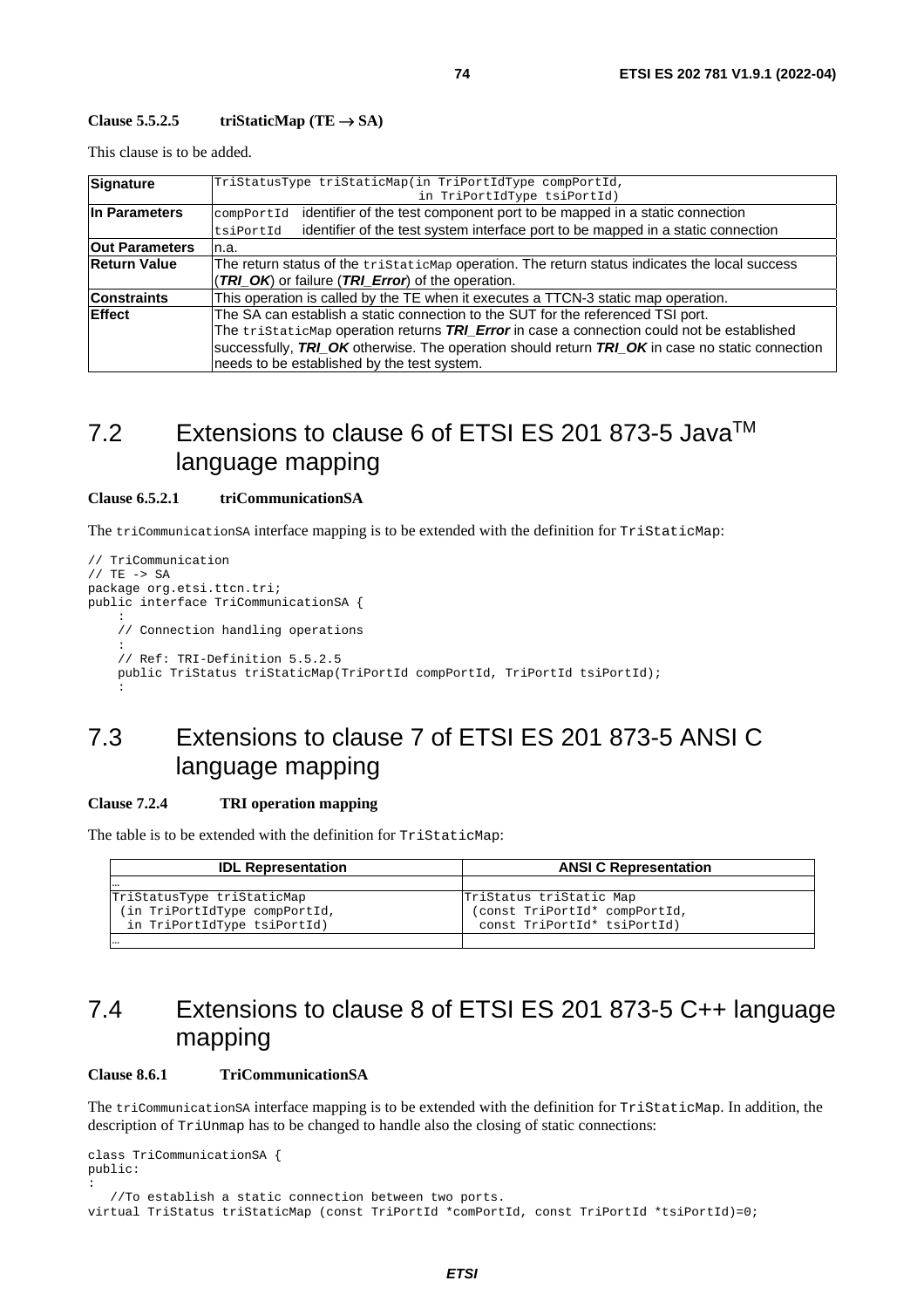```
//To close a dynamic or static connection to the SUT for the referenced TSI port. 
virtual TriStatus triUnmap (const TriPortId *comPortId, const TriPortId *tsiPortId)=0; 
:
```
## 7.5 Extensions to clause 9 of ETSI ES 201 873-5 C# language mapping

#### **Clause 9.5.2.1 ITriCommunicationSA**

The ITriCommunicationSA interface is to be extended with the definition for TriStaticMap. In addition, the description of TriUnmap has to be changed to handle also the closing of static connections:

```
public interface ITriCommunicationSA { 
: 
//To establish a static connection between two ports. 
TriStatus TriStaticMap (ITriPortId comPortId, ITriPortId tsiPortId); 
:
```
8 TCI Extensions for the Package

## 8.1 Extensions to clause 7.2.1.1 of ETSI ES 201 873-6 Management

The management type TciTestComponentKindType has to be extended with constants for static test components:

TciTestComponentKindType A value of type TciTestComponentKindType is a literal of the set of kinds of TTCN-3 test components, i.e. CONTROL, MTC, PTC, SYSTEM, PTC\_ALIVE, MTC\_STATIC, PTC\_STATIC, and SYSTEM\_STATIC. This abstract type is used for component handling.

## 8.2 Extensions to clause 7.3.1.1 of ETSI ES 201 873-6 TCI-TM required

In order to handle static configurations via TCI-TM, the operations tcistartConfig and tciKillConfig are defined as follows.

#### **Clause 7.3.1.1.7 tciStartTestCase**

| <b>Signature</b>    |                                        | void tciStartTestCase(in TciTestCaseIdType testCaseId,                                                                                                                                                                   |  |  |
|---------------------|----------------------------------------|--------------------------------------------------------------------------------------------------------------------------------------------------------------------------------------------------------------------------|--|--|
|                     | in TciParameterListType parameterList, |                                                                                                                                                                                                                          |  |  |
|                     | in TciConfigurationIdType ref)         |                                                                                                                                                                                                                          |  |  |
| In Parameters       | testCaseId                             | A test case identifier as defined in the TTCN-3 module.                                                                                                                                                                  |  |  |
|                     |                                        | parameterList   A list of Values where each value defines a parameter from the parameter list                                                                                                                            |  |  |
|                     |                                        | as defined in the TTCN-3 test case definition. The parameters in<br>parameterList are ordered as they appear in the TTCN-3 signature of the<br>test case. If no parameters have to be passed either the null value or an |  |  |
|                     |                                        | empty parameterList, i.e. a list of length zero shall be passed.                                                                                                                                                         |  |  |
|                     | ref                                    | An optional reference to a static configuration for the test case, which is to be<br>used if a static configuration has been defined for the test case.                                                                  |  |  |
| <b>Return Value</b> | void                                   |                                                                                                                                                                                                                          |  |  |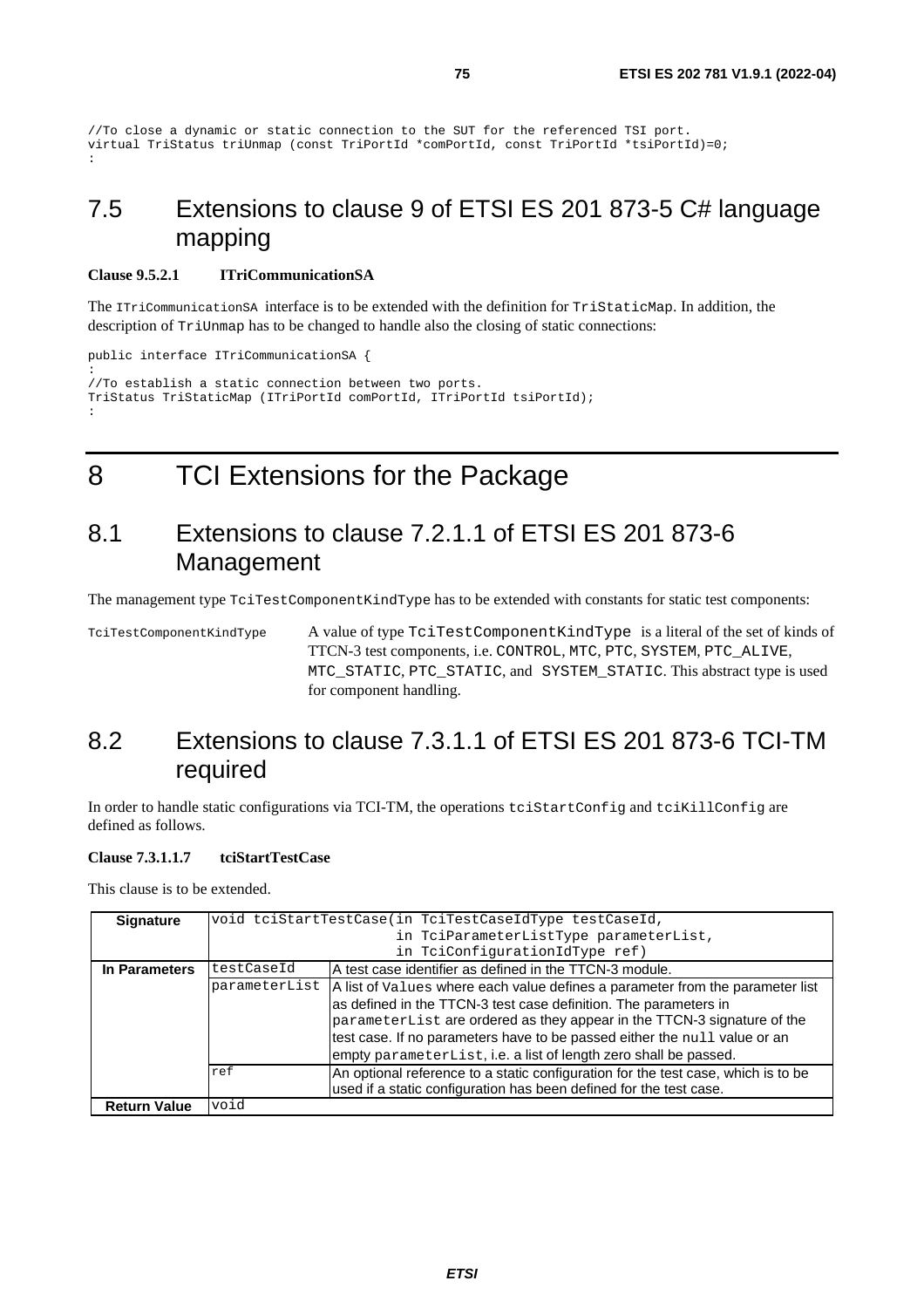| <b>Constraint</b> | Shall be called only if a module has been selected before. Only test Case Ids for test cases that<br>are declared in the currently selected TTCN-3 module shall be passed. Only if the test case<br>requires a static configuration, a $ref$ to a started static configuration that is of the configuration type<br>in the test case definition shall be given. If no static configuration has been defined for the test case<br>in the TTCN-3 ATS, the distinct value null shall be passed in for ref.                |
|-------------------|------------------------------------------------------------------------------------------------------------------------------------------------------------------------------------------------------------------------------------------------------------------------------------------------------------------------------------------------------------------------------------------------------------------------------------------------------------------------------------------------------------------------|
|                   | Test cases that are imported in a referenced module cannot be started. To start imported test cases<br>the referenced (imported) module shall be selected first using the tciRootModule operation.                                                                                                                                                                                                                                                                                                                     |
| <b>Effect</b>     | tciStartTestCase starts a test case in the currently selected module with the given<br>parameters. A telembrary will be issued by the TE if no such test case exists or if the static<br>configuration has not been started or has been killed but is required by the test case.<br>All in and inout test case parameters in parameterList contain Value. All out test case<br>parameters in parameterList shall contain the distinct value of null since they are only of<br>relevance when the test case terminates. |

## **Clause 7.3.1.1.11 tciStartConfig**

This clause is to be added.

| <b>Signature</b>    |                                                                                                           | TciConfigurationIdType tciStartConfig (in TciBehaviourIdType configId,                      |  |  |
|---------------------|-----------------------------------------------------------------------------------------------------------|---------------------------------------------------------------------------------------------|--|--|
|                     | in TciParameterListType parameterList)                                                                    |                                                                                             |  |  |
| In Parameters       | configId<br>A configuration function identifier as defined in the TTCN-3 module.                          |                                                                                             |  |  |
|                     | parameterList                                                                                             | A list of Values where each value defines a parameter from the parameter list               |  |  |
|                     |                                                                                                           | as defined in the TTCN-3 configuration function definition. The parameters in               |  |  |
|                     |                                                                                                           | parameterList are ordered as they appear in the TTCN-3 signature of the                     |  |  |
|                     |                                                                                                           | configuration function. If no parameters have to be passed either the null                  |  |  |
|                     |                                                                                                           | value or an empty parameterList, i.e. a list of length zero shall be passed.                |  |  |
| <b>Return Value</b> | TciConfigurationIdType                                                                                    |                                                                                             |  |  |
| <b>Constraint</b>   | Shall be called only if a module has been selected before. Only configId for test cases with              |                                                                                             |  |  |
|                     | static configurations that are declared in the currently selected TTCN-3 module shall be passed -         |                                                                                             |  |  |
|                     | see tciStartTestCase.                                                                                     |                                                                                             |  |  |
| <b>Effect</b>       | Starts a static configuration of the selected module as described in the TTCN-3 configuration             |                                                                                             |  |  |
|                     | function and returns an identifier to this configuration. A static configuration started from TCI-TM will |                                                                                             |  |  |
|                     |                                                                                                           | be used by test cases that reference the static configuration and are executed from TCI-TM. |  |  |

### **Clause 7.3.1.1.12 tciKillConfig**

This clause is to be added.

| <b>Signature</b>    | void tciKillConfig(in TciConfigurationIdType ref)                                                          |                                            |
|---------------------|------------------------------------------------------------------------------------------------------------|--------------------------------------------|
| In Parameters       | ref                                                                                                        | The reference to the static configuration. |
| <b>Return Value</b> | void                                                                                                       |                                            |
| <b>Constraint</b>   | Shall be called only if a module has been selected before.                                                 |                                            |
| <b>Effect</b>       | $ tci$ KillConfig causes the destruction of the static test configuration $ref.$ If $ref$ is currently not |                                            |
|                     | started, the operation will be ignored.                                                                    |                                            |

### **Clause 7.3.3.1.18 tciExecuteTestCase**

| <b>Signature</b> |                                   | void tciExecuteTestCase (in TciTestCaseIdType testCaseId,                               |  |  |
|------------------|-----------------------------------|-----------------------------------------------------------------------------------------|--|--|
|                  | in TriPortIdListType tsiPortList, |                                                                                         |  |  |
|                  |                                   | in TciConfigurationIdType ref)                                                          |  |  |
| In Parameters    | testCaseId                        | IA test case identifier as defined in the TTCN-3 module.                                |  |  |
|                  | tsiPortList                       | Contains all ports that have been declared in the definition of the system              |  |  |
|                  |                                   | component for the test case or in the configuration type of the test case, i.e. the TSI |  |  |
|                  |                                   | ports. If a system component has not been explicitly defined for the test case, then    |  |  |
|                  |                                   | the tsiportlist contains all communication ports of the MTC. The ports in               |  |  |
|                  |                                   | tsiPortList are ordered as they appear in the TTCN-3 component type                     |  |  |
|                  |                                   | declaration or in the configuration type declaration respectively. If no ports have to  |  |  |
|                  |                                   | be passed either the null value or an empty tsiPortList, i.e. a list of length          |  |  |
|                  |                                   | zero shall be passed.                                                                   |  |  |
|                  | ref                               | An optional reference to a static configuration for the test case, which is to be used  |  |  |
|                  |                                   | if a static configuration has been defined for the test case.                           |  |  |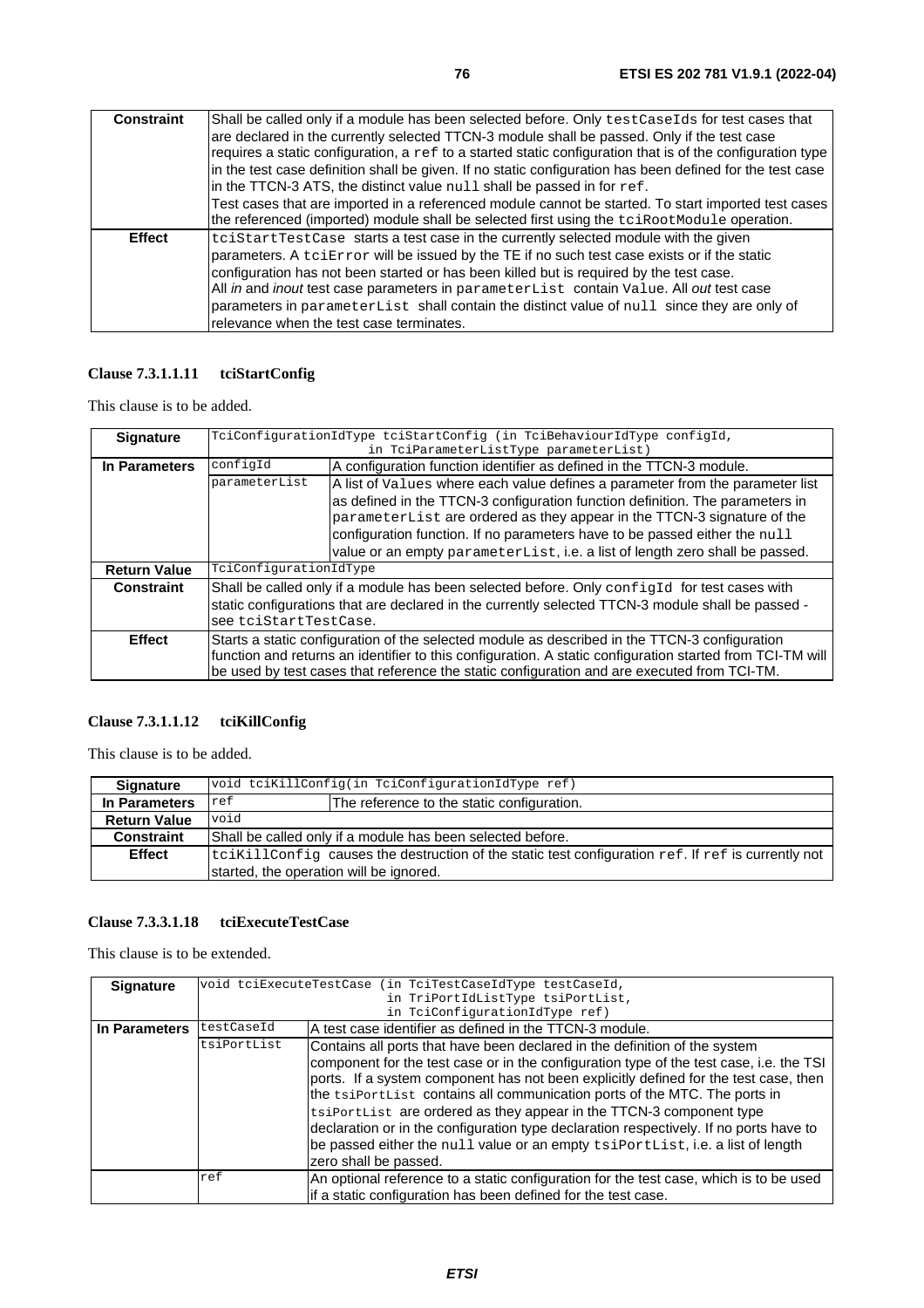| <b>Return Value</b> | void                                                                                                            |  |  |
|---------------------|-----------------------------------------------------------------------------------------------------------------|--|--|
| <b>Constraint</b>   | This operation shall be called by the CH at the appropriate local TE when at a remote TE a <i>provided</i>      |  |  |
|                     | tciExecuteTestCaseReq has been called.                                                                          |  |  |
|                     | Only if the test case requires a static configuration, a $r \in f$ to a started static configuration that is of |  |  |
|                     | the configuration type in the test case definition shall be given. If no static configuration has been          |  |  |
|                     | defined for the test case in the TTCN-3 ATS, the distinct value $null$ shall be passed in for $ref.$            |  |  |
| <b>Effect</b>       | The local TE determines whether static connections to the SUT and the initialization of                         |  |  |
|                     | communication means for TSI ports should be done. This is for example not the case if the static                |  |  |
|                     | configuration has been started already.                                                                         |  |  |

## 8.3 Extensions to clause 7.3.1.2 of ETSI ES 201 873-6 TCI-TM provided

In order to enable the indication of static configuration start and destruction at TCI-TM, the operations tciConfigStarted and tciConfigKilled are defined as follows.

### **Clause 7.3.1.2.7 tciConfigStarted**

This clause is to be added.

| <b>Signature</b>    | void tciConfigStarted(in TciConfigurationIdType ref)                                                                                                 |                                                                                                                                                                                                                                                                                  |
|---------------------|------------------------------------------------------------------------------------------------------------------------------------------------------|----------------------------------------------------------------------------------------------------------------------------------------------------------------------------------------------------------------------------------------------------------------------------------|
| In Parameters       | ref                                                                                                                                                  | The reference to the static configuration.                                                                                                                                                                                                                                       |
| <b>Return Value</b> | TciConfigurationIdType                                                                                                                               |                                                                                                                                                                                                                                                                                  |
| Constraint          | Shall only be called after the static configuration has been started either using the required<br>operations teistartConfig or internally by the TE. |                                                                                                                                                                                                                                                                                  |
| <b>Effect</b>       |                                                                                                                                                      | teiConfigStarted indicates to the TM that static configuration ref has been started. It will not<br>be distinguished whether the static configuration has been started explicitly using the required<br>operation tciStartConfig or implicitly while executing the control part. |

### **Clause 7.3.1.2.8 tciConfigKilled**

This clause is to be added.

| <b>Signature</b>    | void tciConfigKilled(in TciConfigurationIdType ref)                                                                                                                                                                                                                                |                                            |  |
|---------------------|------------------------------------------------------------------------------------------------------------------------------------------------------------------------------------------------------------------------------------------------------------------------------------|--------------------------------------------|--|
| In Parameters       | ref                                                                                                                                                                                                                                                                                | The reference to the static configuration. |  |
| <b>Return Value</b> | TciConfigurationIdType                                                                                                                                                                                                                                                             |                                            |  |
| <b>Constraint</b>   | Shall only be called after the static configuration has been killed either using the required<br>operations tcikillConfig or internally by the TE.                                                                                                                                 |                                            |  |
| <b>Effect</b>       | tciConfigStarted indicates to the TM that static configuration ref has been destructed. It will<br>not be distinguished whether the static configuration has been started explicitly using the required<br>operation tciKillConfig or implicitly while executing the control part. |                                            |  |

## 8.4 Extensions to clause 7.3.3.1 of ETSI ES 201 873-6 TCI-CH required

In order to establish static connections, the tciStaticConnect and tciStaticMap operations shall be used at TCI-CH. The tciDisconnect and TciUnmap can be used for closing static connections.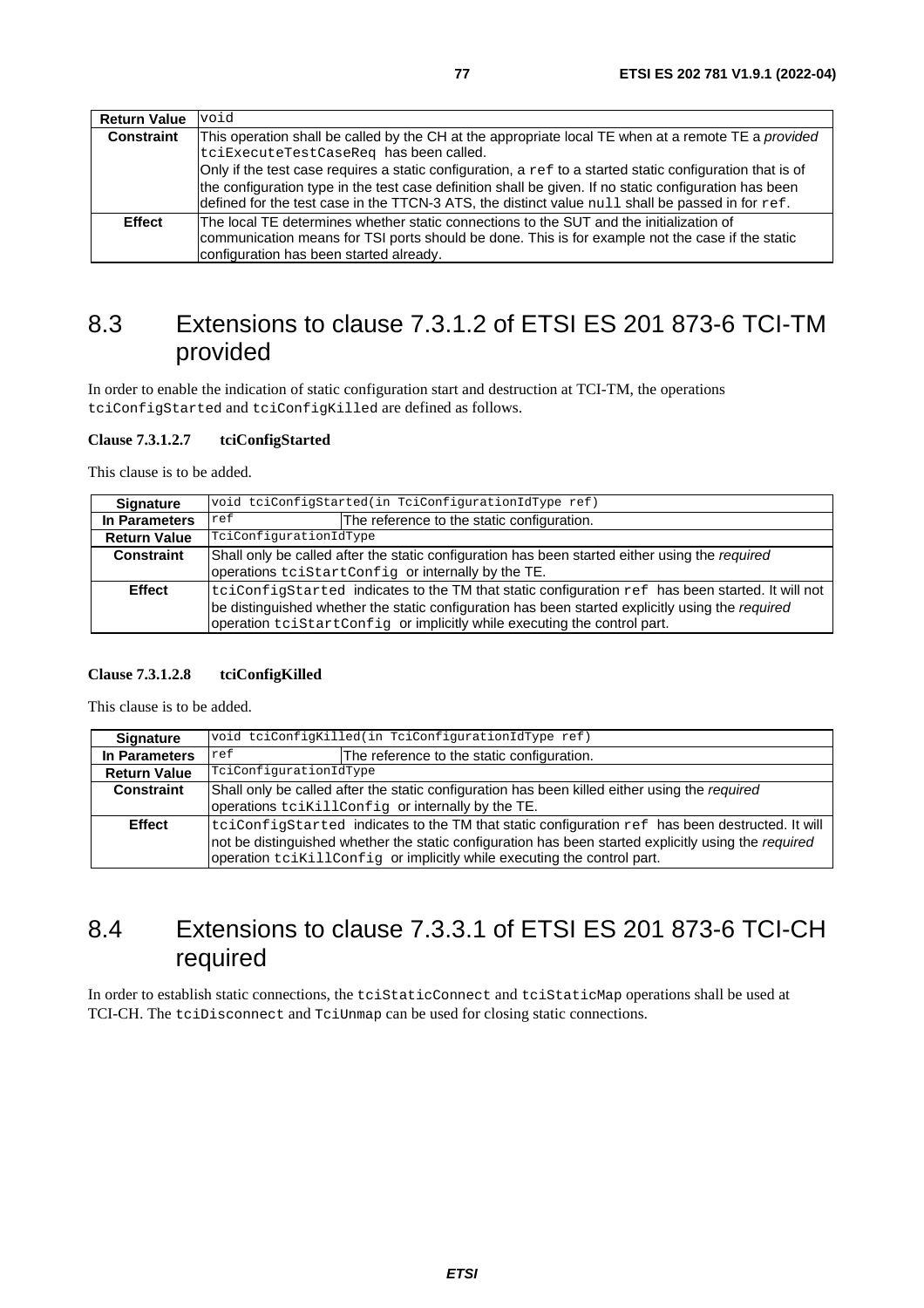### **Clause 7.3.3.1.21 tciStaticConnect to 7.3.3.1.8b**

This clause is to be added.

| <b>Signature</b>    | void tciStaticConnect(in TriPortIdType fromPort,                                               |                                                             |
|---------------------|------------------------------------------------------------------------------------------------|-------------------------------------------------------------|
|                     |                                                                                                | in TriPortIdType toPort)                                    |
| In Parameters       | fromPort                                                                                       | Identifier of the test component port to be connected from. |
|                     | toPort                                                                                         | Identifier of the test component port to be connected to.   |
| <b>Return Value</b> | biov                                                                                           |                                                             |
| Constraint          | This operation shall be called by the CH at the local TE when at a remote TE a <i>provided</i> |                                                             |
|                     | tciStaticConnectReq has been called.                                                           |                                                             |
| <b>Effect</b>       | The TE shall statically connect the indicated ports to one another.                            |                                                             |

### **Clause 7.3.3.1.21 tciStaticMap to 7.3.3.1.10b**

This clause is to be added.

| <b>Signature</b>    | void tciStaticMap(in TriPortIdType fromPort,                                                                                |                                                        |  |
|---------------------|-----------------------------------------------------------------------------------------------------------------------------|--------------------------------------------------------|--|
|                     |                                                                                                                             | in TriPortIdType toPort)                               |  |
| In Parameters       | Identifier of the test component port to be mapped from.<br><i>EromPort</i>                                                 |                                                        |  |
|                     | toPort                                                                                                                      | Identifier of the test component port to be mapped to. |  |
| <b>Return Value</b> | void                                                                                                                        |                                                        |  |
| Constraint          | This operation shall be called by the CH at the local TE when at a remote TE a provided<br>tciStaticMapReq has been called. |                                                        |  |
| <b>Effect</b>       | The TE shall statically map the indicated ports to one another.                                                             |                                                        |  |

### **Clause 7.3.3.1.25 tciGetParallelMTC to 7.3.3.1.17b**

This clause is to be added.

| <b>Signature</b>    | TriComponentIdType tciGetParallelMTC(in TriComponentIdType component)                                    |                                                                                                |  |
|---------------------|----------------------------------------------------------------------------------------------------------|------------------------------------------------------------------------------------------------|--|
| In Parameters       | component                                                                                                | Ildentifier of the control component executing the test case for which the MTC shall           |  |
|                     |                                                                                                          | be determined.                                                                                 |  |
| <b>Return Value</b> |                                                                                                          | A TriComponent IdType value of the MTC associated with the given parallel control component if |  |
|                     |                                                                                                          | the MTC executes on the local TE, the distinct value null otherwise.                           |  |
| <b>Constraint</b>   | This operation can be called by the CH at the appropriate local TE when at a remote TE a <i>provided</i> |                                                                                                |  |
|                     | tciGetParallelMTCReq has been called.                                                                    |                                                                                                |  |
| <b>Effect</b>       | The local TE determines whether the MTC of the given component is executing on the local TE. If the      |                                                                                                |  |
|                     | MTC executes on the local TE the component id of the MTC is being returned. If the MTC is not            |                                                                                                |  |
|                     | executed on the local TE the distinct value null will be returned. The operation will have no effect on  |                                                                                                |  |
|                     | the execution of the MTC. After the operation returns, the CH will communicate the value back to the     |                                                                                                |  |
|                     | Iremote TE.                                                                                              |                                                                                                |  |

## 8.5 Extensions to clause 7.3.3.2 of ETSI ES 201 873-6 TCI CH provided

In order to establish static connections, the tciStaticConnectReq and tciStaticMapReq operations shall be used at TCI-CH. The tciDisconnectReq and TciUnmapReq can be used for closing static connections.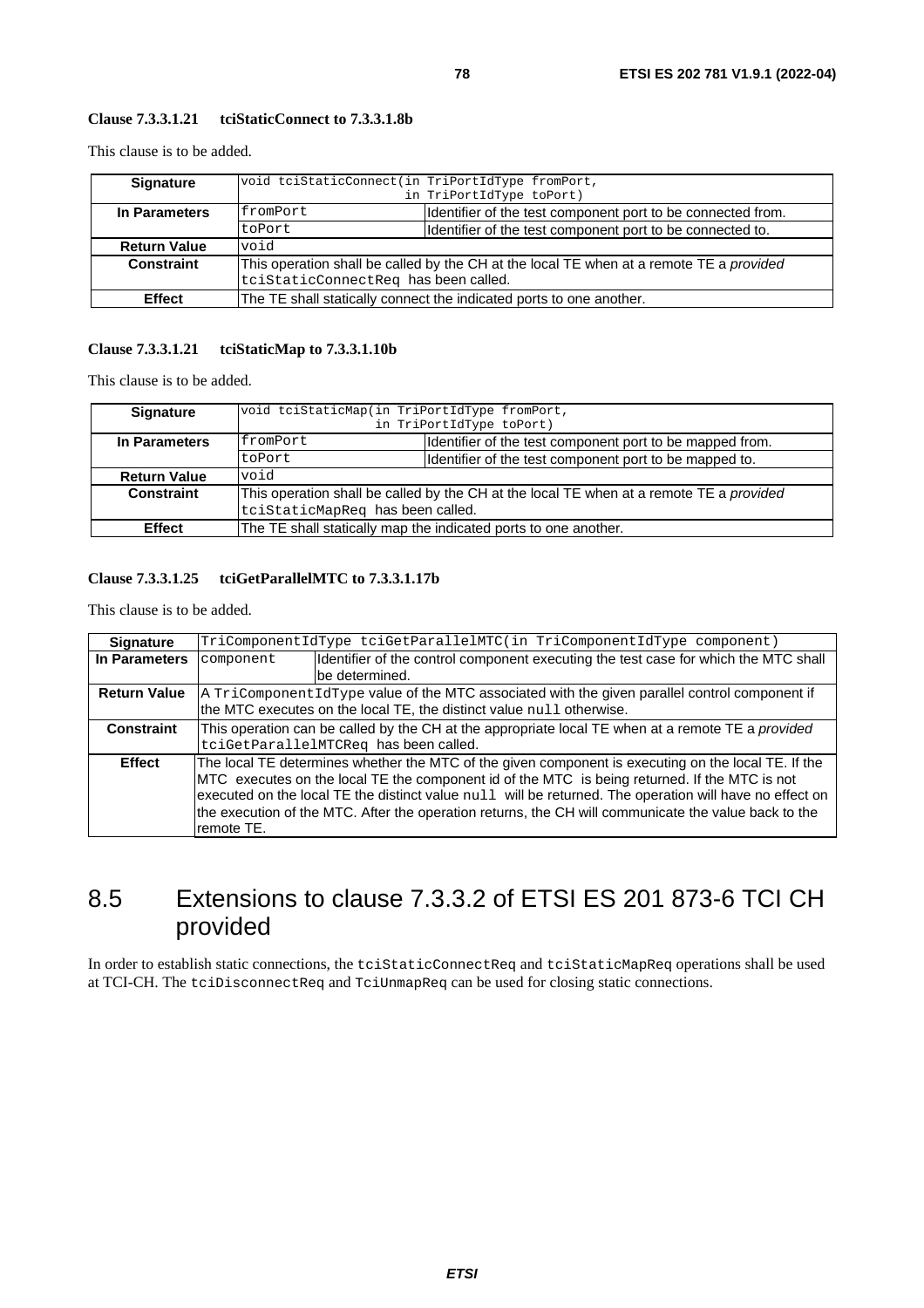## **Clause 7.3.3.2.26 tciExecuteTestCaseReq**

This clause is to be extended.

| <b>Signature</b>    |                                                                                                                 | void tciExecuteTestCaseReq (in TciTestCaseIdType testCaseId,                                            |
|---------------------|-----------------------------------------------------------------------------------------------------------------|---------------------------------------------------------------------------------------------------------|
|                     |                                                                                                                 | in TriPortIdListType tsiPortList,                                                                       |
|                     | in TciConfigurationIdType ref)                                                                                  |                                                                                                         |
| In Parameters       | testCaseId                                                                                                      | A test case identifier as defined in the TTCN-3 module.                                                 |
|                     | tsiPortList                                                                                                     | tsiPortList contains all ports that have been declared in the definition of the                         |
|                     |                                                                                                                 | system component for the test case or in the configuration type of the test case, i.e.                  |
|                     |                                                                                                                 | the TSI ports. If a system component has not been explicitly defined for the test                       |
|                     |                                                                                                                 | case, then the tsiportlist contains all communication ports of the MTC. The                             |
|                     |                                                                                                                 | ports in tsiPortList are ordered as they appear in the TTCN-3 component type                            |
|                     |                                                                                                                 | declaration or in the configuration type declaration respectively.                                      |
|                     |                                                                                                                 | If no ports have to be passed either the null value or an empty tsiPortList,                            |
|                     |                                                                                                                 | i.e. a list of length zero shall be passed.                                                             |
|                     | ref                                                                                                             | An optional reference to a static configuration for the test case, which is to be used                  |
|                     |                                                                                                                 | if a static configuration has been defined for the test case.                                           |
| <b>Return Value</b> | void                                                                                                            |                                                                                                         |
| <b>Constraint</b>   | This operation can be called by the TE immediately before it starts the test case behaviour on the              |                                                                                                         |
|                     | MTC (in course of a TTCN-3 execute operation).                                                                  |                                                                                                         |
|                     | Only if the test case requires a static configuration, a $r \in f$ to a started static configuration that is of |                                                                                                         |
|                     |                                                                                                                 | the configuration type in the test case definition shall be given. If no static configuration has been  |
|                     | defined for the test case in the TTCN-3 ATS, the distinct value null shall be passed in for ref.                |                                                                                                         |
| <b>Effect</b>       |                                                                                                                 | CH transmits the execute test case request to the remote TEs having system ports of the indicated       |
|                     |                                                                                                                 | test case. Static connections to the SUT and the initialization of communication means for TSI ports    |
|                     |                                                                                                                 | can be set up if needed. This is for example not the case if the static configuration has been started. |

## **Clause 7.3.3.2.29 tciStaticConnectReq to 7.3.3.2.16b**

This clause is to be added.

| <b>Signature</b>    |                                                                                                 | void tciStaticConnectReq(in TriPortIdType fromPort,         |  |
|---------------------|-------------------------------------------------------------------------------------------------|-------------------------------------------------------------|--|
|                     |                                                                                                 | in TriPortIdType toPort)                                    |  |
| In Parameters       | fromPort                                                                                        | Identifier of the test component port to be connected from. |  |
|                     | toPort                                                                                          | Identifier of the test component port to be connected to.   |  |
| <b>Return Value</b> | biov                                                                                            |                                                             |  |
| Constraint          | This operation shall be called by the TE when it executes a TTCN-3 static connect operation.    |                                                             |  |
| <b>Effect</b>       | CH transmits the static connection request to the remote TE where it calls the                  |                                                             |  |
|                     | tciStaticConnect operation to establish a logical static connection between the two             |                                                             |  |
|                     | indicated ports. Note that both ports can be on remote TEs. In this case, the operation returns |                                                             |  |
|                     | only after calling the tciStaticConnect operation on both remote TEs.                           |                                                             |  |

## **Clause 7.3.3.2.30 tciStaticMapReq to 7.3.3.2.18b**

| <b>Signature</b>    | void tciStaticMapReq(in TriPortIdType fromPort,                                          |                                                        |
|---------------------|------------------------------------------------------------------------------------------|--------------------------------------------------------|
|                     | in TriPortIdType toPort)                                                                 |                                                        |
| In Parameters       | Identifier of the test component port to be mapped from.<br>fromPort                     |                                                        |
|                     | toPort                                                                                   | Identifier of the test component port to be mapped to. |
| <b>Return Value</b> | void                                                                                     |                                                        |
| <b>Constraint</b>   | This operation shall be called by the TE when it executes a TTCN-3 static map operation. |                                                        |
| <b>Effect</b>       | CH transmits the static map request to the remote TE where it calls the toistaticMap     |                                                        |
|                     | operation to establish a logical static connection between the two indicated ports.      |                                                        |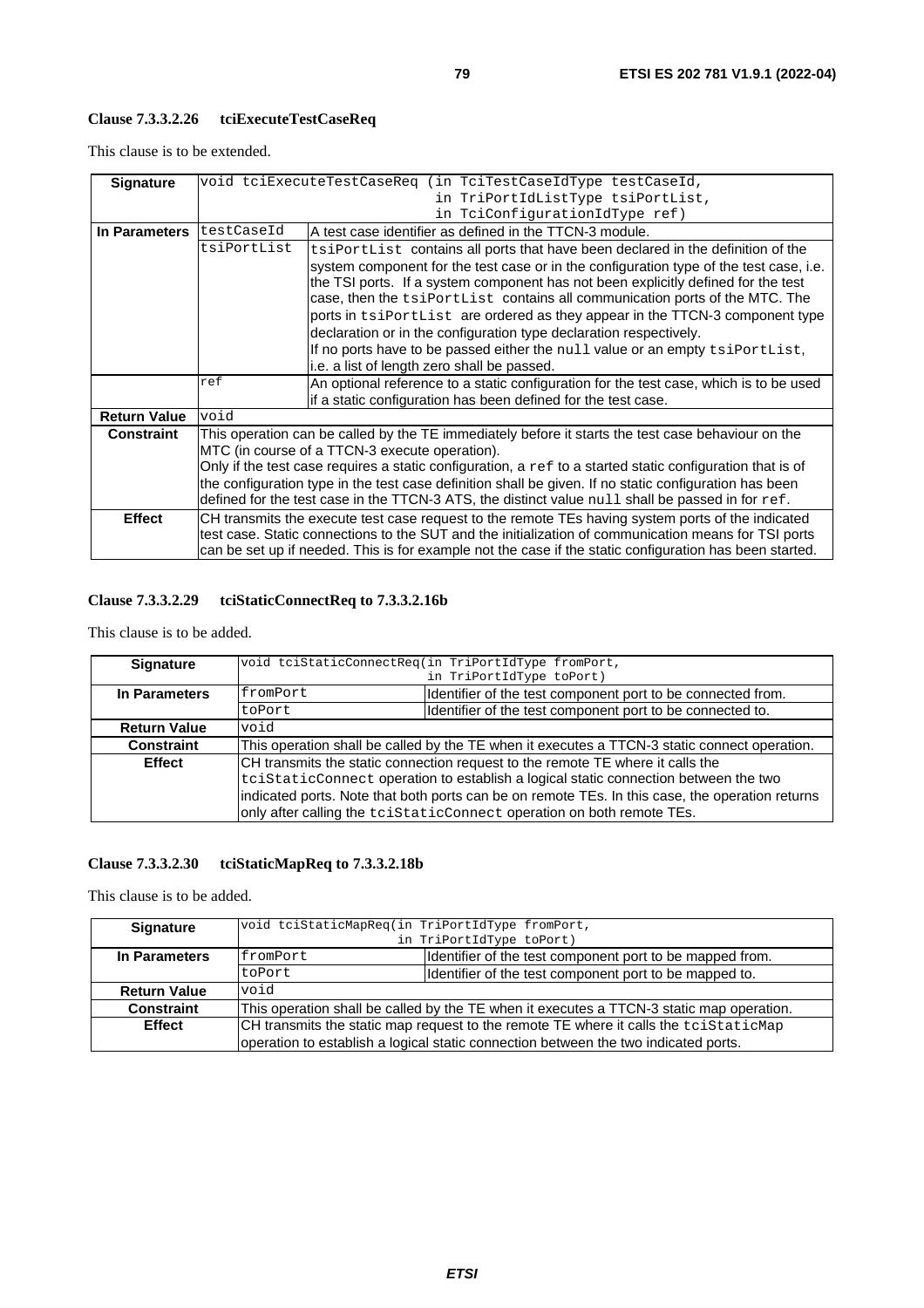This clause is to be added.

| <b>Signature</b>    | TriComponentIdType tciGetParallelMTCReq(in TriComponentIdType component)                         |                 |
|---------------------|--------------------------------------------------------------------------------------------------|-----------------|
| In Parameters       | component<br>Identifier of the control component executing the test case for which the MTC shall |                 |
|                     |                                                                                                  | lbe determined. |
| <b>Return Value</b> | A TriComponentidType value of the MTC.                                                           |                 |
| <b>Constraint</b>   | This operation shall be called by the TE when it executes a TTCN-3 mtc operation.                |                 |
| <b>Effect</b>       | The CH determines the component id of the MTC.                                                   |                 |

## 8.6 Extensions to clause 7.3.4 of ETSI ES 201 873-6 TCI-TL provided

In order to log the handling of static connections and of static components, the operations are tliCStaticCreate, tliPStaticConnect, and tliPStaticMap are defined. For the logging of the starting and destruction of static configurations, the operations tliConfigStarted and tliConfigKilled are defined.

### **Clause 7.3.4.1.106 tliCStaticCreate to 7.3.4.1.59b**

This clause is to be added.

| <b>Signature</b>    |                                                                                                   | void tliCStaticCreate(in TString am, in TInteger ts, in TString src, |  |
|---------------------|---------------------------------------------------------------------------------------------------|----------------------------------------------------------------------|--|
|                     |                                                                                                   | in TInteger line, in TriComponentIdType c,                           |  |
|                     |                                                                                                   | in TriComponentIdType comp, in TString name)                         |  |
| In Parameters       | An additional message.<br>am                                                                      |                                                                      |  |
|                     | ts                                                                                                | The time when the event is produced.                                 |  |
|                     | src                                                                                               | The source file of the test specification.                           |  |
|                     | line<br>The line number where the request is performed.                                           |                                                                      |  |
|                     | C                                                                                                 | The component which produces this event.                             |  |
|                     | comp                                                                                              | The component which is created.                                      |  |
|                     | name                                                                                              | The name of the component which is created.                          |  |
| <b>Return Value</b> | void                                                                                              |                                                                      |  |
| Constraint          | Shall be called by TE to log the create component operation. This event occurs after component    |                                                                      |  |
|                     | creation.                                                                                         |                                                                      |  |
| <b>Effect</b>       | The TL presents all the information provided in the parameters of this operation to the user. The |                                                                      |  |
|                     | kind of the created component (see TciTestComponentKindType) can be logged in am. How this        |                                                                      |  |
|                     | is done is not within the scope of the present document.                                          |                                                                      |  |
|                     |                                                                                                   |                                                                      |  |

### **Clause 7.3.4.1.107 tliPStaticConnect to 7.3.4.1.70b**

| void tliPStaticConnect(in TString am, in TInteger ts, in TString src,                                   |                                                 |  |
|---------------------------------------------------------------------------------------------------------|-------------------------------------------------|--|
| in TInteger line, in TriComponentIdType c,                                                              |                                                 |  |
|                                                                                                         | in TriPortIdType port1, in TriPortIdType port2) |  |
| am                                                                                                      | An additional message.                          |  |
| ts                                                                                                      | The time when the event is produced.            |  |
| src                                                                                                     | The source file of the test specification.      |  |
| line                                                                                                    | The line number where the request is performed. |  |
| The component which produces this event.<br>с                                                           |                                                 |  |
| The first port to be connected.<br>port1                                                                |                                                 |  |
| port2                                                                                                   | The second port to be connected.                |  |
| void                                                                                                    |                                                 |  |
| Shall be called by CH or TE to log the connect operation. This event occurs after the connect           |                                                 |  |
| operation.                                                                                              |                                                 |  |
| The TL presents all the information provided in the parameters of this operation to the user. The       |                                                 |  |
| kind of the connection (i.e. dynamic or static) can be logged in am. How this is done is not within the |                                                 |  |
|                                                                                                         |                                                 |  |
|                                                                                                         | scope of the present document.                  |  |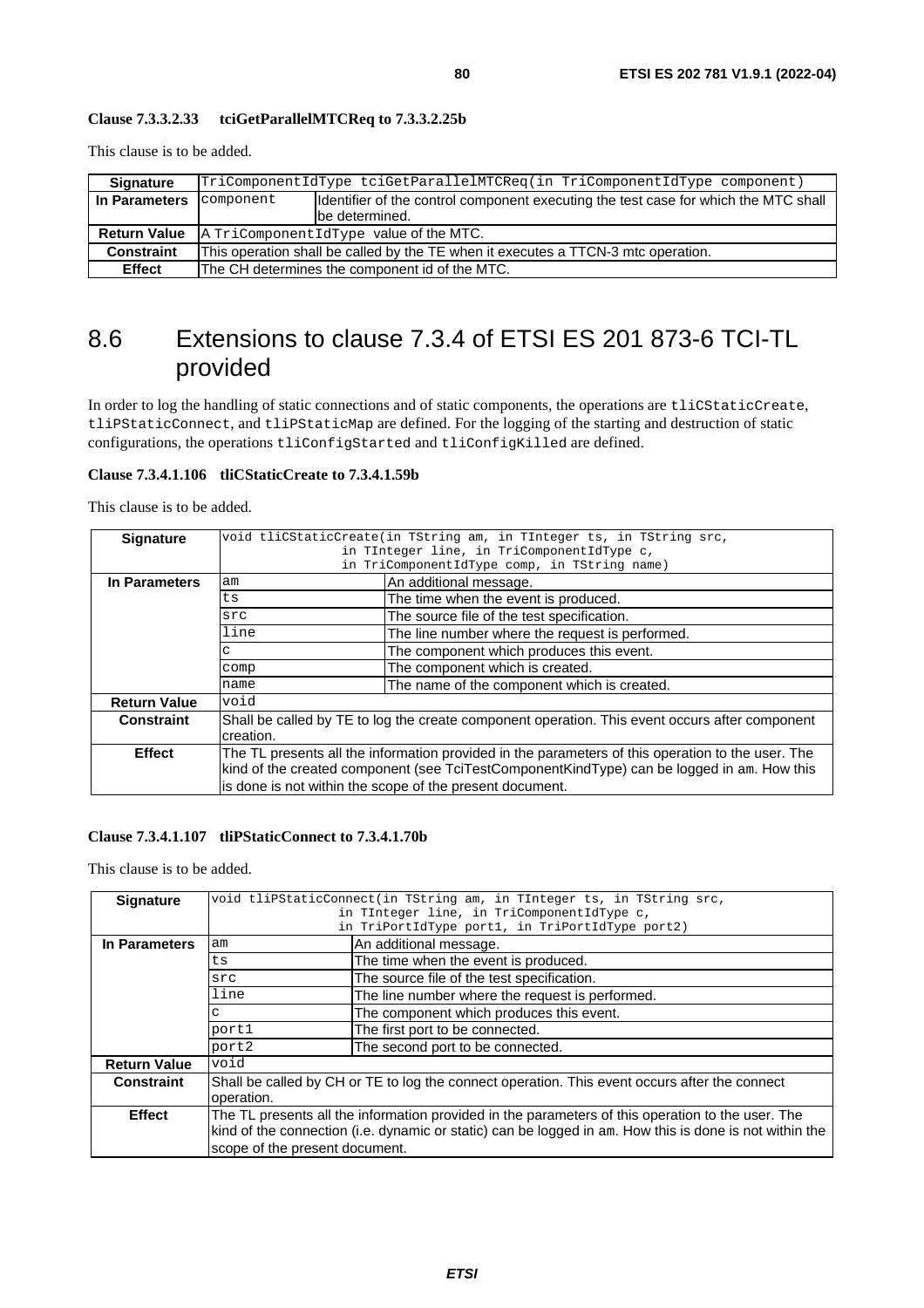This clause is to be added.

| <b>Signature</b>    | void tliPStaticMap(in TString am, in TInteger ts, in TString src,                                   |                                                 |  |
|---------------------|-----------------------------------------------------------------------------------------------------|-------------------------------------------------|--|
|                     | in TInteger line, in TriComponentIdType c,                                                          |                                                 |  |
|                     |                                                                                                     | in TriPortIdType port1, in TriPortIdType port2) |  |
| In Parameters       | An additional message.<br>am                                                                        |                                                 |  |
|                     | ts                                                                                                  | The time when the event is produced.            |  |
|                     | src                                                                                                 | The source file of the test specification.      |  |
|                     | line<br>The line number where the request is performed.                                             |                                                 |  |
|                     | С                                                                                                   | The component which produces this event.        |  |
|                     | port1<br>The first port to be mapped.                                                               |                                                 |  |
|                     | port2                                                                                               | The second port to be mapped.                   |  |
| <b>Return Value</b> | void                                                                                                |                                                 |  |
| <b>Constraint</b>   | Shall be called by SA or TE to log the map operation. This event occurs after the map operation.    |                                                 |  |
| <b>Effect</b>       | The TL presents all the information provided in the parameters of this operation to the user. The   |                                                 |  |
|                     | kind of the connection (i.e. dynamic or static) can be logged in am. How this is done is not within |                                                 |  |
|                     | the scope of the present document.                                                                  |                                                 |  |

## **Clause 7.3.4.1.109 tliConfigStarted to 7.3.4.1.6b**

This clause is to be added.

| <b>Signature</b>    |                                                                                                          | void tliConfigStarted (in TString am, in TInteger ts, in TString src, |  |
|---------------------|----------------------------------------------------------------------------------------------------------|-----------------------------------------------------------------------|--|
|                     |                                                                                                          | in TInteger line, in TriComponentIdType c,                            |  |
|                     | in TciBehaviourIdType configId, in TciParameterListType tciPars,                                         |                                                                       |  |
|                     |                                                                                                          | in TciConfigurationIdType ref)                                        |  |
| In Parameters       | am                                                                                                       | An additional message.                                                |  |
|                     | ts                                                                                                       | The time when the event is produced.                                  |  |
|                     | src                                                                                                      | The source file of the test specification.                            |  |
|                     | line<br>The line number where the request is performed.                                                  |                                                                       |  |
|                     | C                                                                                                        | The component which produces this event.                              |  |
|                     | configId                                                                                                 | The static configuration function being started.                      |  |
|                     | tciPars                                                                                                  | The parameters of the started configuration function.                 |  |
|                     | ref                                                                                                      | The resulting static configuration reference.                         |  |
| <b>Return Value</b> | void                                                                                                     |                                                                       |  |
| <b>Constraint</b>   | Shall be called by TE to log the starting of a static test configuration. This event occurs after static |                                                                       |  |
|                     | configuration start.                                                                                     |                                                                       |  |
| <b>Effect</b>       | The TL presents all the information provided in the parameters of this operation to the user, how        |                                                                       |  |
|                     |                                                                                                          | this is done is not within the scope of the present document.         |  |

## **Clause 7.3.4.1.110 tliConfigKilled to 7.3.4.1.8b**

| <b>Signature</b>    | void tliConfigKilled (in TString am, in TInteger ts, in TString src,                                                                                               |                                                              |  |  |
|---------------------|--------------------------------------------------------------------------------------------------------------------------------------------------------------------|--------------------------------------------------------------|--|--|
|                     | in TInteger line, in TriComponentIdType c,                                                                                                                         |                                                              |  |  |
|                     | in TciConfigurationIdType ref)                                                                                                                                     |                                                              |  |  |
| In Parameters       | am                                                                                                                                                                 | An additional message.                                       |  |  |
|                     | ts                                                                                                                                                                 | The time when the event is produced.                         |  |  |
|                     | src                                                                                                                                                                | The source file of the test specification.                   |  |  |
|                     | line                                                                                                                                                               | The line number where the request is performed.              |  |  |
|                     | с                                                                                                                                                                  | The component which produces this event.                     |  |  |
|                     | ref                                                                                                                                                                | The static configuration reference that has been destructed. |  |  |
| <b>Return Value</b> | void                                                                                                                                                               |                                                              |  |  |
| <b>Constraint</b>   | Shall be called by TE to log the kill configuration operation. This event occurs after configuration kill.                                                         |                                                              |  |  |
| <b>Effect</b>       | The TL presents all the information provided in the parameters of this operation to the user, how this<br>is done is not within the scope of the present document. |                                                              |  |  |
|                     |                                                                                                                                                                    |                                                              |  |  |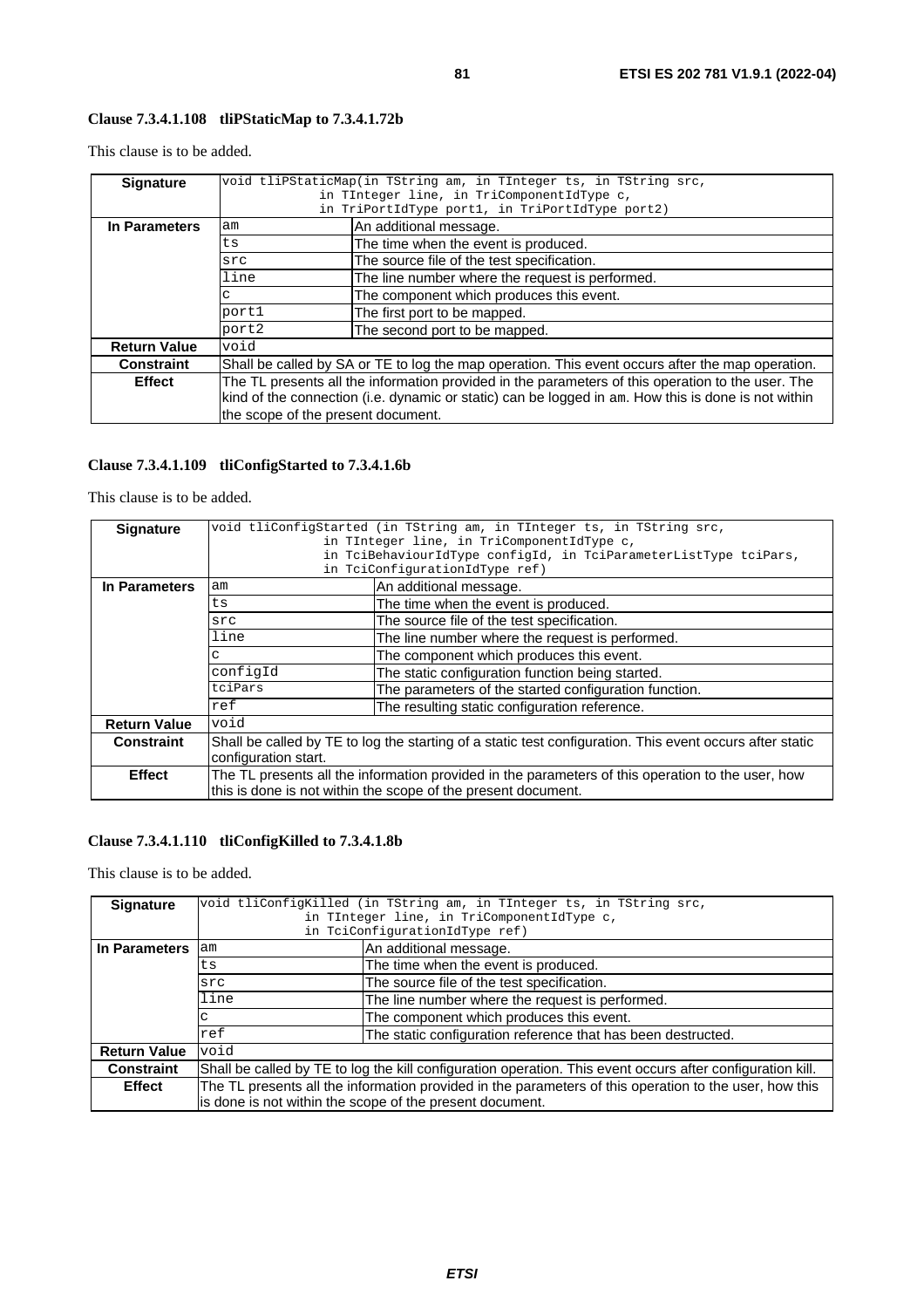#### **Clause 7.3.4.1.111 tliPSetState to 7.3.4.1.79b**

This clause is to be added.

| <b>Signature</b>    | void tliPSetState (in TString am, in TInteger ts, in TString src,                                                                                                  |                                                     |  |
|---------------------|--------------------------------------------------------------------------------------------------------------------------------------------------------------------|-----------------------------------------------------|--|
|                     | in TInteger line, in TriComponentIdType c,                                                                                                                         |                                                     |  |
|                     | in TInteger state, in TString reason)                                                                                                                              |                                                     |  |
| In Parameters       | am                                                                                                                                                                 | An additional message.                              |  |
|                     | ts                                                                                                                                                                 | The time when the event is produced.                |  |
|                     | src                                                                                                                                                                | The source file of the test specification.          |  |
|                     | line                                                                                                                                                               | The line number where the request is performed.     |  |
|                     | с                                                                                                                                                                  | The component which produces this event.            |  |
|                     | state                                                                                                                                                              | The new translation state.                          |  |
|                     | reason                                                                                                                                                             | The optional reason of the port setstate statement. |  |
| <b>Return Value</b> | void                                                                                                                                                               |                                                     |  |
| <b>Constraint</b>   | Shall be called by TE to log the port setstate operation. This event occurs after the port state is set.                                                           |                                                     |  |
| <b>Effect</b>       | The TL presents all the information provided in the parameters of this operation to the user, how this<br>is done is not within the scope of the present document. |                                                     |  |
|                     |                                                                                                                                                                    |                                                     |  |

## 8.7 Extensions to clause 8 of ETSI ES 201 873-6 Java<sup>™</sup> language mapping

### **Clause 8.2.2.5 TciTestComponentKindType**

This clause is to be extended.

```
// TCI IDL TciTestComponentKindType 
public interface TciTestComponentKind {
: 10 pm
     public final static int TCI_MTC_STATIC_COMP = 5; 
    public final static int TCI_PTC_STATIC_COMP = 6;public final static int TCI_SYSTEM_STATIC_COMP = 7;
}
```
#### **Clause 8.3.2.4 TciTypeClassType**

This clause is to be extended.

public interface TciTypeClass { : 10 PM public final static int CONFIGURATION  $= 25$ ; }

### **Clause 8.3.2.16 TciConfigurationIdType**

This clause is to be added.

TciConfigurationIdType is mapped to the following interface:

```
// TCI IDL TciConfigurationIdType 
package org.etsi.ttcn.tci; 
public interface TciConfigurationId { 
     public String getConfigurationId(); 
    public String getConfigurationName();
     public String getConfigurationTypeName(); 
   public boolean equals(TciConfigurationId conf);
}
```
### **Methods**

- getConfigurationId Returns a representation of this unique configuration identifier.
- getConfigurationName Returns the configuration name as defined in the TTCN-3 specification. If no name is provided, an empty string is returned.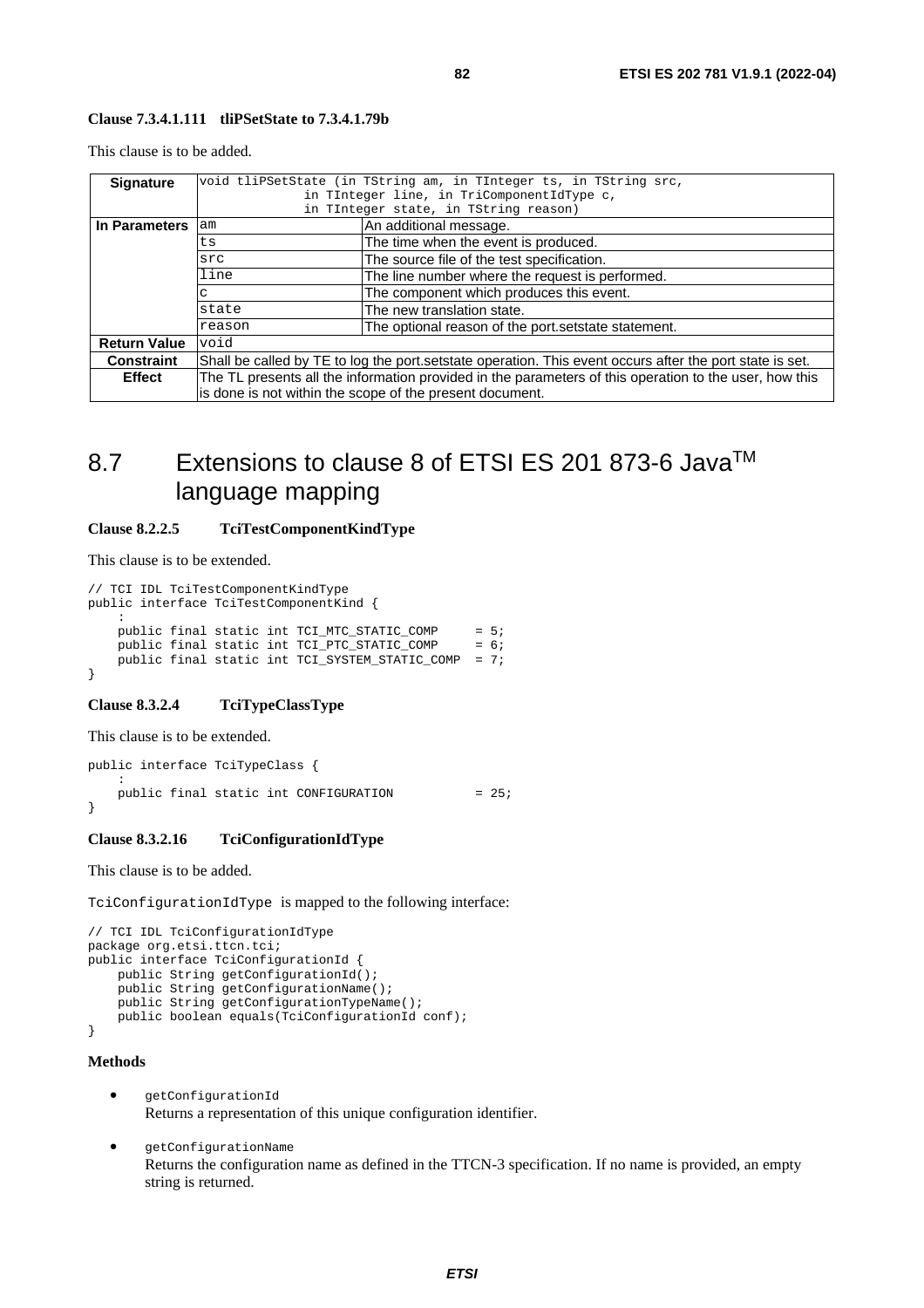• getConfigurationTypeName Returns the configuration type name as defined in the TTCN-3 specification.

• equals Compares conf with this TciConfigurationId for equality. Returns true if and only if both configurations have the same representation of this unique configuration identifier, false otherwise.

#### **Clause 8.5.1.1 TCI TM provided**

This clause is to be extended.

```
// TCI-TM 
// TE -> TM 
package org.etsi.ttcn.tci; 
public interface TciTMProvided { 
: 10 pm
     public void tciConfigStarted(TciConfigurationId ref); 
     public void tciConfigKilled(TciConfigurationId ref); 
}
```
#### **Clause 8.5.1.2 TCI TM required**

This clause is to be extended.

```
// TCI-TM 
// TM -> TE 
package org.etsi.ttcn.tci; 
public interface TciTMRequired { 
: 10 pm
     public void tciStartTestCase 
                  (String testCaseId, TciParameterList parameterList, TciConfigurationId ref); 
: 10 PM
     public TciConfigurationId tciStartConfig 
                  (TciBehaviourId configId, TciParameterList parameterList); 
     public void tciKillConfig(TciConfigurationId ref); 
}
```
#### **Clause 8.5.3.1 TCI CH provided**

This clause is to be extended.

```
// TciCHProvided 
// TE -> CHpackage org.etsi.ttcn.tci; 
public interface TciCHProvided { 
: 10 Mill
     public void tciStaticConnectReq(TriPortId fromPort, TriPortId toPort); 
    public void tciStaticMapReq(TriPortId fromPort, TriPortId toPort);
     public void tciGetParallelMTCReq(TriComponentId comp) ; 
}
```
#### **Clause 8.5.3.2 TCI CH required**

```
// TciCHRequired 
// CH -> TEpackage org.etsi.ttcn.tci; 
public interface TciCHRequired extends TciCDRequired { 
: 10 PM
     public void tciStaticConnect(TriPortId fromPort, TriPortId toPort); 
     public void tciStaticMap(TriPortId fromPort, TriPortId toPort); 
     public void tciGetParallelMTC(TriComponentId comp) ; 
}
```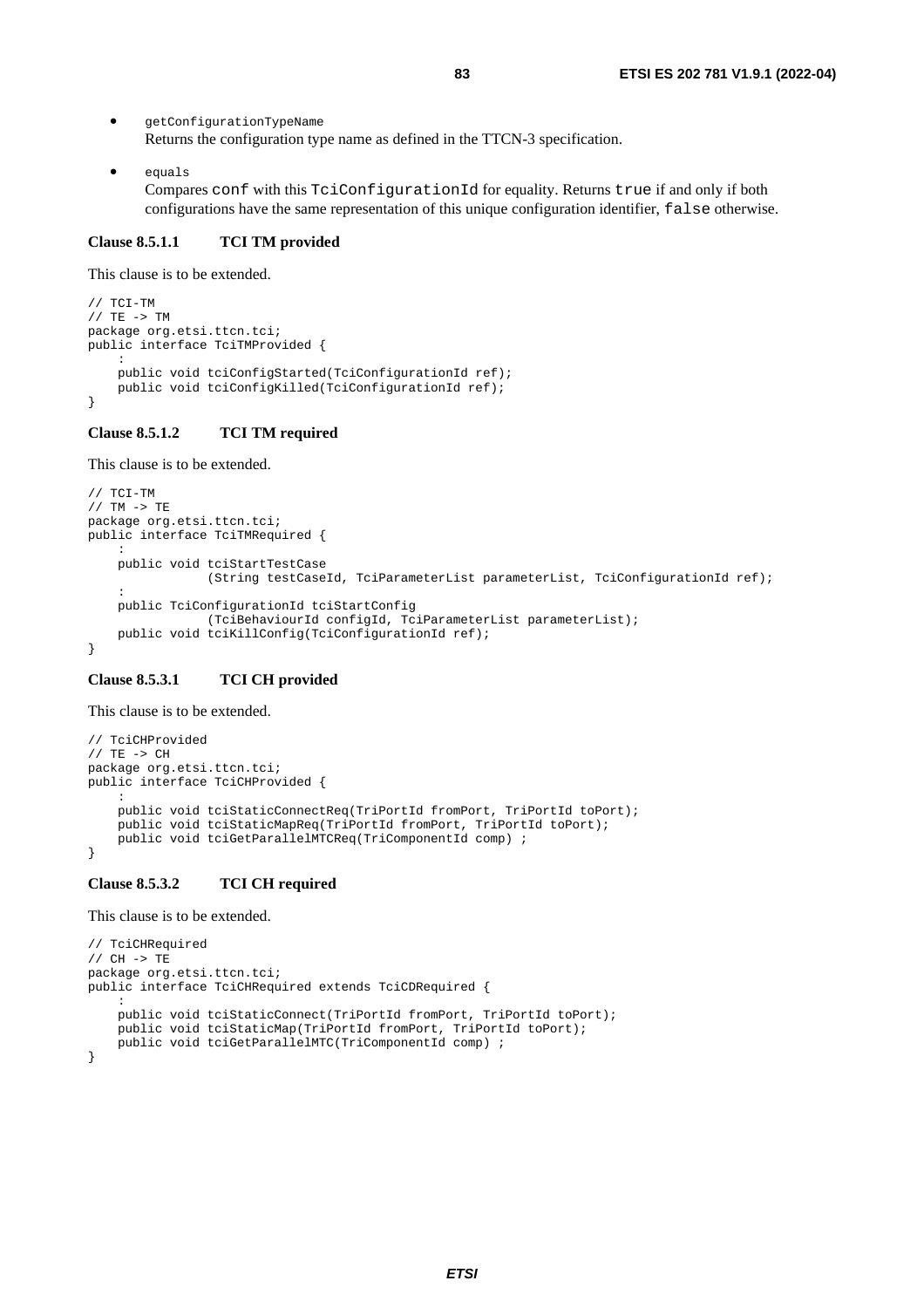#### **Clause 8.5.4.1 TCI TL provided**

This clause is to be extended.

```
// TCI-TL 
// TE, TM, CH, CD, SA, PA\ensuremath{\rightarrow}\xspace TL
package org.etsi.ttcn.tci; 
public interface TciTLProvided { 
: 10 pm
     public void tliCStaticCreate(String am, int ts, String src, int line, TriComponentId c, 
         TriComponentId comp, String name); 
     public void tliPStaticConnect(String am, int ts, String src, int line, TriComponentId c, 
         TriPortId port1, TriPortId port2); 
     public void tliPStaticMap(String am, int ts, String src, int line, TriComponentId c, 
         TriPortId port1, TriPortId port2); 
     public void tliConfigStarted (String am, int ts, String src, int line, TriComponentId c, 
             TciBehaviourId configId, TciParameterList tciPars, TciConfigurationId ref); 
     public void tliConfigKilled (String am, int ts, String src, int line, TriComponentId c, 
             TciConfigurationId ref); 
     public void tliPSetState (String am, int ts, String src, int line, TriComponentId c, 
             int state, String reason); 
}
```
## 8.8 Extensions to clause 9 of ETSI ES 201 873-6 ANSI C language mapping

#### **Clause 9.5 Data**

The table is to be extended.

| <b>TCI IDL ADT</b>       | <b>ANSI C representation (Type definition)</b>                                                                                            | Notes and comments |
|--------------------------|-------------------------------------------------------------------------------------------------------------------------------------------|--------------------|
|                          |                                                                                                                                           |                    |
| TciTypeClassType         | typedef enum<br>TCI CONFIGURATION TYPE = 25<br>TciTypeClassType;                                                                          |                    |
| TciTestComponentKindType | typedef enum<br>TCI_MTC_STATIC_COMP,<br>TCI PTC STATIC COMP,<br>TCI_SYSTEM_STATIC_COMP<br>TciTestComponentKindType;                       |                    |
|                          |                                                                                                                                           |                    |
| TciConfigurationIdType   | typedef struct TciConfigurationIdType<br>BinaryString confInst;<br>String confName;<br>QualifiedName confType;<br>TciConfigurationIdType; |                    |

#### **Clause 9.4.1.1 TCI TM provided**

This clause is to be extended.

```
: 10 PM
    void tciConfigStarted(TciConfigurationId ref); 
    void tciConfigKilled(TciConfigurationId ref)
```
#### **Clause 9.4.1.2 TCI TM required**

```
: 10 Mill
     void tciStartTestCase 
          (TciTestCaseIdType testCaseId, TciParameterListType parameterlist, 
           TciConfigurationIdType ref) 
     :
```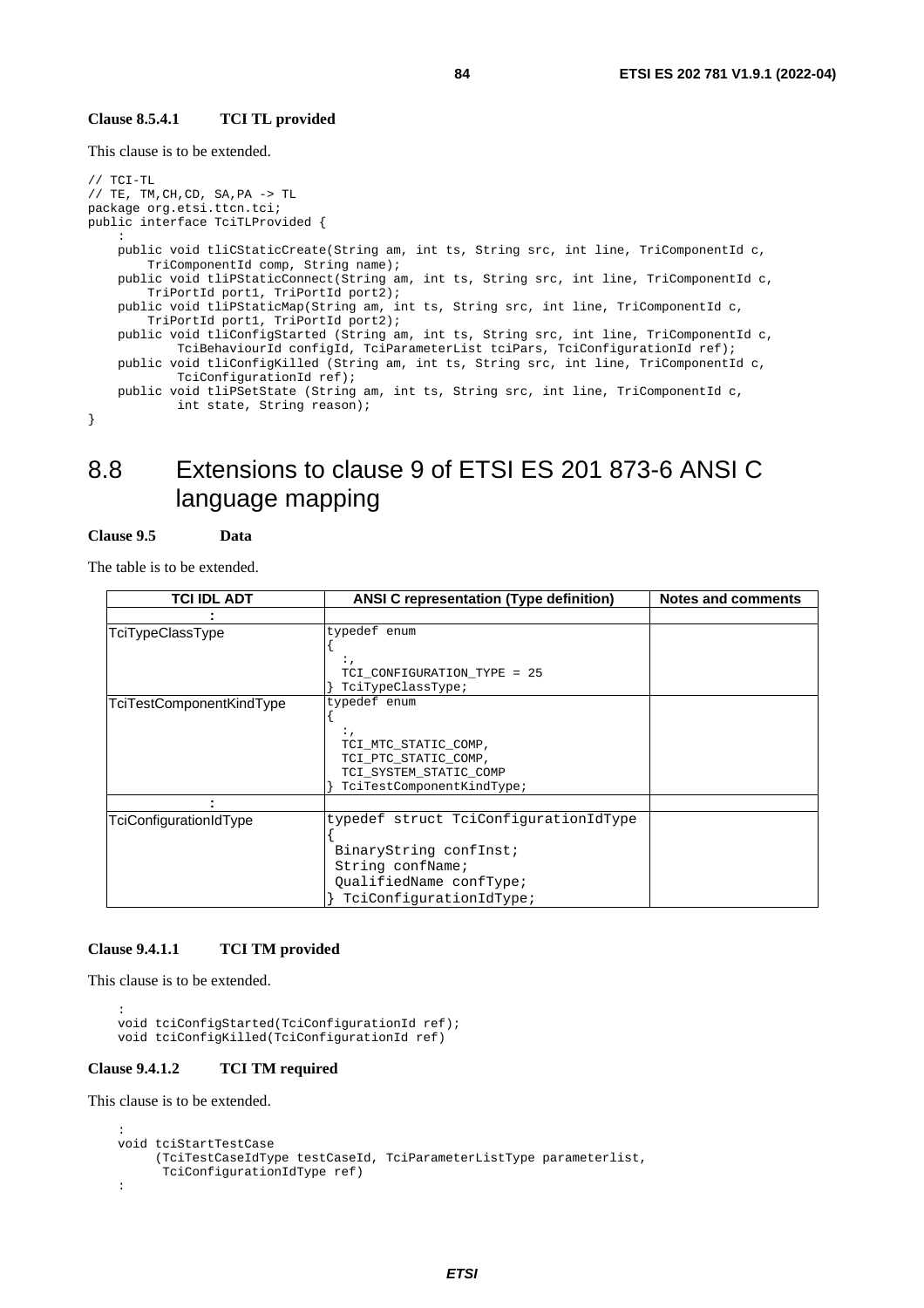```
 TciConfigurationId tciStartConfig 
      (TciBehaviourIdType configId, TciParameterListType parameterList) 
 void tciKillConfig(TciConfigurationId ref)
```
#### **Clause 9.4.3.1 TCI CH provided**

This clause is to be extended.

```
: 10 pm
    void tciExecuteTestCaseReq 
          (TciTestCaseIdType testCaseId, TriPortIdList tsiPortList, 
           TciConfigurationIdType ref) 
    : 
    void tciStaticConnectReq(TriPortId fromPort, TriPortId toPort); 
    void tciStaticMapReq(TriPortId fromPort, TriPortId toPort); 
    void tciGetParallelMTCReq(TriComponentId component)
```
### **Clause 9.4.3.2 TCI CH required**

This clause is to be extended.

```
: 10 pm
    void tciExecuteTestCase 
          (TciTestCaseIdType testCaseId, TriPortIdList tsiPortList, 
           TciConfigurationIdType ref) 
: 10 Mill
    void tciStaticConnect(TriPortId fromPort, TriPortId toPort) 
    void tciStaticMap(TriPortId fromPort, TriPortId toPort) 
    void tciGetParallelMTC(TriComponentId component)
```
#### **Clause 9.4.4.1 TCI TL provided**

This clause is to be extended.

```
: 10 Mill
    void tliCStaticCreate (String am, int ts, String src, int line, TriComponentId c, 
             TriComponentId comp, String name) 
    void tliPStaticConnect (String am, int ts, String src, int line, TriComponentId c, 
             TriPortId port1, TriPortId port2) 
    void tliPStaticMap (String am, int ts, String src, int line, TriComponentId c, 
             TriPortId port1, TriPortId port2) 
    void tliConfigStarted (String am, int ts, String src, int line, TriComponentId c, 
             TciBehaviourIdType configId, TciParameterListType tciPars, Value ref) 
    void tliConfigKilled (String am, int ts, String src, int line, TriComponentId c, 
             Value ref) 
    void tliPSetState (String am, int ts, String src, int line, TriComponentId c, 
             int state, String reason)
```
## 8.9 Extensions to clause 10 of ETSI ES 201 873-6 C++ language mapping

#### **Clause 10.5.2.13 TciTestComponentKind**

This clause is to be extended.

```
class TciTestComponentKind { 
public: 
: 10 pm
     static const TciTestComponentKind MTC_STATIC_COMP; 
     static const TciTestComponentKind PTC_STATIC_COMP; 
    static const TciTestComponentKind SYSTEM STATIC COMP;
: 10 pm
}
```
#### **Clause 10.5.2.14 TciTypeClassType**

```
typedef enum 
{ 
\cdots, \cdots TCI_CONFIGURATION = 25 
} TciTypeClass;
```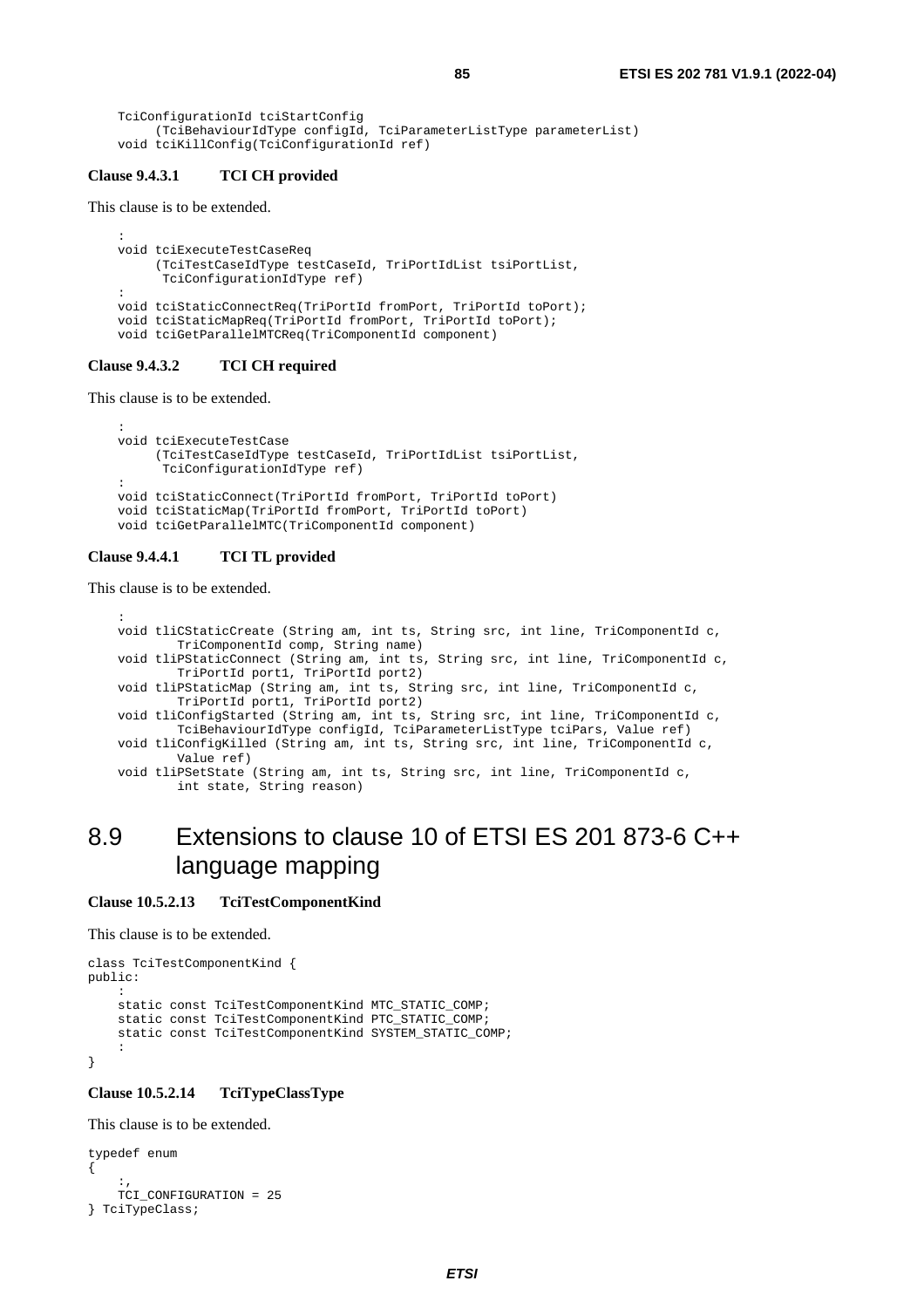#### **Clause 10.5.2.16 TciConfigurationId**

This clause is to be added.

Identifies a static configuration. It is mapped to the pure virtual class:

```
class TciConfigurationId { 
public: 
     virtual ~TciConfigurationId (); 
     virtual const QualifiedName & getConfigurationTypeName () const =0; 
     virtual void setConfigurationTypeName (const QualifiedName &tName)=0; 
     virtual const Tstring & getConfigurationName () const =0; 
     virtual void setConfigurationName (const Tstring &sName)=0; 
     virtual const Tinteger & getConfigurationId () const =0; 
     virtual void setConfigurationId (const Tinteger &id)=0; 
     virtual Tboolean operator== (const TciConfigurationId &cmp) const =0; 
     virtual TciComponentId * cloneConfigurationId () const =0; 
     virtual Tboolean operator< (const TciConfigurationId &cmp) const =0; 
}
```
**Methods** 

- ~TciConfigurationId Destructor.
- getConfigurationTypeName Returns a const reference to the configuration type name.
- setConfigurationTypeName Set the configuration type name.
- getConfigurationName Gets the configuration name.
	- setConfigurationName Set the configuration name.
- getConfigurationId Returns the configuration identifier.
- setConfigurationId Set the configuration identifier.
- operator== Returns true if both TciConfigurationId objects are equal.
- cloneConfigurationId Returns a copy of the TciConfigurationId.
- operator< Operator < overload.

#### **Clause 10.6.1.1 TciTmRequired**

```
: 10 pm
    virtual void tciStartTestCase 
                  (const TciTestCaseId *testCaseId, const TciParameterList *parameterList, 
                   const TciConfigurationId *ref)=0; 
: 10 Mill
    virtual const TciConfigurationId *tciStartConfig 
                   (const TciBehaviourId *configId, TciParameterList *parameterList)=0; 
    virtual void tciKillConfig(const TciConfigurationId *ref)=0;
```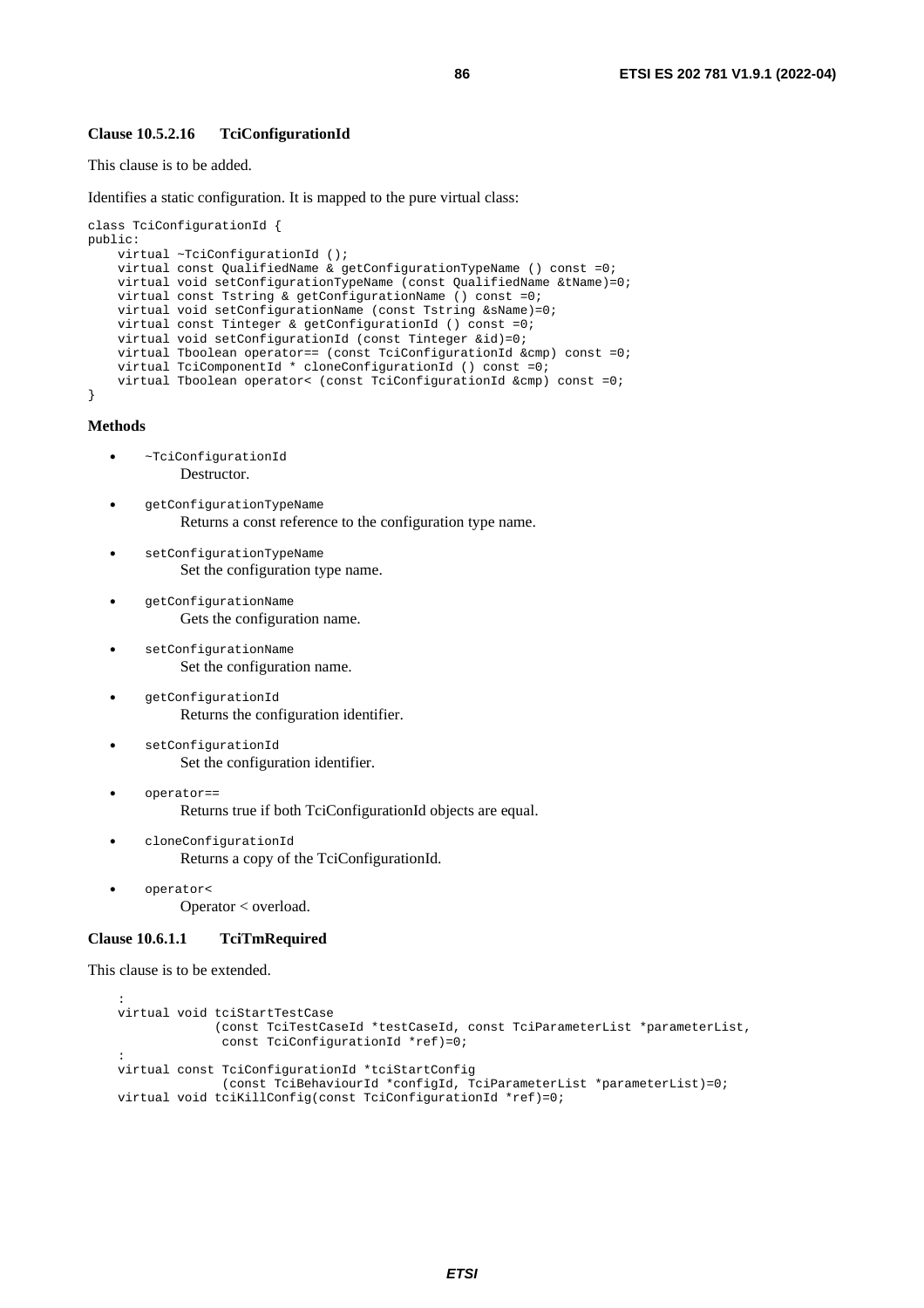#### **Clause 10.6.1.2 TciTmProvided**

This clause is to be extended.

```
: 10 pm
     //Indicates the start of a static configuration 
    virtual void tciConfigStarted(const TciConfigurationId *ref) =0; 
    virtual void tciConfigKilled(const TciConfigurationId *ref)=0;
```
#### **Clause 10.6.3.1 TciChRequired**

This clause is to be extended.

```
: 10 Mill
    virtual void tciExecuteTestCase 
                  (const TciTestCaseId *testCaseId, const TriPortIdList *tsiPortList, 
                   const TciConfigurationId *ref)=0; 
: 10 pm
    virtual void tciStaticConnect(const TriPortId *fromPort, const TriPortId *toPort)=0; 
    virtual void tciStaticMap(const TriPortId *fromPort, const TriPortId *toPort)=0; 
     //This operation can be called by the CH at the appropriate local TE when at a remote TE a 
     //provided tciGetParallelMTCReq has been called 
    virtual const TriComponentId * tciGetParallelMTC (const TriComponentId *component) const =0;
```
#### **Clause 10.6.3.2 TciChProvided**

This clause is to be extended.

```
: 10 Mill
    virtual void tciExecuteTestCaseReq 
                  (const TciTestCaseId *testCaseId, const TriPortIdList *tsiPortList, 
                   const TciConfigurationId *ref)=0; 
: 10 pm
    virtual void tciStaticConnectReq(const TriPortId *fromPort, const TriPortId *toPort)=0; 
    virtual void tciStaticMapReq(const TriPortId *fromPort, const TriPortId *toPort)=0; 
     //Called by the TE when it executes a TTCN-3 mtc on a parallel control component operation 
    virtual const TriComponentId * tciGetParallelMTCReq (const TriComponentId *component) const =0;
```
#### **Clause 10.6.4.1 TciTlProvided**

This clause is to be extended.

```
: 10 pm
    virtual void tliCStaticCreate (const Tstring &am, const timeval ts, const Tstring src, 
    const Tinteger line, const TriComponentId *c, const TriComponentId *comp, 
    const Tstring &name)=0; 
    virtual void tliPStaticConnect (const Tstring &am, const timeval ts, const Tstring src, 
   const Tinteger line, const TriComponentId *c, const TriPortId *port1, const TriPortId *port2)=0;
```
 virtual void tliPStaticMap (const Tstring &am, const timeval ts, const Tstring src, const Tinteger line, const TriComponentId \*c, const TriPortId \*port1, const TriPortId \*port2)=0;

 virtual void tliConfigStarted (const Tstring &am, const timeval ts, const Tstring src, const Tinteger line, const TriComponentId \*c, const TciBehaviourId \*configId, const TciParameterList \*tciPars, const TciValue \*ref)=0;

 virtual void tliConfigKilled (const Tstring &am, const timeval ts, const Tstring src, const Tinteger line, const TriComponentId  $*c$ , const TciValue  $*ref)=0$ ;

 virtual void tliPSetState (const Tstring &am, const timeval ts, const Tstring src, const Tinteger line, const TriComponentId \*c, const Tinteger status, const TString &reason)=0;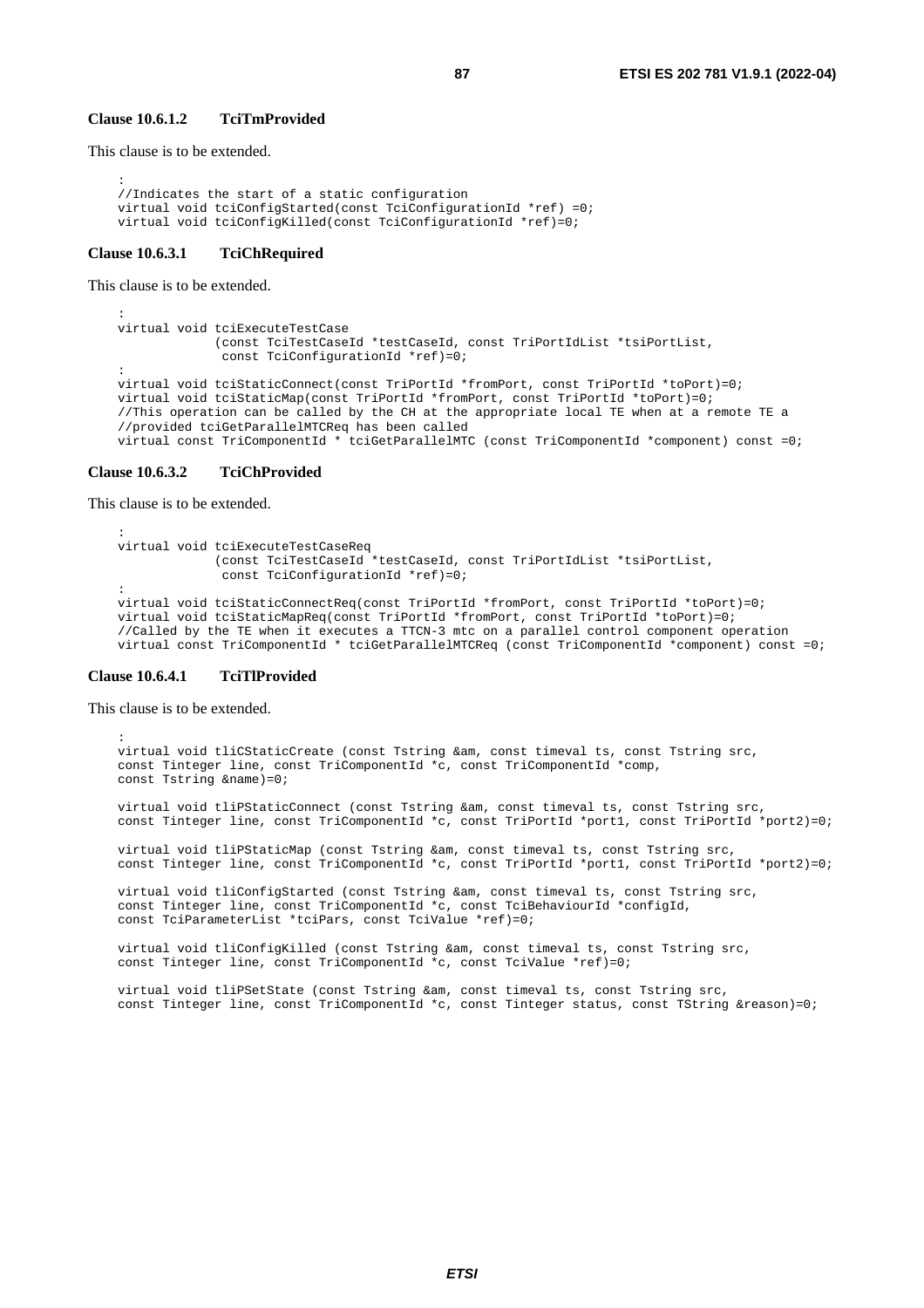## 8.10 Extensions to clause 11 of ETSI ES 201 873-6 W3C® XML mapping

### **Clause 11.3.2.21 TciConfigurationIdType**

This clause is to be added.

**TciConfigurationIdType** is mapped to the following complex type:

```
 <xsd:complexType name="TciConfigurationIdType"> 
     <xsd:sequence> 
         <xsd:choice> 
              <xsd:element name="null" type="Templates:null"/> 
              <xsd:element name="id" type="Types:Id"/> 
         </xsd:choice> 
     </xsd:sequence> 
 </xsd:complexType>
```
#### **Elements:**

- id The identifier of the static configuration.
- null The null identifier. To be used if there is no static configuration identifier.

#### **Attributes:**

• none.

#### **Clause 11.4.2.1 TCI TL provided**

```
: 
<xsd:complexType name="tliTcExecute"> 
      <xsd:complexContent mixed="true"> 
          <xsd:extension base="Events:Event"> 
               <xsd:sequence> 
                   <xsd:element name="tcId" type="Types:TciTestCaseIdType"/> 
                   <xsd:element name="tciPars" type="Types:TciParameterListType" minOccurs="0"/> 
                   <xsd:element name="dur" type="SimpleTypes:TriTimerDurationType" minOccurs="0"/> 
                   <xsd:element name="ref" type="Types:TciConfigurationIdType" minOccurs="0"/> 
               </xsd:sequence> 
          </xsd:extension> 
      </xsd:complexContent> 
</xsd:complexType> 
: 
<xsd:complexType name="tliTcStart"> 
      <xsd:complexContent mixed="true"> 
          <xsd:extension base="Events:Event"> 
               <xsd:sequence> 
                   <xsd:element name="tcId" type="Types:TciTestCaseIdType"/> 
                   <xsd:element name="tciPars" type="Types:TciParameterListType" minOccurs="0"/> 
                   <xsd:element name="dur" type="SimpleTypes:TriTimerDurationType" minOccurs="0"/> 
                   <xsd:element name="ref" type="Types:TciConfigurationIdType" minOccurs="0"/> 
               </xsd:sequence> 
          </xsd:extension> 
      </xsd:complexContent> 
</xsd:complexType> 
: 
<xsd:complexType name="tliTcStarted"> 
      <xsd:complexContent mixed="true"> 
          <xsd:extension base="Events:Event"> 
               <xsd:sequence> 
                   <xsd:element name="tcId" type="Types:TciTestCaseIdType"/> 
                   <xsd:element name="tciPars" type="Types:TciParameterListType" minOccurs="0"/> 
                   <xsd:element name="dur" type="SimpleTypes:TriTimerDurationType" minOccurs="0"/> 
                   <xsd:element name="ref" type="Types:TciConfigurationIdType" minOccurs="0"/> 
               </xsd:sequence> 
          </xsd:extension> 
      </xsd:complexContent> 
</xsd:complexType> 
:
```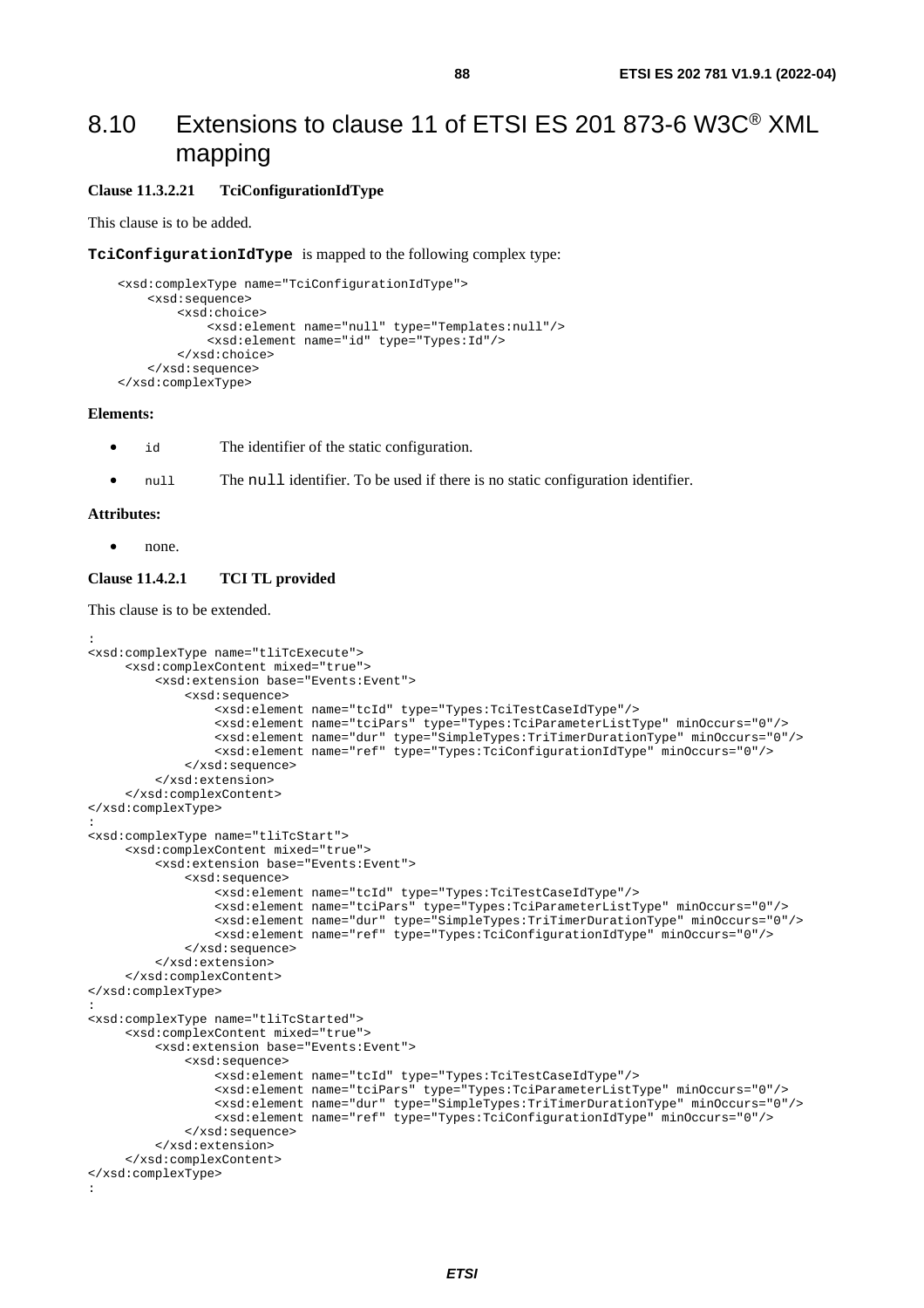```
<xsd:complexType name="tliCStaticCreate"> 
     <xsd:complexContent mixed="true"> 
         <xsd:extension base="Events:Event"> 
              <xsd:sequence> 
                  <xsd:element name="comp" type="Types:TriComponentIdType"/> 
                  <xsd:element name="name" type="SimpleTypes:TString"/> 
              </xsd:sequence> 
         </xsd:extension> 
     </xsd:complexContent> 
</xsd:complexType> 
<xsd:complexType name="tliPStaticConnect"> 
     <xsd:complexContent mixed="true"> 
         <xsd:extension base="Events:PortConfiguration"/> 
         </xsd:complexContent> 
</xsd:complexType> 
<xsd:complexType name="tliPStaticMap"> 
     <xsd:complexContent mixed="true"> 
         <xsd:extension base="Events:PortConfiguration"/> 
         </xsd:complexContent> 
</xsd:complexType> 
<xsd:complexType name="tliConfigStarted"> 
     <xsd:complexContent mixed="true"> 
         <xsd:extension base="Events:Event"> 
              <xsd:sequence> 
                  <xsd:element name="configId" type="Types:TciBehaviourIdType"/> 
                  <xsd:element name="tciPars" type="Types:TciParameterListType" minOccurs="0"/> 
                  <xsd:element name="ref" type="Types:TciConfigurationIdType"/> 
             </xsd:sequence> 
         </xsd:extension> 
     </xsd:complexContent> 
</xsd:complexType> 
<xsd:complexType name="tliConfigKilled"> 
     <xsd:complexContent mixed="true"> 
         <xsd:extension base="Events:Event"> 
             <xsd:sequence> 
                  <xsd:element name="ref" type="Types:TciConfigurationIdType"/> 
              </xsd:sequence> 
         </xsd:extension> 
     </xsd:complexContent> 
</xsd:complexType> 
<xsd:complexType name="tliPSetState"> 
     <xsd:complexContent mixed="true"> 
         <xsd:extension base="Events:Event"> 
              <xsd:sequence> 
                  <xsd:element name="state" type="SimpleTypes:TInteger"/> 
                  <xsd:element name="reason" type="SimpleTypes:TString" minOccurs="0"/> 
             </xsd:sequence> 
         </xsd:extension> 
     </xsd:complexContent> 
</xsd:complexType>
```
#### **Clause B.5 TCI TL XML Schema for Events**

Insert the following XML elements before the closing tag  $\langle x \rangle$ xsd:schema>:

```
: 
<xsd:complexType name="tliCStaticCreate"> 
     <xsd:complexContent mixed="true"> 
         <xsd:extension base="Events:Event"> 
             <xsd:sequence> 
                  <xsd:element name="comp" type="Types:TriComponentIdType"/> 
                  <xsd:element name="name" type="SimpleTypes:TString"/> 
              </xsd:sequence> 
         </xsd:extension> 
     </xsd:complexContent> 
</xsd:complexType> 
<xsd:complexType name="tliPStaticConnect"> 
     <xsd:complexContent mixed="true"> 
         <xsd:extension base="Events:PortConfiguration"/> 
         </xsd:complexContent> 
</xsd:complexType>
```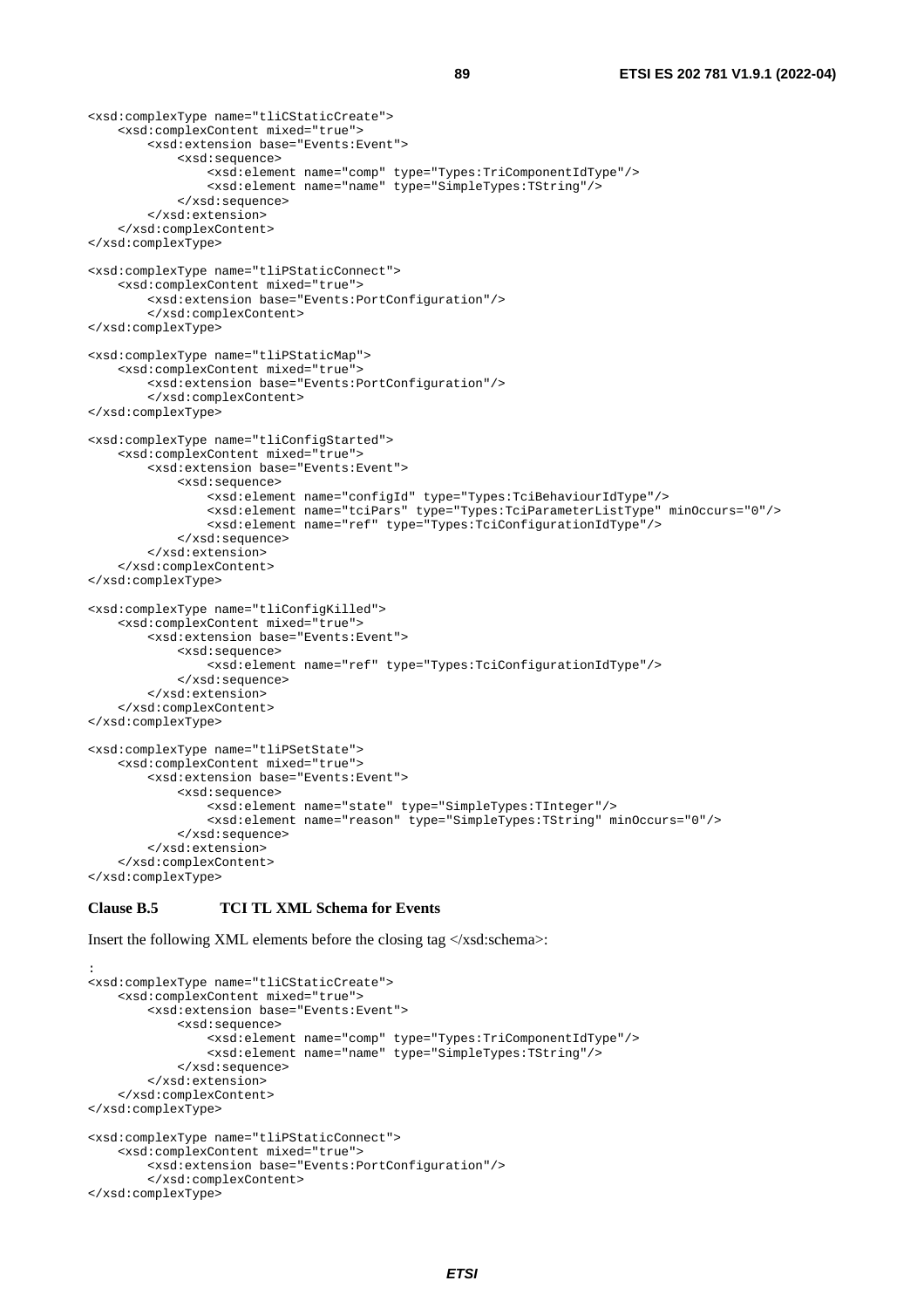```
<xsd:complexType name="tliPStaticMap"> 
     <xsd:complexContent mixed="true"> 
         <xsd:extension base="Events:PortConfiguration"/> 
         </xsd:complexContent> 
</xsd:complexType> 
<xsd:complexType name="tliConfigStarted"> 
     <xsd:complexContent mixed="true"> 
         <xsd:extension base="Events:Event"> 
             <xsd:sequence> 
                 <xsd:element name="configId" type="Types:TciBehaviourIdType"/> 
 <xsd:element name="tciPars" type="Types:TciParameterListType" minOccurs="0"/> 
 <xsd:element name="ref" type="Types:TciConfigurationIdType"/> 
             </xsd:sequence> 
         </xsd:extension> 
     </xsd:complexContent> 
</xsd:complexType> 
<xsd:complexType name="tliConfigKilled"> 
     <xsd:complexContent mixed="true"> 
         <xsd:extension base="Events:Event"> 
             <xsd:sequence> 
                 <xsd:element name="ref" type="Types:TciConfigurationIdType"/> 
             </xsd:sequence> 
         </xsd:extension> 
     </xsd:complexContent> 
</xsd:complexType> 
<xsd:complexType name="tliPSetState"> 
     <xsd:complexContent mixed="true"> 
         <xsd:extension base="Events:Event"> 
             <xsd:sequence> 
                 <xsd:element name="state" type="SimpleTypes:TInteger"/> 
                 <xsd:element name="reason" type="SimpleTypes:TString" minOccurs="0"/> 
             </xsd:sequence> 
         </xsd:extension> 
     </xsd:complexContent> 
</xsd:complexType> 
:
```
#### **Clause B.6 TCI TL XML Schema for a Log**

```
 <xsd:complexType name="Body"> 
        <xsd:choice maxOccurs="unbounded"> 
: 100 minutes
             <!-- static configurations --> 
 <xsd:element name="tliCStaticCreate" type="Events:tliCStaticCreate"/> 
 <xsd:element name="tliPStaticConnect" type="Events:tliPStaticConnect"/> 
             <xsd:element name="tliPStaticMap" type="Events:tliPStaticMap"/> 
            <xsd:element name="tliConfigStarted" type="Events:tliConfigStarted"/> 
            <xsd:element name="tliConfigKilled" type="Events:tliConfigKilled"/> 
             <xsd:element name="tliPSetState" type="Events:tliPSetState"/> 
: 100 minutes
         </xsd:choice> 
    </xsd:complexType>
```

```
:
```
:

## 8.11 Extensions to clause 12 of ETSI ES 201 873-6 C# language mapping

### **Clause 12.4.2.5 TciTestComponentKindType**

```
public enum TciTestComponentKind { 
: 10 pm
     TciMtcStaticComp = 5; 
     TciPtcStaticComp = 6; 
     TciSystemComp = 7; 
}
```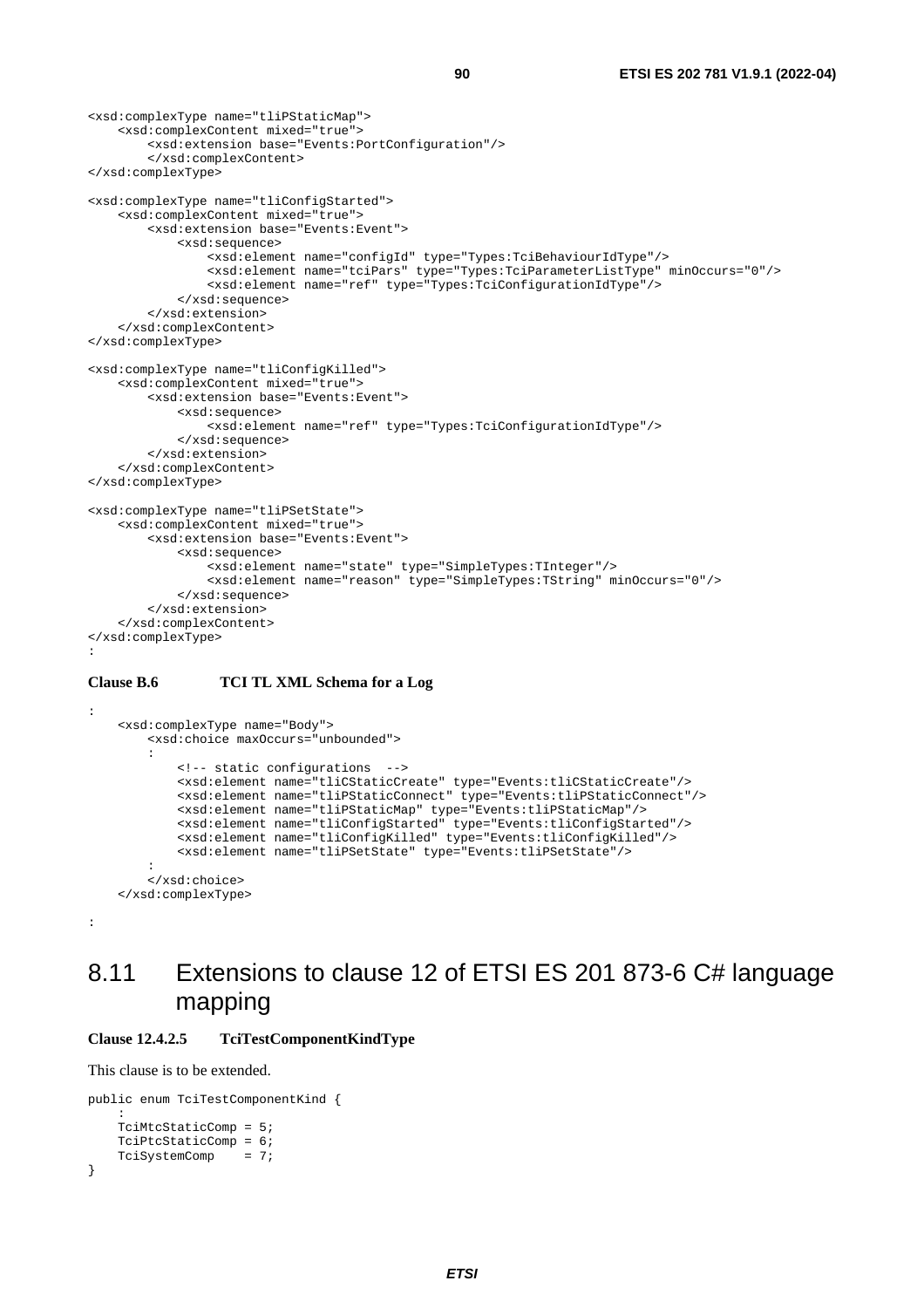#### **Clause 12.4.2.4 TciTypeClassType**

This clause is to be extended.

```
public enum TciTypeClass { 
: 10 pm
     Configuration = 25; 
}
```
#### **Clause 12.4.2.16 TciConfigurationIdType**

#### This clause is to be added.

TciConfigurationIdType is mapped to the following interface:

```
public interface ITciConfigurationId { 
     string ConfigurationId { get; } 
     string ConfigurationName { get; } 
     IQualifiedName ConfigurationTypeName { get; } 
     bool Equals(ITciConfigurationId conf); 
}
```
#### **Methods**

- ConfigurationId Returns a representation of this unique configuration identifier.
- ConfigurationName Returns the configuration name as defined in the TTCN-3 specification. If no name is provided, an empty string is returned.
- ConfigurationTypeName Returns the configuration type name as defined in the TTCN-3 specification.
- Equals

Compares conf with this TciConfigurationId for equality. Returns true if and only if both configurations have the same representation of this unique configuration identifier, false otherwise.

#### **Clause 12.5.1.1 TCI-TM provided**

This clause is to be extended.

```
public interface ITciTMProvided { 
: 10 pm
     void tciConfigStarted(ITciConfigurationId ref); 
     void tciConfigKilled(ITciConfigurationId ref) 
}
```
### **Clause 12.5.1.2 TCI-TM required**

This clause is to be extended.

```
public interface ITciTMRequired { 
     : 
     void TciStartTestCase(ITciTestCaseId testCaseId, 
         ITciParameterList parameterList, ITciConfigurationId ref); 
: 10 pm
     ITciConfigurationId tciStartConfig 
                  (ITciBehaviourId configId, ITciParameterList parameterList) 
     void tciKillConfig(ITciConfigurationId ref) 
}
```
#### **Clause 12.5.3.1 TCI-CH provided**

This clause is to be extended.

Amend the following definition as shown below:

```
public interface ITciCHProvided { 
: 10 pm
     void TciExecuteTestCaseReq(ITriComponentId component, 
         ITriPortIdList tsiPortList, ITciConfigurationId ref);
```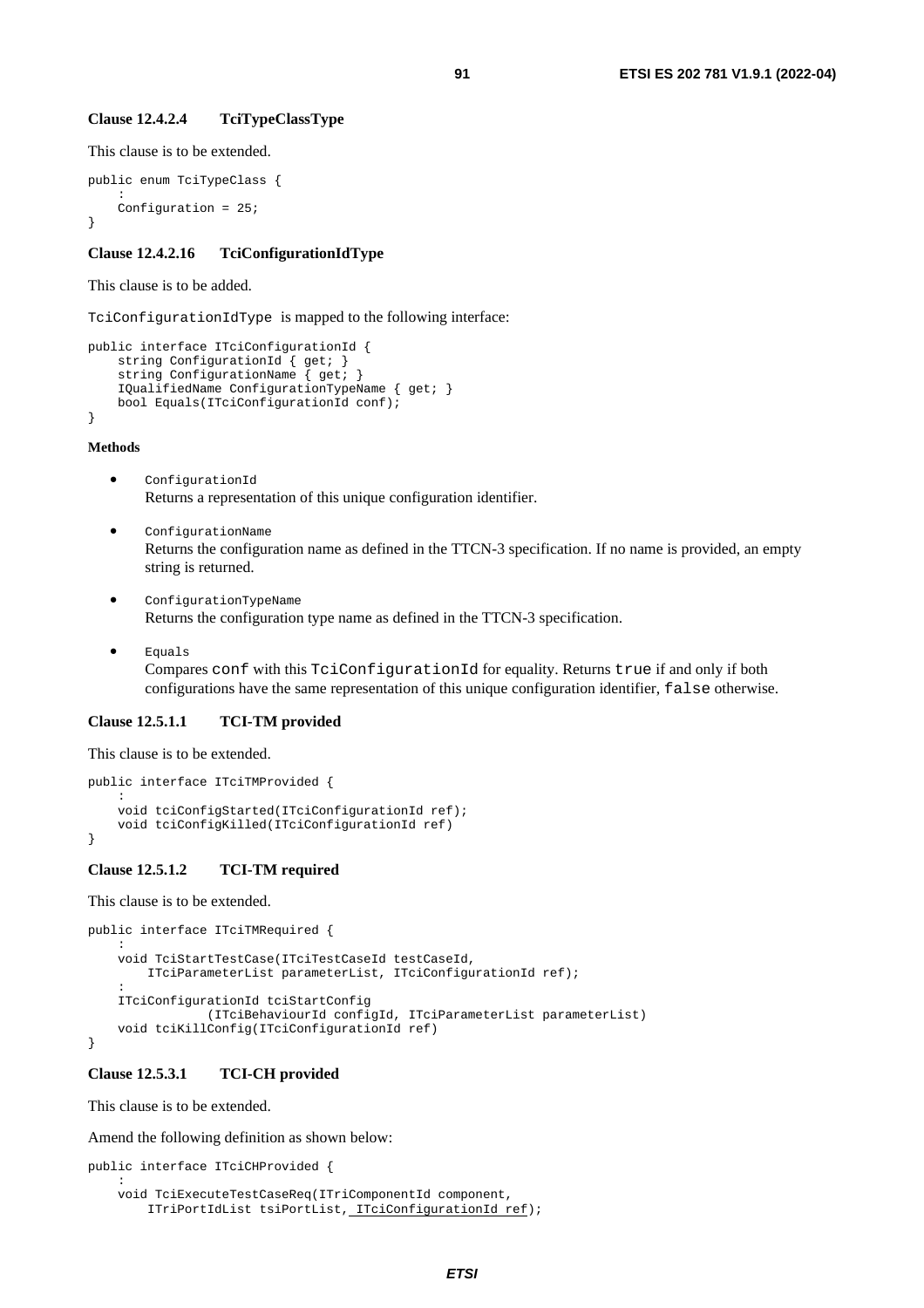Add the following definitions:

```
 void tciStaticConnectReq(ITriPortId fromPort, ITriPortId toPort); 
     void tciStaticMapReq(ITriPortId fromPort, ITriPortId toPort); 
     ITriComponentId TciGetParallelMTC (ITriComponentId component); 
}
```
#### **Clause 12.5.3.2 TCI-CH required**

This clause is to be extended.

```
public interface ITciCHRequired { 
: 10 pm
     void TciExecuteTestCase (ITciTestCaseId testCaseId, 
         ITriPortIdList tsiPortList, ITciConfigurationId ref); 
: 10 pm
     void tciStaticConnect(ITriPortId fromPort, ITriPortId toPort); 
     void tciStaticMap(ITriPortId fromPort, ITriPortId toPort); 
     ITriComponentId TciGetParallelMtc(ITriComponentId comp); 
}
```
#### **Clause 12.5.4.1 TCI-TL provided**

This clause is to be extended.

```
public interface ITciTLProvided { 
: 10 pm
     void tliCStaticCreate(string am, System.DateTime ts, string src, int line, 
         ITriComponentId c, 
         ITriComponentId comp, sString name); 
     void tliPStaticConnect(string am, System.DateTime ts, string src, int line, 
         ITriComponentId c, 
         ITriPortId port1, ITriPortId port2); 
     void tliPStaticMap(string am, System.DateTime ts, string src, int line, 
         ITriComponentId c, 
         ITriPortId port1, ITriPortId port2); 
     void tliConfigStarted (string am, System.DateTime ts, string src, int line, 
         ITriComponentId c, 
         ITciBehaviourId configId, ITciParameterList tciPars, ITciValue ref); 
     void tliConfigKilled (string am, System.DateTime ts, string src, int line, 
         ITriComponentId c, 
         ITciValue ref); 
     void tliPSetState (string am, System.DateTime ts, string src, int line, 
         ITriComponentId c, 
         int state, string reason); 
}
```
## 8.12 Extensions to Annex A (normative) of ETSI ES 201 873-6 IDL Specification of TCI

The definition interface TCI\_CH\_Required : TCI\_CD\_Required is to be extended by:

```
 TriComponentIdType tciGetParallelMTC ( 
        in TriComponentIdType comp 
        );
```
The definition interface TCI\_CH\_Provided is to be extended by:

```
 TriComponentIdType tciGetParallelMTCReq ( 
         in TriComponentIdType comp 
         );
```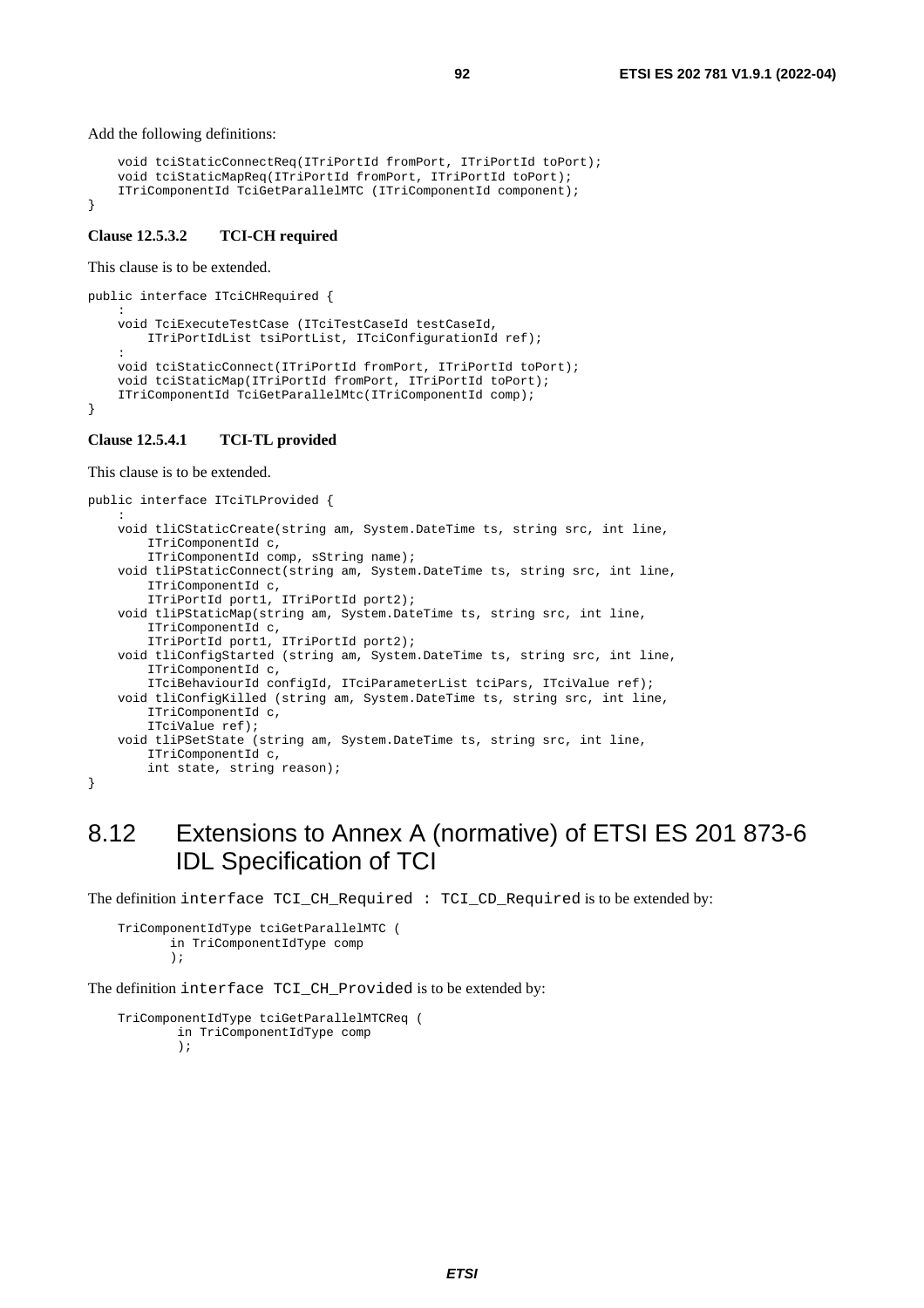## Annex A (normative): BNF and static semantics

## A.1 Additional TTCN-3 terminals

Table A.1 presents all additional TTCN-3 terminals which are reserved words when using this package. Like the reserved words defined in the TTCN-3 core language, the TTCN-3 terminals listed in table A.1 shall not be used as identifiers in a TTCN-3 module. These terminals shall be written in all lowercase letters.

**Table A.1: List of additional TTCN-3 terminals which are reserved words** 

| configuration | ' st<br>___<br>сасіс<br>____ | setstate |  |
|---------------|------------------------------|----------|--|

## A.2 Modified TTCN-3 syntax BNF productions

This clause includes all BNF productions that are modifications of BNF rules defined in the TTCN-3 core language document ETSI ES 201 873-1 [[1\]](#page-6-0). When using this package the BNF rules below replace the corresponding BNF rules in the TTCN-3 core language document. The rule numbers define the correspondence of BNF rules.

Additions to clause A.1.6 of ETSI ES 201 873-1 [\[1](#page-6-0)] are identified by underlined font, deletions are identified by strikethrough font. In case of contradiction between the above clause of ETSI ES 201 873-1 [[1\]](#page-6-0) and this clause (i.e. parts of the productions not marked by strikethrough font is changed in ETSI ES 201 873-1 [\[1](#page-6-0)]), ETSI ES 201 873-1 [1] takes precedence, i.e. tools supporting the present document shall apply the insertions and deletions of this clause to the actual ETSI ES 201 873-1 [\[1\]](#page-6-0) production or static semantics rule automatically.

```
7. ModuleDefinition ::= (([Visibility] (TypeDef | 
                                            ConstrDef<sup>\overline{\phantom{a}}</sup>
                                             TemplateDef | 
                                            ModuleParDef |
                                            FunctionDef |
                                             SignatureDef | 
                                             TestcaseDef | 
                                             AltstepDef | 
                                             ImportDef | 
                                             ExtFunctionDef | 
                                             ModuleControlDef | 
                                             ConfigurationDef 
)) | (["public"] GroupDef) | 
                            (["private"] FriendModuleDef) 
                           ) [WithStatement] 
52. PortDefAttribs ::= MessageAttribs | 
                    ProcedureAttribs | 
                    MixedAttribs| 
                    TranslationPortAttribs 
188. TestcaseDef ::= TestcaseKeyword Identifier
                        "("[TemplateOrValueFormalParList] ")" ConfigSpec | ExecuteOnSpec 
                       StatementBlock
193. TestcaseInstance ::= ExecuteKeyword "(" ExtendedIdentifier "(" [ActualParList] ")" 
                             ["," (Expression | Minus) 
                            ["," (SingleExpression | <u>Minus</u>)
                             ["," ConfigurationReference]]] ")" 
206. ExceptElement ::= ExceptGroupSpec | 
                          ExceptTypeDefSpec | 
                          ExceptTemplateSpec | 
                          ExceptConstSpec | 
                          ExceptTestcaseSpec | 
                          ExceptAltstepSpec | 
                         ExceptFunctionSpec<sup>1</sup>
                          ExceptSignatureSpec | 
                          ExceptModuleParSpec |
```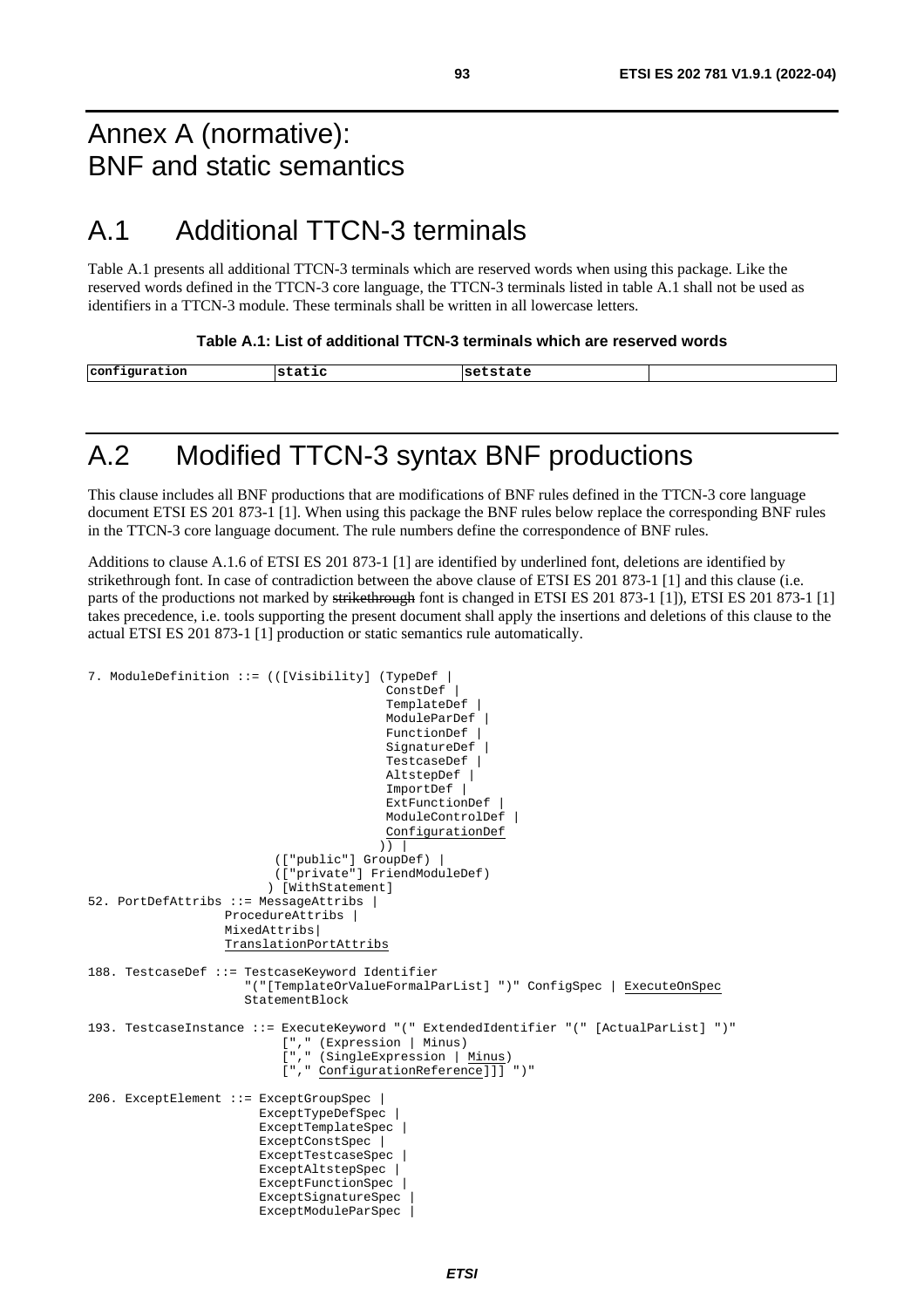ExceptConfigurationSpec

```
220. ImportElement ::= ImportGroupSpec | 
                          ImportTypeDefSpec | 
                          ImportTemplateSpec | 
                          ImportConstSpec | 
                          ImportTestcaseSpec | 
                          ImportAltstepSpec | 
                          ImportFunctionSpec | 
                          ImportSignatureSpec | 
                          ImportModuleParSpec | 
                          ImportImportSpec | 
                          ImportConfigurationSpec 
251. ControlStatement ::= TimerStatements | 
                             BasicStatements | 
                             BehaviourStatements | 
                             SUTStatements | 
                            StopKeyword |
                             KillConfigStatement 
263 ValueRef ::= Identifier [ExtendedFieldReference] | PortOp 
269. CreateOp ::= ComponentType Dot CreateKeyword 
                       ["(" (SingleExpression | Minus) ["," SingleExpression] ")"] 
                       [AliveKeyword | StaticKeyword] 
284. ConnectStatement ::= ConnectKeyword SingleConnectionSpec [StaticKeyword] 
294. MapStatement ::= MapKeyword SingleConnectionSpec [ParamClause] [StaticKeyword] 
405. PredefinedType ::= BitStringKeyword | 
                           BooleanKeyword | 
                          CharStringKeyword |
                           UniversalCharString | 
                           IntegerKeyword | 
                           OctetStringKeyword | 
                           HexStringKeyword | 
                           VerdictTypeKeyword | 
                           FloatKeyword | 
                           AddressKeyword | 
                          DefaultKeyword
                           AnyTypeKeyword | 
                           TimerKeyword | 
                           ConfigurationKeyword 
557. OpCall ::= ConfigurationOps | 
                  GetLocalVerdict | 
                  VerdictOps | 
                  TimerOps | 
                  TestcaseInstance | 
                  (FunctionInstance [ ExtendedFieldReference ]) | 
                  (TemplateOps [ ExtendedFieldReference ]) | 
                  ActivateOp | 
                 GetAttributeOp |
                  ConfigurationInstance
```
# A.3 Additional TTCN-3 syntax BNF productions

This clause includes all additional BNF productions that needed to define the syntax introduced by this package. All rules start with the digits "781". Additional BNF rules that have a relation to modified BNF rules defined in clause A.2, will have the rule number of the modified rule followed by a lower case letter, e.g. number of modified rule 316, number of related additional rule 781316a. The numbering of other new rules start with number 781001.

```
781188a. ExecuteOnSpec ::= ExecuteKeyword OnKeyword ConfigurationRef 
781269a. StaticKeyword ::= "static" 
781001. ConfigurationDef ::= ConfigurationKeyword ConfigurationIdentifier 
                          "("[ TemplateOrValueFormalParList ] ")" ConfigSpec 
                          StatementBlock
781002. ConfigurationKeyword ::= "configuration"
```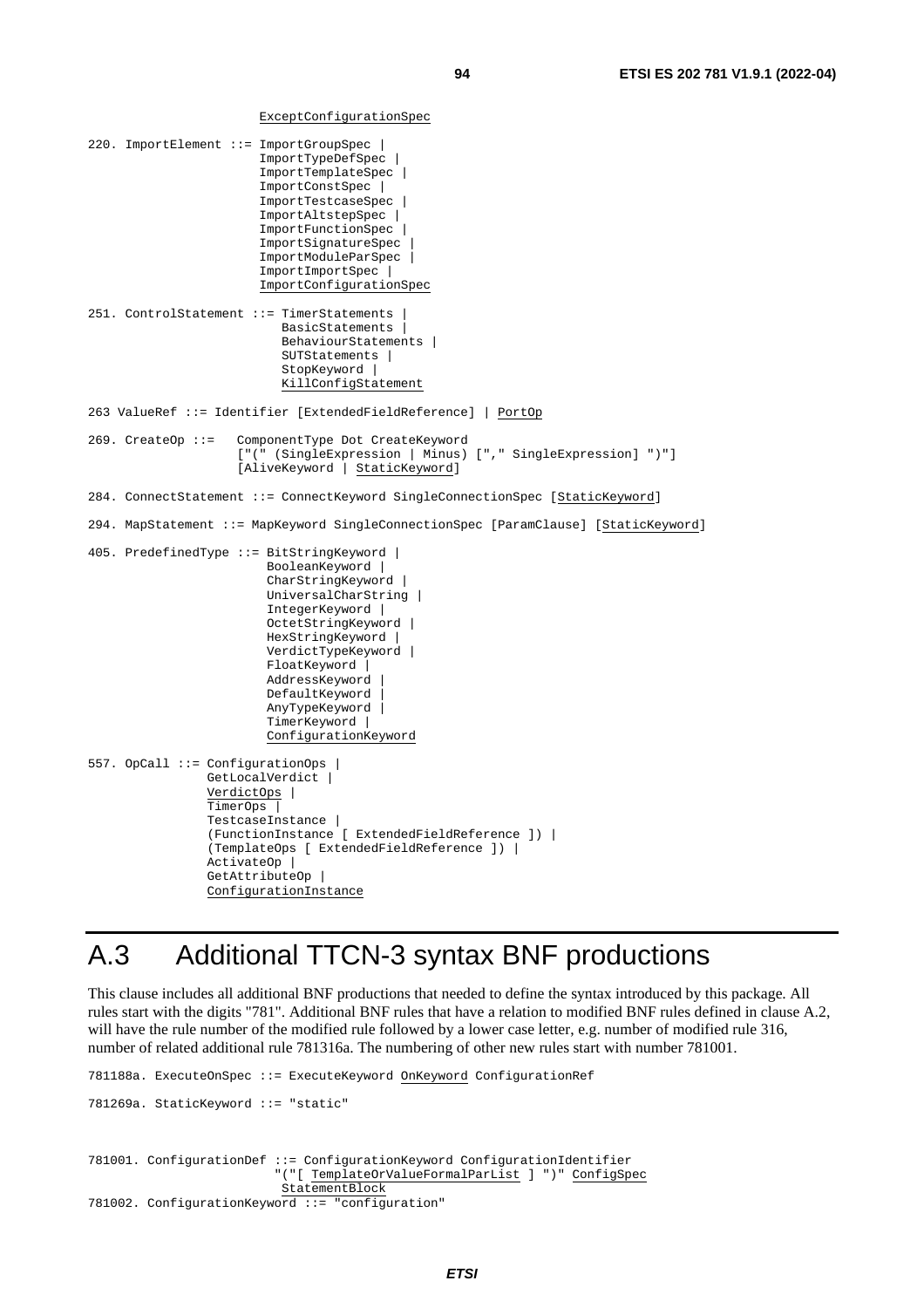781003. ConfigurationIdentifier ::= Identifier 781004. ConfigurationInstance ::= ConfigurationRef "(" [ ActualParList ] ")" 781005. ConfigurationRef ::= [ ModuleId Dot ] ConfigurationIdentifier 781006. KillConfigStatement ::= ConfigurationReference Dot KillKeyword 781007. ConfigurationReference ::= SingleVarInstance | FunctionInstance 781008. TranslationPortAttribs ::= MessageKeyword OuterPortTypeSpec "{" { ( TranslationAddrDecl | TranslationMessageList | ConfigParamDef ) [SemiColon]}+ "}" 781009. OuterPortTypeSpec ::= OuterPortTypeMapSpec | OuterPortTypeConnectSpec 781010. OuterPortTypeMapSpec ::= MapKeyword ToKeyword Type { "," Type } [ OuterPortTypeConnectSpec ] 781011. OuterPortTypeConnectSpec ::= ConnectKeyword ToKeyword Type { "," Type } 781012. TranslationAddrDecl ::= AddressKeyword Type [ TranslationAddrSpec {", "TranslationAddrSpec }] 781013. TranslationAddrSpec ::= ( ToKeyword | FromKeyword ) Type WithKeyword FunctionRef "(" ")" 781014. TranslationMessageList ::= InParKeyword TranslationInTypeList | OutParKeyword TranslationOutTypeList | InOutParKeyword TypeList 781015. TranslationInTypeList ::= TranslationInType { "," TranslationInType } 781016. TranslationInType ::= Type [ TranslationInSpec { "," TranslationInSpec } ] 781017. TranslationInSpec ::= FromKeyword Type WithKeyword FunctionRef "(" ")" 781018. TranslationOutTypeList ::= TranslationOutType { "," TranslationOutType } 781019. TranslationOutType ::= Type [ TranslationOutSpec { ","TranslationOutSpec } ] 781020. TranslationOutSpec ::= ToKeyword Type WithKeyword FunctionRef "(" ")" 781021. FuncPortSpec ::= PortKeyword Identifier 781022. SetPortState ::= PortKeyword "." SetStateKeyword "(" SingleExpression { "," LogItem } ")" 781023. SetStateKeyword ::= "setstate" 781024. ExceptConfigurationSpec ::= ConfigurationKeyword IdentifierListOrAll 781025. ImportConfigurationSpec ::= ConfigurationKeyword AllKeyword

781026. PortOp ::= PortKeyword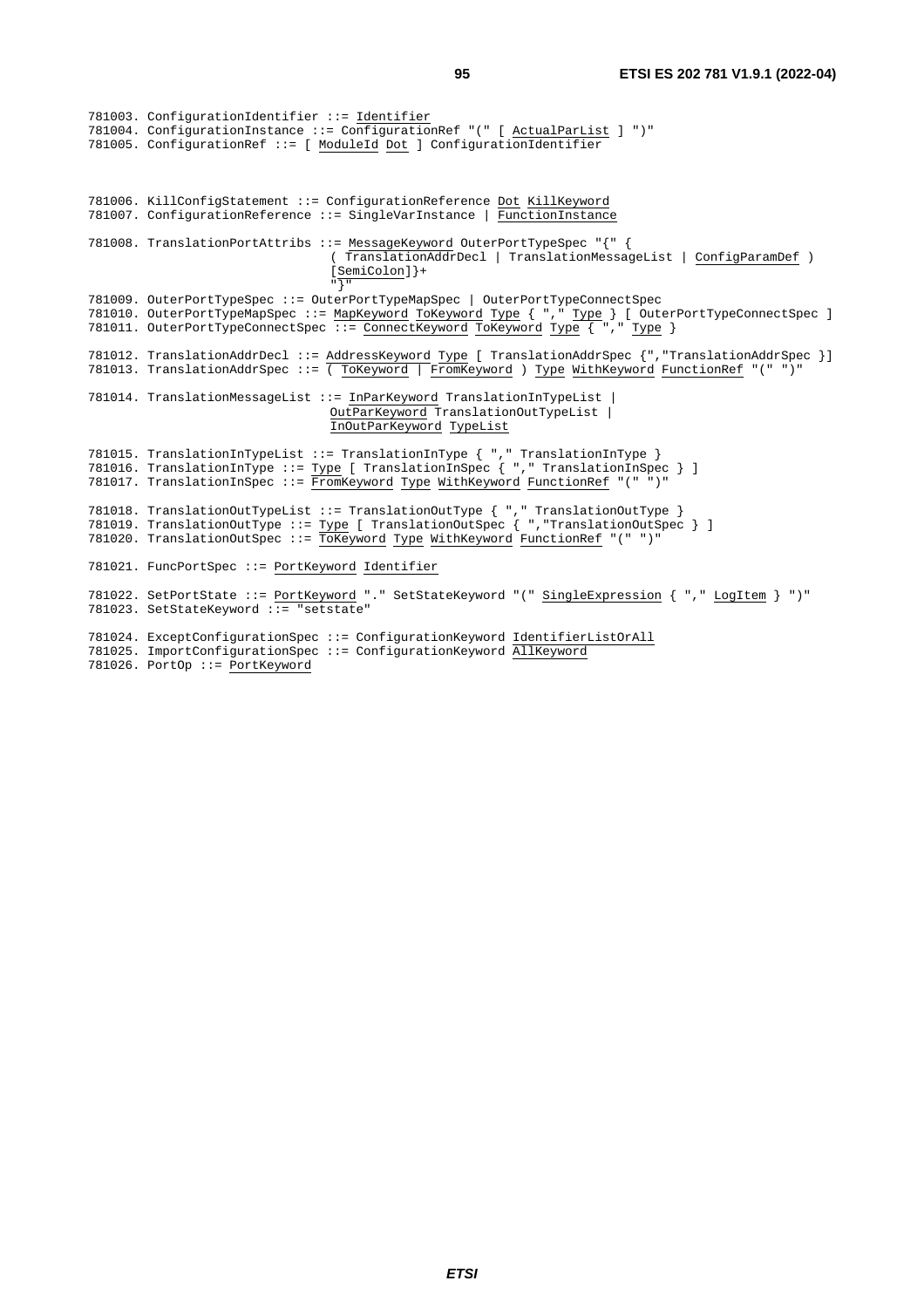# Annex B (informative): Library of useful types

## B.1 Limitations

The types and constants described in this annex use the same rule as specified in clause E.1 of ETSI ES 201 873-1 [[1](#page-6-0)].

# B.2 Useful TTCN-3 types

## B.2.1 Status values for port states

Type and constants defined in this clause support the secure usage of the **setstate** port operation defined in clause 5.10.4 of ETSI ES 201 873-1 [[1\]](#page-6-0).

The type definition for this type is:

**type integer** translationState(0..4);

Useful constant definitions for working with object states are:

 **const** translationState TRANSLATED := 0;  **const** translationState NOT\_TRANSLATED := 1;  **const** translationState FRAGMENTED := 2;  **const** translationState PARTIALLY\_TRANSLATED :=3; **const** translationState DISCARDED := 4;